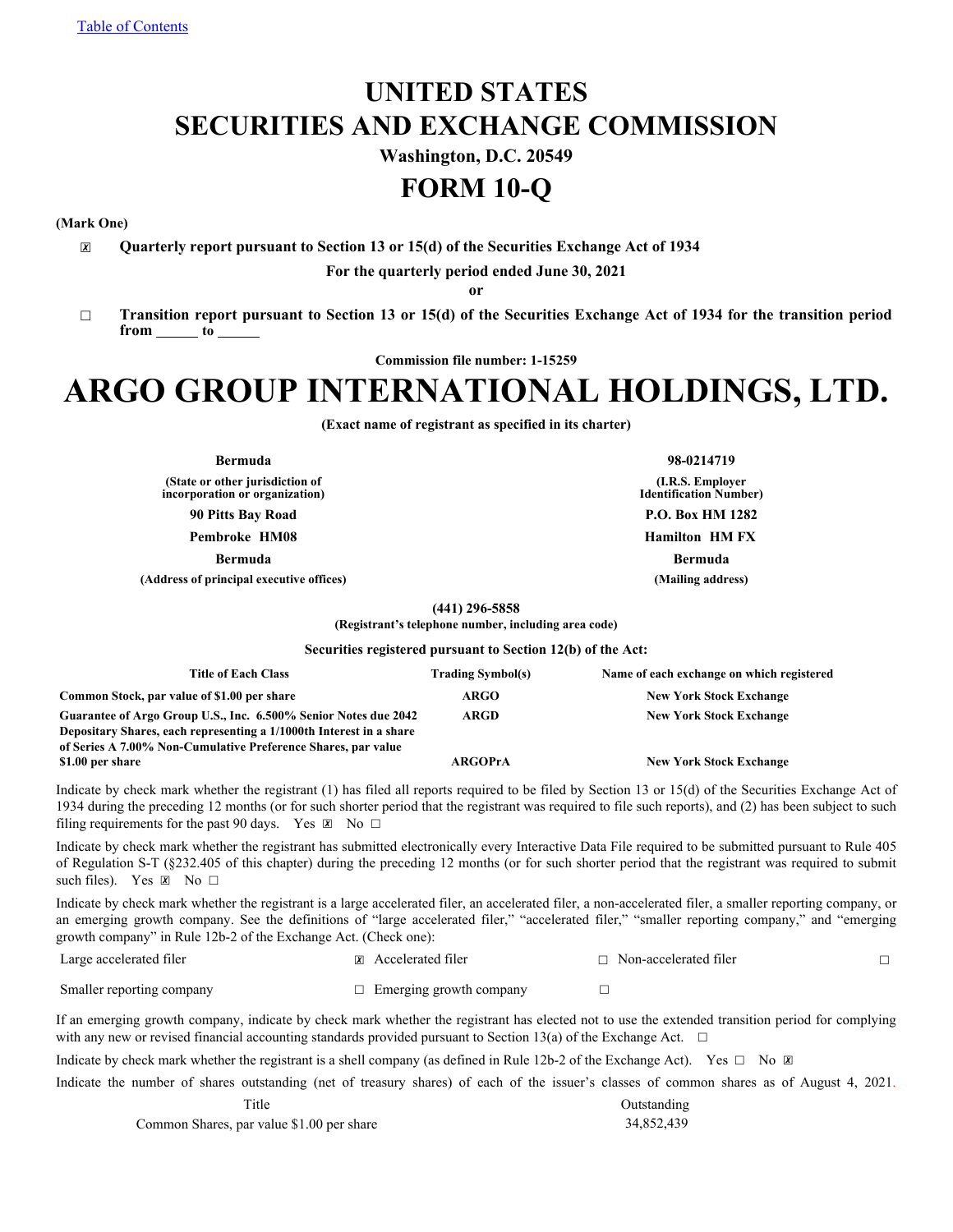# **ARGO GROUP INTERNATIONAL HOLDINGS, LTD.**

# **INDEX**

<span id="page-1-0"></span>

|         |                                                                                                                            | Page |
|---------|----------------------------------------------------------------------------------------------------------------------------|------|
|         | <b>PART I. Financial Information</b>                                                                                       | 3    |
| Item 1. | <b>Condensed Consolidated Financial Statements (unaudited)</b>                                                             | 3    |
|         | Condensed Consolidated Balance Sheets as of June 30, 2021 and December 31, 2020                                            | 3    |
|         | Condensed Consolidated Statements of Income (Loss) for the three and six months ended June 30, 2021 and 2020               | 4    |
|         | Condensed Consolidated Statements of Comprehensive Income (Loss) for the three and six months ended June 30, 2021 and 2020 | 5    |
|         | Condensed Consolidated Statements of Shareholders' Equity for the three and six months ended June 30, 2021 and 2020        | 6    |
|         | Condensed Consolidated Statements of Cash Flows for the six months ended June 30, 2021 and 2020                            | 8    |
|         | <b>Notes to Condensed Consolidated Financial Statements</b>                                                                | 9    |
| Item 2. | <u>Management's Discussion and Analysis of Financial Condition and Results of Operations</u>                               | 29   |
| Item 3. | <b>Quantitative and Qualitative Disclosures About Market Risk</b>                                                          | 49   |
| Item 4. | <b>Controls and Procedures</b>                                                                                             | 51   |
|         | <b>PART II. Other Information</b>                                                                                          | 51   |
| Item 1. | <b>Legal Proceedings</b>                                                                                                   | 51   |
|         | Item 1A. Risk Factors                                                                                                      | 51   |
| Item 2. | Unregistered Sales of Equity Securities and Use of Proceeds                                                                | 52   |
| Item 3. | <b>Defaults Upon Senior Securities</b>                                                                                     | 52   |
| Item 4. | <b>Mine Safety Disclosures</b>                                                                                             | 52   |
| Item 5. | <b>Other Information</b>                                                                                                   | 52   |
| Item 6. | <b>Exhibits</b>                                                                                                            | 53   |
|         | <b>Signatures</b>                                                                                                          | 54   |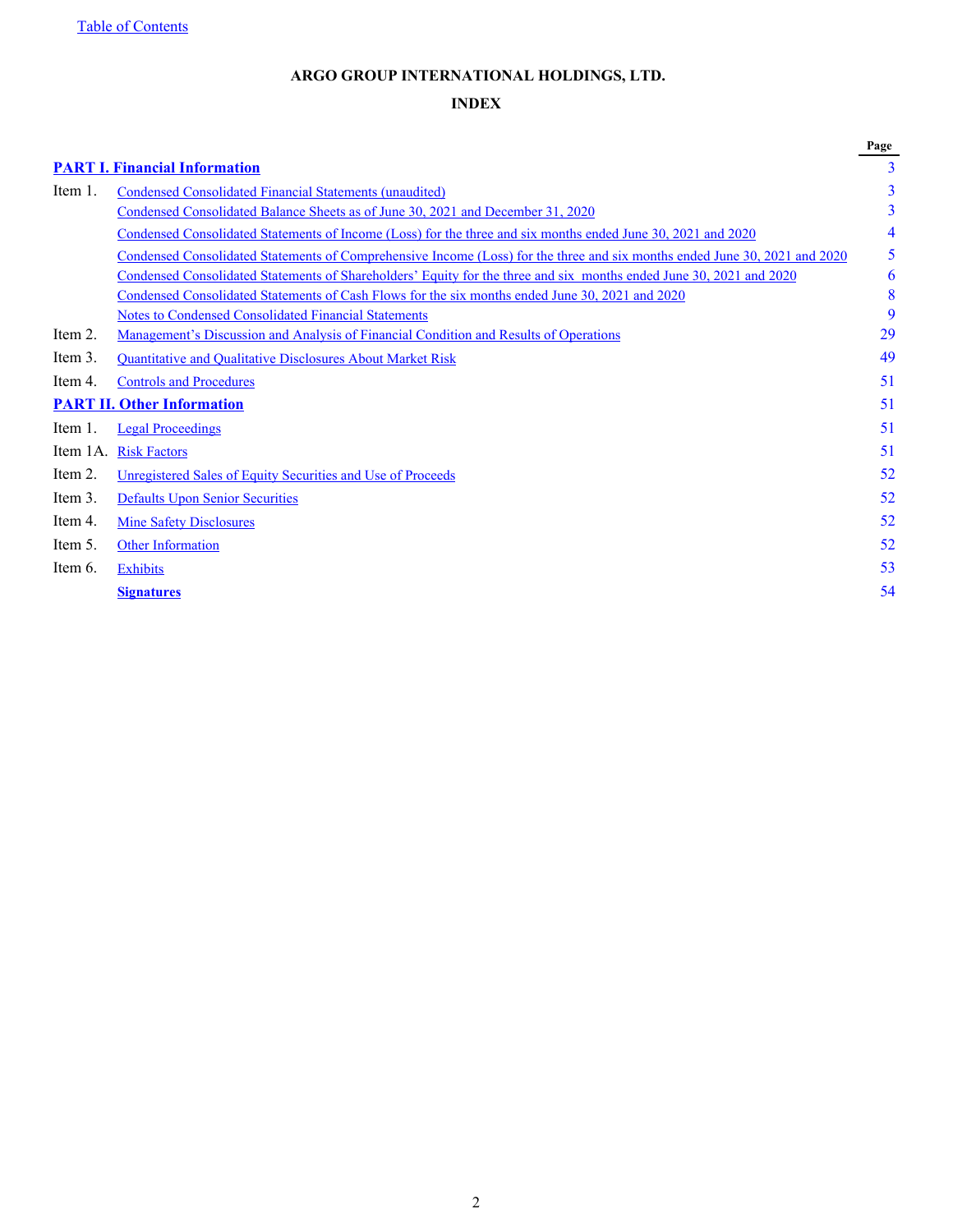# <span id="page-2-0"></span>**PART I. FINANCIAL INFORMATION** [Table of Contents](#page-1-0)

# **Item 1. Consolidated Financial Statements**

# **ARGO GROUP INTERNATIONAL HOLDINGS, LTD. CONDENSED CONSOLIDATED BALANCE SHEETS**

(in millions, except number of shares and per share amounts)

|                                                                                                                                                                                                          | <b>June 30,</b><br>2021   |             |               | December 31,<br>2020 |
|----------------------------------------------------------------------------------------------------------------------------------------------------------------------------------------------------------|---------------------------|-------------|---------------|----------------------|
|                                                                                                                                                                                                          |                           | (Unaudited) |               |                      |
| <b>Assets</b>                                                                                                                                                                                            |                           |             |               |                      |
| Investments:                                                                                                                                                                                             |                           |             |               |                      |
| Fixed maturities available-for-sale, at fair value (cost: 2021 - \$3,981.2, 2020 - \$3,981.1; allowance for<br>expected credit losses: 2021 - \$6.4, 2020 - \$6.6)                                       | $\mathsf{\$}$             | 4,057.7     | -S            | 4,107.1              |
| Equity securities, at fair value (cost: 2021 - \$129.5; 2020 - \$162.5)                                                                                                                                  |                           | 185.7       |               | 176.7                |
| Other investments (cost: 2021 - \$412.3; 2020 - \$429.4)                                                                                                                                                 |                           | 412.3       |               | 429.4                |
| Short-term investments, at fair value (cost: 2021 - \$529.2; 2020 - \$541.4)                                                                                                                             |                           | 530.2       |               | 542.6                |
| Total investments                                                                                                                                                                                        |                           | 5,185.9     |               | 5,255.8              |
| Cash                                                                                                                                                                                                     |                           | 190.7       |               | 148.8                |
| Accrued investment income                                                                                                                                                                                |                           | 20.8        |               | 21.8                 |
| Premiums receivable                                                                                                                                                                                      |                           | 681.7       |               | 679.8                |
| Reinsurance recoverables                                                                                                                                                                                 |                           | 2,859.9     |               | 3,009.0              |
| Goodwill                                                                                                                                                                                                 |                           | 147.3       |               | 147.3                |
| Intangible assets, net of accumulated amortization                                                                                                                                                       |                           | 60.5        |               | 60.5                 |
| Current income taxes receivable, net                                                                                                                                                                     |                           |             |               | 3.0                  |
| Deferred tax asset, net                                                                                                                                                                                  |                           | 32.3        |               | 16.7                 |
| Deferred acquisition costs, net                                                                                                                                                                          |                           | 168.2       |               | 163.6                |
| Ceded unearned premiums                                                                                                                                                                                  |                           | 591.0       |               | 575.1                |
| Operating lease right-of-use assets                                                                                                                                                                      |                           | 78.8        |               | 82.0                 |
| Other assets                                                                                                                                                                                             |                           | 348.0       |               | 294.7                |
| Assets held for sale                                                                                                                                                                                     |                           | 3.2         |               | 7.7                  |
| <b>Total assets</b>                                                                                                                                                                                      | $\mathbb{S}$              | 10,368.3    | <sup>\$</sup> | 10,465.8             |
| <b>Liabilities and Shareholders' Equity</b>                                                                                                                                                              |                           |             |               |                      |
| Reserves for losses and loss adjustment expenses                                                                                                                                                         | $\mathbb{S}$              | 5,238.6     | \$            | 5,406.0              |
| Unearned premiums                                                                                                                                                                                        |                           | 1,473.7     |               | 1,464.8              |
| Accrued underwriting expenses and other liabilities                                                                                                                                                      |                           | 207.4       |               | 167.6                |
| Ceded reinsurance payable, net                                                                                                                                                                           |                           | 920.2       |               | 950.4                |
| Funds held                                                                                                                                                                                               |                           | 73.0        |               | 64.7                 |
| Senior unsecured fixed rate notes                                                                                                                                                                        |                           | 140.2       |               | 140.2                |
| Other indebtedness                                                                                                                                                                                       |                           | 60.4        |               | 60.7                 |
| Junior subordinated debentures                                                                                                                                                                           |                           | 258.0       |               | 257.8                |
| Current income taxes payable, net                                                                                                                                                                        |                           | 5.3         |               |                      |
| Operating lease liabilities                                                                                                                                                                              |                           | 93.6        |               | 95.8                 |
| <b>Total liabilities</b>                                                                                                                                                                                 |                           | 8,470.4     |               | 8,608.0              |
| Commitments and contingencies (Note 14)                                                                                                                                                                  |                           |             |               |                      |
| Shareholders' equity:                                                                                                                                                                                    |                           |             |               |                      |
| Preferred shares and additional paid-in capital - \$1.00 par, 30,000,000 shares authorized; 6,000 shares issued at<br>June 30, 2021 and December 31, 2020, respectively; liquidation preference \$25,000 |                           | 144.0       |               | 144.0                |
| Common shares - \$1.00 par, 500,000,000 shares authorized; 46,158,916 and 46,009,966 shares issued at<br>June 30, 2021 and December 31, 2020, respectively                                               |                           | 46.2        |               | 46.0                 |
| Additional paid-in capital                                                                                                                                                                               |                           | 1,383.1     |               | 1,380.2              |
| Treasury shares (11,315,889 shares at June 30, 2021 and December 31, 2020, respectively)                                                                                                                 |                           | (455.1)     |               | (455.1)              |
| Retained earnings                                                                                                                                                                                        |                           | 756.5       |               | 684.1                |
| Accumulated other comprehensive income, net of taxes                                                                                                                                                     |                           | 23.2        |               | 58.6                 |
| Total shareholders' equity                                                                                                                                                                               |                           | 1,897.9     |               | 1,857.8              |
| Total liabilities and shareholders' equity                                                                                                                                                               | $\boldsymbol{\mathsf{S}}$ | 10,368.3    | - \$          | 10,465.8             |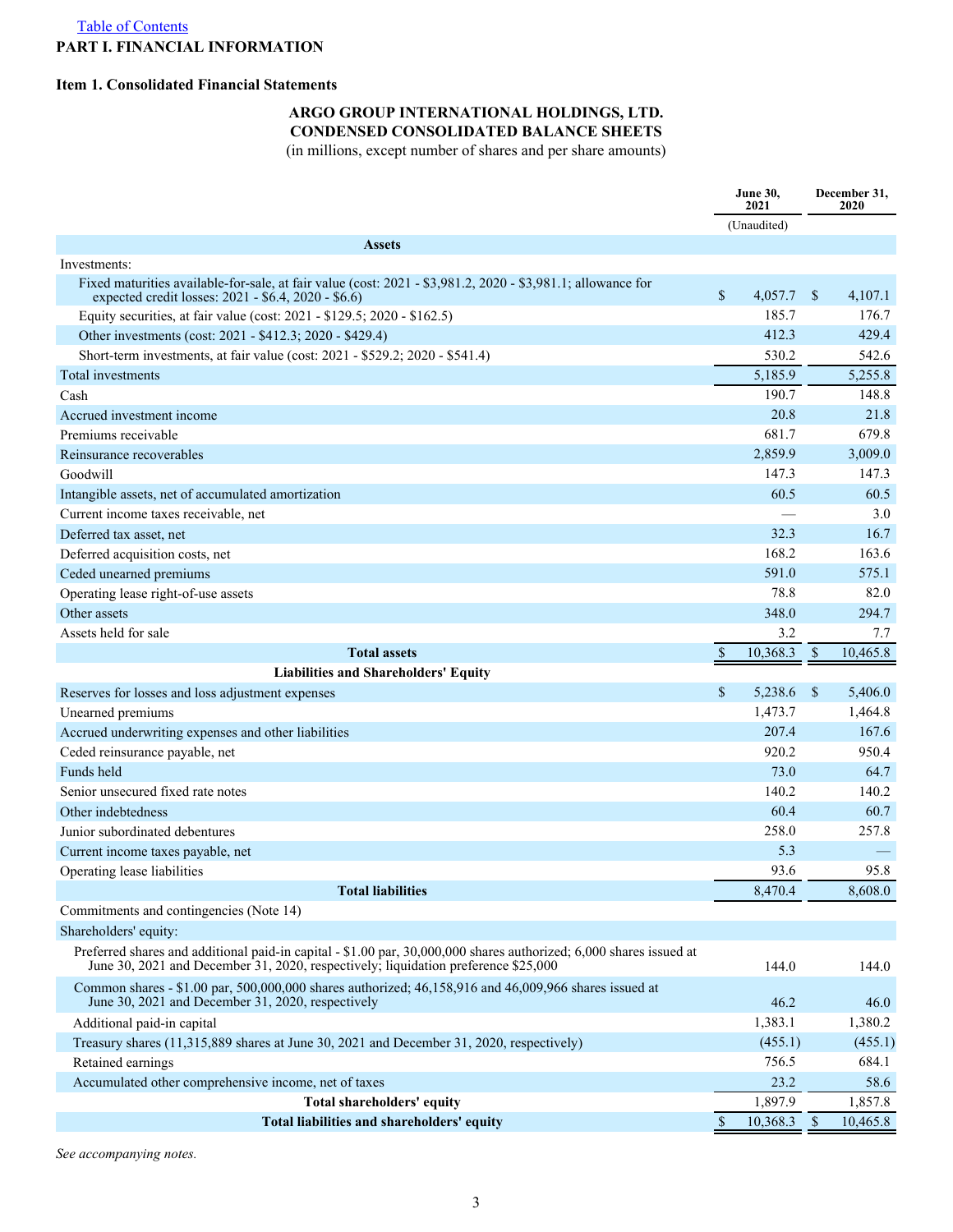# **ARGO GROUP INTERNATIONAL HOLDINGS, LTD. CONDENSED CONSOLIDATED STATEMENTS OF INCOME (LOSS)**  (in millions, except number of shares and per share amounts)

(Unaudited)

<span id="page-3-0"></span>

|                                                                            |                            | <b>For the Three Months Ended</b><br><b>June 30.</b> |               |            |                           | <b>For the Six Months Ended</b> | <b>June 30.</b>           |            |
|----------------------------------------------------------------------------|----------------------------|------------------------------------------------------|---------------|------------|---------------------------|---------------------------------|---------------------------|------------|
|                                                                            |                            | 2021                                                 |               | 2020       |                           | 2021                            |                           | 2020       |
| Premiums and other revenue:                                                |                            |                                                      |               |            |                           |                                 |                           |            |
| Earned premiums                                                            | \$                         | 470.3                                                | \$            | 433.4      | \$                        | 936.4                           | \$                        | 868.4      |
| Net investment income                                                      |                            | 52.7                                                 |               | 1.4        |                           | 97.1                            |                           | 37.0       |
| Net realized investment gains (losses):                                    |                            |                                                      |               |            |                           |                                 |                           |            |
| Net realized investment gains                                              |                            | 4.0                                                  |               | 10.6       |                           | 2.7                             |                           | 38.4       |
| Change in fair value of equity securities                                  |                            | 20.3                                                 |               | 15.1       |                           | 35.8                            |                           | (24.2)     |
| Credit gains (losses) on fixed maturity securities                         |                            | 0.4                                                  |               | (7.8)      |                           | (0.7)                           |                           | (32.5)     |
| Net realized investment gains (losses)                                     |                            | 24.7                                                 |               | 17.9       |                           | 37.8                            |                           | (18.3)     |
| Total revenue                                                              |                            | 547.7                                                |               | 452.7      |                           | 1,071.3                         |                           | 887.1      |
| Expenses:                                                                  |                            |                                                      |               |            |                           |                                 |                           |            |
| Losses and loss adjustment expenses                                        |                            | 271.6                                                |               | 273.2      |                           | 579.2                           |                           | 554.1      |
| Underwriting, acquisition and insurance expenses                           |                            | 177.3                                                |               | 159.8      |                           | 353.7                           |                           | 327.9      |
| Non-operating expenses                                                     |                            | 10.8                                                 |               | 3.5        |                           | 12.7                            |                           | 6.8        |
| Interest expense                                                           |                            | 5.7                                                  |               | 7.0        |                           | 10.8                            |                           | 14.8       |
| Fee and other (income) expense, net                                        |                            | (0.8)                                                |               | (1.0)      |                           | (0.7)                           |                           | (1.9)      |
| Foreign currency exchange losses                                           |                            | 4.4                                                  |               | 4.3        |                           | 5.7                             |                           | 5.2        |
| Total expenses                                                             |                            | 469.0                                                |               | 446.8      |                           | 961.4                           |                           | 906.9      |
| Income (loss) before income taxes                                          |                            | 78.7                                                 |               | 5.9        |                           | 109.9                           |                           | (19.8)     |
| Income tax provision                                                       |                            | 8.9                                                  |               | 11.3       |                           | 10.3                            |                           | 10.3       |
| Net income (loss)                                                          | \$                         | 69.8                                                 | \$            | (5.4)      | -\$                       | 99.6                            | $\mathcal{S}$             | (30.1)     |
| Dividends on preferred shares                                              |                            | 2.7                                                  |               |            |                           | 5.3                             |                           |            |
| Net income (loss) attributable to common shareholders                      | $\boldsymbol{\mathsf{S}}$  | 67.1                                                 | \$            | (5.4)      | $\boldsymbol{\mathsf{S}}$ | 94.3                            | \$                        | (30.1)     |
|                                                                            |                            |                                                      |               |            |                           |                                 |                           |            |
| Net income (loss) attributable to common shareholders per<br>common share: |                            |                                                      |               |            |                           |                                 |                           |            |
| <b>Basic</b>                                                               | $\boldsymbol{\mathcal{S}}$ | 1.93                                                 | $\mathcal{S}$ | (0.16)     | $\mathbf{\hat{s}}$        | 2.72                            | $\sqrt{\frac{2}{5}}$      | (0.87)     |
| Diluted                                                                    | $\boldsymbol{\$\}$         | 1.92                                                 | \$            | (0.16)     | $\mathcal{S}$             | 2.70                            | \$                        | (0.87)     |
| Dividend declared per common share                                         | $\mathcal{S}$              | 0.31                                                 | $\$$          | 0.31       | $\boldsymbol{\mathsf{S}}$ | 0.62                            | $\boldsymbol{\mathsf{S}}$ | 0.62       |
| Weighted average common shares:                                            |                            |                                                      |               |            |                           |                                 |                           |            |
| <b>Basic</b>                                                               |                            | 34,820,649                                           |               | 34,634,353 |                           | 34,766,948                      |                           | 34,551,935 |
| Diluted                                                                    |                            | 35,012,780                                           |               | 34,634,353 |                           | 34,983,804                      |                           | 34,551,935 |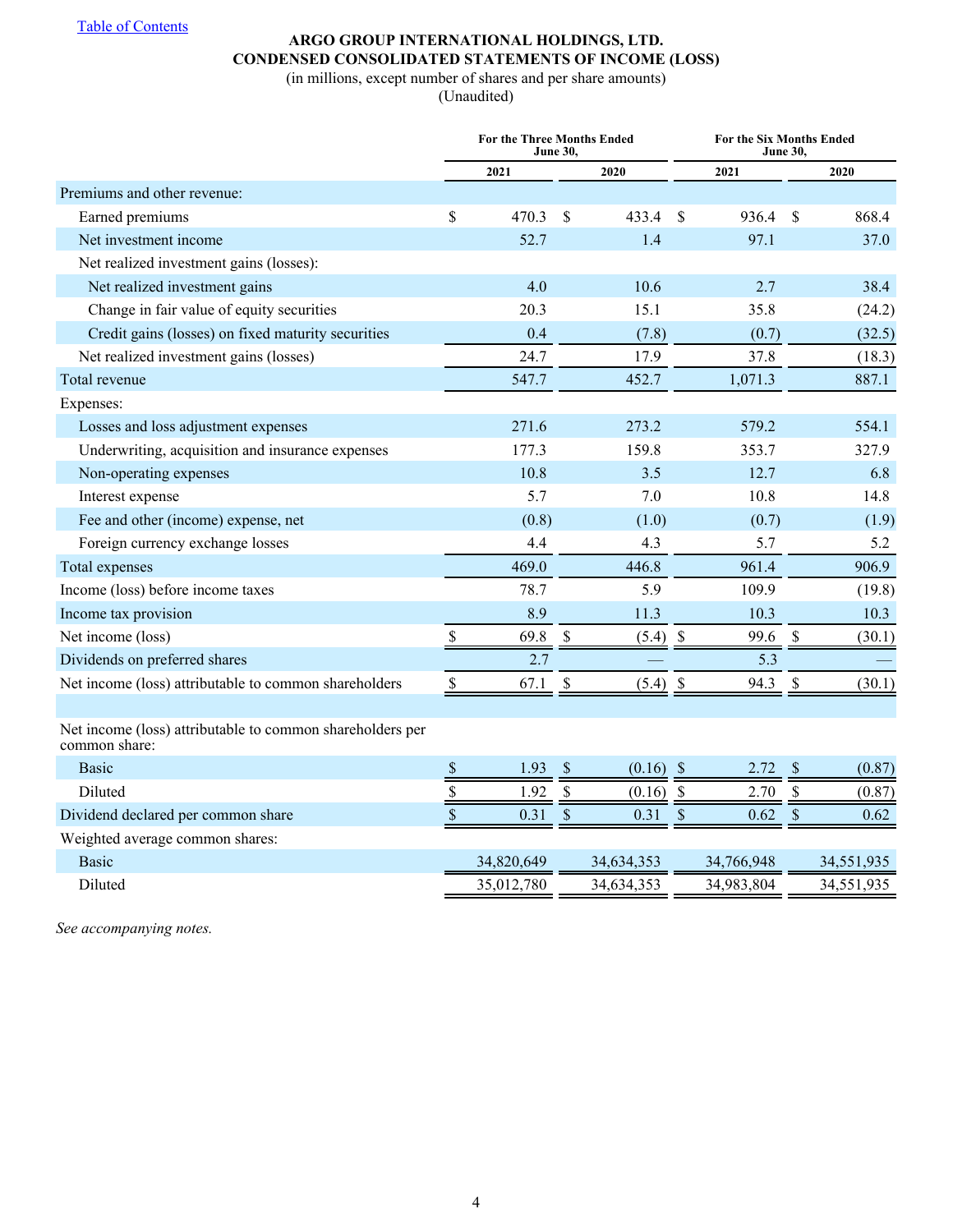# <span id="page-4-0"></span>**ARGO GROUP INTERNATIONAL HOLDINGS, LTD. CONDENSED CONSOLIDATED STATEMENTS OF COMPREHENSIVE INCOME (LOSS)**

(in millions) (Unaudited)

|                                                                                         |     | <b>For the Three Months Ended</b> | <b>June 30,</b> |            |   | <b>For the Six Months Ended</b> |               |        |  |
|-----------------------------------------------------------------------------------------|-----|-----------------------------------|-----------------|------------|---|---------------------------------|---------------|--------|--|
|                                                                                         |     | 2021                              |                 | 2020       |   | 2021                            | 2020          |        |  |
| Net income (loss)                                                                       | \$. | 69.8                              | $\mathcal{S}$   | $(5.4)$ \$ |   | 99.6                            | $\mathcal{S}$ | (30.1) |  |
| Other comprehensive income (loss):                                                      |     |                                   |                 |            |   |                                 |               |        |  |
| Foreign currency translation adjustments                                                |     | 3.4                               |                 | (4.2)      |   | 2.5                             |               | (7.6)  |  |
| Defined benefit pension plans:                                                          |     |                                   |                 |            |   |                                 |               |        |  |
| Net gain arising during the year                                                        |     | 1.9                               |                 |            |   | 1.9                             |               |        |  |
| Unrealized gains (losses) on fixed maturity securities:                                 |     |                                   |                 |            |   |                                 |               |        |  |
| Gains (losses) arising during the year                                                  |     | 33.3                              |                 | 152.9      |   | (28.8)                          |               | 30.1   |  |
| Reclassification adjustment for (gains) losses included in net<br>income                |     | (15.2)                            |                 | (16.5)     |   | (19.2)                          |               | (19.9) |  |
| Other comprehensive income (loss) before tax                                            |     | 23.4                              |                 | 132.2      |   | (43.6)                          |               | 2.6    |  |
| Income tax provision related to other comprehensive income (loss):                      |     |                                   |                 |            |   |                                 |               |        |  |
| Defined benefit pension plans:                                                          |     |                                   |                 |            |   |                                 |               |        |  |
| Net gain arising during the year                                                        |     | 0.4                               |                 |            |   | 0.4                             |               |        |  |
| Unrealized gains (losses) on fixed maturity securities:                                 |     |                                   |                 |            |   |                                 |               |        |  |
| Gains (losses) arising during the year                                                  |     | 5.5                               |                 | 27.0       |   | (6.3)                           |               | 5.9    |  |
| Reclassification adjustment for gains included in net income                            |     | (1.5)                             |                 | (2.6)      |   | (2.3)                           |               | (0.7)  |  |
| Income tax provision (benefit) related to other comprehensive income<br>$(\text{loss})$ |     | 4.4                               |                 | 24.4       |   | (8.2)                           |               | 5.2    |  |
| Other comprehensive income (loss), net of tax                                           |     | 19.0                              |                 | 107.8      |   | (35.4)                          |               | (2.6)  |  |
| Comprehensive income (loss)                                                             | \$  | 88.8                              | \$              | 102.4      | S | 64.2                            | S             | (32.7) |  |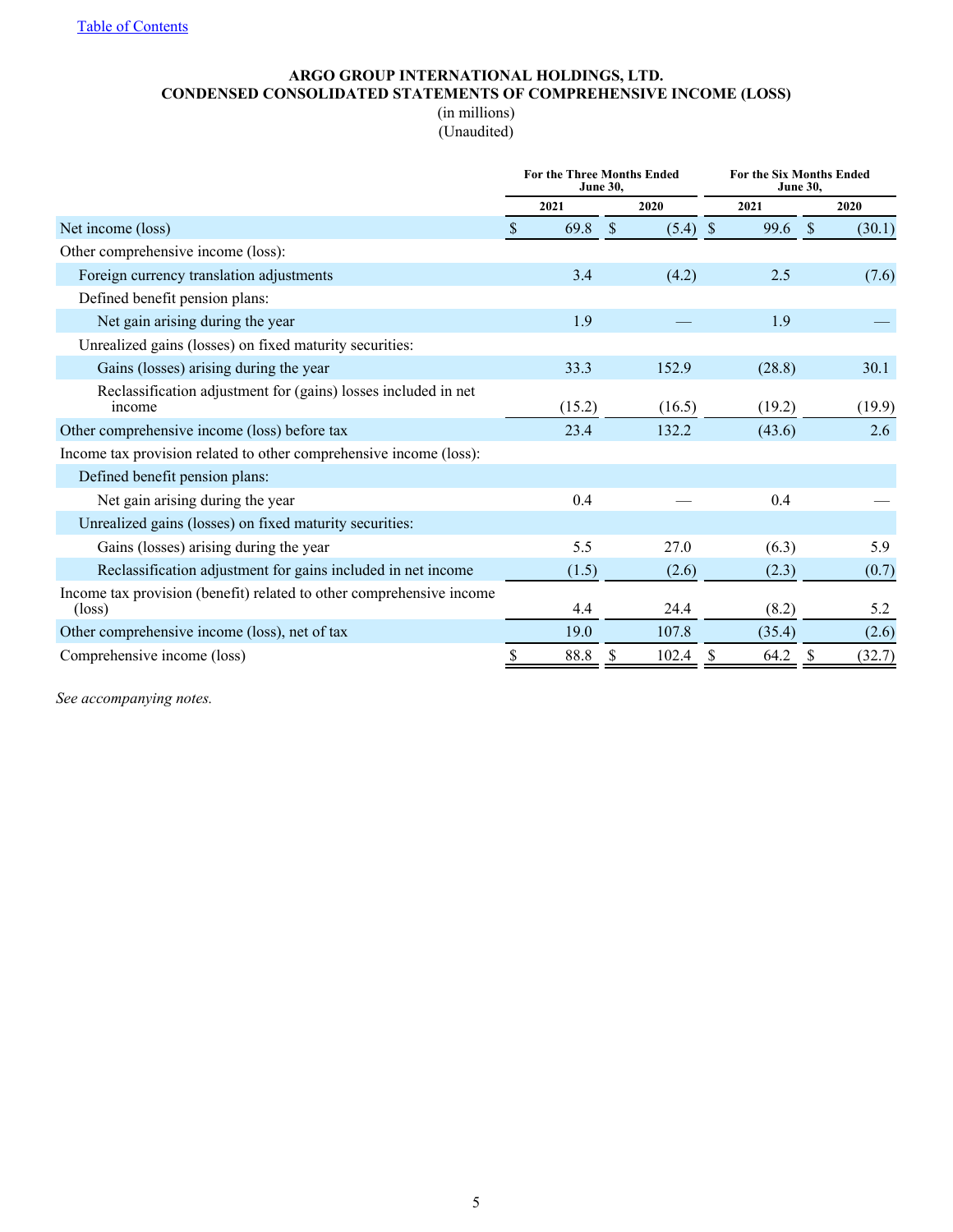# **ARGO GROUP INTERNATIONAL HOLDINGS, LTD. CONDENSED CONSOLIDATED STATEMENTS OF SHAREHOLDERS' EQUITY**

(in millions, except number of shares and per share amounts)

(Unaudited)

<span id="page-5-0"></span>

|                                                                                           |               | Preferred<br><b>Shares</b> and<br>Additional<br>Paid-in<br>Capital |                           | Common<br><b>Shares</b> |                    | <b>Additional</b><br>Paid-In<br>Capital |                           | <b>Treasury</b><br><b>Shares</b> |               | <b>Retained</b><br><b>Earnings</b> |                           | Accumulated<br>Other<br>Comprehensive<br>Income (Loss) |                           | Shareholders'<br>Equity |
|-------------------------------------------------------------------------------------------|---------------|--------------------------------------------------------------------|---------------------------|-------------------------|--------------------|-----------------------------------------|---------------------------|----------------------------------|---------------|------------------------------------|---------------------------|--------------------------------------------------------|---------------------------|-------------------------|
| Balance, March 31, 2020                                                                   | \$            |                                                                    | $\mathsf{\$}$             | 45.9                    | $\mathbf{\hat{S}}$ | 1,374.2                                 | $\mathbb{S}$              | $(455.1)$ \$                     |               | 750.4                              | $\boldsymbol{\mathsf{S}}$ | (101.9)                                                | $\mathcal{S}$             | 1,613.5                 |
| Net loss                                                                                  |               |                                                                    |                           |                         |                    |                                         |                           |                                  |               | (5.4)                              |                           |                                                        |                           | (5.4)                   |
| Other comprehensive income -<br>Change in fair value of fixed<br>maturities, net of taxes |               |                                                                    |                           |                         |                    |                                         |                           |                                  |               |                                    |                           | 112.0                                                  |                           | 112.0                   |
| Other comprehensive loss, net -<br>Other                                                  |               |                                                                    |                           |                         |                    |                                         |                           |                                  |               |                                    |                           | (4.2)                                                  |                           | (4.2)                   |
| Activity under stock incentive<br>plans                                                   |               |                                                                    |                           | 0.1                     |                    | 2.1                                     |                           |                                  |               |                                    |                           |                                                        |                           | 2.2                     |
| Retirement of common shares<br>(tax payments on equity<br>compensation)                   |               |                                                                    |                           |                         |                    | (0.7)                                   |                           |                                  |               |                                    |                           |                                                        |                           | (0.7)                   |
| Employee stock purchase plan                                                              |               |                                                                    |                           |                         |                    | 0.9                                     |                           |                                  |               |                                    |                           |                                                        |                           | 0.9                     |
| Cash dividend declared -<br>common shares (\$0.31/share)                                  |               |                                                                    |                           |                         |                    |                                         |                           |                                  |               | (10.6)                             |                           |                                                        |                           | (10.6)                  |
| <b>Balance, June 30, 2020</b>                                                             | $\mathsf{\$}$ |                                                                    | $\boldsymbol{\mathsf{S}}$ | 46.0                    | $\mathsf{\$}$      | 1,376.5                                 | $\boldsymbol{\mathsf{S}}$ | $(455.1)$ \$                     |               | 734.4                              | $\mathcal{S}$             | 5.9                                                    | \$                        | 1,707.7                 |
|                                                                                           |               |                                                                    |                           |                         |                    |                                         |                           |                                  |               |                                    |                           |                                                        |                           |                         |
| Balance, March 31, 2021                                                                   | \$            | 144.0                                                              | <sup>\$</sup>             | 46.1                    | $\mathbb{S}$       | 1,381.3                                 | \$                        | $(455.1)$ \$                     |               | 700.5                              | \$                        | 4.2                                                    | $\mathsf{\$}$             | 1,821.0                 |
| Net income                                                                                |               |                                                                    |                           |                         |                    |                                         |                           |                                  |               | 69.8                               |                           |                                                        |                           | 69.8                    |
| Other comprehensive income -<br>Change in fair value of fixed<br>maturities, net of taxes |               |                                                                    |                           |                         |                    |                                         |                           |                                  |               |                                    |                           | 14.1                                                   |                           | 14.1                    |
| Other comprehensive income, net<br>- Other                                                |               |                                                                    |                           |                         |                    |                                         |                           |                                  |               |                                    |                           | 4.9                                                    |                           | 4.9                     |
| Activity under stock incentive<br>plans                                                   |               |                                                                    |                           | 0.1                     |                    | 2.2                                     |                           |                                  |               |                                    |                           |                                                        |                           | 2.3                     |
| Retirement of common shares<br>(tax payments on equity)<br>compensation)                  |               |                                                                    |                           |                         |                    | (1.0)                                   |                           |                                  |               |                                    |                           |                                                        |                           | (1.0)                   |
| Employee stock purchase plan                                                              |               |                                                                    |                           |                         |                    | 0.6                                     |                           |                                  |               |                                    |                           |                                                        |                           | 0.6                     |
| Dividends on preferred shares                                                             |               |                                                                    |                           |                         |                    |                                         |                           |                                  |               | (2.7)                              |                           |                                                        |                           | (2.7)                   |
| Cash dividend declared -<br>common shares (\$0.31/share)                                  |               |                                                                    |                           |                         |                    |                                         |                           |                                  |               | (11.1)                             |                           |                                                        |                           | (11.1)                  |
| Balance, June 30, 2021                                                                    | $\mathbb S$   | 144.0                                                              | \$                        | 46.2                    |                    | \$1,383.1                               | \$                        | (455.1)                          | $\mathcal{S}$ | 756.5                              | $\mathcal{S}$             | 23.2                                                   | $\boldsymbol{\mathsf{S}}$ | 1,897.9                 |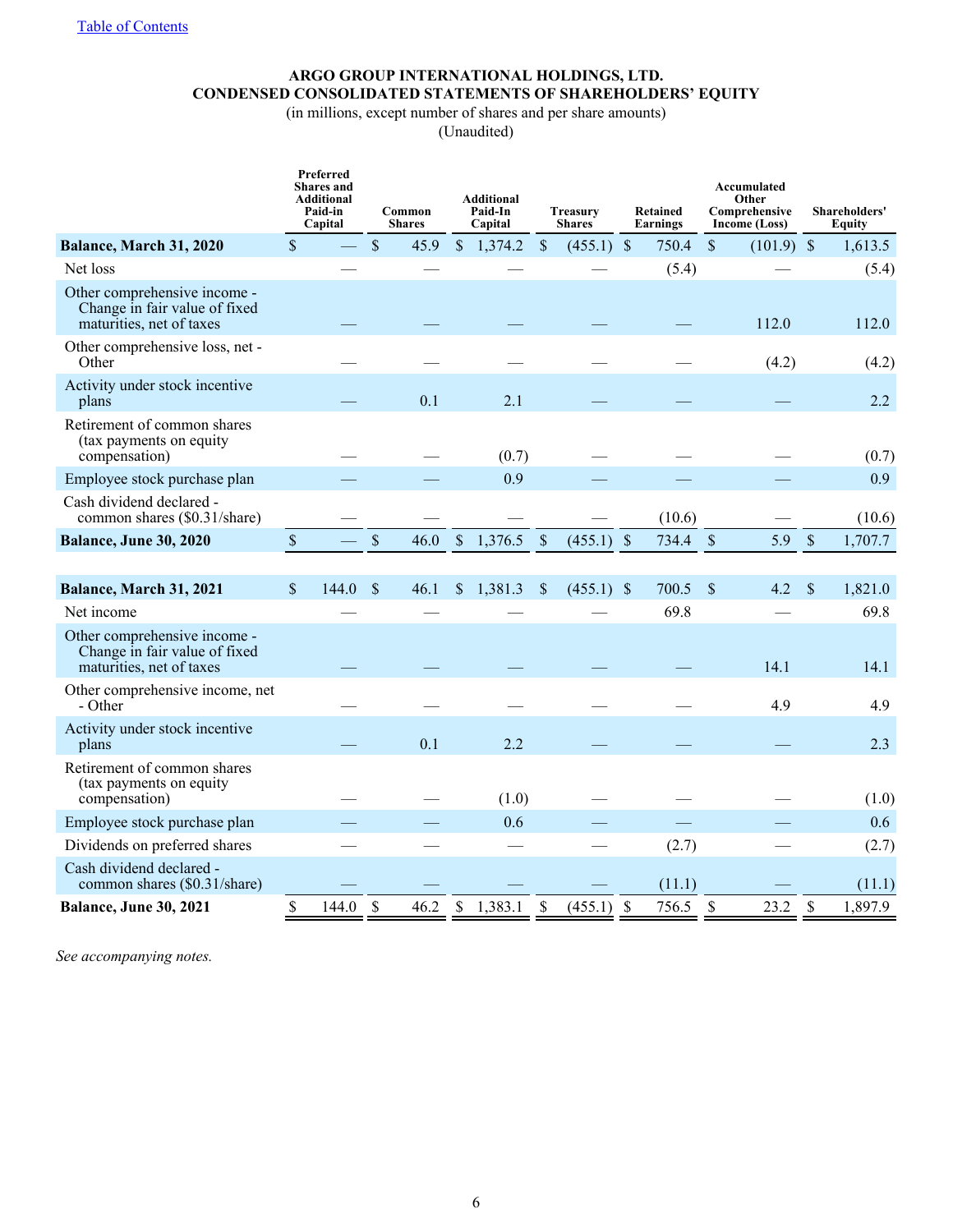#### **ARGO GROUP INTERNATIONAL HOLDINGS, LTD. CONDENSED CONSOLIDATED STATEMENTS OF SHAREHOLDERS' EQUITY (continued)**

(in millions, except number of shares and per share amounts)

(Unaudited)

|                                                                                           |               | Preferred<br><b>Shares</b> and<br><b>Additional</b><br>Paid-in<br>Capital |                           | Common<br><b>Shares</b> |                           | <b>Additional</b><br>Paid-In<br>Capital |               | <b>Treasury</b><br><b>Shares</b> |                      | <b>Retained</b><br><b>Earnings</b> |               | Accumulated<br>Other<br>Comprehensive<br>Income (Loss) |               | Shareholders'<br><b>Equity</b> |
|-------------------------------------------------------------------------------------------|---------------|---------------------------------------------------------------------------|---------------------------|-------------------------|---------------------------|-----------------------------------------|---------------|----------------------------------|----------------------|------------------------------------|---------------|--------------------------------------------------------|---------------|--------------------------------|
| Balance, December 31, 2019                                                                | $\mathsf{\$}$ |                                                                           | \$                        | 45.7                    |                           | \$1,376.6                               | $\mathcal{S}$ | (455.1)                          | $\mathcal{S}$        | 793.7                              | \$            | 2.8                                                    | $\mathsf{\$}$ | 1,763.7                        |
| Net loss                                                                                  |               |                                                                           |                           |                         |                           |                                         |               |                                  |                      | (30.1)                             |               |                                                        |               | (30.1)                         |
| Other comprehensive income -<br>Change in fair value of fixed<br>maturities, net of taxes |               |                                                                           |                           |                         |                           |                                         |               |                                  |                      |                                    |               | 5.0                                                    |               | 5.0                            |
| Other comprehensive loss, net -<br>Other                                                  |               |                                                                           |                           |                         |                           |                                         |               |                                  |                      |                                    |               | (7.6)                                                  |               | (7.6)                          |
| Activity under stock incentive<br>plans                                                   |               |                                                                           |                           | 0.4                     |                           | 4.9                                     |               |                                  |                      |                                    |               |                                                        |               | 5.3                            |
| Retirement of common shares (tax<br>payments on equity<br>compensation)                   |               |                                                                           |                           | (0.1)                   |                           | (6.4)                                   |               |                                  |                      |                                    |               |                                                        |               | (6.5)                          |
| Employee stock purchase plan                                                              |               |                                                                           |                           |                         |                           | 1.4                                     |               |                                  |                      |                                    |               |                                                        |               | 1.4                            |
| Cash dividend declared - common<br>shares (\$0.62/share)                                  |               |                                                                           |                           |                         |                           |                                         |               |                                  |                      | (21.3)                             |               |                                                        |               | (21.3)                         |
| Cumulative effect of adoption of<br>ASU 2016-13, net of taxes                             | $\mathbb{S}$  |                                                                           | $\boldsymbol{\mathsf{S}}$ |                         | $\mathcal{S}$             |                                         | $\mathcal{S}$ |                                  | $\mathbb{S}$         | $(7.9)$ \$                         |               | 5.7                                                    |               | (2.2)                          |
| <b>Balance, June 30, 2020</b>                                                             | \$            |                                                                           | \$                        | 46.0                    |                           | \$1,376.5                               | $\mathbb{S}$  | (455.1)                          | $\mathcal{S}$        | 734.4                              | $\mathcal{S}$ | 5.9                                                    | $\mathcal{S}$ | 1,707.7                        |
| <b>Balance, December 31, 2020</b>                                                         | $\mathcal{S}$ | 144.0                                                                     | \$                        | 46.0                    | $\boldsymbol{\mathsf{S}}$ | 1,380.2                                 | \$            | (455.1)                          | $\sqrt{\frac{2}{5}}$ | 684.1                              | <sup>\$</sup> | 58.6                                                   | \$            | 1,857.8                        |
| Net income                                                                                |               |                                                                           |                           |                         |                           |                                         |               |                                  |                      | 99.6                               |               |                                                        |               | 99.6                           |
| Preferred shares issued                                                                   |               |                                                                           |                           |                         |                           |                                         |               |                                  |                      |                                    |               |                                                        |               |                                |
| Other comprehensive loss - change<br>in fair value of fixed maturities,<br>net of taxes   |               |                                                                           |                           |                         |                           |                                         |               |                                  |                      |                                    |               | (39.4)                                                 |               | (39.4)                         |
| Other comprehensive income, net -<br>other                                                |               |                                                                           |                           |                         |                           |                                         |               |                                  |                      |                                    |               | 4.0                                                    |               | 4.0                            |
| Activity under stock incentive<br>plans                                                   |               |                                                                           |                           | 0.2                     |                           | 4.3                                     |               |                                  |                      |                                    |               |                                                        |               | 4.5                            |

*See accompanying notes.*

Retirement of common shares (tax

Cash dividend declared - common

payments on equity

compensation) — — (2.4) — — (2.4) — (2.4) Employee stock purchase plan  $1.0$   $1.0$ Dividends on preferred shares  $\qquad \qquad \qquad \qquad$  (5.3)  $\qquad -$  (5.3)

shares (\$0.62/share)  $(21.9)$   $(21.9)$ **Balance, June 30, 2021** \$ 144.0 \$ 46.2 \$ 1,383.1 \$ (455.1) \$ 756.5 \$ 23.2 \$ 1,897.9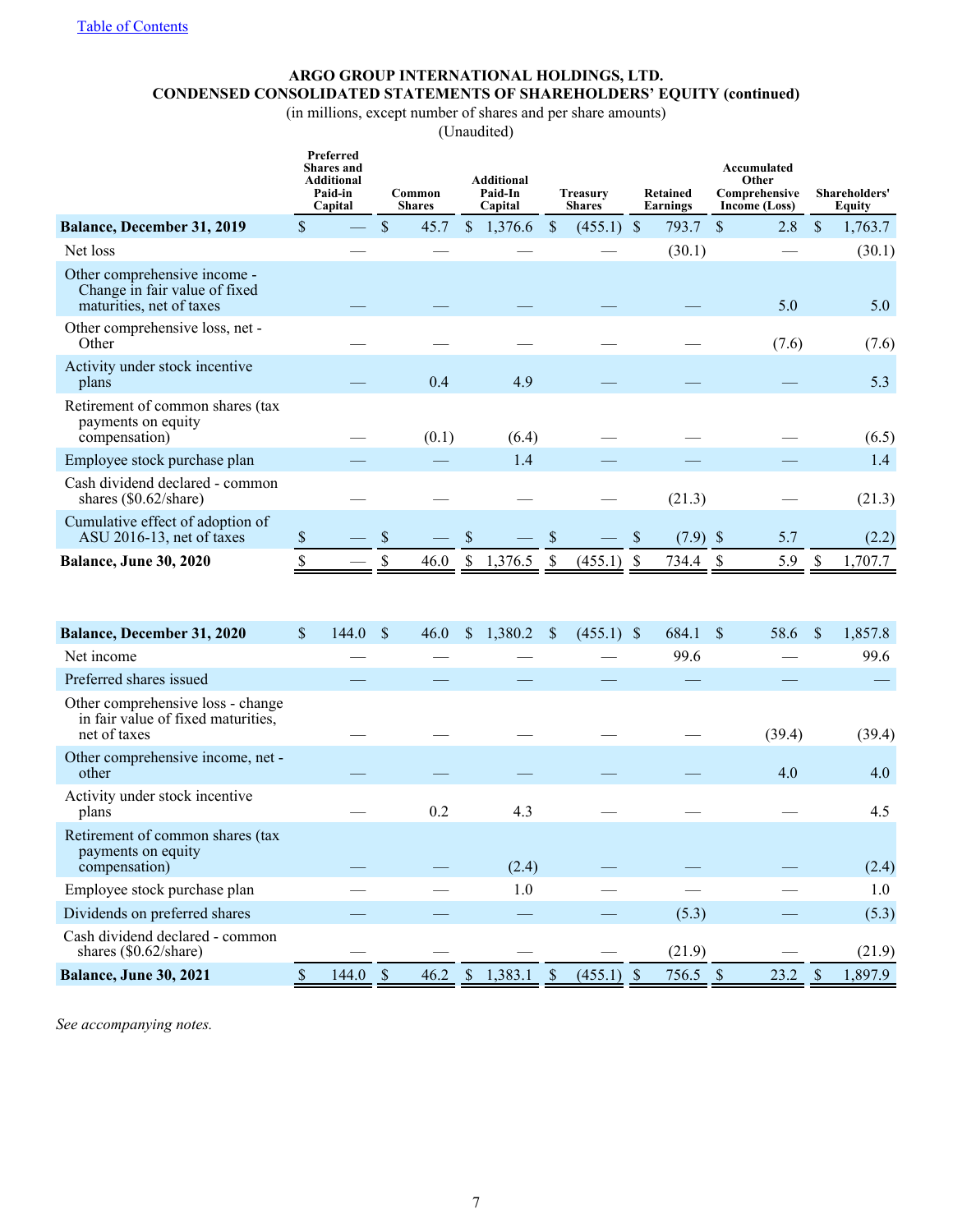# **ARGO GROUP INTERNATIONAL HOLDINGS, LTD. CONDENSED CONSOLIDATED STATEMENTS OF CASH FLOWS**

(in millions) (Unaudited)

<span id="page-7-0"></span>

|                                                                                          | For the Six Months Ended June 30, |               |                          |           |  |  |  |  |  |
|------------------------------------------------------------------------------------------|-----------------------------------|---------------|--------------------------|-----------|--|--|--|--|--|
|                                                                                          |                                   | 2021          |                          | 2020      |  |  |  |  |  |
| Cash flows from operating activities:                                                    |                                   |               |                          |           |  |  |  |  |  |
| Net income (loss)                                                                        | \$                                | 99.6          | \$                       | (30.1)    |  |  |  |  |  |
| Adjustments to reconcile net income (loss) to net cash provided by operating activities: |                                   |               |                          |           |  |  |  |  |  |
| Amortization and depreciation                                                            |                                   | 14.8          |                          | 14.1      |  |  |  |  |  |
| Share-based payments expense                                                             |                                   | 4.5           |                          | 5.4       |  |  |  |  |  |
| Deferred income tax benefit, net                                                         |                                   | (6.8)         |                          | (10.9)    |  |  |  |  |  |
| Net realized investment (gains) losses                                                   |                                   | (37.8)        |                          | 18.3      |  |  |  |  |  |
| Undistributed earnings from alternative investment portfolio                             |                                   |               |                          | 20.9      |  |  |  |  |  |
| Loss on disposals of long-lived assets, net                                              |                                   | (50.6)<br>1.7 |                          | 0.2       |  |  |  |  |  |
|                                                                                          |                                   |               |                          |           |  |  |  |  |  |
| Change in:<br>Accrued investment income                                                  |                                   |               |                          |           |  |  |  |  |  |
| Receivables                                                                              |                                   | 1.1<br>151.3  |                          | 2.3       |  |  |  |  |  |
|                                                                                          |                                   |               |                          | 37.3      |  |  |  |  |  |
| Deferred acquisition costs                                                               |                                   | (4.4)         |                          | 5.1       |  |  |  |  |  |
| Ceded unearned premiums                                                                  |                                   | (15.0)        |                          | (115.6)   |  |  |  |  |  |
| Reserves for losses and loss adjustment expenses                                         |                                   | (170.9)       |                          | 98.5      |  |  |  |  |  |
| Unearned premiums                                                                        |                                   | 6.6           |                          | 82.2      |  |  |  |  |  |
| Ceded reinsurance payable and funds held                                                 |                                   | (22.5)        |                          | (148.1)   |  |  |  |  |  |
| Income taxes                                                                             |                                   | 8.5           |                          | 18.8      |  |  |  |  |  |
| Accrued underwriting expenses and other liabilities                                      |                                   | 23.8          |                          | (63.8)    |  |  |  |  |  |
| Other, net                                                                               |                                   | (16.4)        |                          | (37.7)    |  |  |  |  |  |
| Cash provided by (used in) operating activities                                          |                                   | (12.5)        |                          | (103.1)   |  |  |  |  |  |
| Cash flows from investing activities:                                                    |                                   |               |                          |           |  |  |  |  |  |
| Sales of fixed maturity investments                                                      |                                   | 616.4         |                          | 746.0     |  |  |  |  |  |
| Maturities and mandatory calls of fixed maturity investments                             |                                   | 394.8         |                          | 255.0     |  |  |  |  |  |
| Sales of equity securities                                                               |                                   | 33.5          |                          | 8.1       |  |  |  |  |  |
| Sales of other investments                                                               |                                   | 62.3          |                          | 94.2      |  |  |  |  |  |
| Purchases of fixed maturity investments                                                  |                                   | (983.3)       |                          | (1,103.6) |  |  |  |  |  |
| Purchases of equity securities                                                           |                                   | (1.8)         |                          | (59.5)    |  |  |  |  |  |
| Purchases of other investments                                                           |                                   | (31.5)        |                          | (14.3)    |  |  |  |  |  |
| Change in foreign regulatory deposits and voluntary pools                                |                                   | 35.9          |                          | 5.0       |  |  |  |  |  |
| Change in short-term investments                                                         |                                   | 12.5          |                          | 212.5     |  |  |  |  |  |
| Settlements of foreign currency exchange forward contracts                               |                                   | (8.8)         |                          | 7.0       |  |  |  |  |  |
| Proceeds from sale of Trident assets                                                     |                                   |               |                          | 38.0      |  |  |  |  |  |
| Purchases of fixed assets                                                                |                                   | (13.3)        |                          | (7.6)     |  |  |  |  |  |
| Other, net                                                                               |                                   | (37.6)        |                          | (5.0)     |  |  |  |  |  |
| Cash (used in) provided by investing activities                                          |                                   | 79.1          |                          | 175.8     |  |  |  |  |  |
| Cash flows from financing activities:                                                    |                                   |               |                          |           |  |  |  |  |  |
| Activity under stock incentive plans                                                     |                                   | 0.8           |                          | 1.0       |  |  |  |  |  |
| Payment of cash dividends to preferred shareholders                                      |                                   | (5.3)         |                          |           |  |  |  |  |  |
| Payment of cash dividends to common shareholders                                         |                                   | (21.9)        |                          | (21.3)    |  |  |  |  |  |
| Cash used in financing activities                                                        |                                   | (26.4)        |                          | (20.3)    |  |  |  |  |  |
| Effect of exchange rate changes on cash                                                  |                                   | 1.7           |                          | (2.5)     |  |  |  |  |  |
| Change in cash                                                                           |                                   | 41.9          |                          | 49.9      |  |  |  |  |  |
| Cash, beginning of year                                                                  |                                   | 148.8         |                          | 137.8     |  |  |  |  |  |
| Cash, end of period                                                                      | $\sqrt{\frac{2}{3}}$              | 190.7         | $\overline{\mathcal{S}}$ | 187.7     |  |  |  |  |  |
|                                                                                          |                                   |               |                          |           |  |  |  |  |  |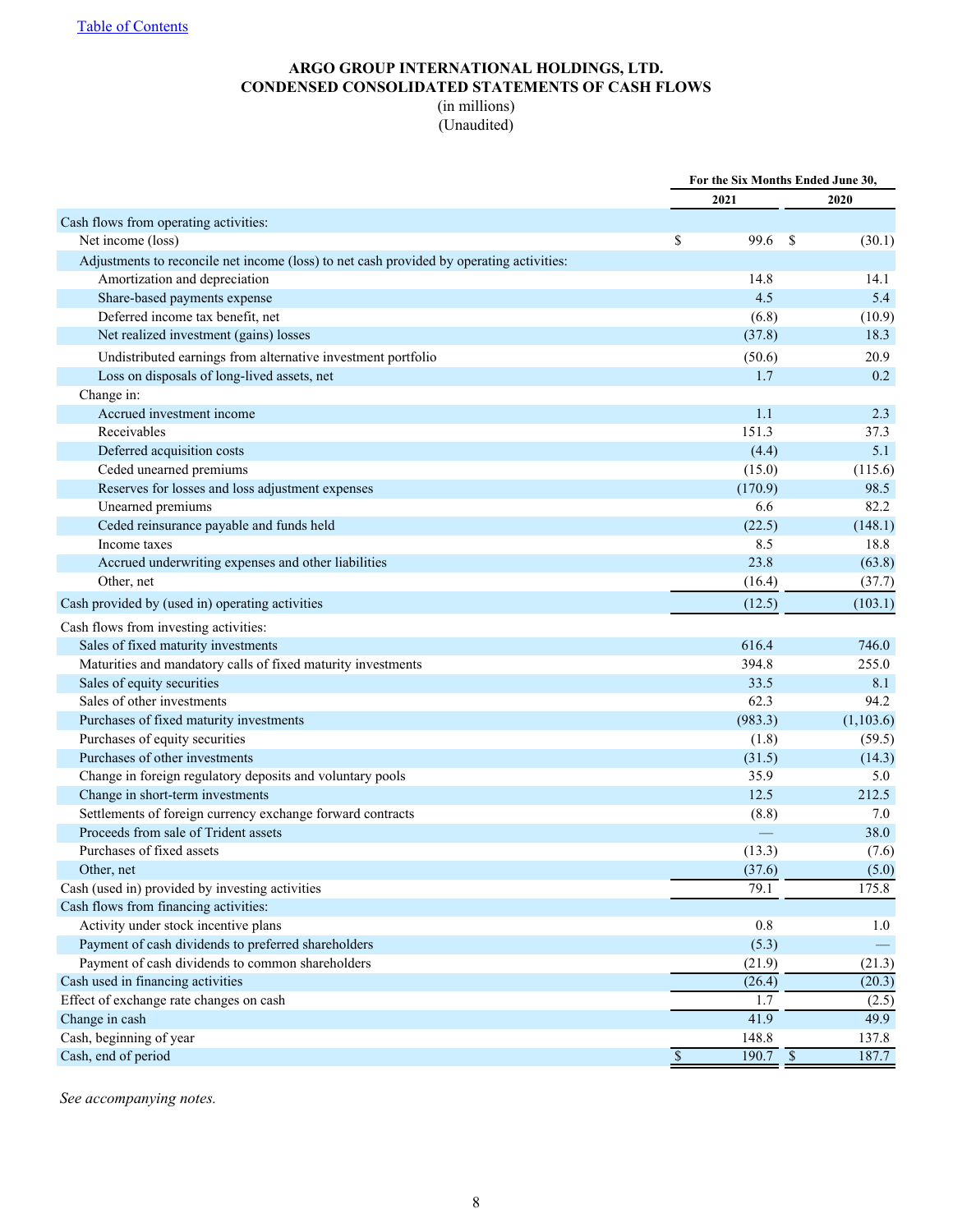#### **ARGO GROUP INTERNATIONAL HOLDINGS, LTD. NOTES TO CONDENSED CONSOLIDATED FINANCIAL STATEMENTS (Unaudited)**

#### <span id="page-8-0"></span>**1. Basis of Presentation**

The accompanying consolidated financial statements of Argo Group International Holdings, Ltd. and its subsidiaries ("Argo Group," "Argo," "we," "us," "our" or the "Company") have been prepared in accordance with U.S. generally accepted accounting principles ("GAAP") for interim financial information and with the instructions for Form 10-Q and Article 10 of Regulation S-X. Argo Group is an underwriter of specialty insurance products in the property and casualty market.

The preparation of interim financial statements in conformity with GAAP requires management to make estimates and assumptions that affect the reported amounts of assets and liabilities and disclosure of contingent assets and liabilities at the date of the financial statements and reported amounts of revenues and expenses during the reporting period. The major estimates reflected in our consolidated financial statements include, but are not limited to, reserves for losses and loss adjustment expenses; reinsurance recoverables, including the reinsurance recoverables allowance for expected credit losses; estimates of written and earned premiums; reinsurance premium receivable; fair value of investments and assessment of potential impairment, including the allowance for credit losses on fixed maturity securities; valuation of goodwill and intangibles and our deferred tax asset valuation allowance. Actual results could materially differ from those estimates. Certain financial information that is normally included in annual financial statements, including certain financial statement footnotes, prepared in accordance with GAAP, is not required for interim reporting purposes and has been condensed or omitted. These statements should be read in conjunction with the consolidated financial statements and notes thereto included in our Annual Report on Form 10-K for the year ended December 31, 2020, filed with the Securities and Exchange Commission ("SEC") on March 15, 2021.

The interim financial information as of, and for, the three and six months ended, June 30, 2021 and 2020 is unaudited. However, in the opinion of management, the interim information includes all adjustments, consisting of normal recurring accruals, necessary for a fair presentation of the results presented for the interim periods. The operating results for the interim periods are not necessarily indicative of the results to be expected for the full year. All significant intercompany amounts have been eliminated in consolidation. Certain reclassifications have been made to financial information presented for prior years to conform to the current year's presentation.

#### *Update on Trident Transaction*

On April 30, 2020, we sold our Trident Public Risk Solutions ("Trident") brand and underwriting platform. During the second quarter of 2021, the parties to the transaction agreed to amend the transaction and other related agreements associated with the sale of Trident to eliminate certain lines of business from the transaction. As a result, we recognized a \$16.5 million reduction in the original gain on sale during the second quarter of 2021. Additionally, we recognized a \$5.0 million gain during the second quarter of 2021 related to meeting certain post-closing performance conditions. This transaction is included in "Net realized investment gains (losses)" in our Consolidated Statements of Income (Loss) for the three and six months ended June 30, 2021.

#### **2. Recently Issued Accounting Pronouncements**

The Company has evaluated recently issued accounting pronouncements and determined none are material to our results of operations or financial position reported herein.

#### **3. Investments**

Included in "Total investments" in our Consolidated Balance Sheets at June 30, 2021 and December 31, 2020 is \$93.0 million and \$140.3 million, respectively, of assets managed on behalf of the trade capital providers, who are third-party participants that provide underwriting capital to the operations of Syndicates 1200 and 1910.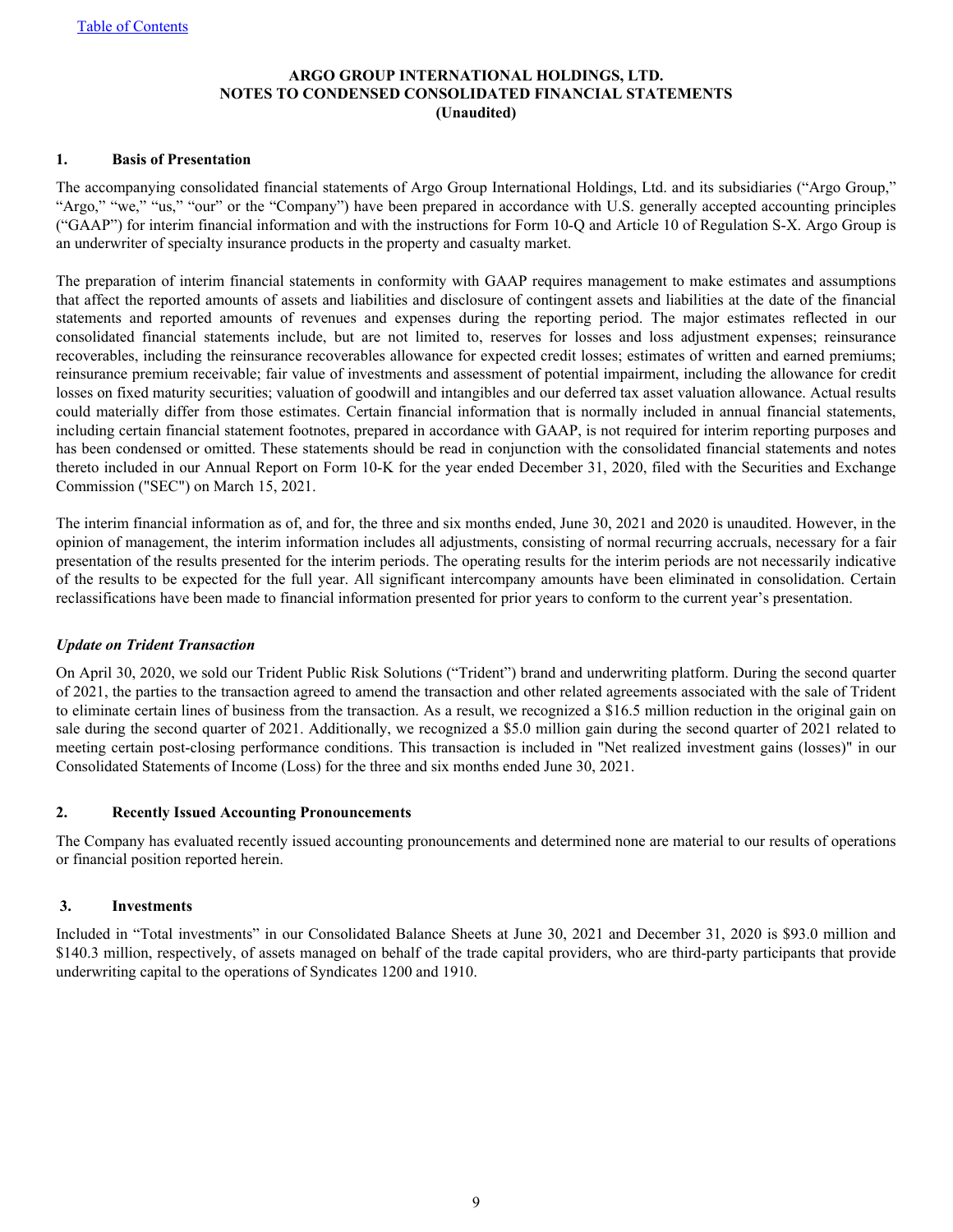# *Fixed Maturities*

The amortized cost, gross unrealized gains, gross unrealized losses, allowance for credit losses, and fair value of fixed maturity investments were as follows:

**June 30, 2021**

| (in millions)                                    |    | Amortized<br>Cost | Gross<br>Unrealized<br>Gains |       |    | <b>Gross</b><br><b>Unrealized</b><br>Losses |      | <b>Allowance for</b><br><b>Credit Losses</b> |   | Fair<br>Value |
|--------------------------------------------------|----|-------------------|------------------------------|-------|----|---------------------------------------------|------|----------------------------------------------|---|---------------|
| <b>Fixed maturities</b>                          |    |                   |                              |       |    |                                             |      |                                              |   |               |
| U.S. Governments                                 | \$ | 350.7             | <b>S</b>                     | 8.6   | -S | 1.5                                         | - \$ | $\overline{\phantom{m}}$                     | S | 357.8         |
| Foreign Governments                              |    | 209.9             |                              | 4.1   |    | 1.1                                         |      | 0.2                                          |   | 212.7         |
| Obligations of states and political subdivisions |    | 185.5             |                              | 7.5   |    | 0.5                                         |      |                                              |   | 192.5         |
| Corporate bonds                                  |    | 1,956.0           |                              | 55.4  |    | 11.0                                        |      | 6.2                                          |   | 1,994.2       |
| Commercial mortgage-backed securities            |    | 342.2             |                              | 10.6  |    | 1.7                                         |      |                                              |   | 351.1         |
| Residential mortgage-backed securities           |    | 510.8             |                              | 12.0  |    | 3.6                                         |      |                                              |   | 519.2         |
| Asset-backed securities                          |    | 121.1             |                              | 2.6   |    | 0.4                                         |      |                                              |   | 123.3         |
| Collateralized loan obligations                  |    | 305.0             |                              | 2.6   |    | 0.7                                         |      |                                              |   | 306.9         |
| Total fixed maturities                           |    | 3.981.2           |                              | 103.4 |    | 20.5                                        | £.   | 6.4                                          |   | 4.057.7       |

#### **December 31, 2020**

| (in millions)                                    |    | Amortized<br>Cost | Gross<br><b>Unrealized</b><br>Gains |        |  | Gross<br><b>Unrealized</b><br>Losses |     | <b>Allowance for</b><br><b>Credit Losses</b> | Fair<br>Value |
|--------------------------------------------------|----|-------------------|-------------------------------------|--------|--|--------------------------------------|-----|----------------------------------------------|---------------|
| Fixed maturities                                 |    |                   |                                     |        |  |                                      |     |                                              |               |
| <b>U.S. Governments</b>                          | \$ | 385.4             | -S                                  | 14.7 S |  | 0.3                                  | -\$ | $\qquad \qquad$                              | \$<br>399.8   |
| Foreign Governments                              |    | 284.1             |                                     | 11.6   |  | 0.7                                  |     | 0.2                                          | 294.8         |
| Obligations of states and political subdivisions |    | 163.1             |                                     | 7.7    |  | 0.3                                  |     | 0.1                                          | 170.4         |
| Corporate bonds                                  |    | 1,925.9           |                                     | 75.3   |  | 13.3                                 |     | 6.1                                          | 1,981.8       |
| Commercial mortgage-backed securities            |    | 324.8             |                                     | 15.2   |  | 0.3                                  |     |                                              | 339.7         |
| Residential mortgage-backed securities           |    | 491.4             |                                     | 17.4   |  | 0.6                                  |     |                                              | 508.2         |
| Asset-backed securities                          |    | 120.5             |                                     | 2.9    |  | 0.4                                  |     | 0.2                                          | 122.8         |
| Collateralized loan obligations                  |    | 285.9             |                                     | 4.9    |  | 1.2                                  |     |                                              | 289.6         |
| Total fixed maturities                           |    | 3.981.1           |                                     | 149.7  |  | 17.1                                 | S   | 6.6                                          | 4,107.1       |

#### *Contractual Maturity*

The amortized cost and fair values of fixed maturity investments as of June 30, 2021, by contractual maturity, were as follows:

| (in millions)                          |   | Amortized<br>Cost | Fair<br>Value |
|----------------------------------------|---|-------------------|---------------|
| Due in one year or less                | S | 284.5 \$          | 288.7         |
| Due after one year through five years  |   | 1,596.3           | 1,630.2       |
| Due after five years through ten years |   | 714.6             | 729.9         |
| Due after ten years                    |   | 106.7             | 108.4         |
| Structured securities                  |   | 1,279.1           | 1,300.5       |
| Total                                  |   | 3,981.2           | 4,057.7       |

The expected maturities may differ from the contractual maturities because debtors may have the right to call or prepay obligations.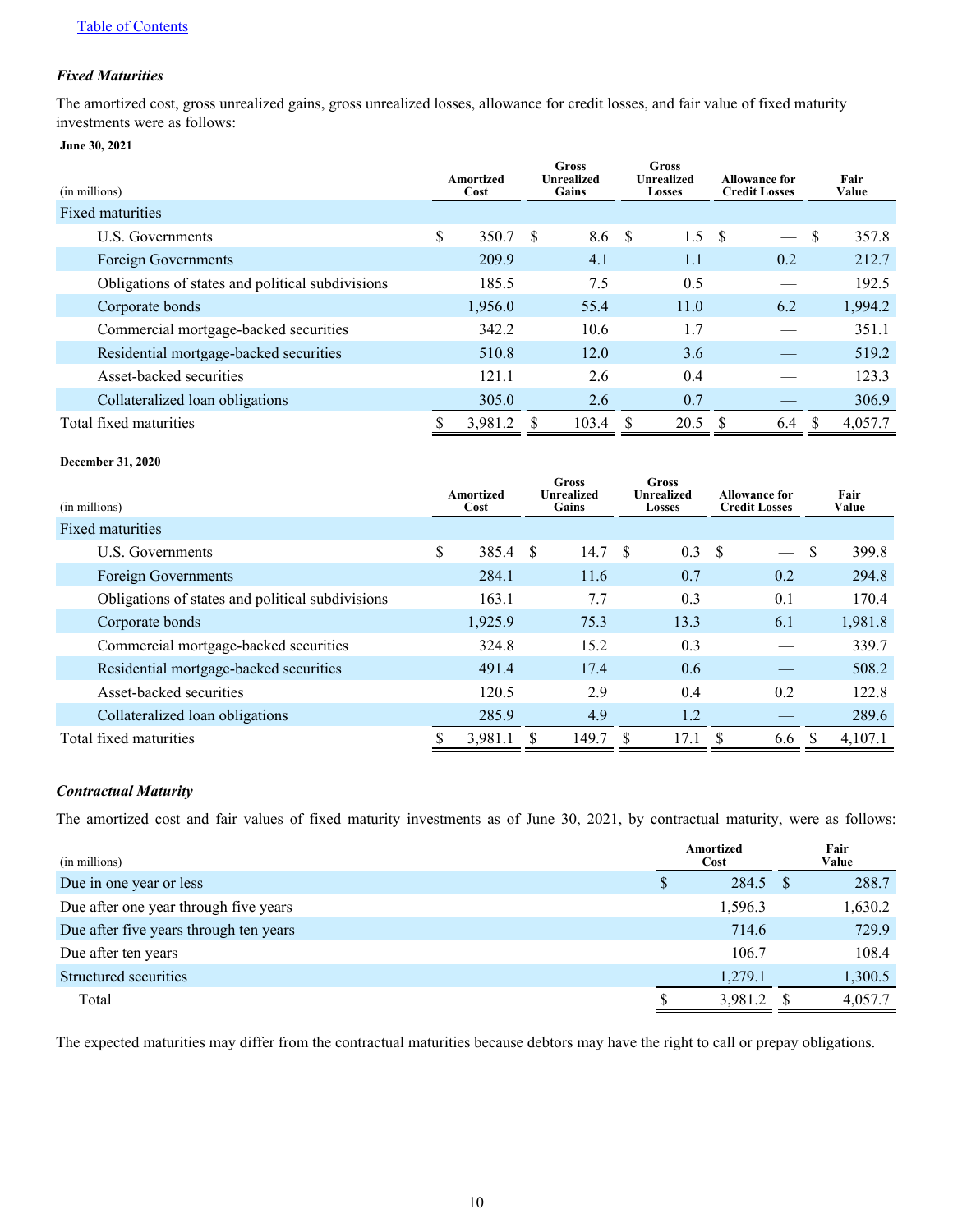#### *Other Investments*

Details regarding the carrying value and unfunded investment commitments of other investments as of June 30, 2021 and December 31, 2020 were as follows:

| June 30, 2021 |  |  |
|---------------|--|--|
|---------------|--|--|

| (in millions)                  |   | Carrying<br>Value |      | <b>Unfunded</b><br>Commitments |
|--------------------------------|---|-------------------|------|--------------------------------|
| <b>Investment Type</b>         |   |                   |      |                                |
| Hedge funds                    | S | 99.4              | - \$ |                                |
| Private equity                 |   | 243.1             |      | 67.9                           |
| Overseas deposits              |   | 65.1              |      |                                |
| Other                          |   | 4.7               |      |                                |
| <b>Total other investments</b> | J | 412.3             |      | 67.9                           |

#### **December 31, 2020**

| (in millions)                  | Carrying<br>Value      |  | <b>Unfunded</b><br>C <b>ommitments</b> |
|--------------------------------|------------------------|--|----------------------------------------|
| <b>Investment Type</b>         |                        |  |                                        |
| Hedge funds                    | \$<br>$111.2 \quad$ \$ |  |                                        |
| Private equity                 | 211.4                  |  | 80.0                                   |
| Overseas deposits              | 102.1                  |  |                                        |
| Other                          | 4.7                    |  |                                        |
| <b>Total other investments</b> | 429.4                  |  | 80.0                                   |

The following describes each investment type:

- **Hedge funds:** Hedge funds include funds that primarily buy and sell stocks, including short sales, multi-strategy credit, relative value credit and distressed credit.
- **Private equity:** Private equity includes buyout funds, real asset/infrastructure funds, credit special situations funds, mezzanine lending funds and direct investments and strategic non-controlling minority investments in private companies that are principally accounted for using the equity method of accounting.
- **Overseas deposits:** Overseas deposits are principally invested in short-term sovereign fixed income and investment grade corporate securities and international stocks.
- **Other:** Other includes participation in investment pools.

# *Unrealized Losses*

An aging of unrealized losses on our investments in fixed maturities is presented below:

| <b>June 30, 2021</b>                             | <b>Less Than One Year</b> |                                    |               | <b>One Year or Greater</b>         | Total         |                                    |  |  |
|--------------------------------------------------|---------------------------|------------------------------------|---------------|------------------------------------|---------------|------------------------------------|--|--|
| (in millions)                                    | Fair<br>Value             | <b>Unrealized</b><br><b>Losses</b> | Fair<br>Value | <b>Unrealized</b><br><b>Losses</b> | Fair<br>Value | <b>Unrealized</b><br><b>Losses</b> |  |  |
| Fixed maturities                                 |                           |                                    |               |                                    |               |                                    |  |  |
| U.S. Governments                                 | \$<br>106.6               | 1.5<br>\$.                         | \$.           | <sup>S</sup>                       | \$<br>106.6   | 1.5<br><b>S</b>                    |  |  |
| <b>Foreign Governments</b>                       | 97.6                      | 0.9                                |               | 0.2                                | 97.6          | 1.1                                |  |  |
| Obligations of states and political subdivisions | 22.4                      | 0.3                                | 0.4           | 0.2                                | 22.8          | 0.5                                |  |  |
| Corporate bonds                                  | 476.9                     | 8.6                                | 26.9          | 2.4                                | 503.8         | 11.0                               |  |  |
| Commercial mortgage-backed securities            | 76.6                      | 1.5                                | 7.0           | 0.2                                | 83.6          | 1.7                                |  |  |
| Residential mortgage-backed securities           | 157.6                     | 3.5                                | 5.1           | 0.1                                | 162.7         | 3.6                                |  |  |
| Asset-backed securities                          | 16.4                      | 0.4                                | 3.1           |                                    | 19.5          | 0.4                                |  |  |
| Collateralized loan obligations                  | 100.3                     | 0.7                                | 2.8           |                                    | 103.1         | 0.7                                |  |  |
| Total fixed maturities                           | \$1,054.4                 | 17.4                               | 45.3<br>S.    | 3.1                                | \$1,099.7     | 20.5<br>\$.                        |  |  |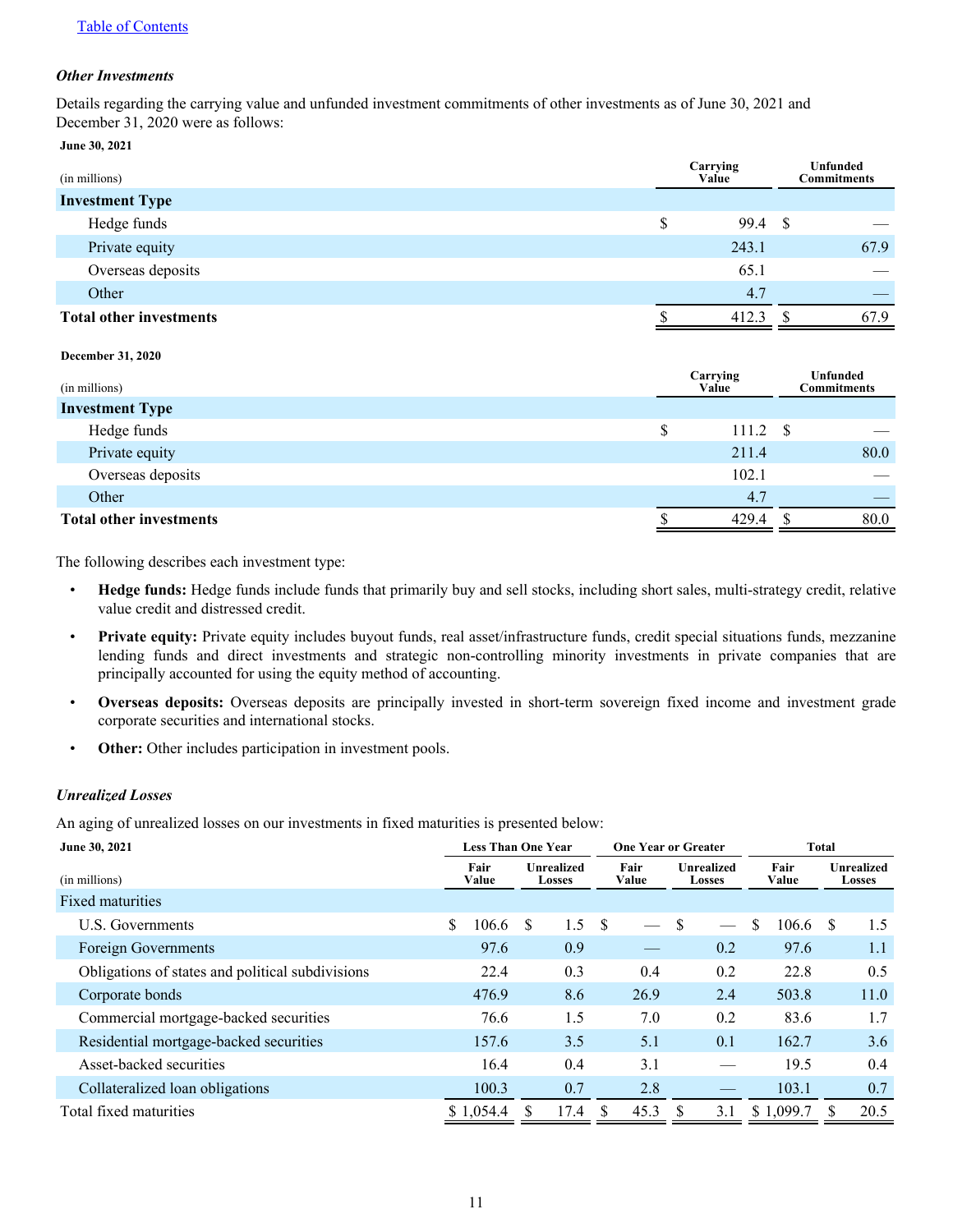| <b>December 31, 2020</b>                         | <b>Less Than One Year</b> |       |                                    |     | <b>One Year or Greater</b> |      |                                    | Total |               |       |  |                                    |
|--------------------------------------------------|---------------------------|-------|------------------------------------|-----|----------------------------|------|------------------------------------|-------|---------------|-------|--|------------------------------------|
| (in millions)                                    | Fair<br>Value             |       | <b>Unrealized</b><br><b>Losses</b> |     | Fair<br>Value              |      | <b>Unrealized</b><br><b>Losses</b> |       | Fair<br>Value |       |  | <b>Unrealized</b><br><b>Losses</b> |
| <b>Fixed maturities</b>                          |                           |       |                                    |     |                            |      |                                    |       |               |       |  |                                    |
| U.S. Governments                                 | \$                        | 40.6  | <sup>S</sup>                       | 0.3 | - \$                       |      | S                                  |       | \$            | 40.6  |  | 0.3                                |
| Foreign Governments                              |                           | 18.0  |                                    | 0.5 |                            | 0.1  |                                    | 0.2   |               | 18.1  |  | 0.7                                |
| Obligations of states and political subdivisions |                           | 5.2   |                                    | 0.3 |                            |      |                                    |       |               | 5.2   |  | 0.3                                |
| Corporate bonds                                  |                           | 202.5 |                                    | 6.7 |                            | 17.5 |                                    | 6.6   |               | 220.0 |  | 13.3                               |
| Commercial mortgage-backed securities            |                           | 21.8  |                                    | 0.3 |                            |      |                                    |       |               | 21.8  |  | 0.3                                |
| Residential mortgage-backed securities           |                           | 74.4  |                                    | 0.4 |                            | 3.0  |                                    | 0.2   |               | 77.4  |  | 0.6                                |
| Asset-backed securities                          |                           | 4.6   |                                    | 0.4 |                            |      |                                    |       |               | 4.6   |  | 0.4                                |
| Collateralized loan obligations                  |                           | 121.1 |                                    | 0.9 |                            | 49.1 |                                    | 0.3   |               | 170.2 |  | 1.2                                |
| Total fixed maturities                           | S                         | 488.2 |                                    | 9.8 |                            | 69.7 |                                    | 7.3   | S             | 557.9 |  | 17.1                               |

We hold a total of 5,244 fixed maturity securities, of which 477 were in an unrealized loss position for less than one year and 78 were in an unrealized loss position for a period one year or greater as of June 30, 2021.

# *Allowance for Credit Losses*

For fixed maturities with a decline in the fair value between the amortized cost due to credit-related factors, an allowance is established for the difference between the estimated recoverable value and amortized cost with a corresponding charge to realized investment losses in the Statement of Income (Loss). The allowance is limited to the difference between amortized cost and fair value. The estimated recoverable value is the present value of cash flows expected to be collected, as determined by management. The difference between fair value and amortized cost that is not associated with credit-related factors is recognized in the Statement of Comprehensive Income (Loss). Accrued interest is excluded from the measurement of the allowance for credit losses.

When determining if a credit loss has been incurred, we may consider the historical performance of the security, available market information and security specific considerations such as the priority payment of the security. In addition, inputs used in our analysis include, but are not limited to, credit ratings and downgrades, delinquency rates, missed scheduled interest or principal payments, purchase yields, underlying asset performance, collateral types, modeled default rates, modeled severity rates, call/prepayment rates, expected cash flows, industry concentrations, and potential or filed bankruptcies or restructurings.

We evaluate for credit losses each quarter. If we determine that all or a portion of a fixed maturity is uncollectible, the uncollectible amortized cost is written off with a corresponding reduction to the allowance for credit losses. If we collect cash flows that were previously written off, the recovery is recognized in realized investment gains. We also consider whether we intend to sell an available-for-sale security or if it is more likely than not that we will be required to sell the security before recovery of its amortized cost. In these instances, a decline in fair value is recognized in net realized gains (losses) in the Statement of Income based on the fair value of the security at the time of assessment, resulting in a new cost basis for the security.

The following table presents a roll-forward of the changes in allowance for credit losses on available-for-sale fixed maturities by industry category:

| (in millions)                                              | Foreign<br><b>Governments</b> | <b>Obligations of</b><br>states and<br>political<br>subdivisions | Corporate<br>bonds | Asset<br>backed<br>securities | Total |
|------------------------------------------------------------|-------------------------------|------------------------------------------------------------------|--------------------|-------------------------------|-------|
| Beginning balance, January 1, 2021                         | 0.2                           | 0.1                                                              | 6.1                | 0.2                           | 6.6   |
| Securities for which allowance was not previously recorded |                               |                                                                  | 2.0                |                               | 2.0   |
| Securities sold during the period                          |                               |                                                                  | (0.9)              |                               | (0.9) |
| Additional net increases (decreases) in existing allowance |                               | (0.1)                                                            | (1.0)              | (0.2)                         | (1.3) |
| Ending balance, June 30, 2020                              | 0.2                           |                                                                  | 6.2                |                               | 6.4   |

Total credit impairment (gains) losses included in net realized investment gains (losses) in the Consolidated Statement of Income was \$(0.4) million and \$0.7 million for the three and six months ended June 30, 2021, respectively. Total credit impairment losses included in net realized investment gains (losses) in the Consolidated Statement of Income was \$7.8 million and \$32.5 million for the three and six months ended June 30, 2020, respectively.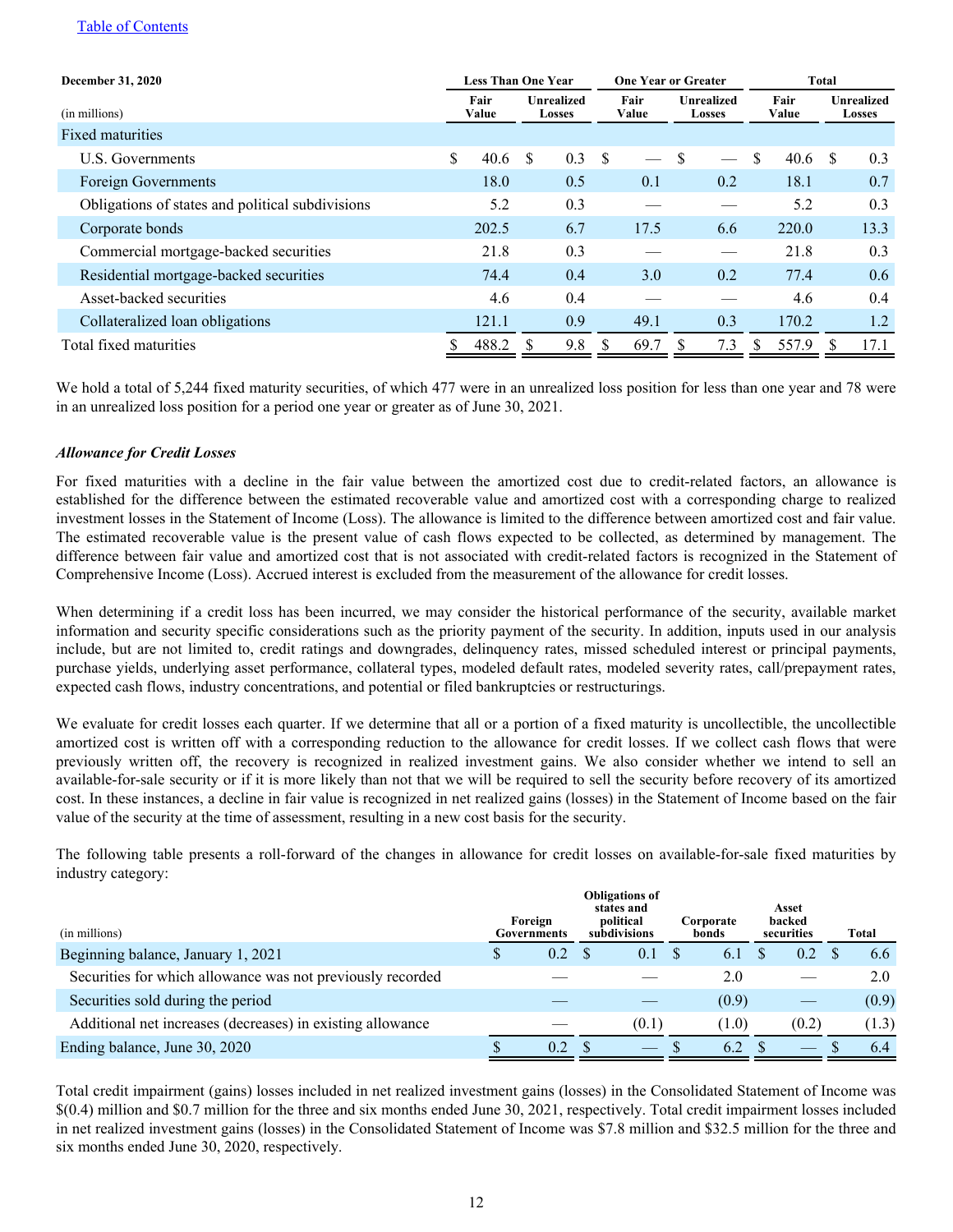#### *Investment Gains and Losses*

The following table presents our gross realized investment gains (losses):

|                                                                                           |              | <b>For the Three Months Ended</b><br><b>June 30,</b> |            | <b>For the Six Months Ended</b><br><b>June 30,</b> |        |      |        |  |
|-------------------------------------------------------------------------------------------|--------------|------------------------------------------------------|------------|----------------------------------------------------|--------|------|--------|--|
| (in millions)                                                                             | 2021<br>2020 |                                                      |            | 2021                                               |        | 2020 |        |  |
| Realized gains on fixed maturities and other                                              |              |                                                      |            |                                                    |        |      |        |  |
| Fixed maturities                                                                          | \$           | 17.5                                                 | \$<br>2.5  | \$.                                                | 23.0   | -S   | 23.3   |  |
| Other investments, including short-terms                                                  |              | 5.8                                                  | 11.5       |                                                    | 8.0    |      | 59.7   |  |
| Other assets                                                                              |              | 3.3                                                  | 32.5       |                                                    | 3.3    |      | 32.5   |  |
|                                                                                           |              | 26.6                                                 | 46.5       |                                                    | 34.3   |      | 115.5  |  |
| Realized losses on fixed maturities and other                                             |              |                                                      |            |                                                    |        |      |        |  |
| Fixed maturities                                                                          |              | (3.0)                                                | (10.5)     |                                                    | (4.5)  |      | (18.2) |  |
| Other investments, including short-terms                                                  |              | (8.8)                                                | (14.4)     |                                                    | (14.5) |      | (46.3) |  |
| Other assets                                                                              |              | (11.5)                                               |            |                                                    | (11.5) |      |        |  |
| Credit losses on fixed maturities                                                         |              | 0.4                                                  | (7.8)      |                                                    | (0.7)  |      | (32.5) |  |
|                                                                                           |              | (22.9)                                               | (32.7)     |                                                    | (31.2) |      | (97.0) |  |
| Equity securities                                                                         |              |                                                      |            |                                                    |        |      |        |  |
| Net realized (losses) on equity securities                                                |              | 0.7                                                  | (11.0)     |                                                    | (1.1)  |      | (12.6) |  |
| Change in unrealized gains (losses) on equity securities<br>held at the end of the period |              | 20.3                                                 | 15.1       |                                                    | 35.8   |      | (24.2) |  |
| Net realized gains (losses) on equity securities                                          |              | 21.0                                                 | 4.1        |                                                    | 34.7   |      | (36.8) |  |
| Net realized investment and other gains (losses) before<br>income taxes                   |              | 24.7                                                 | 17.9       |                                                    | 37.8   |      | (18.3) |  |
| Income tax (benefit) provision                                                            |              | 5.2                                                  | 6.7        |                                                    | 7.9    |      | (1.3)  |  |
| Net realized investment gains (losses), net of income taxes                               | \$           | 19.5                                                 | \$<br>11.2 | \$                                                 | 29.9   | \$   | (17.0) |  |

The cost of securities sold is based on the specific identification method.

Changes in unrealized gains (losses) related to investments are summarized as follows:

|                                                                  | <b>For the Three Months Ended</b><br><b>June 30,</b> |      |    |       |    | <b>For the Six Months Ended</b><br><b>June 30,</b> |  |        |  |  |  |
|------------------------------------------------------------------|------------------------------------------------------|------|----|-------|----|----------------------------------------------------|--|--------|--|--|--|
| (in millions)                                                    |                                                      | 2021 |    | 2020  |    | 2021                                               |  | 2020   |  |  |  |
| Change in unrealized losses                                      |                                                      |      |    |       |    |                                                    |  |        |  |  |  |
| Fixed maturities                                                 | \$                                                   | 18.0 | -S | 136.2 | -S | $(47.7)$ \$                                        |  | 24.4   |  |  |  |
| Other investments                                                |                                                      |      |    |       |    |                                                    |  | (14.2) |  |  |  |
| Other and short-term investments                                 |                                                      | 0.1  |    | 0.2   |    | (0.3)                                              |  |        |  |  |  |
| Net unrealized investment gains (losses) before income<br>taxes  |                                                      | 18.1 |    | 136.4 |    | (48.0)                                             |  | 10.2   |  |  |  |
| Income tax provision (benefit)                                   |                                                      | 4.0  |    | 24.4  |    | (8.6)                                              |  | 5.2    |  |  |  |
| Net unrealized investment gains (losses), net of income<br>taxes |                                                      | 14.1 | -S | 112.0 | -S | $(39.4)$ \$                                        |  | 5.0    |  |  |  |

#### *Foreign Currency Exchange Forward Contracts*

We enter into foreign currency exchange forward contracts to manage operational currency exposure on our Canadian dollar investment portfolio and certain catastrophic events, minimize negative impacts to investment portfolio returns and gain exposure to a total return strategy which invests in multiple currencies. The currency forward contracts are carried at fair value in our Consolidated Balance Sheets in "Other liabilities" and "Other assets" at June 30, 2021 and December 31, 2020, respectively. The net realized gains and (losses) are included in "Net realized investment gains (losses)" in our Consolidated Statements of Income (Loss).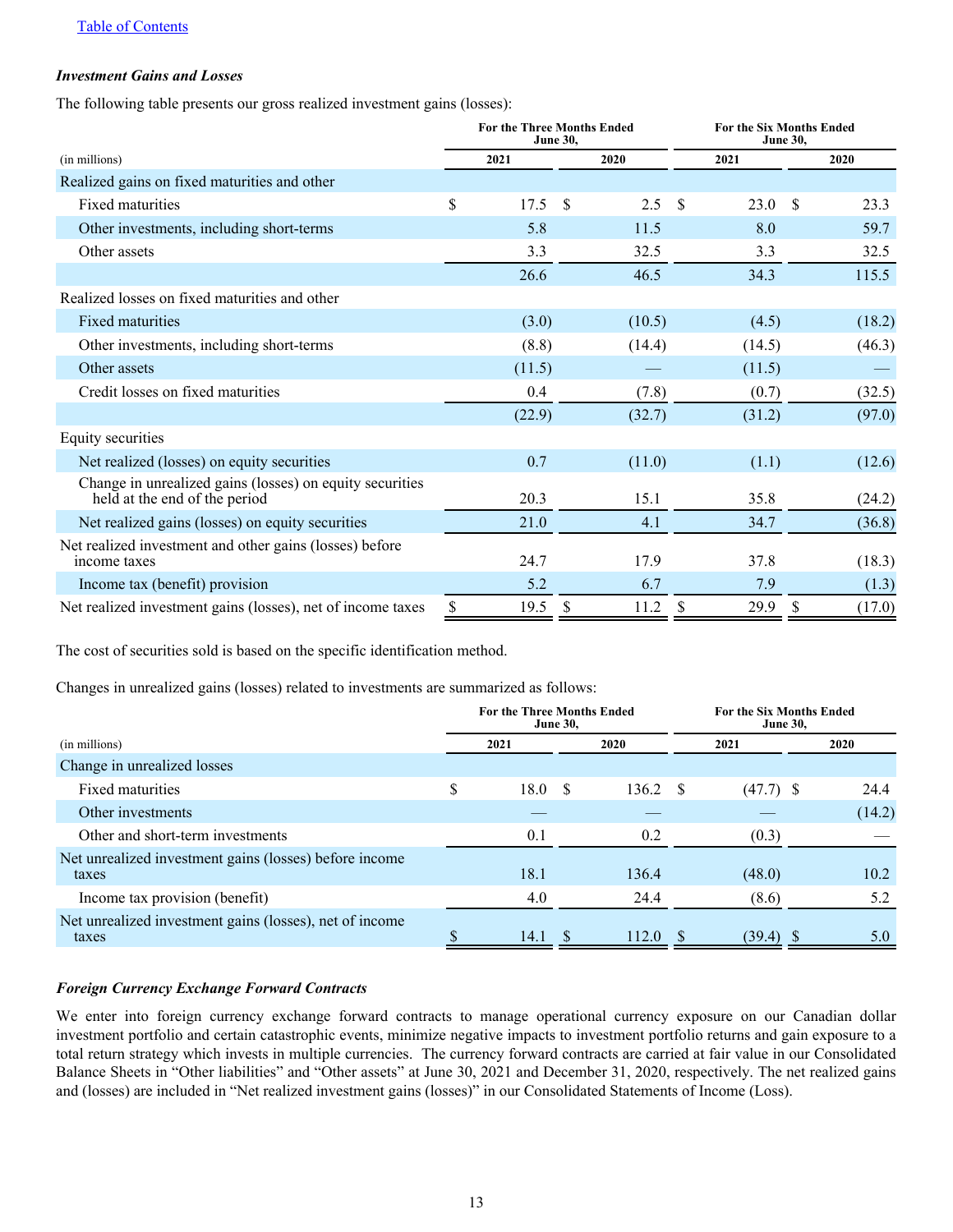The fair value of our foreign currency exchange forward contracts as of June 30, 2021 and December 31, 2020 was as follows:

| (in millions)                     | June 30, 2021 | <b>December 31, 2020</b> |  |  |
|-----------------------------------|---------------|--------------------------|--|--|
| Operational currency exposure     | $(1.1)$ \$    | 0.4                      |  |  |
| Asset manager investment exposure | 1.0           | (0.2)                    |  |  |
| Total return strategy             |               | 0.7                      |  |  |
| Total                             | (0.1)         | 0.9                      |  |  |

The following table represents our gross investment realized gains and losses on our foreign currency exchange forward contracts:

|                                                                                          | <b>For the Three Months Ended</b><br><b>June 30,</b> |       |               |            |               | For the Six Months Ended<br><b>June 30,</b> |     |        |  |  |  |
|------------------------------------------------------------------------------------------|------------------------------------------------------|-------|---------------|------------|---------------|---------------------------------------------|-----|--------|--|--|--|
| (in millions)                                                                            |                                                      | 2021  |               | 2020       |               | 2021                                        |     | 2020   |  |  |  |
| Realized gains                                                                           |                                                      |       |               |            |               |                                             |     |        |  |  |  |
| Operational currency exposure                                                            | \$                                                   | 3.2   | <sup>\$</sup> | 0.5        | <sup>\$</sup> | 7.1                                         | -\$ | 5.9    |  |  |  |
| Asset manager investment exposure                                                        |                                                      | 0.9   |               | 0.2        |               | 1.8                                         |     | 1.0    |  |  |  |
| Total return strategy                                                                    |                                                      |       |               | 8.2        |               | 6.1                                         |     | 33.2   |  |  |  |
| Gross realized investment gains                                                          |                                                      | 4.1   |               | 8.9        |               | 15.0                                        |     | 40.1   |  |  |  |
| Realized losses                                                                          |                                                      |       |               |            |               |                                             |     |        |  |  |  |
| Operational currency exposure                                                            |                                                      | (3.5) |               | (3.0)      |               | (12.7)                                      |     | (4.7)  |  |  |  |
| Asset manager investment exposure                                                        |                                                      | (0.8) |               | (0.6)      |               | (0.8)                                       |     | (1.0)  |  |  |  |
| Total return strategy                                                                    |                                                      |       |               | (8.6)      |               | (5.1)                                       |     | (36.6) |  |  |  |
| Gross realized investment losses                                                         |                                                      | (4.3) |               | (12.2)     |               | (18.6)                                      |     | (42.3) |  |  |  |
| Net realized investment (losses) gains on foreign currency<br>exchange forward contracts |                                                      | (0.2) | - 5           | $(3.3)$ \$ |               | $(3.6)$ \$                                  |     | (2.2)  |  |  |  |

#### *Regulatory Deposits, Pledged Securities and Letters of Credit*

We are required to maintain assets on deposit with various regulatory authorities to support our insurance and reinsurance operations. We maintain assets pledged as collateral in support of irrevocable letters of credit issued under the terms of certain reinsurance agreements for reported loss and loss expense reserves. The following table presents our components of restricted assets:

| (in millions)                                                    | <b>June 30, 2021</b> | <b>December 31, 2020</b> |       |  |
|------------------------------------------------------------------|----------------------|--------------------------|-------|--|
| Securities on deposit for regulatory and other purposes          | 214.5                |                          | 227.5 |  |
| Securities pledged as collateral for letters of credit and other | 190.6                |                          | 1894  |  |
| Securities and cash on deposit supporting Lloyd's business       | 353.0                |                          | 409.2 |  |
| Total restricted investments                                     | 758. i               |                          | 826.1 |  |

#### *Fair Value Measurements*

Fair value is the price that would be received to sell an asset or paid to transfer a liability in an orderly transaction between market participants at the measurement date. Fair value measurement assumes that the transaction to sell the asset or transfer the liability occurs in the principal market for the asset or liability, or in the absence of a principal market, the most advantageous market. Market participants are buyers and sellers in the principal (or most advantageous) market that are independent, knowledgeable, able to transact for the asset or liability and willing to transfer the asset or liability.

Valuation techniques consistent with the market approach, income approach and/or cost approach are used to measure fair value. The inputs of these valuation techniques are categorized into three levels.

- Level 1 inputs are quoted prices (unadjusted) in active markets for identical assets or liabilities that can be accessed at the reporting date. We define actively traded as a security that has traded in the past seven days. We receive one quote per instrument for Level 1 inputs.
- Level 2 inputs are inputs other than quoted prices included within Level 1 that are observable for the asset or liability, either directly or indirectly. We receive one quote per instrument for Level 2 inputs.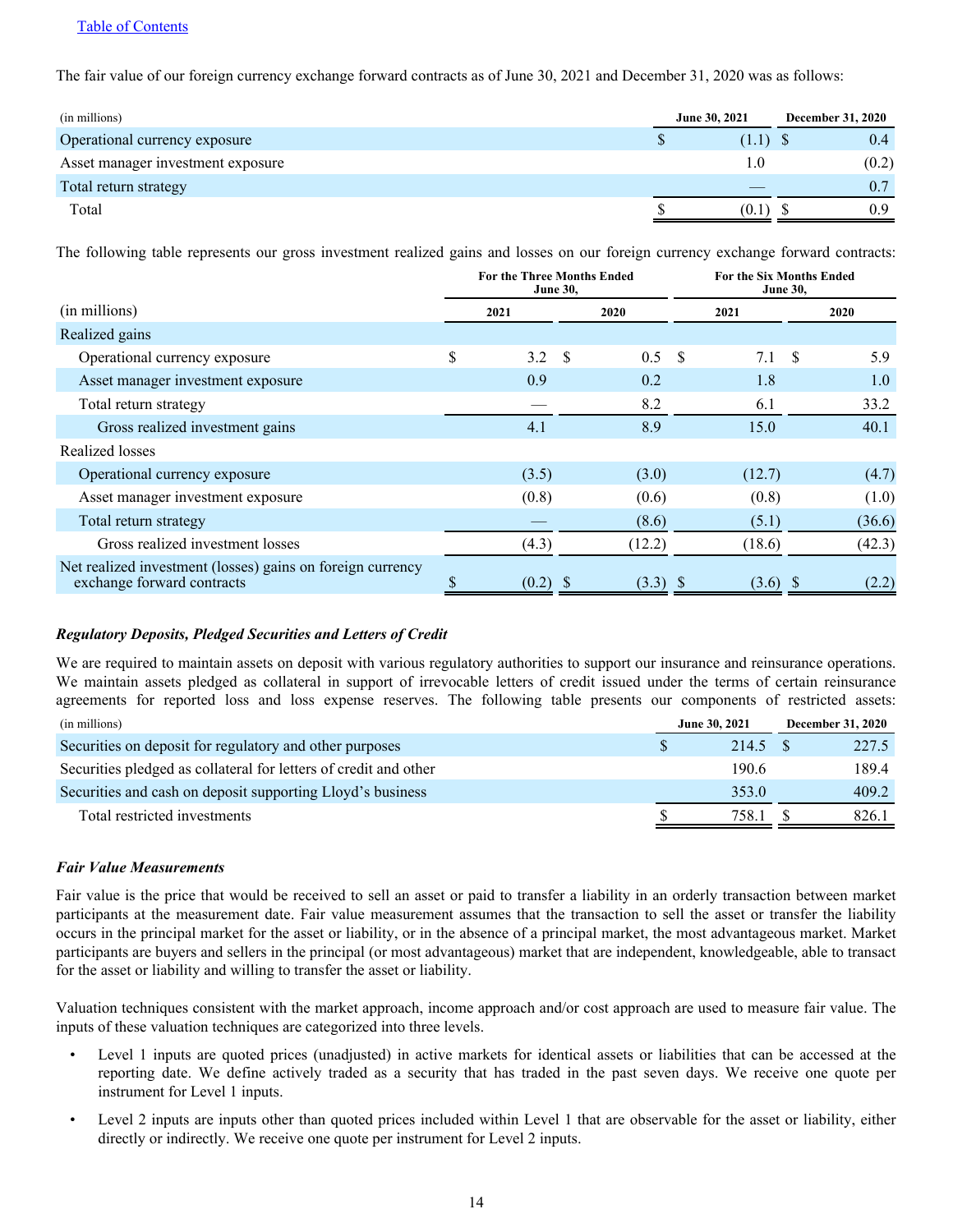• Level 3 inputs are unobservable inputs. Unobservable inputs reflect our own judgments about the assumptions market participants would use in pricing the asset or liability based on the best information available in the circumstances.

We receive fair value prices from third-party pricing services and our outside investment managers. These prices are determined using observable market information such as dealer quotes, market spreads, cash flows, yield curves, live trading levels, trade execution data, market consensus prepayment speeds, credit information and the security's terms and conditions, among other things. We have reviewed the processes used by the third-party providers for pricing the securities and have determined that these processes result in fair values consistent with GAAP requirements. In addition, we review these prices for reasonableness, and have not adjusted any prices received from the third-party providers as of June 30, 2021 and December 31, 2020. A description of the valuation techniques we use to measure assets at fair value is as follows:

#### *Fixed Maturities (Available-for-Sale) Levels 1 and 2:*

- United States Treasury securities are typically valued using Level 1 inputs. For these securities, we obtain fair value measurements from third-party pricing services using quoted prices (unadjusted) in active markets at the reporting date.
- United States Government agencies, non-U.S. Government securities, obligations of states and political subdivisions, credit securities and foreign denominated government and credit securities are reported at fair value using Level 2 inputs. For these securities, we obtain fair value measurements from third-party pricing services. Observable data may include dealer quotes, market spreads, yield curves, live trading levels, trade execution data, credit information and the security's terms and conditions, among other things.
- Asset and mortgage-backed securities and collateralized loan obligations are reported at fair value using Level 2 inputs. For these securities, we obtain fair value measurements from third-party pricing services. Observable data may include dealer quotes, market spreads, cash flows, yield curves, live trading levels, trade execution data, market consensus prepayment speeds, credit information and the security's terms and conditions, among other things.

*Fixed Maturities (Available-for-Sale) Levels 3:* We own term loans that are valued using unobservable inputs.

*Equity Securities Level 1:* Equity securities are principally reported at fair value using Level 1 inputs. For these securities, we obtain fair value measurements from a third-party pricing service using quoted prices (unadjusted) in active markets at the reporting date.

*Equity Securities Level 3:* We own certain equity securities that are reported at fair value using Level 3 inputs. The valuation techniques for these securities include the following:

- Fair value measurements for an investment in an equity fund obtained by applying final prices provided by the administrator of the fund, which is based upon certain estimates and assumptions.
- Fair value measurements from brokers and independent valuation services, both based upon estimates, assumptions and other unobservable inputs.

*Other Investments Level 2:* Foreign regulatory deposits are assets held in trust in jurisdictions where there is a legal and regulatory requirement to maintain funds locally in order to protect policyholders. Lloyd's is the appointed investment manager for the funds. These assets are invested in short-term government securities, agency securities and corporate bonds and are valued using Level 2 inputs based upon values obtained from Lloyd's.

*Short-term Investments:* Short-term investments are principally reported at fair value using Level 1 inputs, with the exception of shortterm corporate and governmental bonds reported at fair value using Level 2 inputs as described in the fixed maturities section above. Values for the investments categorized as Level 1 are obtained from various financial institutions as of the reporting date.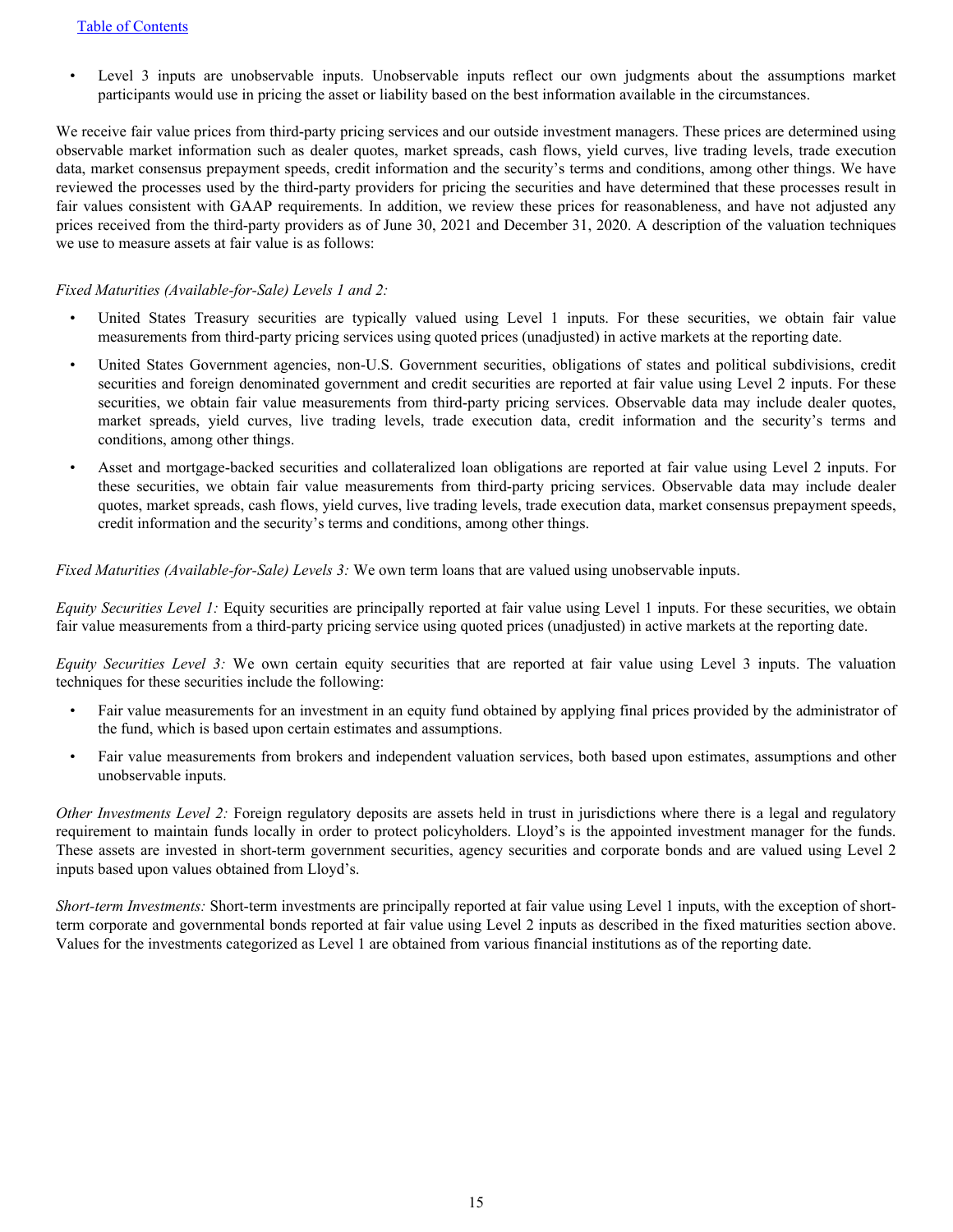Based on an analysis of the inputs, our financial assets measured at fair value on a recurring basis have been categorized as follows:

|                                                  |                         | <b>Fair Value Measurements at Reporting Date Using</b> |                 |               |         |    |               |
|--------------------------------------------------|-------------------------|--------------------------------------------------------|-----------------|---------------|---------|----|---------------|
| (in millions)                                    | <b>June 30,</b><br>2021 |                                                        | Level $1^{(a)}$ | Level 2 $(b)$ |         |    | Level 3 $(c)$ |
| Fixed maturities                                 |                         |                                                        |                 |               |         |    |               |
| U.S. Governments                                 | \$<br>357.8             | \$                                                     | 343.6           | -S            | 14.2    | -S |               |
| Foreign Governments                              | 212.7                   |                                                        |                 |               | 212.7   |    |               |
| Obligations of states and political subdivisions | 192.5                   |                                                        |                 |               | 192.5   |    |               |
| Corporate bonds                                  | 1,994.2                 |                                                        |                 |               | 1,990.6 |    | 3.6           |
| Commercial mortgage-backed securities            | 351.1                   |                                                        |                 |               | 351.1   |    |               |
| Residential mortgage-backed securities           | 519.2                   |                                                        |                 |               | 519.2   |    |               |
| Asset-backed securities                          | 123.3                   |                                                        |                 |               | 123.3   |    |               |
| Collateralized loan obligations                  | 306.9                   |                                                        |                 |               | 306.9   |    |               |
| Total fixed maturities                           | 4,057.7                 |                                                        | 343.6           |               | 3,710.5 |    | 3.6           |
| Equity securities                                | 185.7                   |                                                        | 162.0           |               |         |    | 23.7          |
| Other investments                                | 65.6                    |                                                        |                 |               | 65.6    |    |               |
| Short-term investments                           | 530.2                   |                                                        | 518.8           |               | 11.3    |    | 0.1           |
|                                                  | \$<br>4,839.2           | S                                                      | 1,024.4         | S             | 3,787.4 | \$ | 27.4          |

(a) Quoted prices in active markets for identical assets

(b) Significant other observable inputs

(c) Significant unobservable inputs

|                                                  |                      | <b>Fair Value Measurements at Reporting Date Using</b> |                 |               |         |               |               |  |
|--------------------------------------------------|----------------------|--------------------------------------------------------|-----------------|---------------|---------|---------------|---------------|--|
| (in millions)                                    | December 31,<br>2020 |                                                        | Level $1^{(a)}$ | Level 2 $(b)$ |         |               | Level 3 $(c)$ |  |
| <b>Fixed maturities</b>                          |                      |                                                        |                 |               |         |               |               |  |
| U.S. Governments                                 | \$<br>399.8          | \$.                                                    | 383.5           | \$.           | 16.3    | <sup>\$</sup> |               |  |
| Foreign Governments                              | 294.8                |                                                        |                 |               | 294.8   |               |               |  |
| Obligations of states and political subdivisions | 170.4                |                                                        |                 |               | 170.4   |               |               |  |
| Corporate bonds                                  | 1,981.8              |                                                        |                 |               | 1,974.8 |               | 7.0           |  |
| Commercial mortgage-backed securities            | 339.7                |                                                        |                 |               | 339.7   |               |               |  |
| Residential mortgage-backed securities           | 508.2                |                                                        |                 |               | 508.2   |               |               |  |
| Asset-backed securities                          | 122.8                |                                                        |                 |               | 122.8   |               |               |  |
| Collateralized loan obligations                  | 289.6                |                                                        |                 |               | 289.6   |               |               |  |
| Total fixed maturities                           | 4,107.1              |                                                        | 383.5           |               | 3,716.6 |               | 7.0           |  |
| Equity securities                                | 176.7                |                                                        | 159.2           |               |         |               | 17.5          |  |
| Other investments                                | 102.5                |                                                        | 0.4             |               | 102.1   |               |               |  |
| Short-term investments                           | 542.6                |                                                        | 526.5           |               | 16.1    |               |               |  |
|                                                  | 4,928.9              |                                                        | 1,069.6         |               | 3,834.8 |               | 24.5          |  |

(a) Quoted prices in active markets for identical assets

(b) Significant other observable inputs

(c) Significant unobservable inputs

The fair value measurements in the tables above do not equal "Total investments" on our Consolidated Balance Sheets as they exclude certain other investments that are accounted for under the equity-method of accounting.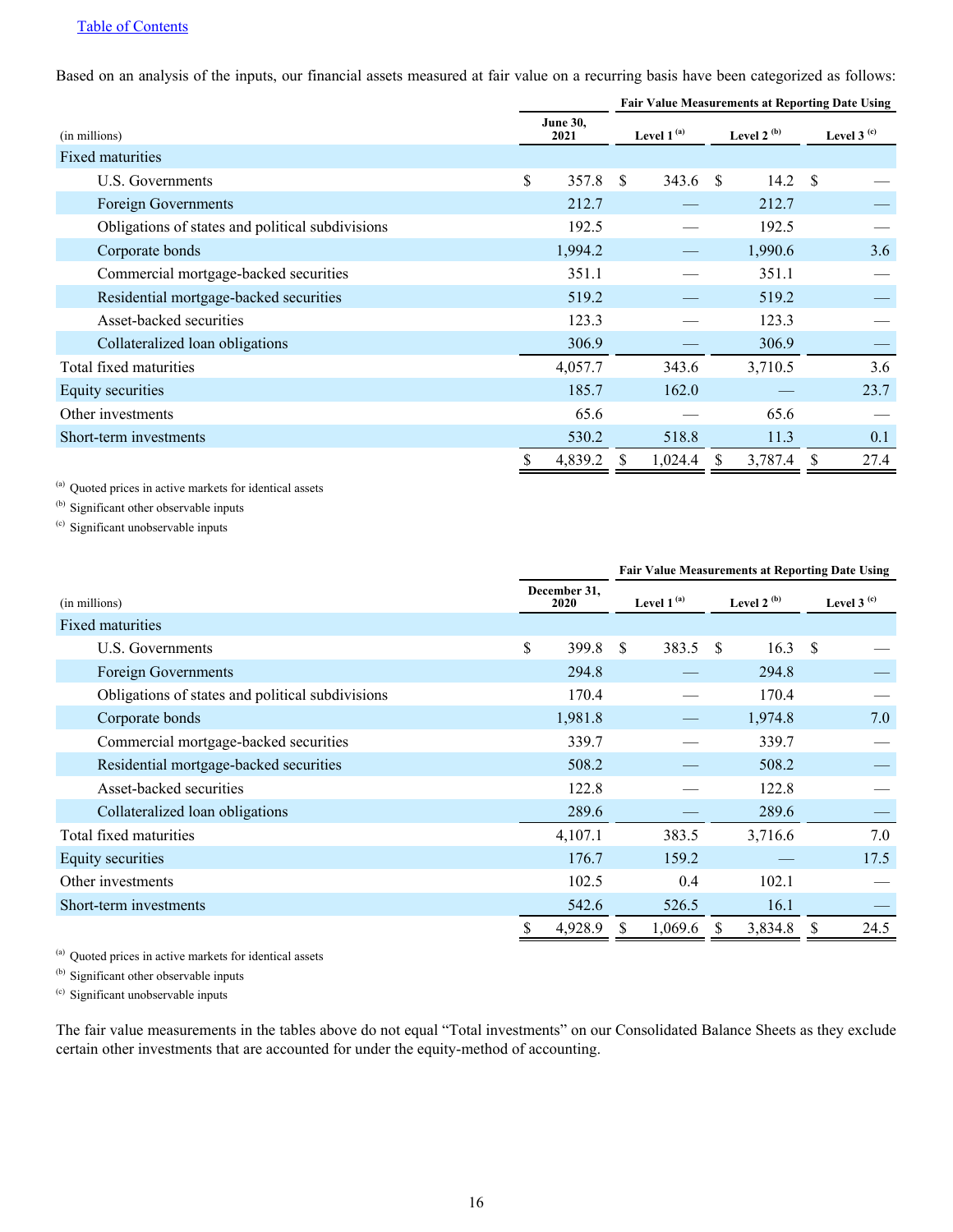A reconciliation of the beginning and ending balances for the investments categorized as Level 3 are as follows:

# **Fair Value Measurements Using Observable Inputs (Level 3)**

| (in millions)                                                                                                                                                                     | Corporate<br><b>Bonds</b> |                         |                           |      | <b>Short Term</b><br><b>Equity</b><br><b>Securities</b><br><b>Investments</b> |               |               | Total |
|-----------------------------------------------------------------------------------------------------------------------------------------------------------------------------------|---------------------------|-------------------------|---------------------------|------|-------------------------------------------------------------------------------|---------------|---------------|-------|
| Beginning balance, January 1, 2021                                                                                                                                                | \$                        | 7.0                     | \$                        | 17.5 | \$                                                                            |               | $\mathsf{\$}$ | 24.5  |
| Transfers into Level 3                                                                                                                                                            |                           |                         |                           |      |                                                                               |               |               |       |
| Transfers out of Level 3                                                                                                                                                          |                           |                         |                           |      |                                                                               |               |               |       |
| Total gains or losses (realized/unrealized):                                                                                                                                      |                           |                         |                           |      |                                                                               |               |               |       |
| Included in net income                                                                                                                                                            |                           |                         |                           | 6.2  |                                                                               |               |               | 6.2   |
| Included in other comprehensive income                                                                                                                                            |                           | 0.1                     |                           |      |                                                                               |               |               | 0.1   |
| Purchases, issuances, sales, and settlements:                                                                                                                                     |                           |                         |                           |      |                                                                               |               |               |       |
| Purchases                                                                                                                                                                         |                           |                         |                           |      |                                                                               | 0.1           |               | 0.1   |
| Issuances                                                                                                                                                                         |                           |                         |                           |      |                                                                               |               |               |       |
| <b>Sales</b>                                                                                                                                                                      |                           | (3.5)                   |                           |      |                                                                               |               |               | (3.5) |
| Settlements                                                                                                                                                                       |                           |                         |                           |      |                                                                               |               |               |       |
| Ending balance, June 30, 2021                                                                                                                                                     | \$                        | 3.6                     | $\boldsymbol{\mathsf{S}}$ | 23.7 | $\boldsymbol{\mathsf{S}}$                                                     | 0.1           | $\mathbb{S}$  | 27.4  |
| Amount of total gains or losses for the year included in net income attributable<br>to the change in unrealized gains or losses relating to assets still held at June<br>30, 2021 | \$                        |                         | \$                        |      | $\mathsf{\$}$                                                                 |               | \$            |       |
|                                                                                                                                                                                   |                           |                         |                           |      | Equity                                                                        |               |               |       |
| (in millions)                                                                                                                                                                     |                           | <b>Credit Financial</b> |                           |      | <b>Securities</b>                                                             |               | <b>Total</b>  |       |
| Beginning balance, January 1, 2020                                                                                                                                                | \$                        |                         | 7.4                       | \$   | 18.2                                                                          | $\mathcal{S}$ |               | 25.6  |
| Transfers into Level 3                                                                                                                                                            |                           |                         |                           |      |                                                                               |               |               |       |
| Transfers out of Level 3                                                                                                                                                          |                           |                         |                           |      |                                                                               |               |               |       |
| Total gains or losses (realized/unrealized):                                                                                                                                      |                           |                         |                           |      |                                                                               |               |               |       |
| Included in net income                                                                                                                                                            |                           |                         |                           |      | (5.9)                                                                         |               |               | (5.9) |
| Included in other comprehensive loss                                                                                                                                              |                           |                         | (0.5)                     |      |                                                                               |               |               | (0.5) |
| Purchases, issuances, sales, and settlements:                                                                                                                                     |                           |                         |                           |      |                                                                               |               |               |       |
| Purchases                                                                                                                                                                         |                           |                         | 0.1                       |      | 5.2                                                                           |               |               | 5.3   |
| Issuances                                                                                                                                                                         |                           |                         |                           |      |                                                                               |               |               |       |
| Sales                                                                                                                                                                             |                           |                         |                           |      |                                                                               |               |               |       |
| Settlements                                                                                                                                                                       |                           |                         |                           |      |                                                                               |               |               |       |
| Ending balance, December 31, 2020                                                                                                                                                 | \$                        |                         | 7.0                       | \$   | 17.5                                                                          | \$            |               | 24.5  |

At June 30, 2021 and December 31, 2020, we did not have any financial assets or financial liabilities measured at fair value on a nonrecurring basis or any financial liabilities on a recurring basis.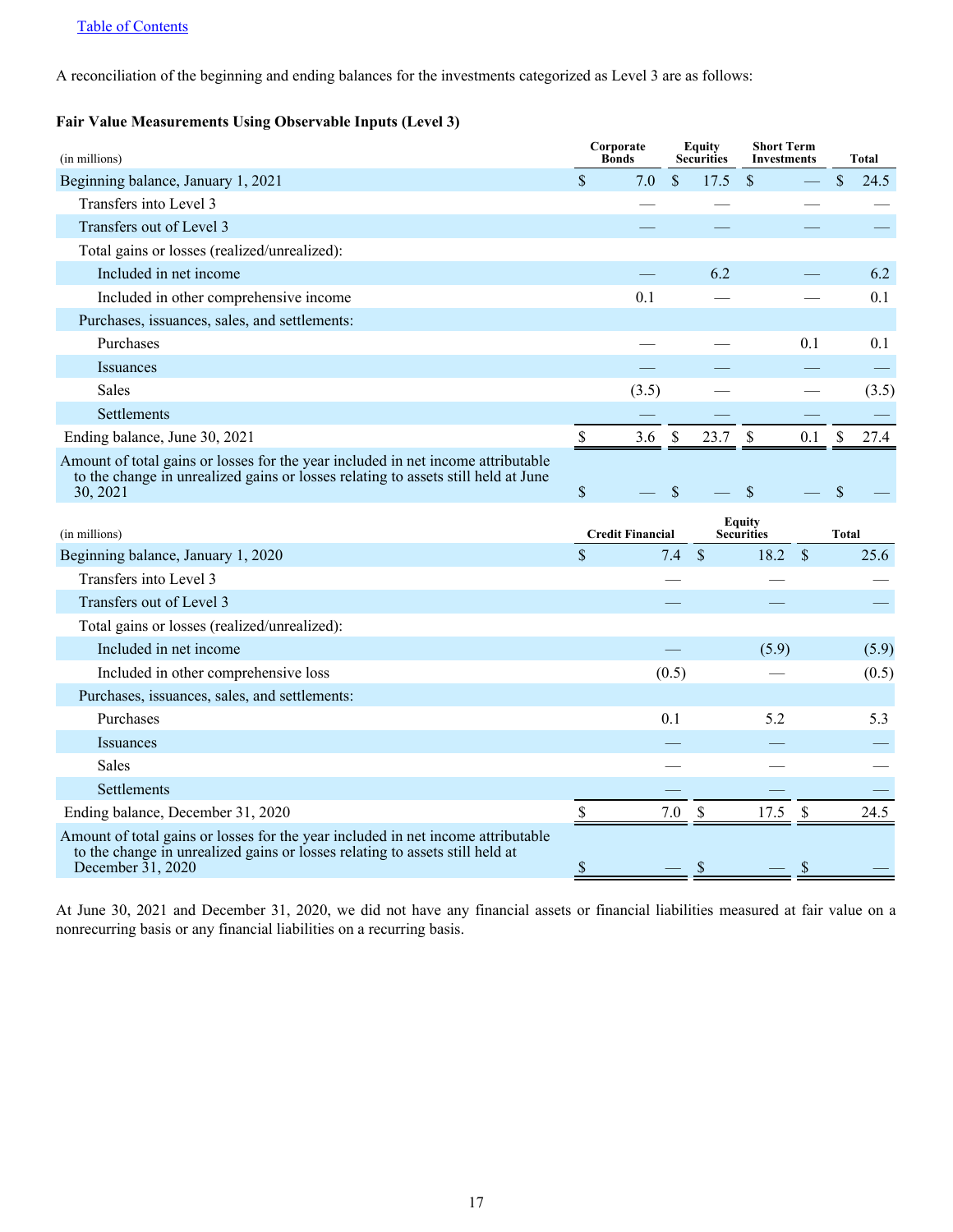#### **4. Allowance for Credit Losses**

#### *Premiums receivable*

The following table represents the balances of premiums receivable, net of allowance for expected credit losses, at June 30, 2021 and January 1, 2021, and the changes in the allowance for expected credit losses for the six months ended June 30, 2021.

| (in millions)                                              | <b>Premiums Receivable, Net of</b><br><b>Allowance for Estimated</b><br><b>Uncollectible Premiums</b> | <b>Allowance for Estimated</b><br><b>Uncollectible Premiums</b> |
|------------------------------------------------------------|-------------------------------------------------------------------------------------------------------|-----------------------------------------------------------------|
| Balance, January 1, 2021                                   | 679.8                                                                                                 | 9.4                                                             |
| Current period change for estimated uncollectible premiums |                                                                                                       | (0.1)                                                           |
| Write-offs of uncollectible premiums receivable            |                                                                                                       | (0.6)                                                           |
| Foreign exchange adjustments                               |                                                                                                       |                                                                 |
| Balance, June 30, 2021                                     | 681.7                                                                                                 |                                                                 |

#### *Reinsurance Recoverables*

The following table presents the balances of reinsurance recoverables, net of the allowance for estimated uncollectible reinsurance, at June 30, 2021 and January 1, 2021, and changes in the allowance for estimated uncollectible reinsurance for the six months ended June 30, 2021.

| (in millions)                                                 | <b>Reinsurance Recoverables,</b><br><b>Net of Allowance for</b><br><b>Estimated Uncollectible</b><br>Reinsurance | <b>Allowance for Estimated</b><br>Uncollectible Reinsurance |       |  |  |
|---------------------------------------------------------------|------------------------------------------------------------------------------------------------------------------|-------------------------------------------------------------|-------|--|--|
| Balance, January 1, 2021                                      | 3,009.0                                                                                                          |                                                             | 4.    |  |  |
| Current period change for estimated uncollectible reinsurance |                                                                                                                  |                                                             | (0.3) |  |  |
| Write-offs of uncollectible reinsurance recoverables          |                                                                                                                  |                                                             |       |  |  |
| Balance, June 30, 2021                                        | 2.859.9                                                                                                          |                                                             |       |  |  |

We primarily utilize A.M. Best credit ratings when determining the allowance, adjusted as needed based on our historical experience with the reinsurers. Certain of our reinsurance recoverables are collateralized by letters of credit, funds held or trust agreements.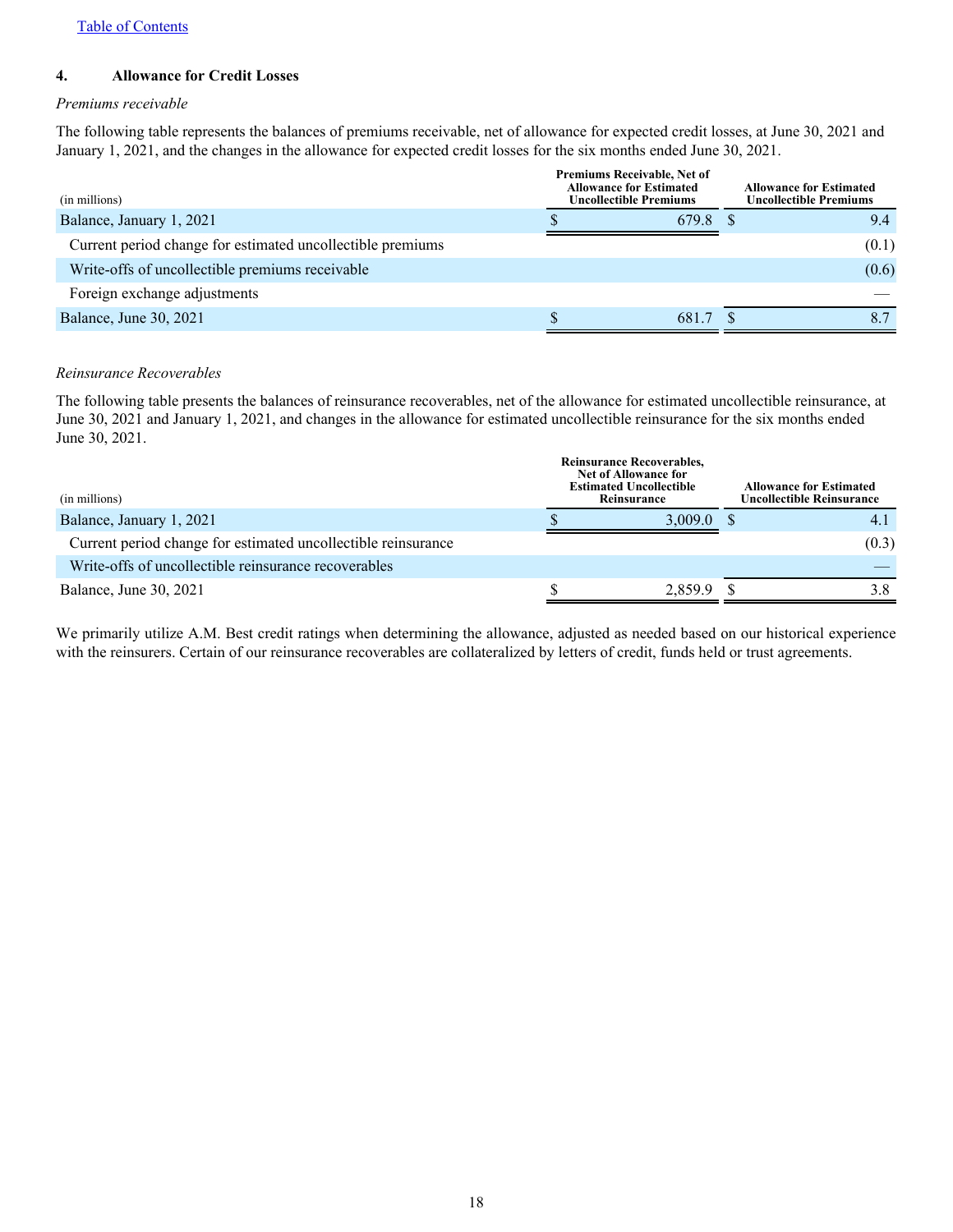# **5. Reserves for Losses and Loss Adjustment Expenses**

The following table provides a reconciliation of reserves for losses and loss adjustment expenses ("LAE"):

|                                                                                                         | <b>For the Six Months Ended</b><br><b>June 30.</b> |         |              |         |  |  |  |  |
|---------------------------------------------------------------------------------------------------------|----------------------------------------------------|---------|--------------|---------|--|--|--|--|
| (in millions)                                                                                           |                                                    | 2021    |              | 2020    |  |  |  |  |
| Net reserves beginning of the year                                                                      | \$                                                 | 2,906.1 | $\mathbb{S}$ | 2,722.7 |  |  |  |  |
| Net AIL reserves acquired                                                                               |                                                    |         |              | 27.9    |  |  |  |  |
| Add:                                                                                                    |                                                    |         |              |         |  |  |  |  |
| Losses and LAE incurred during current calendar year, net of reinsurance:                               |                                                    |         |              |         |  |  |  |  |
| Current accident year                                                                                   |                                                    | 579.4   |              | 549.6   |  |  |  |  |
| Prior accident years                                                                                    |                                                    | (0.2)   |              | 4.5     |  |  |  |  |
| Losses and LAE incurred during calendar year, net of reinsurance                                        |                                                    | 579.2   |              | 554.1   |  |  |  |  |
| Deduct:                                                                                                 |                                                    |         |              |         |  |  |  |  |
| Net reserve ceded - reinsurance to close transaction for years of account 2017 and prior <sup>(1)</sup> |                                                    | 207.8   |              |         |  |  |  |  |
| Losses and LAE payments made during current calendar year, net of reinsurance:                          |                                                    |         |              |         |  |  |  |  |
| Current accident year                                                                                   |                                                    | 59.7    |              | 125.3   |  |  |  |  |
| Prior accident years                                                                                    |                                                    | 376.0   |              | 451.5   |  |  |  |  |
| Losses and LAE payments made during current calendar year, net of reinsurance:                          |                                                    | 435.7   |              | 576.8   |  |  |  |  |
| Change in participation interest $(2)$                                                                  |                                                    | 12.8    |              | 33.0    |  |  |  |  |
| Foreign exchange adjustments                                                                            |                                                    | 6.1     |              | (8.5)   |  |  |  |  |
| Net reserves - end of period                                                                            |                                                    | 2,860.7 |              | 2,752.4 |  |  |  |  |
| Add:                                                                                                    |                                                    |         |              |         |  |  |  |  |
| Reinsurance recoverables on unpaid losses and LAE, end of period                                        |                                                    | 2,377.9 |              | 2,463.9 |  |  |  |  |
| Gross reserves - end of period                                                                          | \$                                                 | 5,238.6 | <sup>S</sup> | 5,216.3 |  |  |  |  |

(1) Amount represents reserves ceded under the reinsurance to close transaction with RiverStone for Lloyd's years of account 2017 and prior, effective January 1, 2020.

<sup>(2)</sup> Amount represents the change in reserves due to changing our participation in Syndicates 1200 and 1910.

Reserves for losses and LAE represent the estimated indemnity cost and related adjustment expenses necessary to investigate and settle claims. Such estimates are based upon individual case estimates for reported claims, estimates from ceding companies for reinsurance assumed and actuarial estimates for losses that have been incurred but not yet reported to the insurer. Any change in probable ultimate liabilities is reflected in current operating results.

The impact from the (favorable) unfavorable development of prior accident years' loss and LAE reserves on each reporting segment is presented below:

|                                                      | <b>For the Six Months Ended</b><br><b>June 30,</b> |            |      |     |  |  |  |  |  |
|------------------------------------------------------|----------------------------------------------------|------------|------|-----|--|--|--|--|--|
| (in millions)                                        |                                                    | 2021       | 2020 |     |  |  |  |  |  |
| U.S. Operations                                      |                                                    | $(0.9)$ \$ |      |     |  |  |  |  |  |
| <b>International Operations</b>                      |                                                    | (1.9)      |      |     |  |  |  |  |  |
| Run-off Lines                                        |                                                    | 2.6        |      | 0.7 |  |  |  |  |  |
| Total (favorable) unfavorable prior-year development |                                                    | (0.2)      |      | 4.5 |  |  |  |  |  |

The following describes the primary factors behind each segment's prior accident year reserve development for the six months ended June 30, 2021 and 2020:

#### *Six months ended June 30, 2021:*

• *U.S. Operations*: Favorable development primarily in specialty lines, largely offset by unfavorable development in liability lines.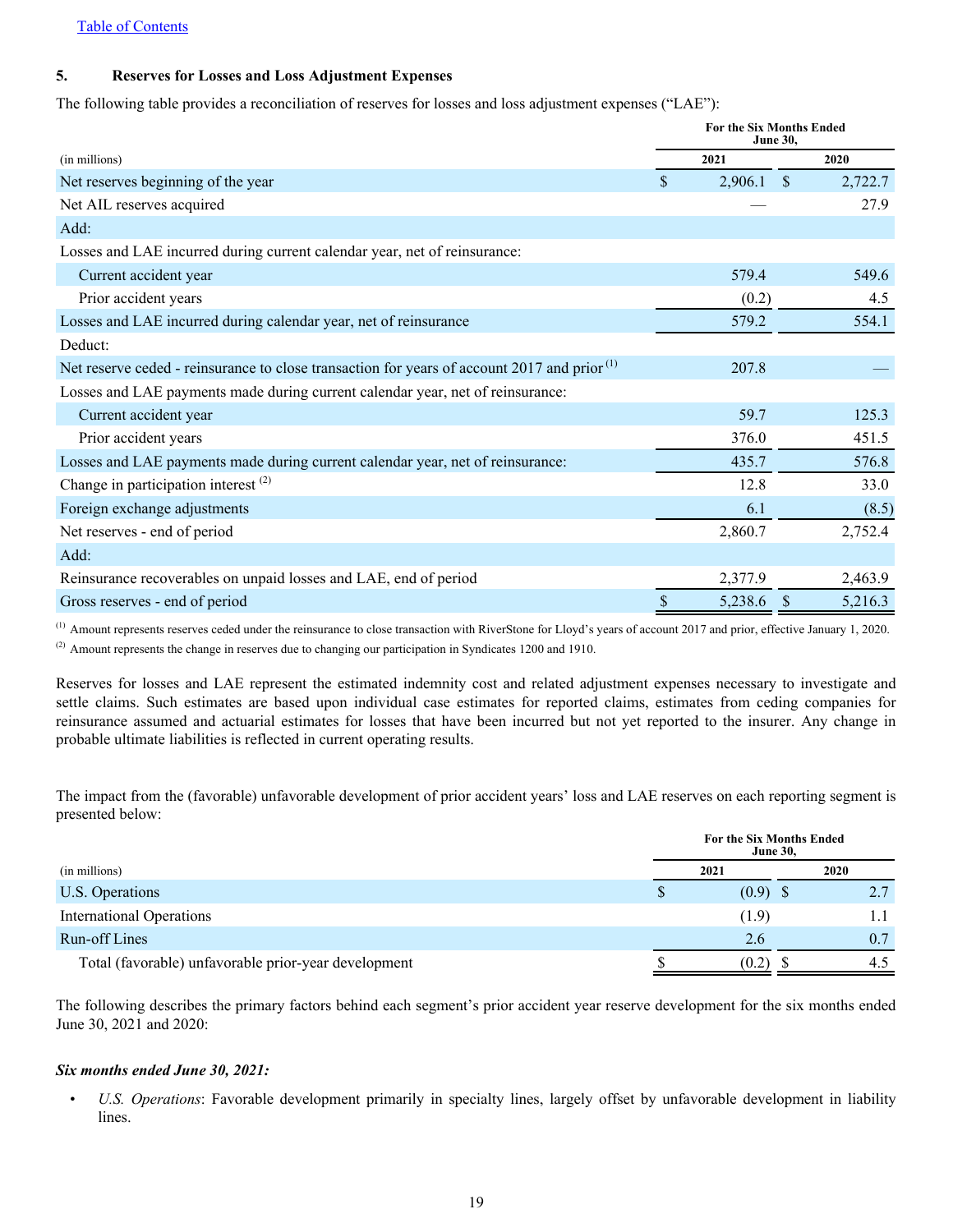- *International Operations*: Favorable development in property lines, including losses associated with prior year catastrophe losses, partially offset by unfavorable development in Argo Insurance Bermuda due to large claim movements and unfavorable development in our surety business in Europe.
- *Run-off Lines*: Unfavorable loss reserve development in other run-off lines.

#### *Six months ended June 30, 2020:*

- *• U.S. Operations:* Unfavorable development in general liability, commercial auto liability and special property partially offset by favorable development in specialty related to our surety business unit.
- *International Operations:* Unfavorable development in general liability and surety lines offset by favorable development in special property and specialty.
- *Run-off Lines:* Unfavorable development in other run-off lines partially offset by favorable development in risk management workers compensation.

In the opinion of management, our reserves represent the best estimate of our ultimate liabilities, based on currently known facts, current law, current technology and reasonable assumptions where facts are not known. Due to the significant uncertainties and related management judgments, there can be no assurance that future favorable or unfavorable loss development, which may be material, will not occur.

# **6. Disclosures about Fair Value of Financial Instruments**

*Cash.* The carrying amount approximates fair value.

*Investment securities and short-term investments.* See Note 3, "Investments," for additional information.

*Premiums receivable and reinsurance recoverables on paid losses.* The carrying value of current receivables and reinsurance recoverables on paid losses approximates fair value.

*Debt.* At June 30, 2021 and December 31, 2020, the fair value of our debt instruments is determined using both Level 1 and Level 2 inputs, as previously defined in Note 3, "Investments."

We receive fair value prices from third-party pricing services for our financial instruments as well as for similar financial instruments. These prices are determined using observable market information such as publicly traded quoted prices, and trading prices for similar financial instruments actively being traded in the current market. We have reviewed the processes used by the third-party providers for pricing the securities and have determined that these processes result in fair values consistent with GAAP requirements. In addition, we review these prices for reasonableness, and have not adjusted any prices received from the third-party providers as of June 30, 2021 and December 31, 2020. A description of the valuation techniques we use to measure these liabilities at fair value is as follows:

# *Senior Unsecured Fixed Rate Notes Level 1:*

• Our senior unsecured fixed rate notes are valued using Level 1 inputs. For these securities, we obtain fair value measurements from a third-party pricing service using quoted prices (unadjusted) in active markets at the reporting date.

#### *Junior Subordinated Debentures and Floating Rate Loan Stock Level 2:*

• Our trust preferred debentures, subordinated debentures and floating rate loan stock are typically valued using Level 2 inputs. For these securities, we obtain fair value measurements from a third-party pricing service using quoted prices for similar securities being traded in active markets at the reporting date, as our specific debt instruments are more infrequently traded.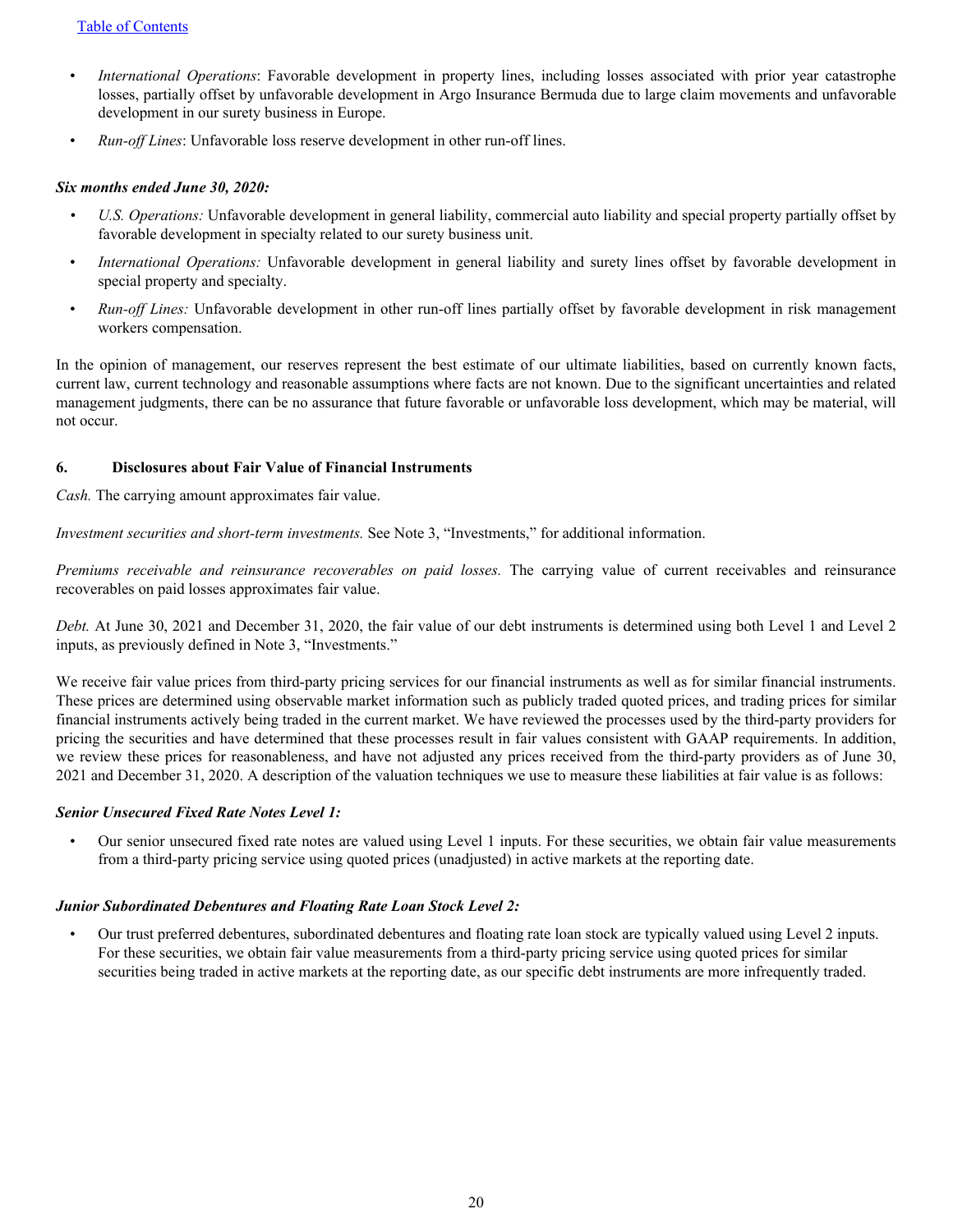A summary of our financial instruments whose carrying value did not equal fair value is shown below:

|                                      | June 30, 2021      |       |               |       |                    | <b>December 31, 2020</b> |    |               |  |
|--------------------------------------|--------------------|-------|---------------|-------|--------------------|--------------------------|----|---------------|--|
| (in millions)                        | Carrying<br>Amount |       | Fair<br>Value |       | Carrying<br>Amount |                          |    | Fair<br>Value |  |
| Junior subordinated debentures:      |                    |       |               |       |                    |                          |    |               |  |
| Trust preferred debentures           | \$                 | 172.7 | -8            | 174.3 |                    | 172.7                    | -S | 173.6         |  |
| Subordinated debentures              |                    | 85.3  |               | 92.7  |                    | 85.1                     |    | 92.3          |  |
| Total junior subordinated debentures |                    | 258.0 |               | 267.0 |                    | 257.8                    |    | 265.9         |  |
| Senior unsecured fixed rate notes    |                    | 140.2 |               | 148.9 |                    | 140.2                    |    | 146.7         |  |
| Floating rate loan stock             |                    | 60.4  |               | 61.0  |                    | 60.7                     |    | 61.0          |  |
|                                      |                    | 458.6 |               | 476.9 |                    | 458.7                    |    | 473.6         |  |

Based on an analysis of the inputs, our financial instruments measured at fair value for disclosure purposes have been categorized as follows:

|                                      | <b>Fair Value Measurements at Reporting Date Using</b> |               |                               |               |              |  |  |  |  |  |
|--------------------------------------|--------------------------------------------------------|---------------|-------------------------------|---------------|--------------|--|--|--|--|--|
| (in millions)                        |                                                        | June 30, 2021 | Level $1(a)$                  | Level 2 $(b)$ | Level $3(c)$ |  |  |  |  |  |
| Junior subordinated debentures:      |                                                        |               |                               |               |              |  |  |  |  |  |
| Trust preferred debentures           | \$                                                     | 174.3 \$      | $\overbrace{\phantom{aaaaa}}$ | 174.3         | - S          |  |  |  |  |  |
| Subordinated debentures              |                                                        | 92.7          |                               | 92.7          |              |  |  |  |  |  |
| Total junior subordinated debentures |                                                        | 267.0         |                               | 267.0         |              |  |  |  |  |  |
| Senior unsecured fixed rate notes    |                                                        | 148.9         | 148.9                         |               |              |  |  |  |  |  |
| Floating rate loan stock             |                                                        | 61.0          |                               | 61.0          |              |  |  |  |  |  |
|                                      |                                                        | 476.9         | 148.9                         | 328.0         |              |  |  |  |  |  |

(a) Quoted prices in active markets for identical assets

(b) Significant other observable inputs

(c) Significant unobservable inputs

|                                      | <b>Fair Value Measurements at Reporting Date Using</b> |                             |  |                               |  |               |      |              |  |
|--------------------------------------|--------------------------------------------------------|-----------------------------|--|-------------------------------|--|---------------|------|--------------|--|
| (in millions)                        |                                                        | December 31.<br><b>2020</b> |  | Level $1(a)$                  |  | Level 2 $(b)$ |      | Level $3(c)$ |  |
| Junior subordinated debentures:      |                                                        |                             |  |                               |  |               |      |              |  |
| Trust preferred debentures           | \$                                                     | 173.6 \$                    |  | $\overbrace{\phantom{aaaaa}}$ |  | 173.6         | - \$ |              |  |
| Subordinated debentures              |                                                        | 92.3                        |  |                               |  | 92.3          |      |              |  |
| Total junior subordinated debentures |                                                        | 265.9                       |  |                               |  | 265.9         |      |              |  |
| Senior unsecured fixed rate notes    |                                                        | 146.7                       |  | 146.7                         |  |               |      |              |  |
| Floating rate loan stock             |                                                        | 61.0                        |  |                               |  | 61.0          |      |              |  |
|                                      |                                                        | 473.6                       |  | 146.7                         |  | 326.9         |      |              |  |

(a) Quoted prices in active markets for identical assets

(b) Significant other observable inputs

(c) Significant unobservable inputs

#### **7. Shareholders' Equity**

On May 6, 2021, our Board of Directors declared a quarterly cash dividend in the amount of \$0.31 on each common share outstanding. On June 4, 2021, we paid \$11.1 million to our shareholders of record on May 21, 2021.

On May 6, 2021, our Board of Directors declared a quarterly cash dividend in the amount of \$437.500 per share on our 7.00% Resettable Fixed Rate Preference Shares, Series A, par value of \$1.00 per share, with a liquidation preference of \$25,000 per share (the "Series A Preference Shares"). Holders of depositary shares, each representing a 1/1,000th interest in a Series A Preference Share (the "Depositary Shares"), received \$0.437500 per Depositary Share. On June 15, 2021, we paid \$2.7 million to our shareholders of record of Series A Preference Shares on May 30, 2021.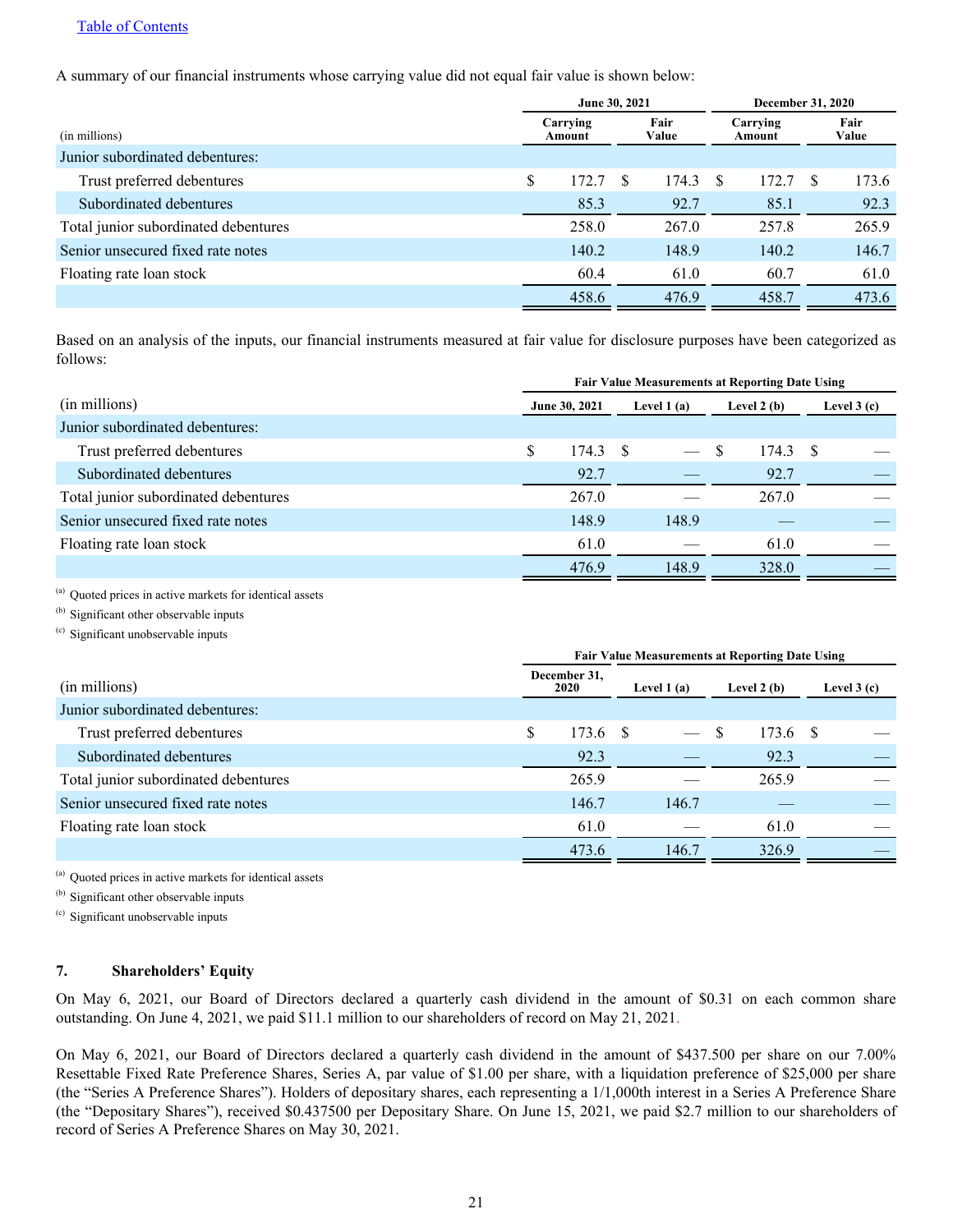On May 7, 2020, our Board of Directors declared a quarterly cash dividend in the amount of \$0.31 on each common share outstanding. On June 12, 2020, we paid \$10.6 million to our shareholders of record on May 29, 2020.

On May 3, 2016, our Board of Directors authorized the repurchase of up to \$150.0 million of our common shares ("2016 Repurchase Authorization"). The 2016 Repurchase Authorization supersedes all previous repurchase authorizations. As of June 30, 2021, availability under the 2016 Repurchase Authorization for future repurchases of our common shares was \$53.3 million.

We did not repurchase any common shares for the six months ended June 30, 2021.

#### **8. Accumulated Other Comprehensive Income (Loss)**

A summary of changes in accumulated other comprehensive (loss) income, net of taxes (where applicable) by component for the six months ended June 30, 2021 and 2020 is presented below:

| (in millions)                                                  |   | Foreign<br>Currency<br>Translation<br><b>Adjustments</b> | Unrealized<br><b>Holding Gains</b><br>on Securities | <b>Defined Benefit</b><br><b>Pension Plans</b> | <b>Total</b> |        |  |  |
|----------------------------------------------------------------|---|----------------------------------------------------------|-----------------------------------------------------|------------------------------------------------|--------------|--------|--|--|
| <b>Balance, January 1, 2021</b>                                | S | $(37.9)$ \$                                              | 105.1                                               | $(8.6)$ \$                                     |              | 58.6   |  |  |
| Other comprehensive loss before reclassifications              |   | 2.5                                                      | (22.5)                                              | 1.5                                            |              | (18.5) |  |  |
| Amounts reclassified from accumulated other comprehensive loss |   |                                                          | (16.9)                                              |                                                |              | (16.9) |  |  |
| Net current-period other comprehensive loss                    |   | 2.5                                                      | (39.4)                                              | 1.5                                            |              | (35.4) |  |  |
| <b>Balance, June 30, 2021</b>                                  |   | (35.4)                                                   | 65.7                                                | $\mathcal{A}$ . $\mathbf{D}$                   |              | 23.2   |  |  |

| (in millions)                                                  | Foreign<br>Currency<br><b>Translation</b><br><b>Adjustments</b> |             | Unrealized<br><b>Holding Gains</b><br>on Securities | <b>Defined Benefit</b><br><b>Pension Plans</b> |            | Total  |
|----------------------------------------------------------------|-----------------------------------------------------------------|-------------|-----------------------------------------------------|------------------------------------------------|------------|--------|
| <b>Balance, January 1, 2020</b>                                |                                                                 | $(22.6)$ \$ | 33.5                                                |                                                | $(8.1)$ \$ | 2.8    |
| Other comprehensive income before reclassifications            |                                                                 | (7.6)       | 24.2                                                |                                                |            | 16.6   |
| Amounts reclassified from accumulated other comprehensive loss |                                                                 |             | (19.2)                                              |                                                |            | (19.2) |
| Net current-period other comprehensive loss                    |                                                                 | (7.6)       | 5.0                                                 |                                                |            | (2.6)  |
| Cumulative effect of adoption of ASU 2016-13                   |                                                                 |             | 5.7                                                 |                                                |            | 5.7    |
| <b>Balance, June 30, 2020</b>                                  |                                                                 | (30.2)      | 44.2                                                |                                                | (8.1)      | 5.9    |

The amounts reclassified from accumulated other comprehensive income (loss) shown in the above table have been included in the following captions in our Consolidated Statements of Income (Loss):

|                                            | <b>For the Three Months Ended</b><br><b>June 30.</b> |             |  |             |  | <b>For the Six Months Ended</b><br><b>June 30.</b> |  |        |  |
|--------------------------------------------|------------------------------------------------------|-------------|--|-------------|--|----------------------------------------------------|--|--------|--|
| (in millions)                              |                                                      | 2021        |  | 2020        |  | 2021                                               |  | 2020   |  |
| Unrealized gains and losses on securities: |                                                      |             |  |             |  |                                                    |  |        |  |
| Net realized investment gains              |                                                      | $(15.2)$ \$ |  | $(16.5)$ \$ |  | $(19.2)$ \$                                        |  | (19.9) |  |
| Provision (benefit) for income taxes       |                                                      | 1.5         |  | 2.6         |  | 2.3                                                |  | 0.7    |  |
| Net of taxes                               |                                                      | 1.5.1       |  | (13.9)      |  | (16.9)                                             |  | 19.2)  |  |

Income tax effects are released from accumulated other comprehensive income (loss) for unrealized gains or losses when the gains or losses are realized, and are taxed at the statutory rate based on jurisdiction of the underlying transaction.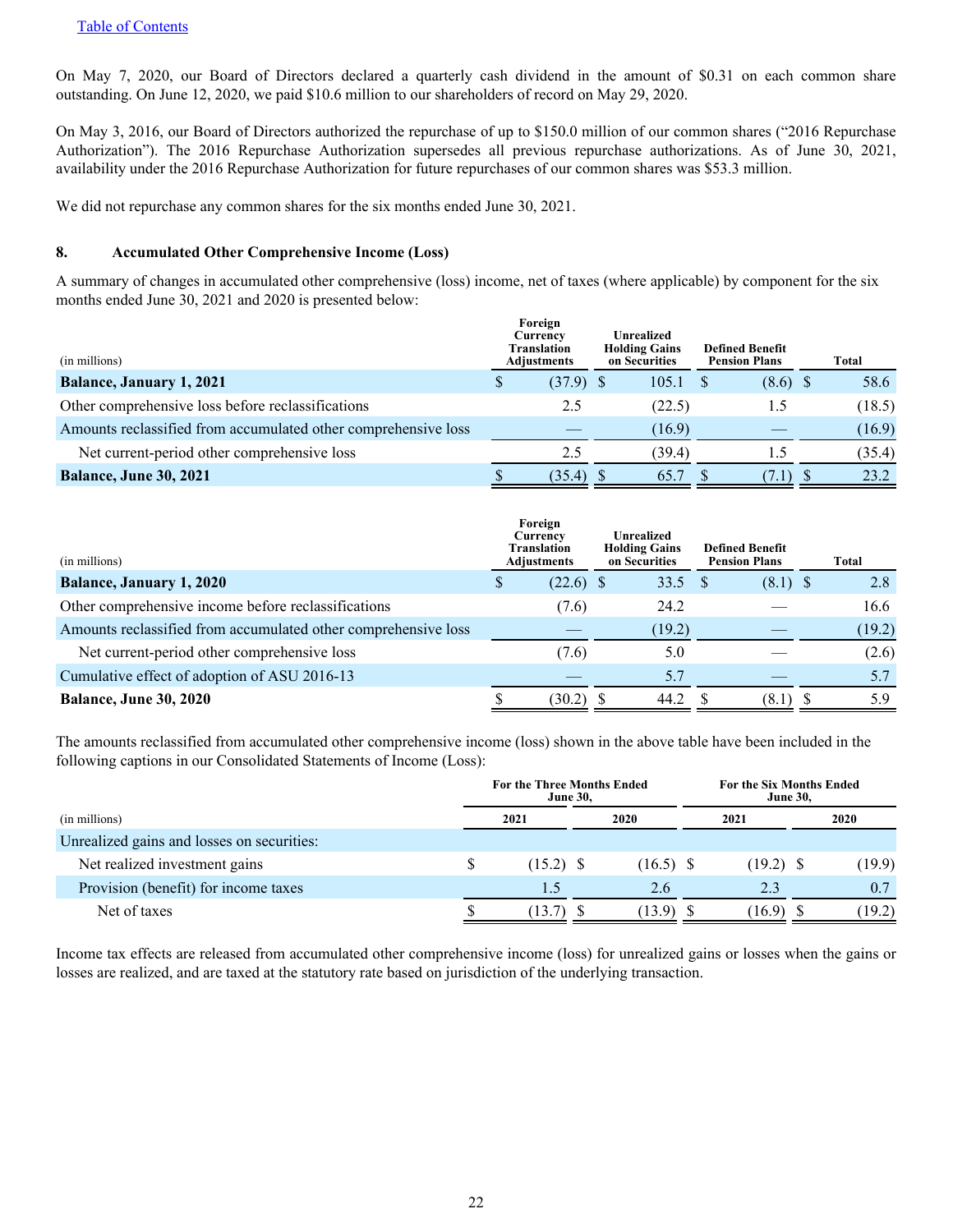#### **9. Net Income (Loss) Per Common Share**

The following table presents the calculation of net income (loss) per common share on a basic and diluted basis:

|                                                              | <b>For the Three Months Ended</b><br><b>June 30,</b> |            |    |            |  | <b>For the Six Months Ended</b><br><b>June 30.</b> |    |            |  |  |
|--------------------------------------------------------------|------------------------------------------------------|------------|----|------------|--|----------------------------------------------------|----|------------|--|--|
| (in millions, except number of shares and per share amounts) | 2021                                                 |            |    | 2020       |  | 2021                                               |    | 2020       |  |  |
| Net income (loss)                                            | Ъ.                                                   | 69.8       | -S | $(5.4)$ \$ |  | 99.6                                               | -S | (30.1)     |  |  |
| Less: Preferred share dividends                              |                                                      | 2.7        |    |            |  | 5.3                                                |    |            |  |  |
| Net income (loss) attributable to common shareholders        |                                                      | 67.1       |    | (5.4)      |  | 94.3                                               |    | (30.1)     |  |  |
| Weighted average common shares outstanding - basic           |                                                      | 34,820,649 |    | 34,634,353 |  | 34,766,948                                         |    | 34,551,935 |  |  |
| Effect of dilutive securities:                               |                                                      |            |    |            |  |                                                    |    |            |  |  |
| Equity compensation awards                                   |                                                      | 192,131    |    |            |  | 216,856                                            |    |            |  |  |
| Weighted average common shares outstanding - diluted         |                                                      | 35,012,780 |    | 34,634,353 |  | 34,983,804                                         |    | 34,551,935 |  |  |
| Net income (loss) per common share:                          |                                                      |            |    |            |  |                                                    |    |            |  |  |
| <b>Basic</b>                                                 |                                                      | 1.93       |    | (0.16)     |  | 2.72                                               |    | (0.87)     |  |  |
| Diluted                                                      |                                                      | 1.92       |    | (0.16)     |  | 2.70                                               |    | (0.87)     |  |  |

Excluded from the weighted average common shares outstanding calculation at June 30, 2021 and 2020 are 11,315,889 shares, which are held as treasury shares. The shares are excluded as of their repurchase date. There were 36,219 and 48,272 weighted average shares excluded from the computation of diluted net income per common share because they were anti-dilutive for the three and six months ended June 30, 2021, respectively. Due to the net loss incurred for the three and six months ended June 30, 2020, all of the potentially dilutive securities were anti-dilutive, and therefore, omitted from the calculation.

#### **10. Supplemental Cash Flow Information**

Interest paid and income taxes paid (recovered) were as follows:

|                                   | <b>For the Six Months Ended</b><br><b>June 30,</b> |       |     |       |  |  |  |  |  |
|-----------------------------------|----------------------------------------------------|-------|-----|-------|--|--|--|--|--|
| (in millions)                     |                                                    | 2021  |     | 2020  |  |  |  |  |  |
| Senior unsecured fixed rate notes |                                                    | 4.7   | - S | 4.7   |  |  |  |  |  |
| Junior subordinated debentures    |                                                    | 5.0   |     | 6.7   |  |  |  |  |  |
| Other indebtedness                |                                                    | 1.1   |     | 3.4   |  |  |  |  |  |
| Total interest paid               |                                                    | 10.8  |     | 14.8  |  |  |  |  |  |
|                                   |                                                    |       |     |       |  |  |  |  |  |
| Income taxes paid                 |                                                    | 8.9   |     | 1.6   |  |  |  |  |  |
| Income taxes recovered            |                                                    | (0.1) |     | (0.7) |  |  |  |  |  |
| Income taxes paid, net            |                                                    | 8.8   |     | 0.9   |  |  |  |  |  |

#### **11. Share-based Compensation**

#### *Argo Group's 2019 Omnibus Incentive Plan*

In May 2019, our shareholders approved the 2019 Omnibus Incentive Plan (the "2019 Plan"), which provides equity-based and cashbased performance-related incentives to key employees, non-employee directors and other service providers. The intent of the 2019 Plan is to encourage and provide for the acquisition of an ownership interest in Argo Group, enabling us to attract and retain qualified and competent persons to serve as members of our management team and Board of Directors. The 2019 Plan authorizes 1,885,000 common shares to be granted as equity-based awards. No further grants will be made under any prior plan; however, any awards under a prior plan that are outstanding as of the effective date shall remain subject to the terms and conditions of, and be governed by, such prior plan.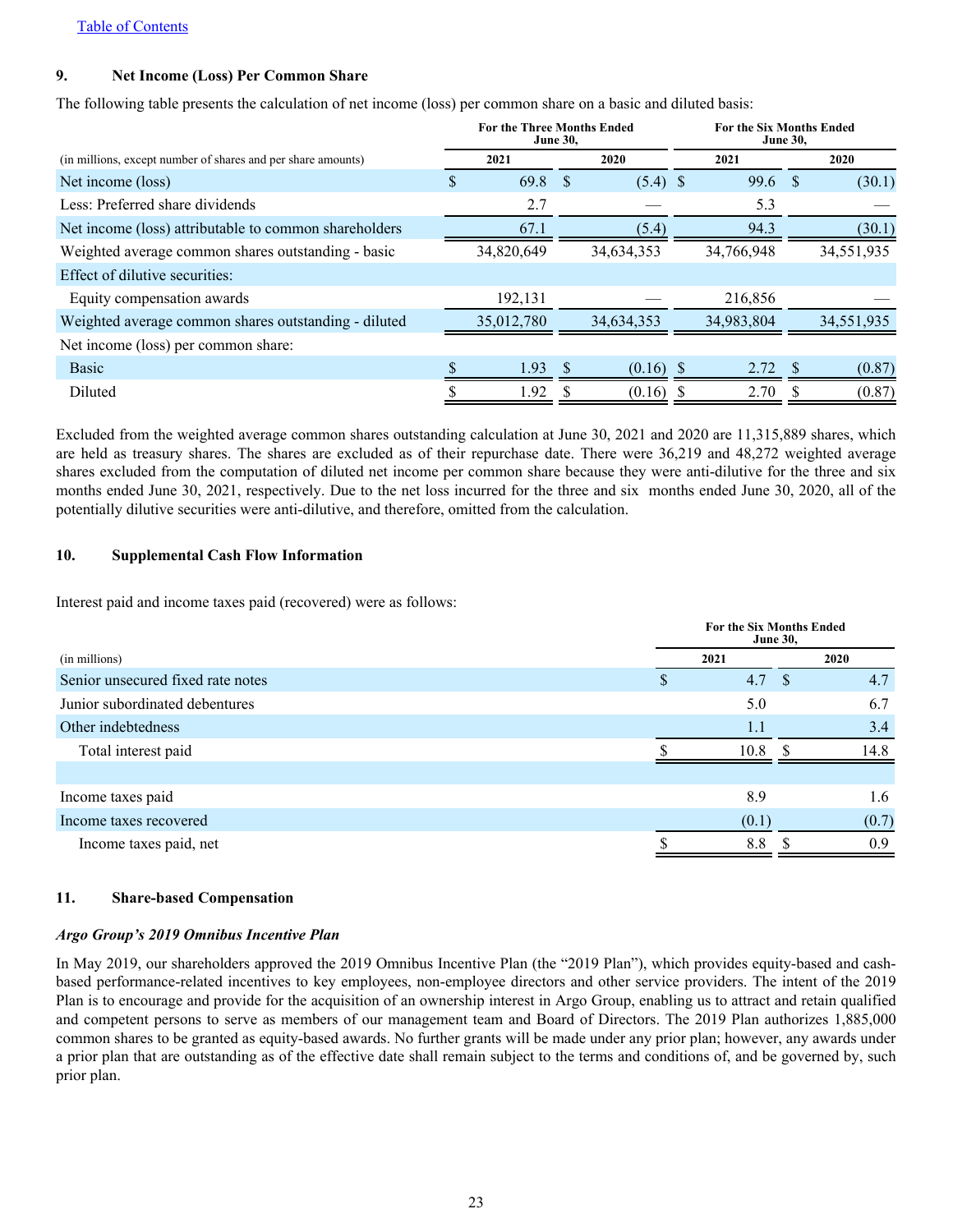Awards granted under the 2019 Plan may be in the form of stock options, stock appreciation rights, restricted stock awards, restricted stock unit awards, performance awards, other stock-based awards or other cash-based awards. Awards may be granted either alone, in addition to or in tandem with other awards authorized under the 2019 Plan. Awards that are settled in stock will count as one share for the purposes of reducing the share reserve under the 2019 Plan. Shares issued under this plan may be shares that are authorized and unissued or shares that we have reacquired, including shares purchased on the open market.

Stock options and stock appreciation rights are required to have an exercise price that is not less than the fair market value on the date of grant. The term of these awards is not to exceed ten years.

#### *Restricted Shares*

A summary of non-vested restricted share activity as of June 30, 2021 and changes during the six months then ended is as follows:

|                                | <b>Shares</b>  | Weighted-Average<br><b>Grant Date</b><br><b>Fair Value</b> |
|--------------------------------|----------------|------------------------------------------------------------|
| Outstanding at January 1, 2021 | 370,027        | 44.22                                                      |
| Granted                        | 159,382        | 54.97                                                      |
| Vested and issued              | $(125,258)$ \$ | 43.40                                                      |
| Expired or forfeited           | $(65,236)$ \$  | 45.20                                                      |
| Outstanding at June 30, 2021   | 338,915        | 49.39                                                      |

The restricted shares vest over one to four years. Expense recognized under this plan for the restricted shares was \$1.4 million and \$2.9 million for the three and six months ended June 30, 2021, respectively, as compared to \$2.1 million and \$5.2 million for the three and six months ended June 30, 2020, respectively. Compensation expense for all share-based compensation awards is included in "Underwriting, acquisition and insurance expenses" in the accompanying Consolidated Statements of Income (Loss). As of June 30, 2021, there was \$13.8 million of total unrecognized compensation cost related to restricted share compensation arrangements granted by Argo Group.

#### *Performance Shares*

We have issued to certain key employees non-vested restricted stock awards whose vesting is subject to the achievement of certain performance measures. The non-vested performance share awards vest over three to four years. Market-based performance awards are valued using the Monte Carlo simulation. All other non-vested performance share awards are valued based on the fair market value as of the grant date. Vesting of the awards is subject to the achievement of defined performance measures and the number of shares vested may be adjusted based on the achievement of certain targets. We evaluate the likelihood of the employee achieving the performance condition and include this estimate in the determination of the forfeiture factor for these grants.

A summary of non-vested performance share activity as of June 30, 2021 and changes during the six months then ended is as follows:

|                                | <b>Shares</b> |    | Weighted-Average<br><b>Grant Date</b><br><b>Fair Value</b> |
|--------------------------------|---------------|----|------------------------------------------------------------|
| Outstanding at January 1, 2021 | 157,847       | -S | 43.10                                                      |
| Granted                        | 100.291       | S  | 54.79                                                      |
| Vested and issued              | $(8,987)$ \$  |    | 44.49                                                      |
| Expired or forfeited           | (17, 334)     |    | 45.61                                                      |
| Outstanding at June 30, 2021   | 231,817       |    | 47.91                                                      |

Expense recognized under this plan for the performance shares was \$0.9 million and \$1.6 million for the three and six months ended June 30, 2021, respectively, as compared to \$0.6 million and \$0.7 million for the three and six months ended June 30, 2020, respectively. As of June 30, 2021, there was \$7.3 million of total unrecognized compensation cost related to performance share compensation arrangements granted by Argo Group.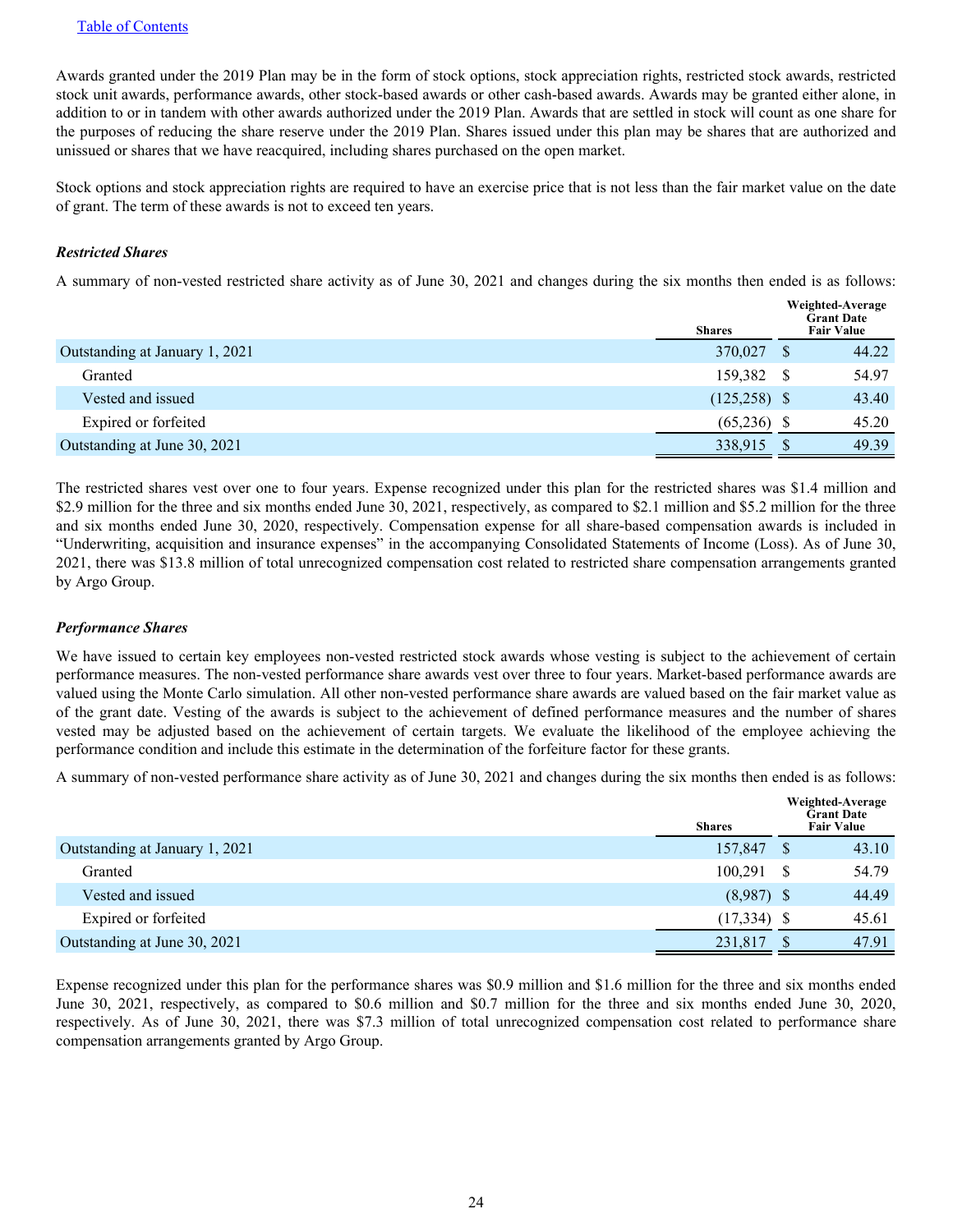#### **12. Underwriting, Acquisition and Insurance Expenses**

Underwriting, acquisition and insurance expenses were as follows:

|                                                        | <b>For the Three Months Ended</b><br><b>June 30.</b> |       |  |       | <b>For the Six Months Ended</b><br><b>June 30.</b> |       |  |       |
|--------------------------------------------------------|------------------------------------------------------|-------|--|-------|----------------------------------------------------|-------|--|-------|
| (in millions)                                          |                                                      | 2021  |  | 2020  |                                                    | 2021  |  | 2020  |
| Commissions                                            |                                                      | 71.7  |  | 57.2  |                                                    | 148.2 |  | 122.5 |
| Other underwriting, acquisition and insurance expenses |                                                      | 104.0 |  | 98.2  |                                                    | 210.6 |  | 205.2 |
|                                                        |                                                      | 175.7 |  | 155.4 |                                                    | 358.8 |  | 327.7 |
| Net deferral of policy acquisition costs               |                                                      | 1.6   |  | 4.4   |                                                    | (5.1) |  | 0.2   |
| Total underwriting, acquisition and insurance expenses |                                                      | 177.3 |  | 159.8 |                                                    | 353.7 |  | 327.9 |

#### **13. Income Taxes**

We are incorporated under the laws of Bermuda and, under current Bermuda law, are not obligated to pay any taxes in Bermuda based upon income or capital gains. We have received an undertaking from the Supervisor of Insurance in Bermuda pursuant to the provisions of the Exempted Undertakings Tax Protection Act, 2011, which exempts us from any Bermuda taxes computed on profits, income or any capital asset, gain or appreciation or any tax in the nature of estate, duty or inheritance tax, at least until the year 2035.

We do not consider Argo Group International Holdings, Ltd. to be engaged in a trade or business in the United States or the United Kingdom and, accordingly, do not expect to be subject to direct United States or United Kingdom income taxation.

We have subsidiaries based in the United Kingdom that are subject to the tax laws of that country. Under current law, these subsidiaries are taxed at the applicable corporate tax rates. Certain of the United Kingdom subsidiaries are deemed to be engaged in business in the United States, and therefore, are subject to United States corporate tax in respect of a proportion of their United States underwriting business only. Relief is available against the United Kingdom tax liabilities in respect of overseas taxes paid that arise from the underwriting business. Our United Kingdom subsidiaries file separate United Kingdom income tax returns.

We have subsidiaries based in the United States that are subject to United States tax laws. Under current law, these subsidiaries are taxed at the applicable corporate tax rates. Our United States subsidiaries generally file a consolidated United States federal income tax return.

We also have operations in Brazil, France, Ireland, Italy, Malta, Spain, and Switzerland, which also are subject to income taxes imposed by the jurisdiction in which they operate. We have operations in Barbados and the United Arab Emirates, which are not subject to income tax under the laws of those countries.

On June 10, 2021, U.K. tax legislation referred to as Finance Act 2021 received Royal Assent and was enacted. The effects of changes in tax laws and tax rates are recognized in the period of enactment. Accordingly, we recorded the impacts of Finance Act 2021 in our June 30, 2021 consolidated financial statements which primarily includes the remeasurement of our deferred tax assets and liabilities for the increased U.K. federal tax rate from 19% to 25% beginning on April 1, 2023. The remeasurement resulted in an increase of net deferred tax assets of \$7.4 million.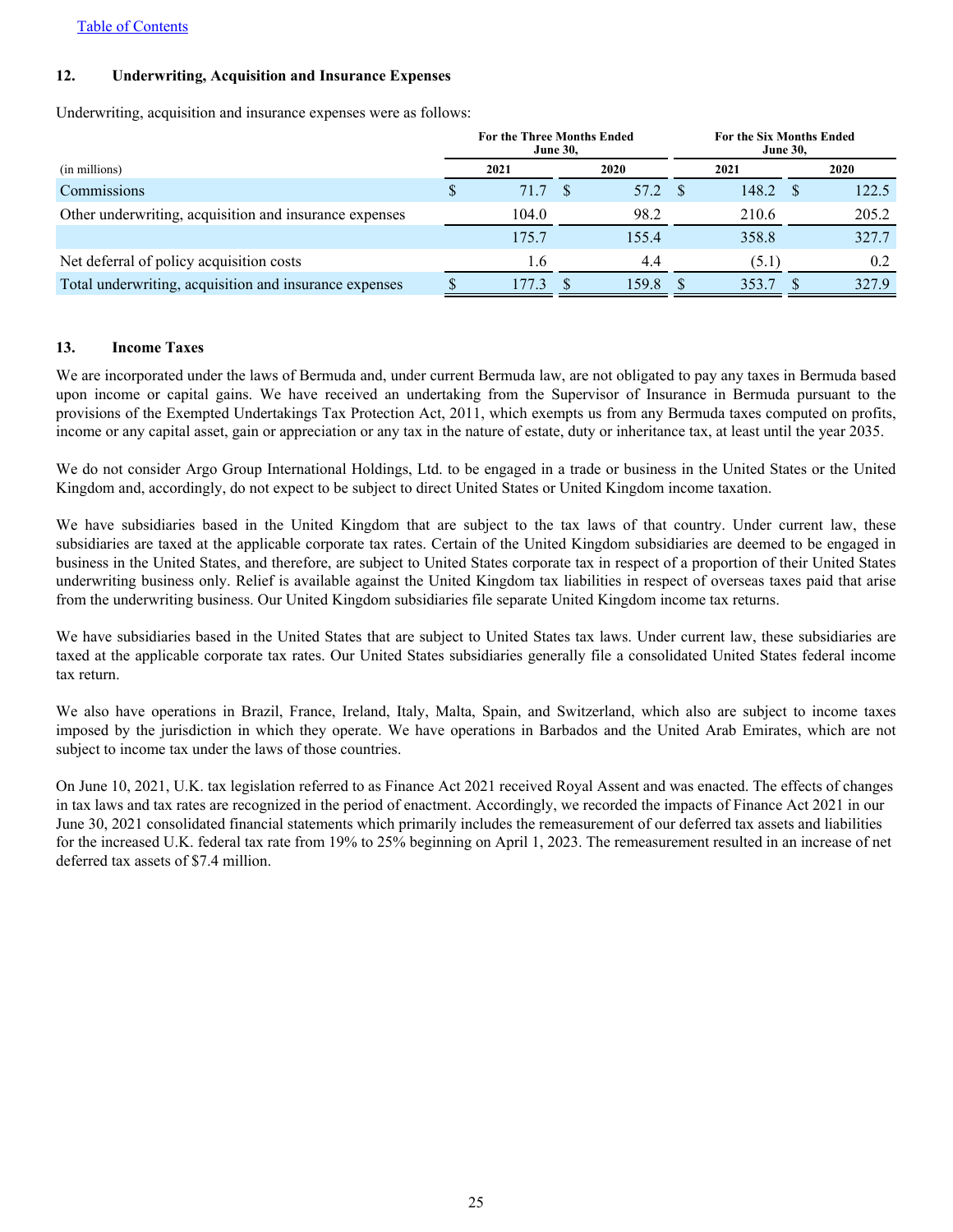Our expected income tax provision computed on pre-tax income (loss) at the weighted average tax rate has been calculated as the sum of the pre-tax income (loss) in each jurisdiction multiplied by that jurisdiction's applicable statutory tax rate. For the three and six months ended June 30, 2021 and 2020, pre-tax income (loss) attributable to our operations and the corresponding operations' effective tax rates were as follows:

| For the Three Months Ended June 30, |               |                                  |                                 |              |                          |                                 |  |  |  |  |  |
|-------------------------------------|---------------|----------------------------------|---------------------------------|--------------|--------------------------|---------------------------------|--|--|--|--|--|
|                                     |               | 2021                             |                                 | 2020         |                          |                                 |  |  |  |  |  |
| (in millions)                       |               | Pre-Tax<br>Income (Loss)         | <b>Effective</b><br>Tax<br>Rate |              | Pre-Tax<br>Income (Loss) | <b>Effective</b><br>Tax<br>Rate |  |  |  |  |  |
| Bermuda                             | $\mathsf{\$}$ | 2.3                              | $-$ %                           | $\mathbb{S}$ | (29.2)                   | $-$ %                           |  |  |  |  |  |
| <b>United States</b>                |               | 64.0                             | 21.9 %                          |              | 66.2                     | 23.8 %                          |  |  |  |  |  |
| United Kingdom                      |               | 9.3                              | $(54.6)\%$                      |              | (29.2)                   | 15.5 $%$                        |  |  |  |  |  |
| <b>Barbados</b>                     |               |                                  | $-$ %                           |              |                          | $-$ %                           |  |  |  |  |  |
| Belgium                             |               |                                  | $-$ %                           |              | 0.1                      | 20.0 %                          |  |  |  |  |  |
| <b>Brazil</b>                       |               | 2.3                              | $-$ %                           |              | 0.6                      | $-$ %                           |  |  |  |  |  |
| United Arab Emirates                |               | 0.1                              | $-$ %                           |              | 0.5                      | $-$ %                           |  |  |  |  |  |
| Ireland                             |               | $\qquad \qquad ^{(1)}$           | $-$ %                           |              | $\equiv$<br>(1)          | $-$ %                           |  |  |  |  |  |
| Italy                               |               | 0.4                              | $-$ %                           |              | (1.8)                    | $-$ %                           |  |  |  |  |  |
| Malta                               |               | 0.3                              | $-$ %                           |              | (1.3)                    | $-$ %                           |  |  |  |  |  |
| Switzerland                         |               | $\frac{1}{\sqrt{1-\frac{1}{2}}}$ | $-$ %                           |              | (1)                      | $1.0 \%$                        |  |  |  |  |  |
| Pre-tax income                      |               | 78.7                             | 11.3 %                          | S            | 5.9                      | 191.5 %                         |  |  |  |  |  |

 $(1)$  Pre-tax income (loss) for the respective year was less than \$0.1 million.

|                             | For the Six Months Ended June 30, |               |                                 |               |                          |                                 |  |  |  |  |  |  |
|-----------------------------|-----------------------------------|---------------|---------------------------------|---------------|--------------------------|---------------------------------|--|--|--|--|--|--|
|                             |                                   | 2021          |                                 | 2020          |                          |                                 |  |  |  |  |  |  |
| (in millions)               | Pre-Tax<br>Income (Loss)          |               | <b>Effective</b><br>Tax<br>Rate |               | Pre-Tax<br>Income (Loss) | <b>Effective</b><br>Tax<br>Rate |  |  |  |  |  |  |
| Bermuda                     | $\mathbb{S}$                      | 7.3           | $-$ %                           | $\mathcal{S}$ | (55.0)                   | $-$ %                           |  |  |  |  |  |  |
| <b>United States</b>        |                                   | 105.2         | 19.4 %                          |               | 55.6                     | 23.5 %                          |  |  |  |  |  |  |
| United Kingdom              |                                   | (8.9)         | 115.3 %                         |               | (27.6)                   | 10.3 %                          |  |  |  |  |  |  |
| <b>Barbados</b>             |                                   | (1)<br>$\sim$ | $-$ %                           |               |                          | $-$ %                           |  |  |  |  |  |  |
| Belgium                     |                                   |               | $- \frac{9}{6}$                 |               | 0.1                      | 31.0 %                          |  |  |  |  |  |  |
| <b>Brazil</b>               |                                   | 4.0           | $-$ %                           |               | 2.8                      | $-$ %                           |  |  |  |  |  |  |
| <b>United Arab Emirates</b> |                                   | 0.3           | $-$ %                           |               | 1.3                      | $-$ %                           |  |  |  |  |  |  |
| Ireland                     |                                   | (0.1)         | $-$ %                           |               | (1)<br>$\equiv$          | $-$ %                           |  |  |  |  |  |  |
| Italy                       |                                   | 1.2           | $-$ %                           |               | 1.7                      | $-$ %                           |  |  |  |  |  |  |
| Malta                       |                                   | 0.9           | $-$ %                           |               | 1.3                      | $-$ %                           |  |  |  |  |  |  |
| Switzerland                 |                                   | (1)           | $-$ %                           |               | (1)                      | $0.9\%$                         |  |  |  |  |  |  |
| Pre-tax income (loss)       |                                   | 109.9         | 9.3 %                           |               | (19.8)                   | $(52.0)\%$                      |  |  |  |  |  |  |

 $(1)$  Pre-tax income (loss) for the respective year was less than \$0.1 million.

Our effective tax rate may vary significantly from period to period depending on the jurisdiction generating the pre-tax income (loss) and its corresponding statutory tax rate. The geographic distribution of pre-tax income (loss) can fluctuate significantly between periods given the inherit nature of our business.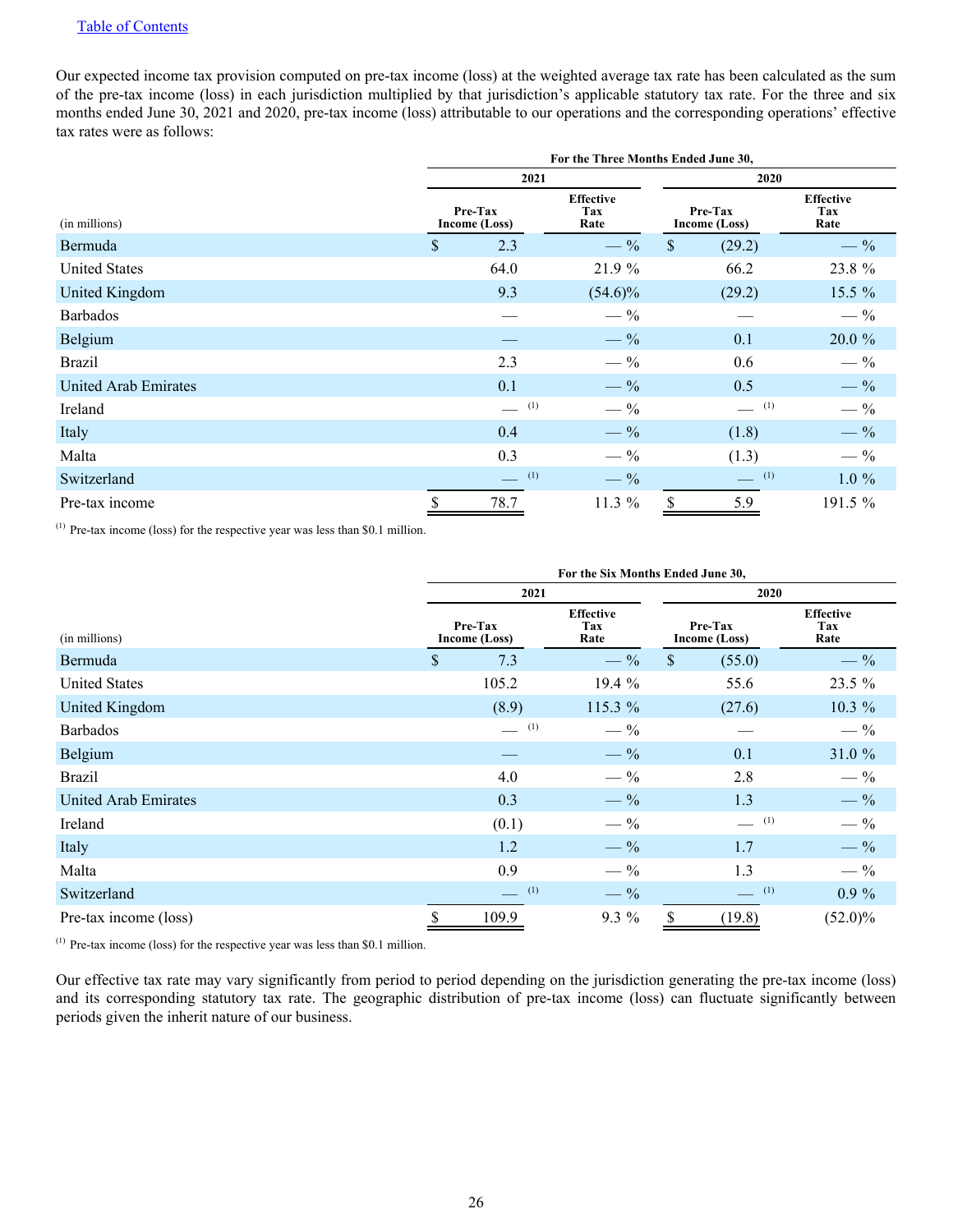A reconciliation of the difference between the provision for income taxes and the expected tax provision at the weighted average tax rate is as follows:

|                                                             |      | <b>For the Three Months Ended</b> | <b>June 30,</b> |                     | <b>For the Six Months Ended</b><br><b>June 30,</b> |       |  |  |  |  |  |
|-------------------------------------------------------------|------|-----------------------------------|-----------------|---------------------|----------------------------------------------------|-------|--|--|--|--|--|
| (in millions)                                               | 2021 |                                   |                 | 2020                | 2021                                               | 2020  |  |  |  |  |  |
| Income tax provision at expected rate                       | \$.  | 16.5                              | - \$            | 8.6                 | 22.8                                               | 9.4   |  |  |  |  |  |
| Tax effect of:                                              |      |                                   |                 |                     |                                                    |       |  |  |  |  |  |
| Nontaxable investment income                                |      | (0.1)                             |                 | (0.2)               | (0.3)                                              | (0.3) |  |  |  |  |  |
| Foreign exchange adjustments                                |      | (0.3)                             |                 | 1.5                 | (0.5)                                              | (0.6) |  |  |  |  |  |
| Goodwill                                                    |      |                                   |                 | 1.0                 |                                                    | 1.0   |  |  |  |  |  |
| Withholding taxes                                           |      | 0.1                               |                 | $- (1)$             | 0.1                                                | 0.1   |  |  |  |  |  |
| Change in uncertain tax position liability                  |      | 0.6                               |                 |                     | (1.8)                                              |       |  |  |  |  |  |
| Change in valuation allowance                               |      | (1.2)                             |                 | $\qquad \qquad$ (1) | (2.0)                                              | (1)   |  |  |  |  |  |
| Impact of change in tax rate related to Finance<br>Act 2021 |      | (7.4)                             |                 |                     | (7.4)                                              |       |  |  |  |  |  |
| Other                                                       |      | 0.7                               |                 | 0.4                 | (0.6)                                              | 0.7   |  |  |  |  |  |
| Income tax provision                                        |      | 8.9                               |                 | 11.3                | 10.3                                               | 10.3  |  |  |  |  |  |

 $(1)$  Tax effect of the adjustment for the respective year was less than \$0.1 million.

Our gross deferred tax assets are supported by taxes paid in previous periods, reversal of taxable temporary differences and recognition of future taxable income. Management regularly evaluates the recoverability of the deferred tax assets and makes any necessary adjustments to them based upon any changes in management's expectations of future taxable income. Realization of deferred tax assets is dependent upon our generation of future taxable income sufficient to recover tax benefits that cannot be recovered from taxes paid in the carryback period, generally for our U.S. property and casualty insurers two years for net operating losses and for all our U.S. subsidiaries three years for capital losses. If a company determines that any of its deferred tax assets will not result in future tax benefits, a valuation allowance must be established for the portion of these assets that are not expected to be realized. For the three and six months ended June 30, 2021, the net change in valuation allowance for deferred tax assets was a decrease of \$1.2 million and \$2.0 million, respectively, relating to the following: Internal Revenue Code Section 382 limited net operating loss carryforwards within the United States, cumulative losses incurred since inception, and valuation allowances acquired through or related to acquisitions. Based upon a review of our available evidence, both positive and negative discussed above, our management concluded that it is more-likely-than-not that the other deferred tax assets will be realized.

For any uncertain tax positions not meeting the "more-likely-than-not" recognition threshold, accounting standards require recognition, measurement and disclosure in a company's financial statements. For the three and six months ended June 30, 2021, the Company had a net increase (decrease) of uncertain tax positions in the amount of \$0.6 million and \$(1.8) million, respectively. A net increase (decrease) of interest in the amount of \$0.1 million and \$(0.4) million has been recorded in the line item "Interest expense" in our Consolidated Statements of (Loss) Income for the three and six months ended June 30, 2021, respectively. A net increase (decrease) of penalty in the amount of \$0.0 million and \$(0.4) million has been recorded in the line "Underwriting, acquisition and insurance expenses" in our Consolidated Statements of Income (Loss) for the three and six months ended June 30, 2021, respectively.

Our United States subsidiaries are no longer subject to U.S. federal and state income tax examinations by tax authorities for years before 2017. Our United Kingdom subsidiaries are no longer subject to United Kingdom income tax examinations by Her Majesty's Revenue and Customs for years before 2019.

Numerous foreign jurisdictions in which we operate have provided or proposed income-tax relief in response to the COVID-19 pandemic. The Company does not anticipate any of the recent legislative initiatives to have a material impact on its financial statements and will continue to analyze these initiatives in response to the COVID-19 pandemic.

#### **14. Commitments and Contingencies**

Argo Group's subsidiaries are parties to legal actions incidental to their business. Based on the opinion of legal counsel, management believes that the resolution of these matters will not materially affect our financial condition or results of operations.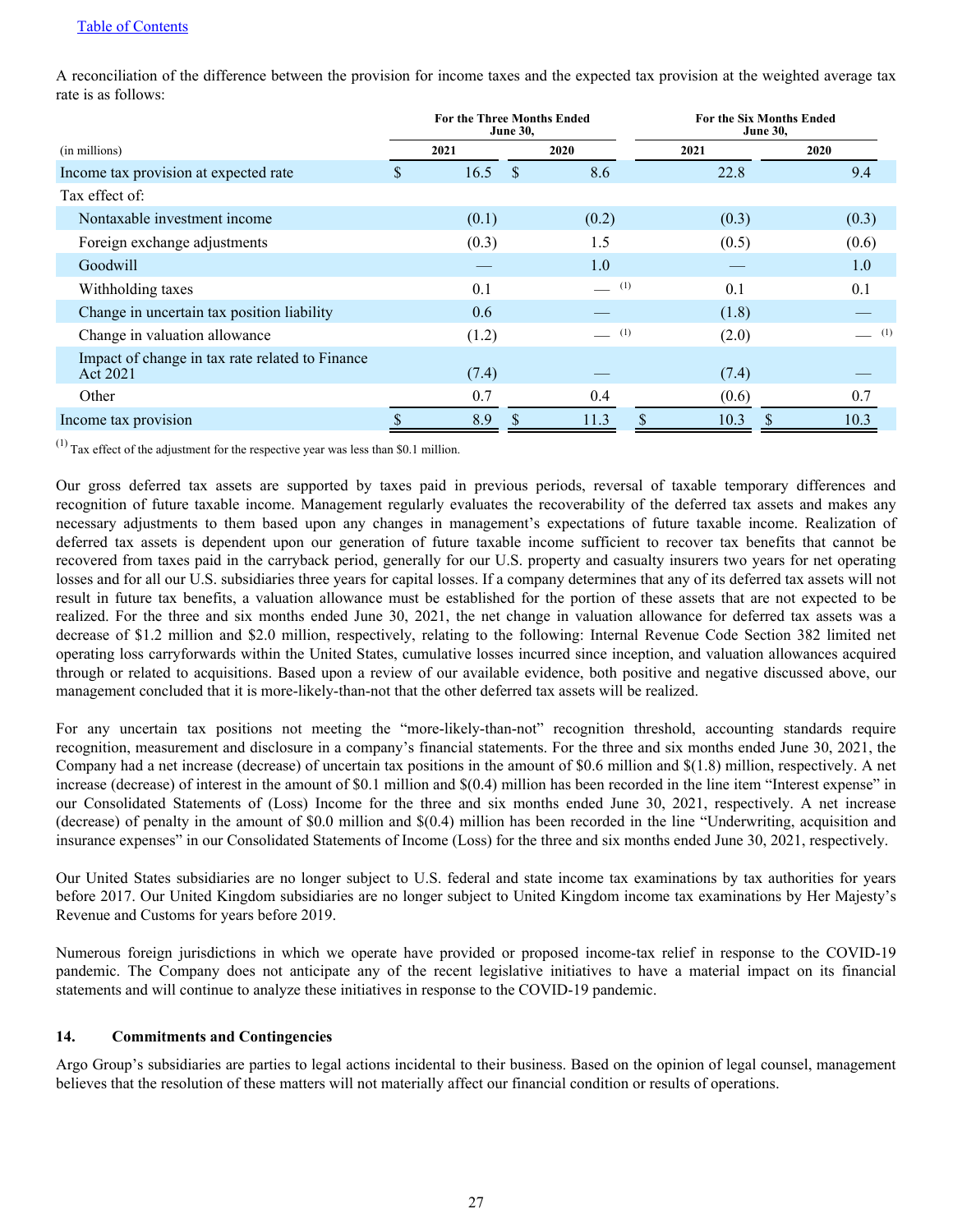We have contractual commitments to invest up to \$67.9 million related to our limited partnership investments at June 30, 2021, as further disclosed in Note 3, "Investments." These commitments will be funded as required by the partnership agreements which can be called to be fulfilled at any time, not to exceed twelve years.

#### **15. Segment Information**

We are primarily engaged in underwriting property and casualty insurance. We have two ongoing reporting segments: U.S. Operations and International Operations. Additionally, we have a Run-off Lines segment for certain products that we no longer underwrite.

We consider many factors, including the nature of each segment's insurance and reinsurance products, production sources, distribution strategies and the regulatory environment, in determining how to aggregate reporting segments. Transactions between segments are reported in the segment that initiated the transaction.

In evaluating the operating performance of our segments, we focus on core underwriting and investing results before the consideration of realized gains or losses from investments. Realized investment gains are reported as a component of the Corporate and Other segment, as decisions regarding the acquisition and disposal of securities reside with the corporate investment function and are not under the control of the individual business segments. Identifiable assets by segment are those assets used in the operation of each segment.

Revenue and income (loss) before income taxes for each segment were as follows:

|                                        | <b>For the Three Months Ended</b><br><b>June 30,</b> |       |      |       |      | <b>For the Six Months Ended</b><br><b>June 30,</b> |      |        |  |
|----------------------------------------|------------------------------------------------------|-------|------|-------|------|----------------------------------------------------|------|--------|--|
| (in millions)                          |                                                      | 2021  |      | 2020  |      | 2021                                               | 2020 |        |  |
| Revenue:                               |                                                      |       |      |       |      |                                                    |      |        |  |
| Earned premiums                        |                                                      |       |      |       |      |                                                    |      |        |  |
| U.S. Operations                        | \$                                                   | 314.5 | - \$ | 301.6 | - \$ | 628.9                                              | - \$ | 604.1  |  |
| <b>International Operations</b>        |                                                      | 155.7 |      | 131.8 |      | 307.2                                              |      | 264.1  |  |
| Run-off Lines                          |                                                      | 0.1   |      |       |      | 0.3                                                |      | 0.2    |  |
| Total earned premiums                  |                                                      | 470.3 |      | 433.4 |      | 936.4                                              |      | 868.4  |  |
| Net investment income                  |                                                      |       |      |       |      |                                                    |      |        |  |
| U.S. Operations                        |                                                      | 33.7  |      | 0.8   |      | 62.5                                               |      | 26.0   |  |
| <b>International Operations</b>        |                                                      | 13.9  |      | 0.5   |      | 25.9                                               |      | 9.1    |  |
| Run-off Lines                          |                                                      | 1.1   |      | 0.1   |      | 1.9                                                |      | 1.3    |  |
| Corporate and Other                    |                                                      | 4.0   |      |       |      | 6.8                                                |      | 0.6    |  |
| Total net investment income            |                                                      | 52.7  |      | 1.4   |      | 97.1                                               |      | 37.0   |  |
| Net realized investment gains (losses) |                                                      | 24.7  |      | 17.9  |      | 37.8                                               |      | (18.3) |  |
| Total revenue                          |                                                      | 547.7 | S    | 452.7 | S    | 1,071.3                                            | S    | 887.1  |  |

|                                                  | <b>For the Three Months Ended</b><br><b>June 30,</b> |     |        | <b>For the Six Months Ended</b><br><b>June 30,</b> |        |     |             |
|--------------------------------------------------|------------------------------------------------------|-----|--------|----------------------------------------------------|--------|-----|-------------|
| (in millions)                                    | 2021                                                 |     | 2020   |                                                    | 2021   |     | <b>2020</b> |
| Income (loss) before income taxes                |                                                      |     |        |                                                    |        |     |             |
| U.S. Operations                                  | \$<br>53.6                                           | - S | 31.2   | - \$                                               | 90.2   | - S | 68.1        |
| <b>International Operations</b>                  | 19.5                                                 |     | (27.5) |                                                    | 7.7    |     | (39.8)      |
| Run-off Lines                                    | (0.1)                                                |     | (1.3)  |                                                    | 0.5    |     | (0.8)       |
| Total segment income before taxes                | 73.0                                                 |     | 2.4    |                                                    | 98.4   |     | 27.5        |
| Corporate and Other                              | (14.6)                                               |     | (10.1) |                                                    | (20.6) |     | (23.8)      |
| Net realized investment and other gains (losses) | 24.7                                                 |     | 17.9   |                                                    | 37.8   |     | (18.3)      |
| Foreign currency exchange losses                 | (4.4)                                                |     | (4.3)  |                                                    | (5.7)  |     | (5.2)       |
| Total income (loss) before income taxes          | 78.7                                                 | \$. | 5.9    |                                                    | 109.9  |     | (19.8)      |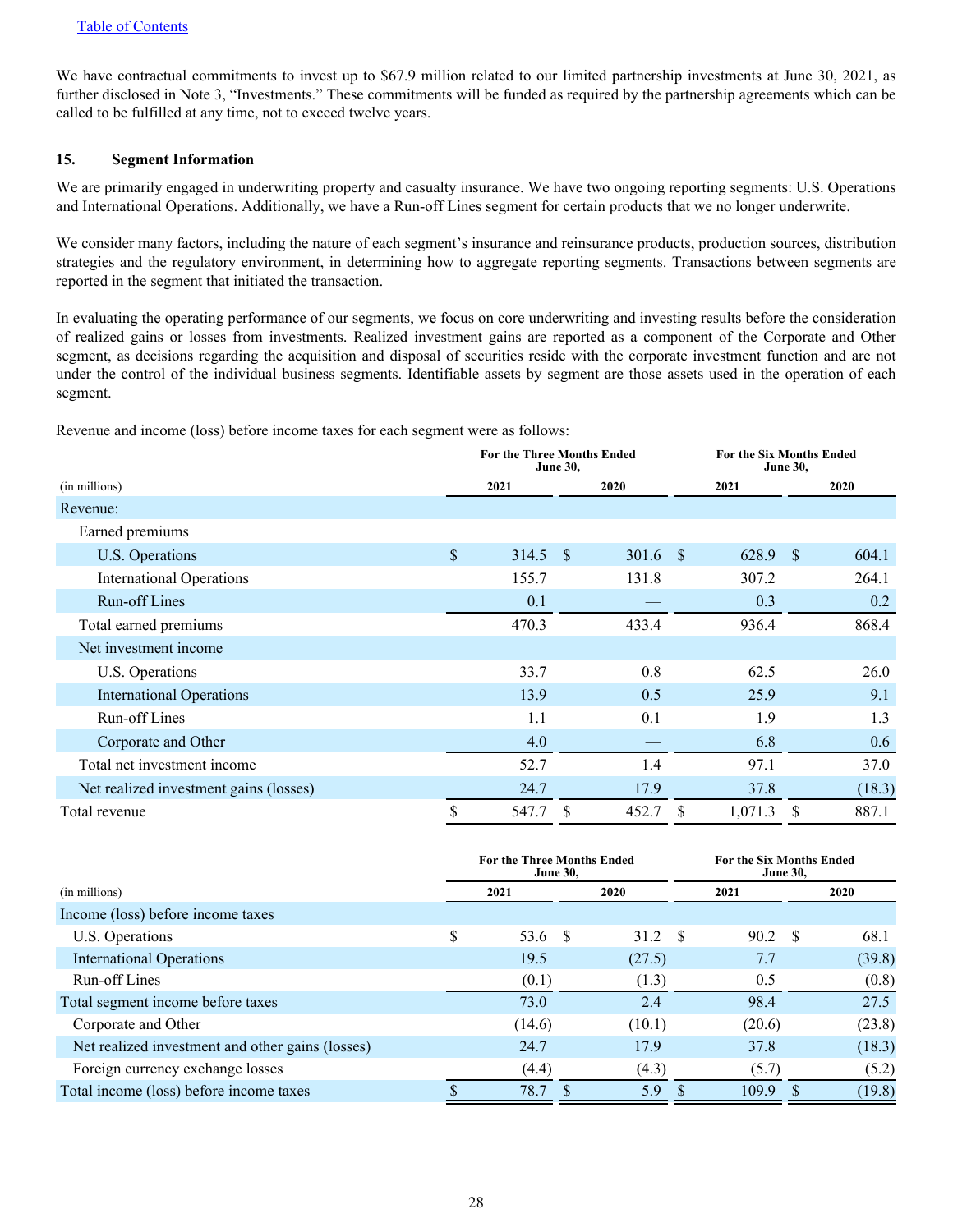<span id="page-28-0"></span>The table below presents earned premiums by geographic location for the three and six months ended June 30, 2021 and 2020. For this disclosure, we determine geographic location by the country of domicile of our subsidiaries that underwrite the business and not by the location of insureds or reinsureds from whom the business was generated.

|                         | <b>For the Three Months Ended</b><br><b>June 30,</b> |       |      |       | <b>For the Six Months Ended</b><br><b>June 30,</b> |       |     |       |  |
|-------------------------|------------------------------------------------------|-------|------|-------|----------------------------------------------------|-------|-----|-------|--|
| (in millions)           |                                                      | 2021  |      | 2020  |                                                    | 2021  |     | 2020  |  |
| <b>United States</b>    | S                                                    | 314.2 | - \$ | 301.4 | - \$                                               | 627.0 | - S | 601.1 |  |
| United Kingdom          |                                                      | 116.8 |      | 75.5  |                                                    | 215.8 |     | 162.2 |  |
| Bermuda                 |                                                      | 10.7  |      | 25.3  |                                                    | 35.8  |     | 46.5  |  |
| Malta                   |                                                      | 11.0  |      | 18.5  |                                                    | 25.0  |     | 30.3  |  |
| All other jurisdictions |                                                      | 17.6  |      | 12.7  |                                                    | 32.8  |     | 28.3  |  |
| Total earned premiums   |                                                      | 470.3 |      | 433.4 |                                                    | 936.4 |     | 868.4 |  |

The following table represents identifiable assets:

| (in millions)                   | <b>June 30, 2021</b> | <b>December 31, 2020</b> |
|---------------------------------|----------------------|--------------------------|
| U.S. Operations                 | \$<br>5,704.0        | 6,032.2                  |
| <b>International Operations</b> | 3,898.4              | 3,899.4                  |
| Run-off Lines                   | 253.0                | 335.9                    |
| Corporate and Other             | 512.9                | 198.3                    |
| Total                           | 10,368.3             | 10,465.8                 |

Included in total assets at June 30, 2021 and December 31, 2020 are \$602.3 million and \$825.9 million, respectively, in assets associated with trade capital providers.

#### **16. Subsequent Event**

As previously disclosed in Argo Group's Annual Report on Form 10-K for the year ended December 31, 2020, during the fourth quarter of 2020, we announced an agreement to sell our Italian operations, ArgoGlobal Assicurazioni S.p.A. to Perfuturo Capital AG, a Swiss Holding Company. Completion of the transaction was subject to regulatory approval. Because such regulatory approval was not received prior to July 31, 2021, the agreement terminated under its own terms.

#### **Item 2. Management's Discussion and Analysis of Financial Condition and Results of Operations**

The following is a discussion and analysis of our results of operations for the three and six months ended June 30, 2021 compared with the three and six months ended June 30, 2020, and a discussion of our financial condition as of June 30, 2021. This discussion and analysis should be read in conjunction with the attached unaudited interim Condensed Consolidated Financial Statements and notes thereto and Argo Group's Annual Report on Form 10-K for the year ended December 31, 2020 filed with the Securities and Exchange Commission ("SEC") on March 15, 2021, including the audited Consolidated Financial Statements and notes thereto.

#### **Forward Looking Statements**

This report includes forward-looking statements that reflect our current views with respect to future events and financial performance. Forward-looking statements include all statements that do not relate solely to historical or current facts, and can be identified by the use of words such as "expect," "intend," "plan," "believe," "do not believe," "aim," "project," "anticipate," "seek," "will," "likely," "assume," "estimate," "may," "continue," "guidance," "objective," "remain optimistic," "improve," "progress," "path toward," "outlook," "trends," "future," "could," "would," "should," "target," "on track" and similar expressions of a future or forward-looking nature.

Such statements are subject to certain risks and uncertainties that could cause actual events or results to differ materially. For a more detailed discussion of such risks and uncertainties, see Item 1A, "Risk Factors" in Argo Group's Annual Report on Form 10-K for the fiscal year ended December 31, 2020 and in our other filings with the SEC. The inclusion of a forward-looking statement herein should not be regarded as a representation by Argo Group that Argo Group's objectives will be achieved. Argo Group undertakes no obligation to publicly update forward-looking statements, whether as a result of new information, future events or otherwise. You should not place undue reliance on any such statements.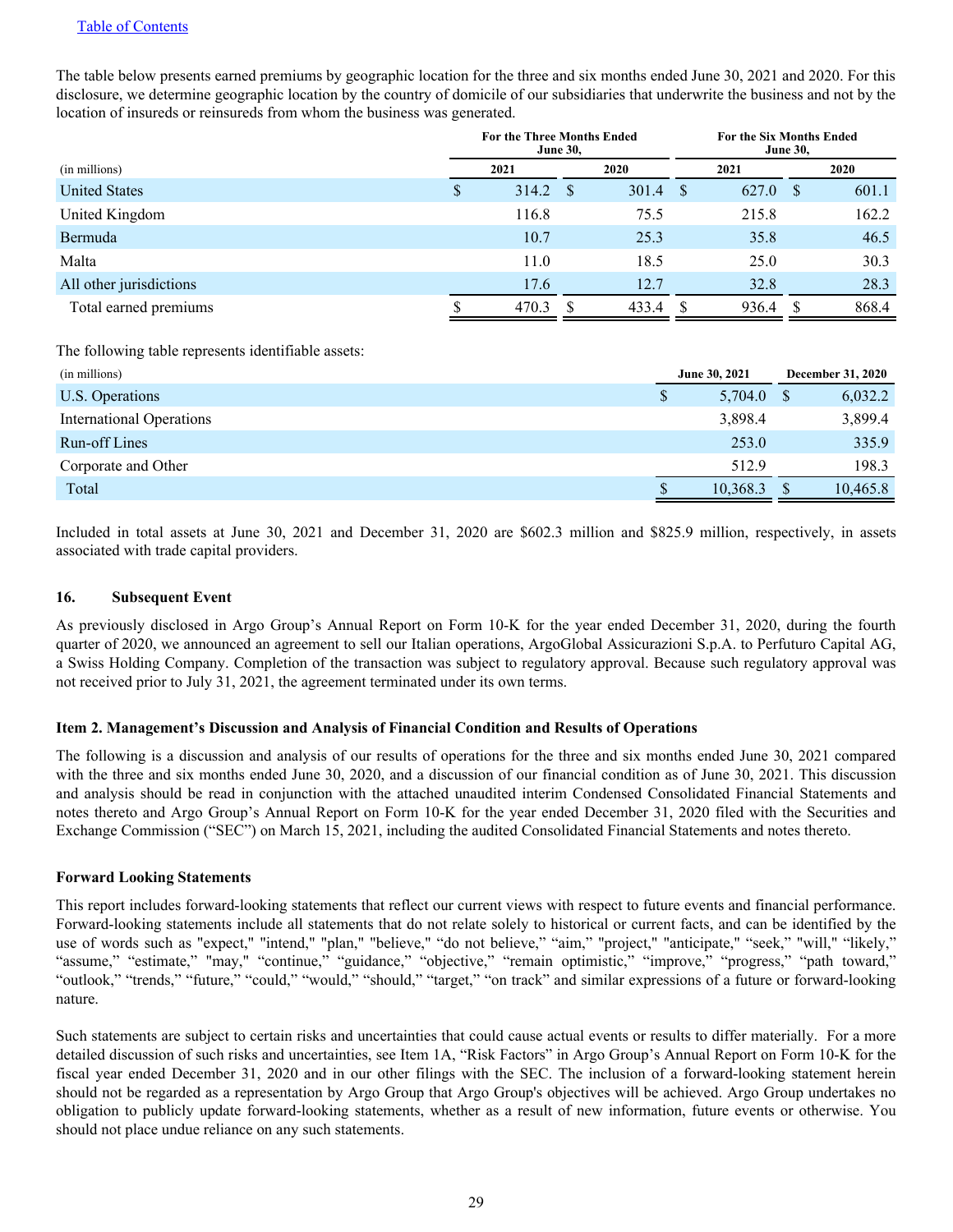Generally, it is our policy to communicate events that may have a material adverse impact on our operations or financial position, including property and casualty catastrophe events and material losses in the investment portfolio, in a timely manner through a public announcement. It is also our policy not to make public announcements regarding events that are believed to have no material adverse impact on our results of operations or financial position based on management's current estimates and available information, other than through regularly scheduled calls, press releases or filings.

#### **Consolidated Results of Operations**

For the three and six months ended June 30, 2021, we reported net income attributable to common shareholders of \$67.1 million (\$1.92 per diluted common share) and \$94.3 million (\$2.70 per diluted common share), respectively. For the three and six months ended June 30, 2020, we reported a net loss of \$5.4 million (\$0.16 per diluted common share) and \$30.1 million (\$0.87 per diluted common share), respectively.

The following is a comparison of selected data from our operations, as well as book value per common share, for the relevant comparative periods:

| <b>For the Three Months Ended</b><br><b>June 30,</b>  |     |        |      | <b>For the Six Months Ended</b><br><b>June 30,</b> |    |                          |               |               |  |  |
|-------------------------------------------------------|-----|--------|------|----------------------------------------------------|----|--------------------------|---------------|---------------|--|--|
| (in millions)                                         |     | 2021   | 2020 |                                                    |    | 2021                     |               | 2020          |  |  |
| Gross written premiums                                |     | 815.3  | \$   | 799.6                                              | \$ | 1,571.8                  | <sup>S</sup>  | 1,625.5       |  |  |
| Earned premiums                                       | \$  | 470.3  | \$   | 433.4                                              | S  | 936.4                    | \$            | 868.4         |  |  |
| Net investment income                                 |     | 52.7   |      | 1.4                                                |    | 97.1                     |               | 37.0          |  |  |
| Net realized investment gains (losses):               |     |        |      |                                                    |    |                          |               |               |  |  |
| Net realized investment gains                         |     | 4.0    |      | 10.6                                               |    | 2.7                      |               | 38.4          |  |  |
| Change in fair value of equity securities             |     | 20.3   |      | 15.1                                               |    | 35.8                     |               | (24.2)        |  |  |
| Credit gains (losses) on fixed maturity securities    |     | 0.4    |      | (7.8)                                              |    | (0.7)                    |               | (32.5)        |  |  |
| Net realized investment gains (losses)                |     | 24.7   |      | 17.9                                               |    | 37.8                     |               | (18.3)        |  |  |
| Total revenue                                         | \$. | 547.7  | \$   | 452.7                                              | \$ | 1,071.3                  | <sup>S</sup>  | 887.1         |  |  |
| Income (loss) before income taxes                     | \$  | 78.7   | \$   | 5.9                                                | \$ | 109.9                    | \$            | (19.8)        |  |  |
| Income tax provision                                  |     | 8.9    |      | 11.3                                               |    | 10.3                     |               | 10.3          |  |  |
| Net income (loss)                                     |     | 69.8   | \$   | (5.4)                                              | \$ | 99.6                     | <sup>\$</sup> | (30.1)        |  |  |
| Less: Dividends on preferred shares                   |     | 2.7    |      |                                                    |    | 5.3                      |               |               |  |  |
| Net income (loss) attributable to common shareholders | \$  | 67.1   | \$   | (5.4)                                              |    | 94.3                     |               | (30.1)        |  |  |
| Loss ratio                                            |     | 57.7 % |      | 63.0 %                                             |    | 61.9 %                   |               | 63.8 %        |  |  |
| Expense ratio                                         |     | 37.7 % |      | 36.9%                                              |    | 37.8 %                   |               | 37.8 %        |  |  |
| Combined ratio                                        |     | 95.4%  |      | 99.9 %                                             |    | 99.7 %                   |               | 101.6 $%$     |  |  |
|                                                       |     |        |      | June 30, 2021                                      |    | <b>December 31, 2020</b> |               | June 30, 2020 |  |  |
| Book value per common share                           |     | \$     |      | $\mathcal{S}$<br>50.34                             |    | <sup>\$</sup><br>49.40   |               | 49.29         |  |  |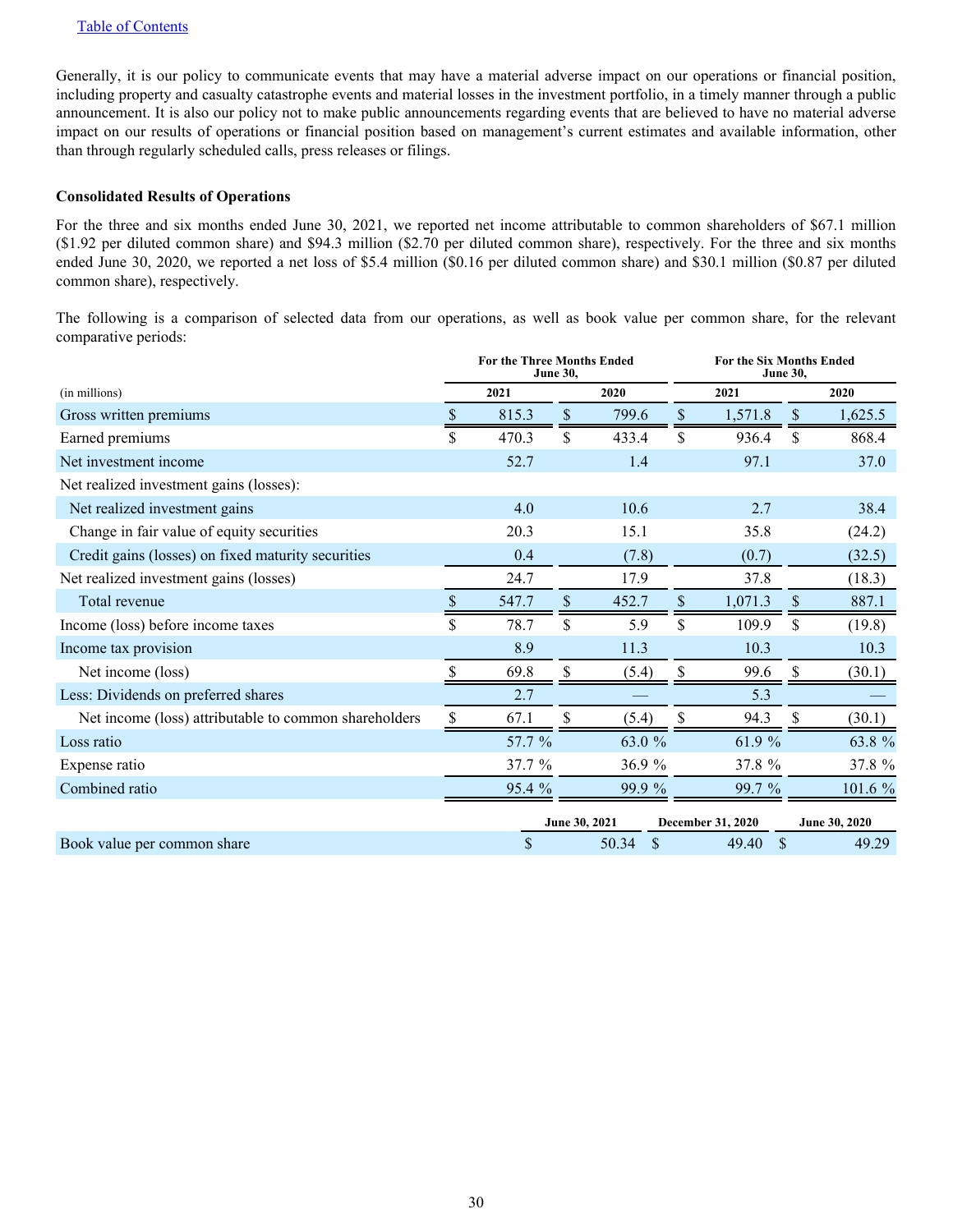# *Impact of COVID-19*

Beginning in March 2020 and continuing into 2021, the global COVID-19 pandemic, including the arrival of new strains of the virus, has resulted in significant disruptions in economic activity and financial markets. While the Company's consolidated net investment income benefited from the gradual improvement of economic conditions as the impact of the pandemic lessened during the first six months of 2021, COVID-19 has directly and indirectly adversely affected the Company and may continue to do so for an uncertain period of time. For the three and six months ended June 30, 2021, our underwriting results included net pre-tax catastrophe losses of \$4.6 million and \$9.0 million, respectively, associated with COVID-19 and related economic conditions, as compared to \$17.4 million and \$43.6 million, respectively, for the three and six months ended June 30, 2020. Premium levels in certain lines in both our U.S. and International Operations have been negatively impacted by the challenges of the economic slowdown. Conversely, our current accident year non-catastrophe loss results saw reduced claim activity during the three and six months ended June 30, 2021 due, in part, to the impact of the COVID-19 pandemic. While this reduction in claim activity during the second quarter of 2021 was not as significant as that experienced for the same period in 2020, the 2021 current accident year non-catastrophe claim frequency is still below our historical averages. Our liquidity and capital resources were not materially impacted by COVID-19 and related economic conditions during the six months ended June 30, 2021 or 2020. Although vaccines are now available and are in the process of being widely distributed, the extent to which COVID-19 (including emerging new strains of the COVID-19 virus) will continue to impact our business will depend on future developments that cannot be predicted, and while we have recorded our best estimates of this impact as of and for the three and six months ended June 30, 2021, actual results in future periods could materially differ from those disclosed herein.

#### *Non-GAAP Measures*

In presenting our results in the following discussion and analysis of our results of operations, we have included certain non-generally accepted accounting principles ("non-GAAP") financial measures within the meaning of Regulation G as promulgated by the SEC. We believe that these non-GAAP measures, specifically the current accident year non-catastrophe loss, expense and combined ratios, which may be defined differently by other companies, better explain our results of operations in a manner that allows for a more complete understanding of the underlying trends in our business. However, these measures should not be viewed as a substitute for those determined in accordance with U.S. generally accepted accounting principles ("GAAP"). Reconciliations of these financial measures to their most directly comparable GAAP measures are included in the tables below.

|                                                                 | For the Three Months Ended June 30, |        |           |      |        |           |  |  |  |  |  |
|-----------------------------------------------------------------|-------------------------------------|--------|-----------|------|--------|-----------|--|--|--|--|--|
|                                                                 |                                     | 2021   |           | 2020 |        |           |  |  |  |  |  |
| (in millions)                                                   |                                     | Amount | Ratio     |      | Amount | Ratio     |  |  |  |  |  |
| Earned premiums                                                 | S                                   | 470.3  |           | \$   | 433.4  |           |  |  |  |  |  |
|                                                                 |                                     |        |           |      |        |           |  |  |  |  |  |
| Losses and loss adjustment expenses, as reported                |                                     | 271.6  | 57.7 %    |      | 273.2  | 63.0 $%$  |  |  |  |  |  |
| Less:                                                           |                                     |        |           |      |        |           |  |  |  |  |  |
| Favorable (unfavorable) prior accident year loss development    |                                     | 1.2    | $0.3\%$   |      | (1.8)  | $(0.4)\%$ |  |  |  |  |  |
| Catastrophe losses, including COVID-19                          |                                     | (11.1) | $(2.4)\%$ |      | (27.9) | $(6.4)\%$ |  |  |  |  |  |
| Current accident year non-catastrophe losses (non-GAAP)         | S                                   | 261.7  | 55.6 % \$ |      | 243.5  | 56.2 %    |  |  |  |  |  |
| Expense ratio                                                   |                                     |        | 37.7 %    |      |        | 36.9%     |  |  |  |  |  |
| Current accident year non-catastrophe combined ratio (non-GAAP) |                                     |        | 93.3 %    |      |        | 93.1%     |  |  |  |  |  |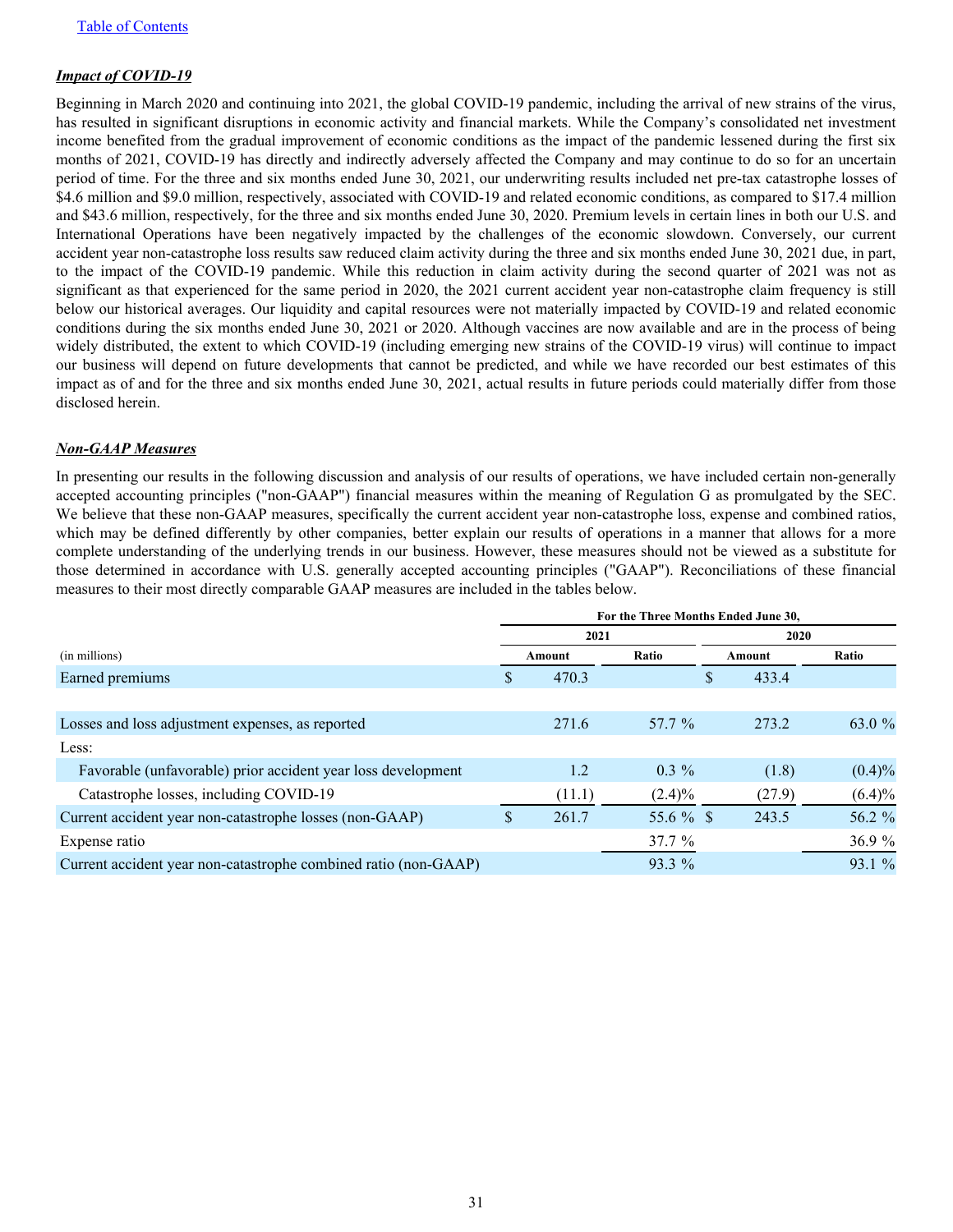|                                                                 | For the Six Months Ended June 30, |        |                 |    |               |           |  |  |  |  |  |
|-----------------------------------------------------------------|-----------------------------------|--------|-----------------|----|---------------|-----------|--|--|--|--|--|
|                                                                 |                                   | 2021   |                 |    | 2020          |           |  |  |  |  |  |
| (in millions)                                                   |                                   | Amount | Ratio           |    | <b>Amount</b> | Ratio     |  |  |  |  |  |
| Earned premiums                                                 | S                                 | 936.4  |                 | \$ | 868.4         |           |  |  |  |  |  |
|                                                                 |                                   |        |                 |    |               |           |  |  |  |  |  |
| Losses and loss adjustment expenses, as reported                | \$                                | 579.2  | 61.9 $%$ \$     |    | 554.1         | 63.8 %    |  |  |  |  |  |
| Less:                                                           |                                   |        |                 |    |               |           |  |  |  |  |  |
| Favorable (unfavorable) prior accident year loss development    |                                   | 0.2    | $- \frac{9}{6}$ |    | (4.5)         | $(0.5)\%$ |  |  |  |  |  |
| Catastrophe losses, including COVID-19                          |                                   | (58.6) | $(6.3)\%$       |    | (57.0)        | $(6.6)\%$ |  |  |  |  |  |
| Current accident year non-catastrophe losses (non-GAAP)         | S                                 | 520.8  | 55.6 % \$       |    | 492.6         | 56.7 %    |  |  |  |  |  |
| Expense ratio                                                   |                                   |        | 37.8 %          |    |               | 37.8 %    |  |  |  |  |  |
| Current accident year non-catastrophe combined ratio (non-GAAP) |                                   |        | 93.4%           |    |               | 94.5 %    |  |  |  |  |  |

# *Gross Written and Earned Premiums*

Consolidated gross written and earned premiums by our four primary insurance lines were as follows:

|               |                      | For the Three Months Ended June 30, |                      |                       |  |  |  |  |  |  |  |
|---------------|----------------------|-------------------------------------|----------------------|-----------------------|--|--|--|--|--|--|--|
|               |                      | 2021                                |                      |                       |  |  |  |  |  |  |  |
| (in millions) | <b>Gross Written</b> | <b>Net Earned</b>                   | <b>Gross Written</b> | <b>Net Earned</b>     |  |  |  |  |  |  |  |
| Property      | 153.9<br>\$          | 72.1<br>S                           | 213.8<br>S           | 76.9<br><sup>\$</sup> |  |  |  |  |  |  |  |
| Liability     | 330.7                | 201.0                               | 299.4                | 196.2                 |  |  |  |  |  |  |  |
| Professional  | 173.3                | 111.0                               | 155.1                | 88.0                  |  |  |  |  |  |  |  |
| Specialty     | 157.4                | 86.2                                | 131.3                | 72.3                  |  |  |  |  |  |  |  |
| Total         | 815.3<br>\$          | 470.3<br>S                          | 799.6<br>\$          | 433.4                 |  |  |  |  |  |  |  |

|               |      | For the Six Months Ended June 30, |   |                   |               |                      |                   |       |  |  |
|---------------|------|-----------------------------------|---|-------------------|---------------|----------------------|-------------------|-------|--|--|
|               | 2021 |                                   |   |                   |               |                      | 2020              |       |  |  |
| (in millions) |      | <b>Gross Written</b>              |   | <b>Net Earned</b> |               | <b>Gross Written</b> | <b>Net Earned</b> |       |  |  |
| Property      | \$   | 290.2                             | S | 156.7             | <sup>\$</sup> | 402.2                | -S                | 152.0 |  |  |
| Liability     |      | 654.7                             |   | 397.1             |               | 625.5                |                   | 388.7 |  |  |
| Professional  |      | 338.4                             |   | 215.9             |               | 308.0                |                   | 172.2 |  |  |
| Specialty     |      | 288.5                             |   | 166.7             |               | 289.8                |                   | 155.5 |  |  |
| Total         |      | 1,571.8                           |   | 936.4             | \$            | 1,625.5              |                   | 868.4 |  |  |

Consolidated gross written premiums increased \$15.7 million, or 2.0%, for the three months ended June 30, 2021, as compared to the same period ended 2020, while decreasing \$53.7 million, or 3.3%, for the six months ended June 30, 2021, as compared to the same period ended 2020. The increase in gross written premiums for the three months ended June 30, 2021 was driven by our U.S. Operations which increased 6.8% as compared to the same period in 2020, concentrated in Liability and Professional Lines, partially offset by a 5.4% decrease in our International Operations, primarily due to the sale of our Reinsurance business, Ariel Re, in the fourth quarter of 2020, which was the primary driver behind the decrease in Property Lines gross written premiums. The decrease in gross written premiums for the six months ended June 30, 2021 was primarily due to a 14.9% year-over-year decrease in International Operations, driven by the sale of Ariel Re, partially offset by 4.8% growth in gross written premiums in U.S. Operations for the comparative periods. Both U.S. Operations and International Operations continued to see overall rate increases during the three and six months ended June 30, 2021.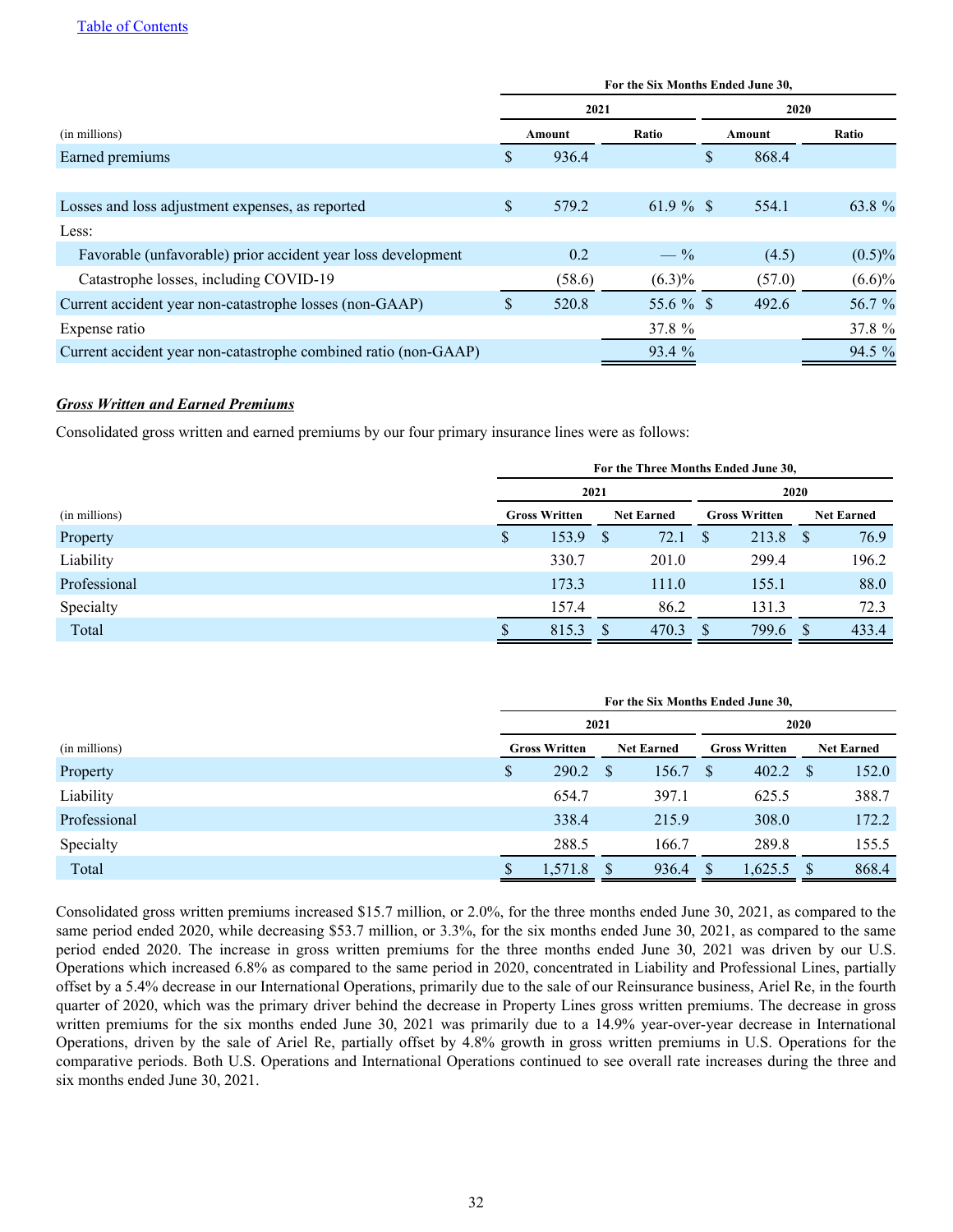Consolidated net earned premiums for the three and six months ended June 30, 2021 increased \$36.9 million, or 8.5%, and \$68.0 million, or 7.8%, respectively, as compared to the same periods ended 2020. Net earned premiums increased in both U.S. Operations and International Operations. The increase in U.S. Operations was in line with the premium growth experienced throughout 2020 and into the first half of 2021, while International Operations was driven by growth in Syndicate 1200 primarily due to significantly decreasing our use of third-party capital at Lloyd's for the 2021 year of account, partially offset by the sale of Ariel Re. We anticipate the negative impact to net earned premiums from the sale of Ariel Re to be greater in future quarters, as we have no new business, but continue to earn premium from the 2020 and prior Lloyd's years of account where we still participate on Syndicate 1910.

Our gross written and earned premiums are further discussed by reporting segment and major lines of business below under the heading "Segment Results."

#### *Net Investment Income*

Consolidated net investment income for the three and six months ended June 30, 2021 was \$52.7 million and \$97.1 million, respectively, compared to \$1.4 million and \$37.0 million for the same periods ended 2020. The increase in net investment income in the second quarter and first half of 2021 compared to the same periods in 2020 was driven by a significant increase from our alternative investment portfolio, partially offset by a decline in net investment income from our core portfolio. Our alternative investment portfolio, which is reported on a one to three-month lag, produced net investment income for the three and six months ended June 30, 2021 of \$29.9 million and \$50.6 million, respectively, compared to net investment losses of \$23.4 million and \$20.9 million for the same periods ended 2020, primarily from higher returns on hedge funds and private equity investments as valuations benefited from the improving circumstances surrounding COVID-19 throughout 2021.

Net investment income from fixed income assets held directly and dividends from equity securities was \$22.8 million and \$46.5 million for the three and six months ended June 30, 2021, respectively, compared to \$24.8 million and \$57.9 million for the same periods ended 2020. The decline in the comparative periods was due to the 2020 liquidation of a high yield portfolio in connection with a "de-risking" in our investment strategy, lower reinvestment rates and security disposals in the second quarter of 2021 in the Syndicate 1200 portfolios related to the RiverStone reinsurance to close transaction.

#### *Net Realized Investment Gains/Losses and Impact of Trident Transaction*

Consolidated net realized investment gains of \$24.7 million for the three months ended June 30, 2021 included a \$20.3 million increase in the fair value of equity securities, \$6.9 million related to net foreign currency exchange gains and a \$5.0 million gain related to meeting certain post-closing performance conditions on the previously disclosed sale of our former Trident Public Risk Solutions ("Trident") brand and underwriting platform during the second quarter of 2020. Partially offsetting these gains was a \$16.5 million reduction in the original gain on Trident due to renegotiating the transaction agreements with the buyer to exclude certain lines of business. The remaining \$9.0 million net realized investment gain primarily related to the sales of fixed maturity securities and certain corporate real estate assets.

Consolidated net realized investment gains of \$17.9 million for the three months ended June 30, 2020 included a \$31.8 million gain recognized on the sale of Trident and a \$15.1 million increase in the fair value of equity securities. We also recognized a \$7.8 million charge for expected credit losses on fixed maturity securities. The remaining \$21.2 net realized investment loss was primarily comprised of losses on sales of equity and fixed maturity securities.

Consolidated net realized investment gains of \$37.8 million for the six months ended June 30, 2021 included a \$35.8 million increase in the fair value of equity securities, \$7.3 million related to the sales of fixed maturity securities and a \$5.0 million gain related to Trident, as described above for the three months ended June 30, 2021. Partially offsetting these gains was a \$16.5 million reduction in the original gain on Trident (also described above) and a \$0.7 million charge for expected credit losses on fixed maturity securities. The remaining \$6.9 million net realized investment gain included primarily related to net foreign currency exchange gains and sales of certain corporate real estate assets.

Consolidated net realized investment losses of \$18.3 million for the six months ended June 30, 2020 included a \$32.5 million charge for expected credit losses on fixed maturity securities, a \$24.2 million decrease in the fair value of equity securities primarily attributable to the disruption in global financial markets due to COVID-19, as well as \$12.5 million in losses on the sale of equity securities. Partially offsetting these losses was the \$31.8 million gain recognized on the sale of Trident, a \$15.2 million gain in the first quarter of 2020 on the conversion of a previously private equity holding in our other invested assets portfolio to a publicly traded equity security, with the remaining \$3.9 million net realized investment gain primarily coming from sales of fixed maturities during the first quarter of 2020.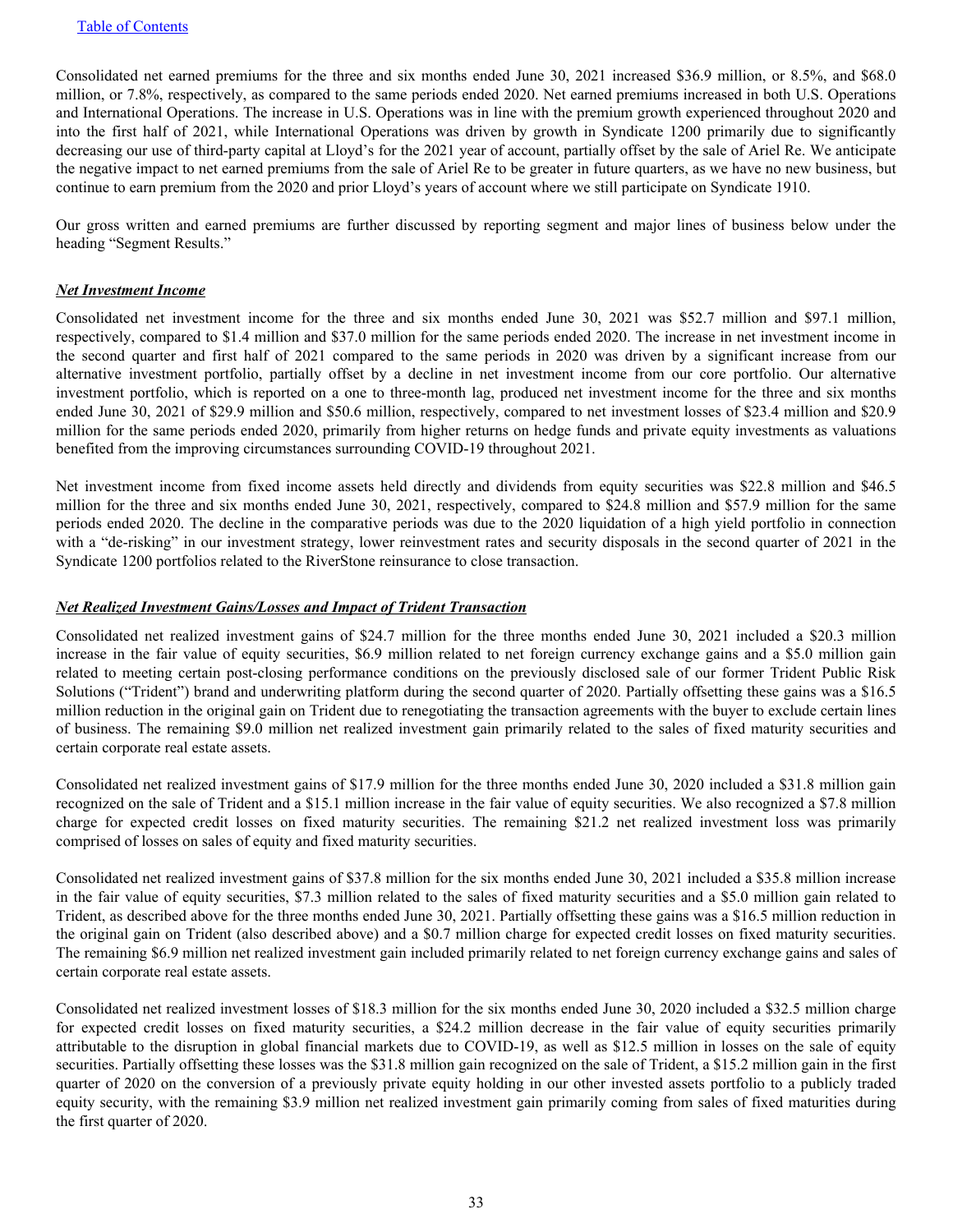# *Loss and Loss Adjustment Expenses*

The consolidated loss ratio for the three months ended June 30, 2021 was 57.7%, compared to 63.0% for the same period in 2020, driven by lower catastrophe losses in the second quarter of 2021 (2.4 percentage points) compared to the first quarter of 2020 (6.4 percentage points). Catastrophe losses in the first quarter of 2021 included \$4.6 million for COVID-19-related claims, with the remaining \$6.5 million being attributable to an increase in the estimated loss from Winter Storm Uri that occurred in February 2021 and losses from various small U.S. storms. The loss ratio was also favorably impacted by a 0.7 percentage point improvement in net prior-year reserve development, as we experienced net favorable prior-year reserve development (0.3 percentage point) for the three months ended June 30, 2021 as compared to net unfavorable prior-year reserve development (0.4 percentage point) for the three months ended June 30, 2020. Additionally, there was a 0.6 percentage point improvement in the current accident year non-catastrophe loss ratio for the comparative periods, due in part to rate improvements achieved over the last several quarters.

The consolidated loss ratio for the six months ended June 30, 2021 was 61.9%, compared to 63.8% for the same period in 2020, driven by a 1.1 percentage point improvement in the current accident year non-catastrophe loss ratio, largely due to rate improvements achieved over the last several quarters. The loss ratio was also favorably impacted by a 0.5 percentage point improvement in net prioryear reserve development, as we experienced net favorable prior-year reserve development of \$0.2 million for the six months ended June 30, 2021 as compared to net unfavorable prior-year reserve development of \$4.5 million for the six months ended June 30, 2020. The period-over-period impact from catastrophe losses was relatively flat for the first six months of 2021 compared to the same period in 2020 (0.3 percentage point favorable impact). Catastrophe losses in the first six months of 2021 included \$9.0 million for COVID-19-related claims, with the remaining \$49.6 million being primarily attributable to losses resulting from Winter Storm Uri.

The following table summarizes the above referenced prior-year loss reserve development for the six months ended June 30, 2021 with respect to net loss reserves by line of business as of December 31, 2020. Our loss and loss adjustment expenses, including the prior-year loss reserve development shown in the following table, are further discussed by reporting segment below under the heading "Segment Results."

| (in millions)                     | <b>Net Reserves</b><br>2020 |              |          | <b>Net Reserve</b><br>Development<br>(Favorable)/<br>Unfavorable | Percent of 2020<br><b>Net Reserves</b> |  |  |
|-----------------------------------|-----------------------------|--------------|----------|------------------------------------------------------------------|----------------------------------------|--|--|
| General liability                 | \$                          | $1,587.4$ \$ |          | 25.1                                                             | $1.6\%$                                |  |  |
| Syndicate and US special property |                             | 108.0        |          | 6.4                                                              | 5.9 %                                  |  |  |
| Syndicate liability               |                             | 239.1        |          | 4.1                                                              | $1.7\%$                                |  |  |
| Commercial multi-peril            |                             | 233.4        |          | (15.2)                                                           | $(6.5)\%$                              |  |  |
| Commercial auto liability         |                             | 86.9         |          | 3.5                                                              | 4.0 $%$                                |  |  |
| Syndicate specialty               |                             | 76.0         |          | (12.5)                                                           | $(16.4)\%$                             |  |  |
| Fidelity/Surety                   |                             | 38.4         |          | (12.9)                                                           | $(33.6)\%$                             |  |  |
| All other lines                   |                             | 536.9        |          | 1.3                                                              | $0.2 \%$                               |  |  |
| Total                             |                             | 2,906.1      | <b>S</b> | (0.2)                                                            | $-$ %                                  |  |  |

Consolidated gross reserves for losses and loss adjustment expenses were \$5,238.6 million (including \$143.5 million of reserves attributable to our Syndicate 1200 and 1910 trade capital providers) and \$5,216.3 million (including \$230.6 million of reserves attributable to our Syndicate 1200 and 1910 trade capital providers) as of June 30, 2021 and 2020, respectively. Our management has recorded its best estimate of loss reserves at each date based on current known facts and circumstances. Due to the significant uncertainties inherent in the estimation of loss reserves, there can be no assurance that future loss development, favorable or unfavorable, will not occur.

#### *Underwriting, Acquisition and Insurance Expenses*

Consolidated underwriting, acquisition and insurance expenses for the three and six months ended June 30, 2021 were \$177.3 million and \$353.7 million, respectively, compared to \$159.8 million and \$327.9 million for the same periods ending 2020. The expense ratios for the comparative three month periods ended June 30, 2021 and 2020 were 37.7% and 36.9%, respectively. The moderate increase in the expense ratio was primarily due to higher acquisition expenses in U.S. Operations due to changes in business mix, higher gross commissions and lower ceding commissions, partially offset by improvements in International Operations and the results of continued expense control initiatives in 2021. The improvement in International Operations was driven by growth in net earned premiums, which exceeded the growth in non-acquisition expenses and was coupled with a reduced acquisition expense ratio primarily due to mix of business. The expense ratio was unchanged at 37.8% for both the six months ended June 30, 2021 and 2020.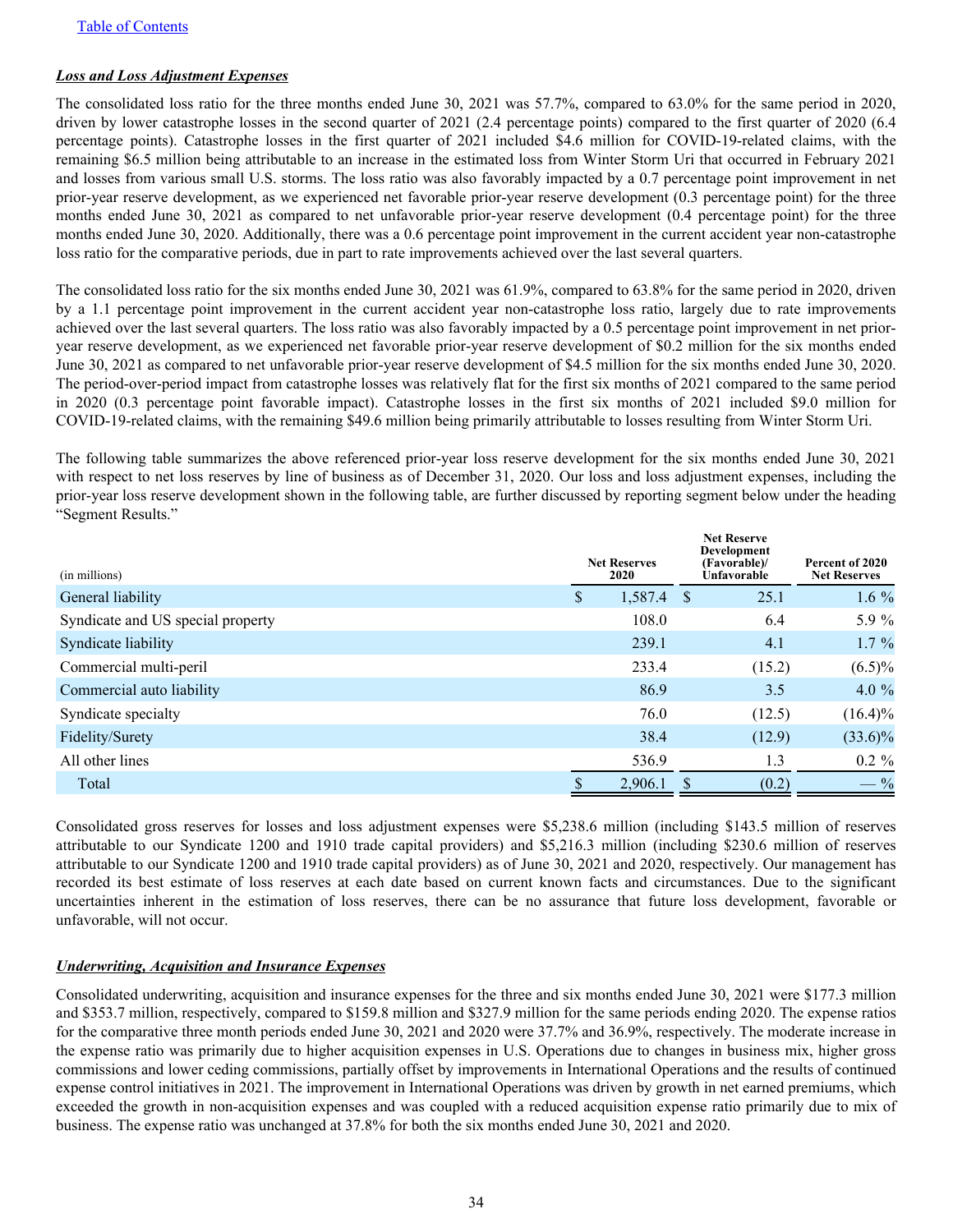Our underwriting, acquisition and insurance expenses are further discussed below by reporting segment under the heading "Segment Results."

#### *Interest Expense*

Consolidated interest expense for the three and six months ended June 30, 2021 was \$5.7 million and \$10.8 million, respectively, compared to \$7.0 million and \$14.8 million for the same periods in 2020. The decreases were due to a lower debt balance due to paying off our \$125 million term loan in September 2020, as well as significant reductions in short-term LIBOR rates during the first three and six months of 2021 as compared to the same periods in 2020.

#### *Foreign Currency Exchange Gains/Losses*

Consolidated foreign currency exchange losses were \$4.4 million and \$5.7 million for the three and six months ended June 30, 2021, as compared to \$4.3 million and \$5.2 million for the three and six months ended June 30, 2020. The foreign currency exchange losses were due to fluctuations of the U.S. Dollar, on a weighted average basis, against the currencies in which we transact our business. For the three months ended June 30, 2021, the foreign currency exchange losses were primarily driven by the U.S. Dollar weakening against the Canadian Dollar and the British Pound. For the six months ended June 30, 2021, the foreign currency exchange losses were primarily driven by the U.S. Dollar weakening against the Canadian Dollar and the British Pound, partially offset by the U.S. Dollar strengthening against the Euro. For the three months ended June 30, 2020, the foreign currency exchange losses were primarily driven by the U.S. Dollar weakening against the Euro, Australian Dollar and Canadian Dollar. For the six months ended June 30, 2020, the foreign currency exchange losses were primarily driven by the U.S. Dollar weakening against the Euro, partially offset by the U.S. Dollar strengthening against the British Pound and the Canadian Dollar.

#### *Non-Operating Expenses*

Non-operating expenses represent costs not associated with our ongoing insurance or other operations, including severance expenses, certain legal costs, merger and acquisition and other transaction-related expenses, and certain non-recurring expenses. As such, nonoperating expenses have been excluded from the calculation of our expense ratio. Non-operating expenses for the three and six months ended June 30, 2021 of \$10.8 million and \$12.7 million, respectively, primarily related to non-recurring costs associated with closing certain U.S. offices, severance expenses and retention bonuses, as compared to \$3.5 million and \$6.8 million for the same periods in 2020, which were primarily associated with the previously disclosed corporate governance and compensation matters.

#### *Income Tax Provision*

The consolidated income tax provision represents the income tax expense or benefit associated with our operations based on the tax laws of the jurisdictions in which we operate. Therefore, the consolidated provision for income taxes represents taxes on net income for our Brazil, Ireland, Italy, Malta, Switzerland, United Kingdom, and U.S. operations. The consolidated provision for income taxes was \$8.9 million and \$10.3 million, for the three and six months ended June 30, 2021, respectively, compared to \$11.3 million and \$10.3 million for the same periods ended 2020. The consolidated effective tax rates were 11.3% and 9.3% for the three and six months ended June 30, 2021, respectively, compared to consolidated effective tax rates of 191.5% and (52.0)% for the same periods ended 2020. The change in the effective tax rates for the three and six months ended June 30, 2021 was due to the jurisdictional mix of taxable income compared to the respective periods in 2020. The effective tax rates for the three and six months ended June 30, 2020 were also impacted by recognizing pre-tax losses concentrated in preferential taxing jurisdictions during those periods.

#### **Segment Results**

We are primarily engaged in writing property and casualty insurance. We have two ongoing reporting segments: U.S. Operations and International Operations. Additionally, we have a Run-off Lines segment for products that we no longer underwrite.

We consider many factors, including the nature of each segment's insurance products, production sources, distribution strategies and regulatory environment, in determining how to aggregate reporting segments.

Our reportable segments include four primary insurance services and offerings as follows:

**Property** includes both property insurance and reinsurance products. Insurance products cover commercial properties primarily in North America with some international covers. Reinsurance covers underlying exposures located throughout the world, including the United States. These offerings include coverages for man-made and natural disasters. With the sale of our reinsurance business in the fourth quarter of 2020, we do not anticipate writing significant new reinsurance business going forward.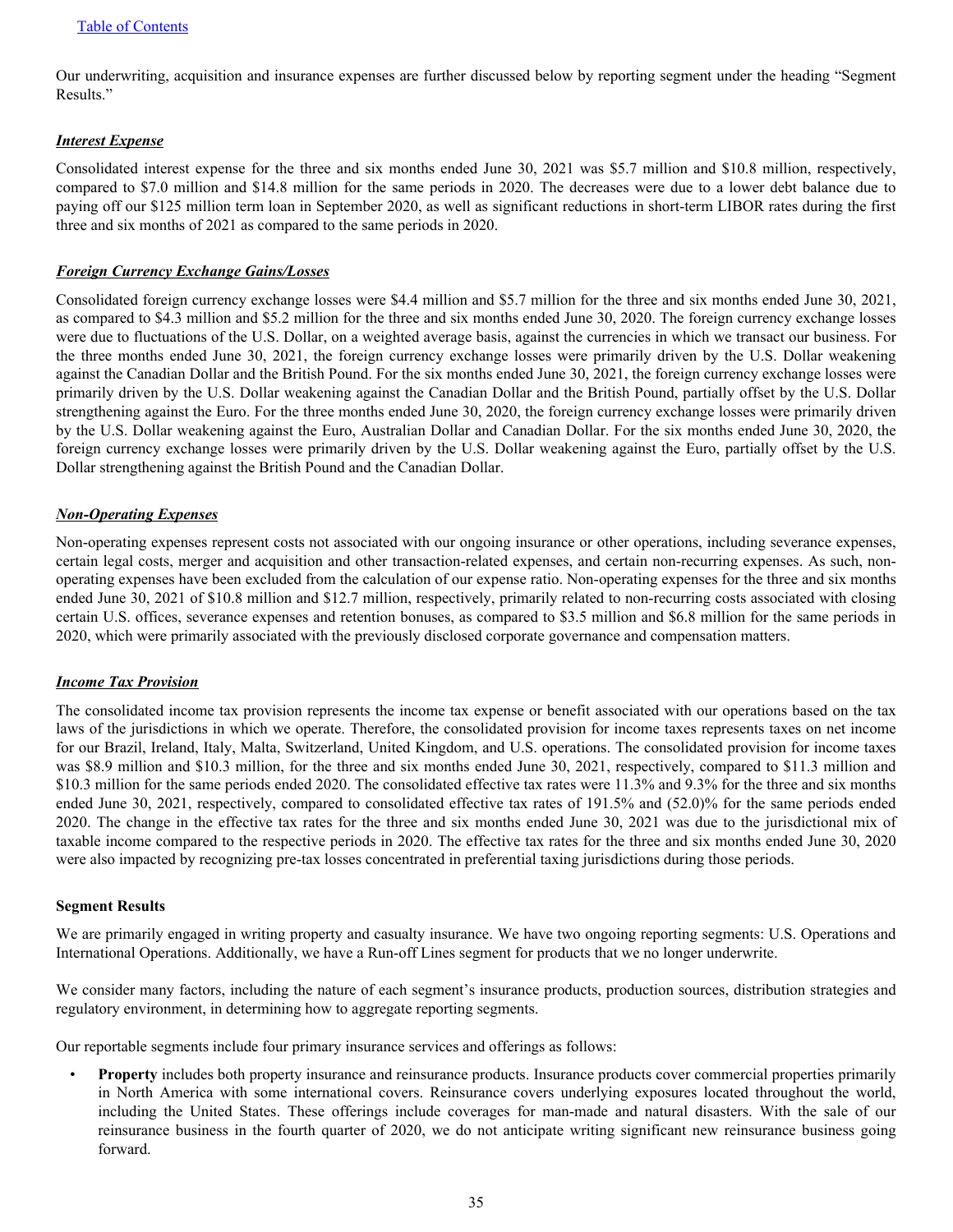- **Liability** includes a broad range of primary and excess casualty products primarily underwritten as insurance and, to a lesser extent reinsurance, for risks on both an admitted and non-admitted basis in the United States. Internationally, Argo Group underwrites non-U.S. casualty risks primarily exposed in the United Kingdom, Canada and Australia.
- **Professional** includes various professional lines products including errors and omissions and management liability coverages (including directors and officers).
- **Specialty** includes niche insurance coverages including marine and energy, accident and health and surety product offerings.

In evaluating the operating performance of our segments, we focus on core underwriting and investing results before consideration of realized gains or losses from the sales of investments. Intersegment transactions are allocated to the segment that initiated the transaction. Realized investment gains and losses are reported as a component of the Corporate and Other segment, as decisions regarding the acquisition and disposal of securities reside with the corporate investment function and are not under the control of the individual business segments. Although this measure of profit (loss) does not replace net income (loss) computed in accordance with GAAP as a measure of profitability, management uses this measure of profit (loss) to focus our reporting segments on generating operating income.

Since we generally manage and monitor the investment portfolio on an aggregate basis, the overall performance of the investment portfolio, and related net investment income, is discussed above on a combined basis under consolidated net investment income rather than within or by segment.

# *U.S. Operations*

The following table summarizes the results of operations for U.S. Operations:

|                                                  | <b>For the Three Months Ended</b><br><b>June 30,</b> |        |      |        | <b>For the Six Months Ended</b><br><b>June 30,</b> |         |      |        |  |  |
|--------------------------------------------------|------------------------------------------------------|--------|------|--------|----------------------------------------------------|---------|------|--------|--|--|
| (in millions)                                    |                                                      | 2021   | 2020 |        |                                                    | 2021    | 2020 |        |  |  |
| Gross written premiums                           |                                                      | 513.0  | \$   | 480.2  |                                                    | 1,002.4 |      | 956.7  |  |  |
| Earned premiums                                  | S                                                    | 314.5  | S.   | 301.6  | \$                                                 | 628.9   | S    | 604.1  |  |  |
| Losses and loss adjustment expenses              |                                                      | 183.6  |      | 171.2  |                                                    | 379.2   |      | 360.8  |  |  |
| Underwriting, acquisition and insurance expenses |                                                      | 106.0  |      | 95.6   |                                                    | 213.5   |      | 191.7  |  |  |
| Underwriting income                              |                                                      | 24.9   |      | 34.8   |                                                    | 36.2    |      | 51.6   |  |  |
| Net investment income                            |                                                      | 33.7   |      | 0.8    |                                                    | 62.5    |      | 26.0   |  |  |
| Interest expense                                 |                                                      | (3.5)  |      | (4.2)  |                                                    | (7.1)   |      | (9.1)  |  |  |
| Fee and other income (expense), net              |                                                      | (0.6)  |      | (0.2)  |                                                    | (0.5)   |      | (0.4)  |  |  |
| Non-operating expenses                           |                                                      | (0.9)  |      |        |                                                    | (0.9)   |      |        |  |  |
| Income before income taxes                       |                                                      | 53.6   |      | 31.2   |                                                    | 90.2    |      | 68.1   |  |  |
| Loss ratio                                       |                                                      | 58.3 % |      | 56.8 % |                                                    | 60.3 %  |      | 59.8 % |  |  |
| Expense ratio                                    |                                                      | 33.7 % |      | 31.7 % |                                                    | 33.9 %  |      | 31.7 % |  |  |
| Combined ratio                                   |                                                      | 92.0 % |      | 88.5 % |                                                    | 94.2 %  |      | 91.5 % |  |  |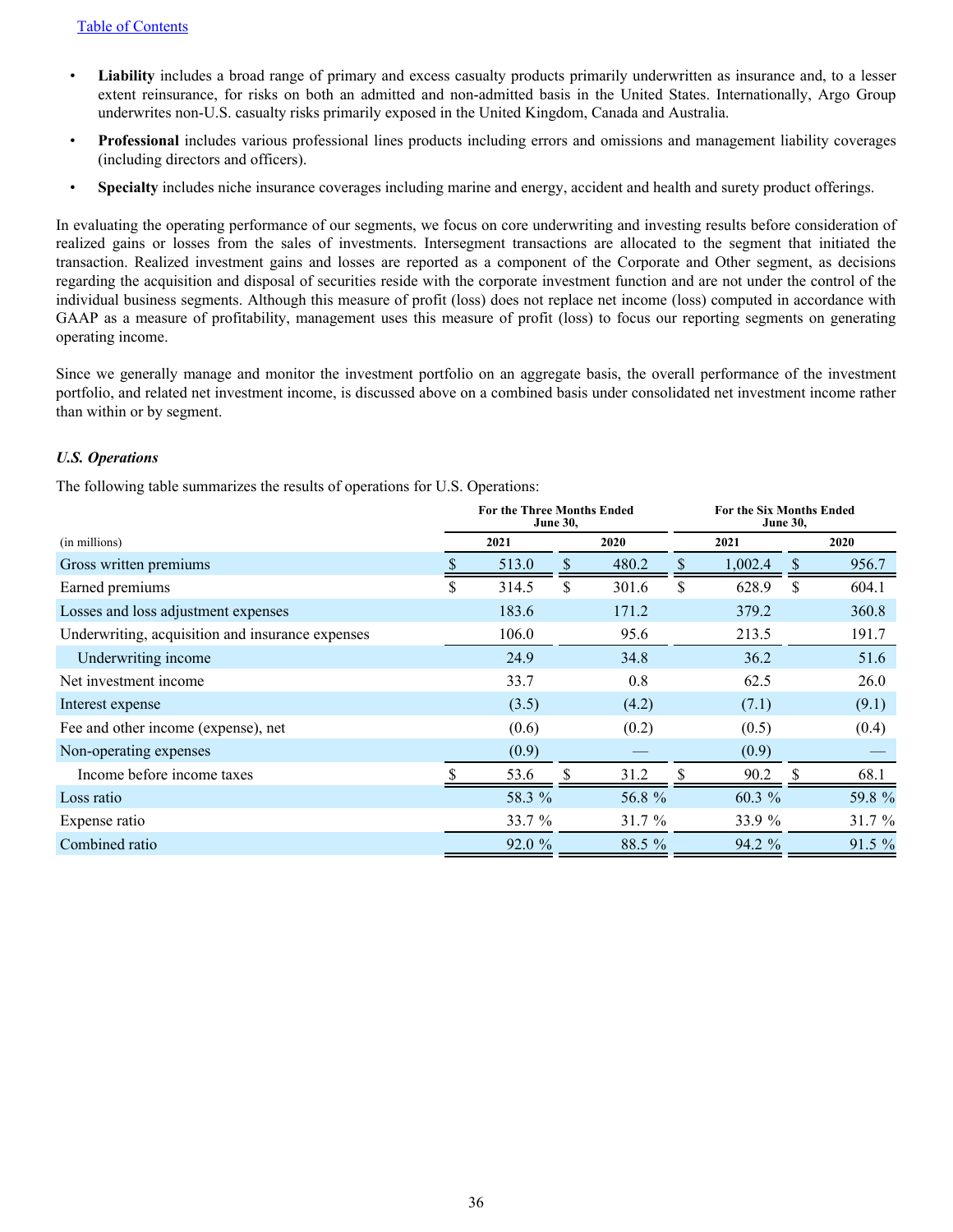# [Table of Contents](#page-1-0)

The following table contains reconciliations of certain non-GAAP financial measures, specifically the current accident year noncatastrophe loss, expense and combined ratios, to their most directly comparable GAAP measures for our U.S. Operations.

|                                                                 | For the Three Months Ended June 30, |        |             |      |        |           |  |  |  |  |  |
|-----------------------------------------------------------------|-------------------------------------|--------|-------------|------|--------|-----------|--|--|--|--|--|
|                                                                 |                                     | 2021   |             | 2020 |        |           |  |  |  |  |  |
| (in millions)                                                   |                                     | Amount | Ratio       |      | Amount | Ratio     |  |  |  |  |  |
| Earned premiums                                                 | S                                   | 314.5  |             | \$   | 301.6  |           |  |  |  |  |  |
|                                                                 |                                     |        |             |      |        |           |  |  |  |  |  |
| Losses and loss adjustment expenses, as reported                | \$                                  | 183.6  | 58.3 % \$   |      | 171.2  | 56.8 %    |  |  |  |  |  |
| Less:                                                           |                                     |        |             |      |        |           |  |  |  |  |  |
| Favorable prior accident year loss development                  |                                     | 0.5    | $0.2 \%$    |      | 0.6    | $0.2 \%$  |  |  |  |  |  |
| Catastrophe losses, including COVID-19                          |                                     | (2.0)  | $(0.6)\%$   |      | (6.5)  | $(2.1)\%$ |  |  |  |  |  |
| Current accident year non-catastrophe losses (non-GAAP)         |                                     | 182.1  | 57.9 $%$ \$ |      | 165.3  | 54.9 %    |  |  |  |  |  |
| Expense ratio                                                   |                                     |        | 33.7 %      |      |        | 31.7 %    |  |  |  |  |  |
| Current accident year non-catastrophe combined ratio (non-GAAP) |                                     |        | 91.6 %      |      |        | 86.6 %    |  |  |  |  |  |

|          |        |           |      | <b>2020</b> |                                             |  |  |  |
|----------|--------|-----------|------|-------------|---------------------------------------------|--|--|--|
|          |        | Ratio     |      |             | Ratio                                       |  |  |  |
| S        | 628.9  |           | \$   | 604.1       |                                             |  |  |  |
|          |        |           |      |             |                                             |  |  |  |
|          | 379.2  | $60.3\%$  |      | 360.8       | 59.8 %                                      |  |  |  |
|          |        |           |      |             |                                             |  |  |  |
|          | 0.9    | $0.1 \%$  |      | (2.7)       | $(0.5)\%$                                   |  |  |  |
|          | (22.9) | $(3.6)\%$ |      | (16.0)      | $(2.6)\%$                                   |  |  |  |
| <b>S</b> | 357.2  |           |      | 342.1       | 56.7 %                                      |  |  |  |
|          |        | 33.9 %    |      |             | 31.7 %                                      |  |  |  |
|          |        | $90.7 \%$ |      |             | 88.4 %                                      |  |  |  |
|          |        | Amount    | 2021 | 56.8 $%$ \$ | For the Six Months Ended June 30,<br>Amount |  |  |  |

# *Gross Written and Earned Premiums*

Gross written and earned premiums by our four primary insurance lines were as follows:

|               |                      | For the Three Months Ended June 30, |  |                      |    |                   |  |  |  |  |  |  |
|---------------|----------------------|-------------------------------------|--|----------------------|----|-------------------|--|--|--|--|--|--|
|               |                      | 2021                                |  | 2020                 |    |                   |  |  |  |  |  |  |
| (in millions) | <b>Gross Written</b> | <b>Net Earned</b>                   |  | <b>Gross Written</b> |    | <b>Net Earned</b> |  |  |  |  |  |  |
| Property      | 72.8<br>\$           | 38.3<br><sup>S</sup>                |  | 81.5                 | S  | 41.3              |  |  |  |  |  |  |
| Liability     | 265.0                | 165.4                               |  | 242.9                |    | 169.9             |  |  |  |  |  |  |
| Professional  | 120.2                | 74.7                                |  | 103.8                |    | 58.6              |  |  |  |  |  |  |
| Specialty     | 55.0                 | 36.1                                |  | 52.0                 |    | 31.8              |  |  |  |  |  |  |
| Total         | 513.0                | S<br>314.5                          |  | 480.2                | \$ | 301.6             |  |  |  |  |  |  |

|              | For the Six Months Ended June 30, |                      |               |                   |   |                      |              |                   |  |  |
|--------------|-----------------------------------|----------------------|---------------|-------------------|---|----------------------|--------------|-------------------|--|--|
|              |                                   | 2021                 |               | 2020              |   |                      |              |                   |  |  |
|              |                                   | <b>Gross Written</b> |               | <b>Net Earned</b> |   | <b>Gross Written</b> |              | <b>Net Earned</b> |  |  |
| Property     | \$                                | 129.7                | S             | 80.8              | S | 146.7                | <sup>S</sup> | 80.7              |  |  |
| Liability    |                                   | 531.5                |               | 331.1             |   | 512.8                |              | 342.2             |  |  |
| Professional |                                   | 232.2                |               | 146.4             |   | 201.0                |              | 114.1             |  |  |
| Specialty    |                                   | 109.0                |               | 70.6              |   | 96.2                 |              | 67.1              |  |  |
| Total        |                                   | 1,002.4              | <sup>\$</sup> | 628.9             |   | 956.7                |              | 604.1             |  |  |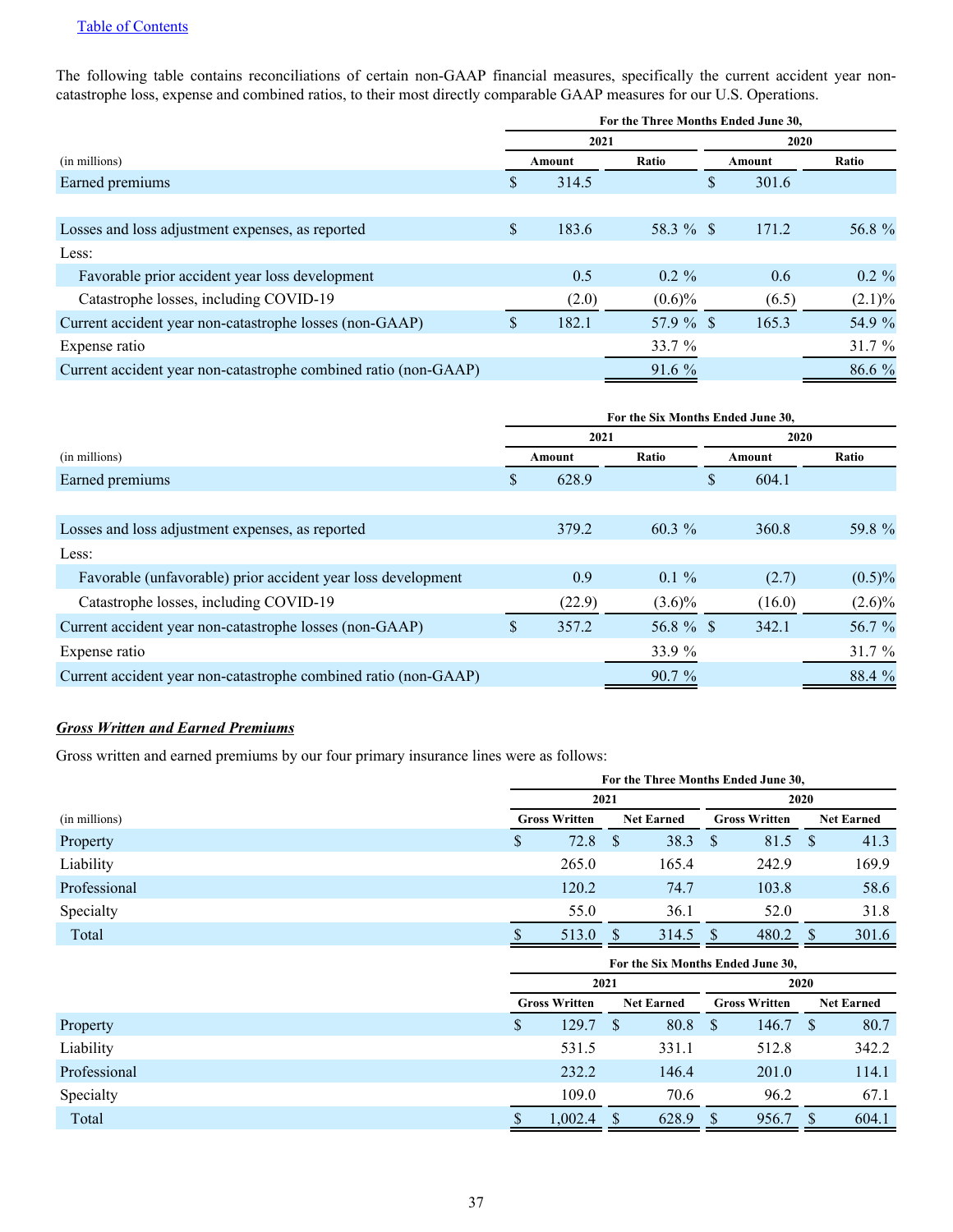#### *Property*

Gross written premiums for the three and six months ended June 30, 2021 decreased compared to the same periods in 2020 due to initiatives to improve profitability and reduce catastrophe exposure in certain underperforming business units and excess and surplus ("E&S") property business units. To offset the impact in this line, strong new business production drove premium increases in the garage and inland marine business units and a delegated authority habitational program. The decrease in net earned premiums for the three months ended June 30, 2021 compared to the same period in 2020 was primarily driven by decreases in property and certain underperforming business units offset by inland marine. Net earned premiums for the six months ended June 30, 2021 slightly increased compared to the same period in 2020 as a result of the growth in the inland marine business unit mitigating the premium reductions in certain underperforming business units and E&S property business units. The reductions in certain underperforming business units and E&S property business units also resulted in significantly less premiums ceded, which lessened the impact of the decrease in net earned premiums.

#### *Liability*

Gross written premiums increased for the three and six months ended June 30, 2021 compared to the same periods in 2020 was driven by the general liability lines and environmental lines targeted for growth and investment. New business production was the primary driver behind growth in construction, programs, garage and public entity classes. This was offset by planned reductions in contract binding, grocery and restaurant classes. Net earned premiums for the three and six months ended June 30, 2021 decreased compared to the same periods in 2020 primarily due to increased ceded premium. While the increase in economic activity has spurred growth in gross earned premiums in this line from general liability, workers compensation and environmental lines, this growth was offset by the runoff and remediation efforts for contract binding, grocery, and restaurant classes, as well as favorable reinsurance terms which lead to increased ceded premiums thereby reducing net earned premiums.

#### *Professional*

The growth in gross written and net earned premiums for the three and six months ending June 30, 2021 compared to the same periods in 2020 was driven by the favorable rate environment for the directors and officers products, new business growth from the errors and omissions products and the delegated authority programs.

#### *Specialty*

Gross written and net earned premiums for the three and six months ended June 30, 2021 increased compared to the same periods in 2020 due to growth achieved primarily in surety.

#### *Loss and Loss Adjustment Expenses*

The loss ratio for the second quarter of 2021 was 58.3% compared to 56.8% for the second quarter of 2020. The increased loss ratio was driven by a 3.0 percentage point increase in the current accident year non-catastrophe loss ratio, partially offset by a 1.5 percentage point decrease in catastrophe losses, which includes COVID-19-related claims. The impact from net favorable prior-year reserve development was 0.2 percentage points for each of the comparative periods.

The loss ratios for the six months ended June 30, 2021 and 2020 were 60.3% and 59.8%, respectively. The higher loss ratio in the first six months of 2021 was driven by a 1.0 percentage point impact from an increase in catastrophe losses, which includes COVID-19 related claims in 2020, as well as deterioration of 0.1 percentage point in the current accident year non-catastrophe loss ratio, partially offset by a 0.6 percentage point improvement related to net favorable prior-year reserve development in the first six months of 2021 compared to net unfavorable prior-year reserve development for the same period in 2020.

The current accident year non-catastrophe loss ratios for the three and six months ended June 30, 2021 were 57.9% and 56.8%, respectively, compared to 54.9% and 56.7% for the three and six months ended June 30, 2020, respectively. The current accident year non-catastrophe loss ratio for the three months ended June 30, 2021 was impacted by additional ceded reinstatement premium associated with Winter Storm Uri. In addition, the current accident year non-catastrophe loss ratio for the three months ended June 30, 2020 benefited from reduced claim activity driven by the slowdown in economic activity. The decrease in the ratio for the comparative six month period was partially attributable to rate improvement achieved over the past several quarters, partially offset by the factors noted above for the three months ended June 30, 2021.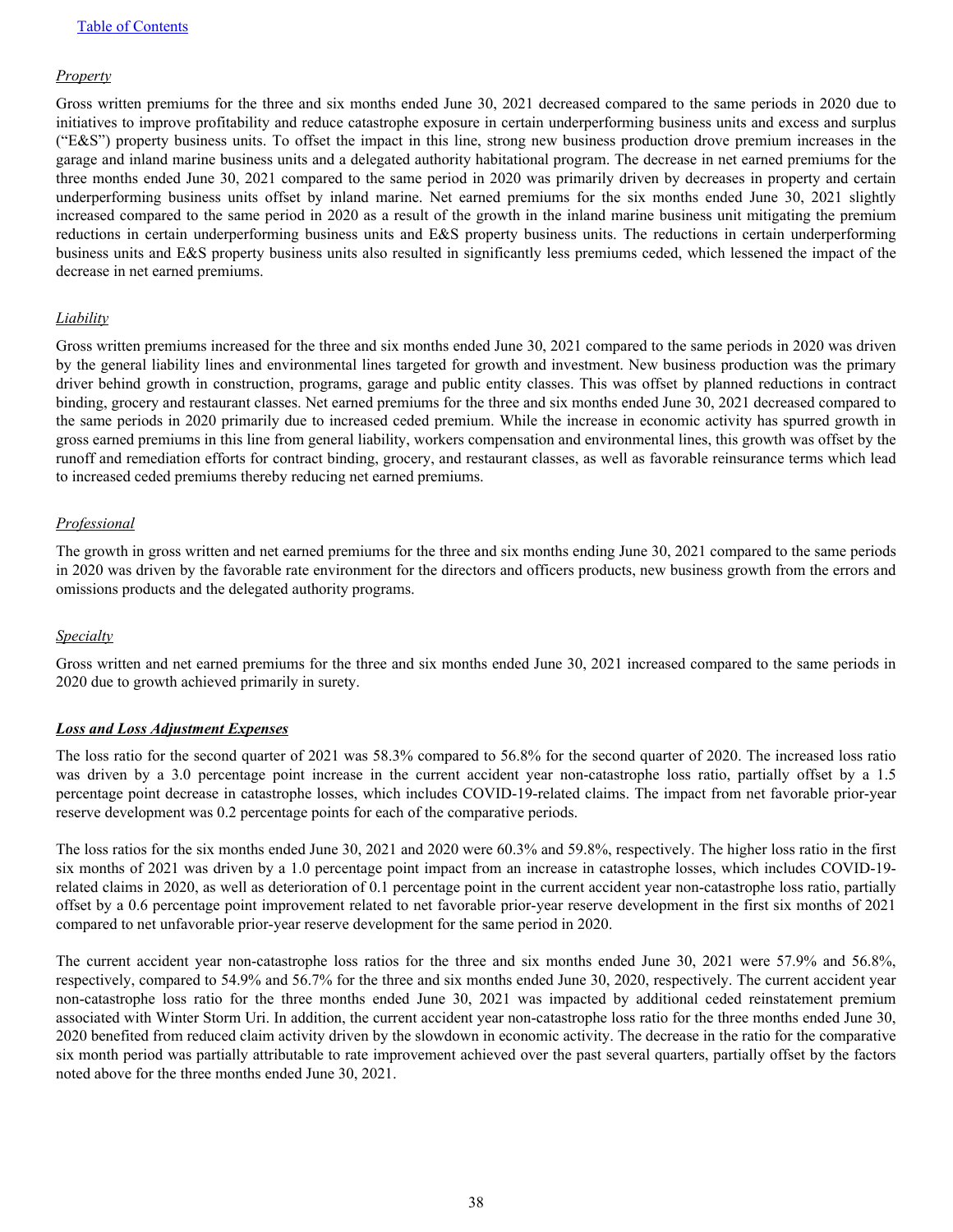Net favorable prior-year reserve development for the second quarter and first six months of 2021 were \$0.5 million and \$0.9 million, respectively, primarily related to specialty lines in our surety business unit offset by unfavorable movements in liability lines. Net favorable prior-year reserve development for the second quarter of 2020 was \$0.6 million and primarily related to favorable development in specialty lines related to our surety and construction businesses, partially offset by unfavorable development in liability and special property lines. Net unfavorable prior year development for the first six months of 2020 was \$2.7 million, driven by unfavorable development in general liability, commercial auto liability and special property, partially offset by favorable development in specialty related to our surety business unit.

Catastrophe losses for the second quarter and first six months of 2021 were \$2.0 million and \$22.9 million, respectively. The second quarter losses were from various small U.S. storms. The losses for the first six months were due to \$18.9 million from Winter Storm Uri and \$2.0 million from various small U.S. storms. Catastrophe losses for the second quarter and first six months of 2020 were \$6.5 million and \$16.0 million, respectively, which included \$1.0 million and \$8.5 million, respectively, associated with COVID-19, primarily on expected costs associated with potential litigation related to property exposures. The remaining catastrophe losses for the second quarter and first six months of 2020 were mainly attributable to various small U.S. storms and losses associated with civil unrest and social demonstrations, including riots in some locations, across the U.S.

# *Underwriting, Acquisition and Insurance Expenses*

The expense ratios for the three and six months ended June 30, 2021 were 33.7% and 33.9%, respectively, compared to 31.7% for both the three and six months ended June 30, 2020. The deterioration in the expense ratios was primarily due to increases in acquisition expenses as a result of changes in business mix, higher gross commissions and lower ceding commissions, as the first three and six months of 2020 included additional ceding commission income.

## *International Operations*

The following table summarizes the results of operations for International Operations:

|                                                  |   | <b>For the Three Months Ended</b><br><b>June 30,</b> |    |            | <b>For the Six Months Ended</b><br><b>June 30,</b> |          |     |        |  |  |
|--------------------------------------------------|---|------------------------------------------------------|----|------------|----------------------------------------------------|----------|-----|--------|--|--|
| (in millions)                                    |   | 2021                                                 |    | 2020       |                                                    | 2021     |     | 2020   |  |  |
| Gross written premiums                           |   | 302.1                                                | \$ | 319.3      | S                                                  | 569.0    |     | 668.5  |  |  |
| Earned premiums                                  | S | 155.7                                                | \$ | 131.8      | \$                                                 | 307.2    | \$. | 264.1  |  |  |
| Losses and loss adjustment expenses              |   | 86.8                                                 |    | 101.1      |                                                    | 197.4    |     | 192.6  |  |  |
| Underwriting, acquisition and insurance expenses |   | 61.4                                                 |    | 57.6       |                                                    | 124.1    |     | 117.9  |  |  |
| Underwriting loss                                |   | 7.5                                                  |    | (26.9)     |                                                    | (14.3)   |     | (46.4) |  |  |
| Net investment income                            |   | 13.9                                                 |    | 0.5        |                                                    | 25.9     |     | 9.1    |  |  |
| Interest expense                                 |   | (1.5)                                                |    | (2.0)      |                                                    | (2.9)    |     | (4.3)  |  |  |
| Fee and other (expense) income, net              |   | 0.9                                                  |    | 0.9        |                                                    | 0.5      |     | 1.8    |  |  |
| Non-operating expenses                           |   | (1.3)                                                |    |            |                                                    | (1.5)    |     |        |  |  |
| Loss before income taxes                         |   | 19.5                                                 | S. | (27.5)     |                                                    | 7.7      | S   | (39.8) |  |  |
| Loss ratio                                       |   | 55.7 %                                               |    | 76.7%      |                                                    | 64.3 %   |     | 72.9 % |  |  |
| Expense ratio                                    |   | 39.4 %                                               |    | 43.7 %     |                                                    | 40.4 $%$ |     | 44.7 % |  |  |
| Combined ratio                                   |   | 95.1%                                                |    | $120.4 \%$ |                                                    | 104.7%   |     | 117.6% |  |  |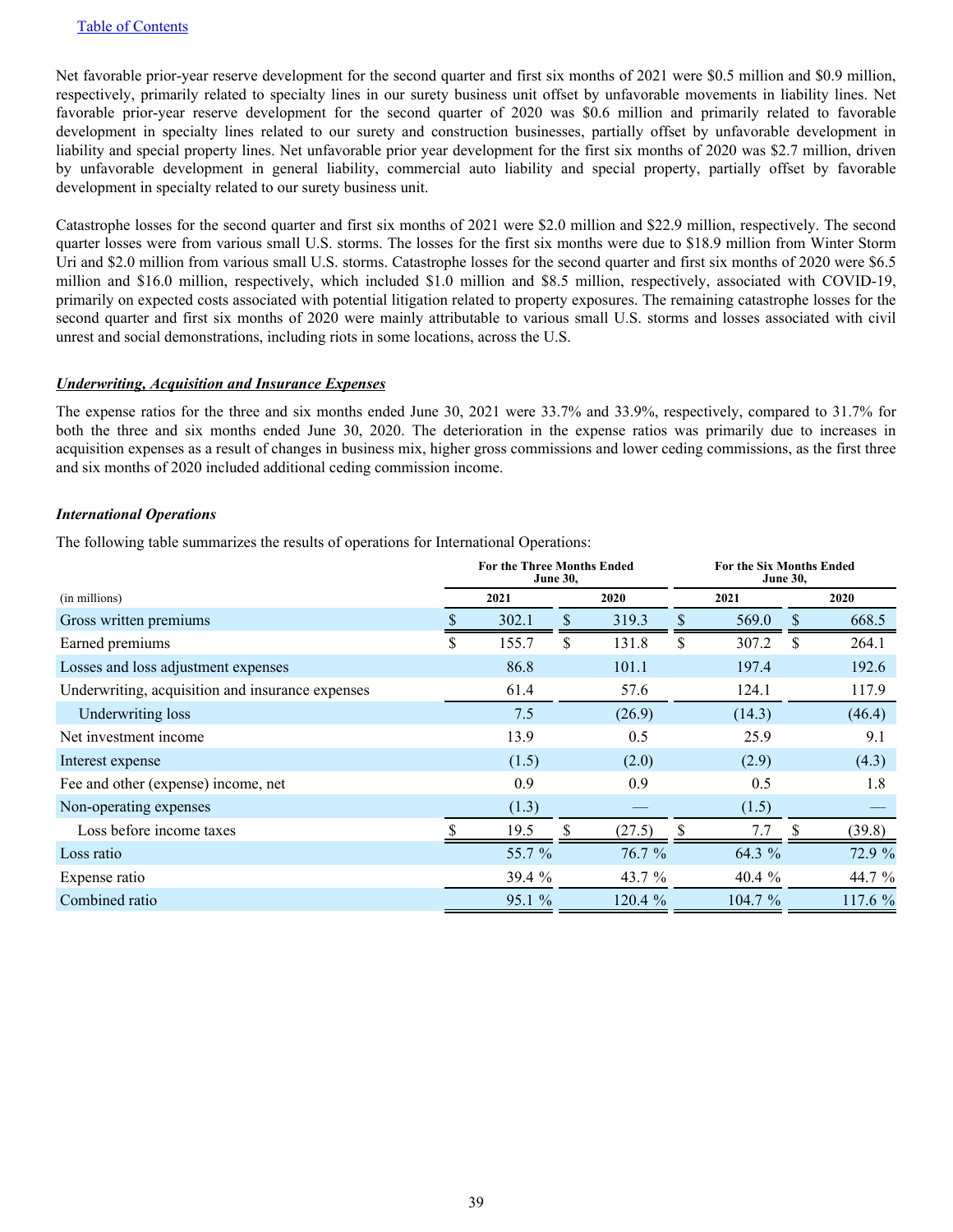# [Table of Contents](#page-1-0)

The following table contains reconciliations of certain non-GAAP financial measures, specifically the current accident year noncatastrophe loss, expense and combined ratios, to their most directly comparable GAAP measures for our International Operations.

|                                                                 | For the Three Months Ended June 30, |        |              |      |               |            |  |  |  |
|-----------------------------------------------------------------|-------------------------------------|--------|--------------|------|---------------|------------|--|--|--|
|                                                                 |                                     | 2021   |              | 2020 |               |            |  |  |  |
| (in millions)                                                   |                                     | Amount | Ratio        |      | <b>Amount</b> | Ratio      |  |  |  |
| Earned premiums                                                 | \$                                  | 155.7  |              | \$   | 131.8         |            |  |  |  |
|                                                                 |                                     |        |              |      |               |            |  |  |  |
| Losses and loss adjustment expenses, as reported                | \$                                  | 86.8   | 55.7 $\%$ \$ |      | 101.1         | $76.7\%$   |  |  |  |
| Less:                                                           |                                     |        |              |      |               |            |  |  |  |
| Favorable (unfavorable) prior accident year loss development    |                                     | 1.9    | $1.2 \%$     |      | (1.5)         | $(1.2)\%$  |  |  |  |
| Catastrophe losses, including COVID-19                          |                                     | (9.1)  | $(5.9)\%$    |      | (21.4)        | $(16.2)\%$ |  |  |  |
| Current accident year non-catastrophe losses (non-GAAP)         | S                                   | 79.6   | 51.0 $\%$ \$ |      | 78.2          | 59.3 %     |  |  |  |
| Expense ratio                                                   |                                     |        | 39.4 %       |      |               | 43.7 %     |  |  |  |
| Current accident year non-catastrophe combined ratio (non-GAAP) |                                     |        | 90.4%        |      |               | 103.0 %    |  |  |  |

|                                                                 | For the Six Months Ended June 30, |        |            |        |        |            |  |  |  |
|-----------------------------------------------------------------|-----------------------------------|--------|------------|--------|--------|------------|--|--|--|
|                                                                 |                                   | 2021   |            |        | 2020   |            |  |  |  |
| (in millions)                                                   | Amount                            |        | Ratio      | Amount |        | Ratio      |  |  |  |
| Earned premiums                                                 | \$                                | 307.2  |            | \$     | 264.1  |            |  |  |  |
|                                                                 |                                   |        |            |        |        |            |  |  |  |
| Losses and loss adjustment expenses, as reported                |                                   | 197.4  | $64.3\%$   |        | 192.6  | 72.9 %     |  |  |  |
| Less:                                                           |                                   |        |            |        |        |            |  |  |  |
| Favorable (unfavorable) prior accident year loss development    |                                   | 1.9    | $0.6 \%$   |        | (1.1)  | $(0.4)\%$  |  |  |  |
| Catastrophe losses, including COVID-19                          |                                   | (35.7) | $(11.6)\%$ |        | (41.0) | $(15.5)\%$ |  |  |  |
| Current accident year non-catastrophe losses (non-GAAP)         | $\mathcal{S}$                     | 163.6  | 53.3 % \$  |        | 150.5  | 57.0 %     |  |  |  |
| Expense ratio                                                   |                                   |        | 40.4 %     |        |        | 44.7 %     |  |  |  |
| Current accident year non-catastrophe combined ratio (non-GAAP) |                                   |        | 93.7 %     |        |        | 101.7 %    |  |  |  |

# *Gross Written and Earned Premiums*

Gross written and earned premiums by our four primary insurance and reinsurance lines were as follows:

|               | For the Three Months Ended June 30, |                      |           |                       |                   |  |  |  |  |  |  |
|---------------|-------------------------------------|----------------------|-----------|-----------------------|-------------------|--|--|--|--|--|--|
|               |                                     |                      | 2021      | 2020                  |                   |  |  |  |  |  |  |
| (in millions) |                                     | <b>Gross Written</b> |           | <b>Gross Written</b>  | <b>Net Earned</b> |  |  |  |  |  |  |
| Property      | \$                                  | 81.1                 | 33.8<br>S | 132.3<br><sup>S</sup> | 35.6<br>S         |  |  |  |  |  |  |
| Liability     |                                     | 65.5                 | 35.5      | 56.4                  | 26.3              |  |  |  |  |  |  |
| Professional  |                                     | 53.1                 | 36.3      | 51.3                  | 29.4              |  |  |  |  |  |  |
| Specialty     |                                     | 102.4                | 50.1      | 79.3                  | 40.5              |  |  |  |  |  |  |
| Total         |                                     | 302.1                | 155.7     | 319.3<br>S            | 131.8<br>S        |  |  |  |  |  |  |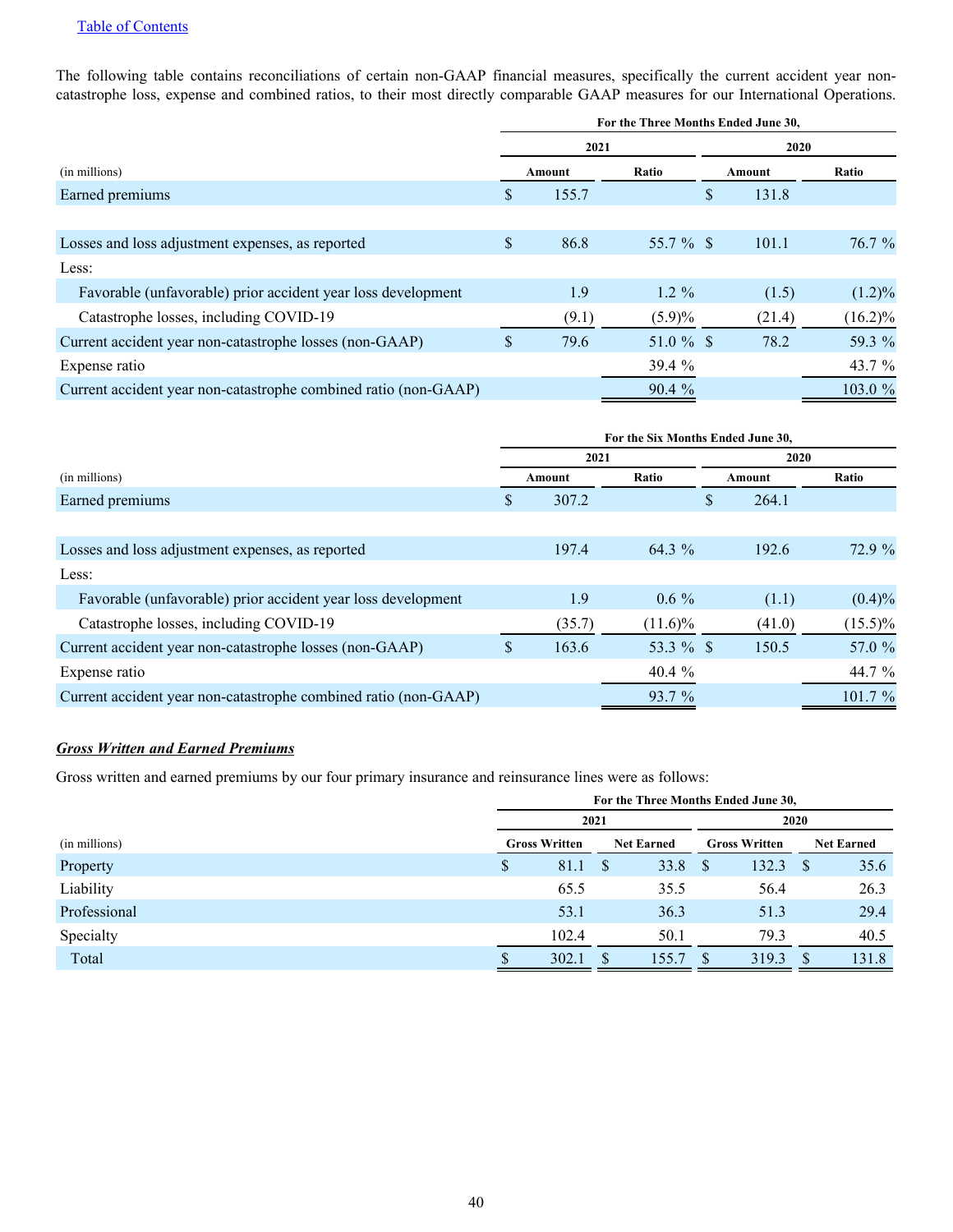|               | For the Six Months Ended June 30, |       |                   |       |                      |       |                   |       |  |  |  |
|---------------|-----------------------------------|-------|-------------------|-------|----------------------|-------|-------------------|-------|--|--|--|
|               | 2021                              |       |                   |       |                      |       | 2020              |       |  |  |  |
| (in millions) | <b>Gross Written</b>              |       | <b>Net Earned</b> |       | <b>Gross Written</b> |       | <b>Net Earned</b> |       |  |  |  |
| Property      | \$                                | 160.5 | - \$              | 75.9  | <sup>\$</sup>        | 255.5 | - \$              | 71.3  |  |  |  |
| Liability     |                                   | 122.8 |                   | 65.7  |                      | 112.4 |                   | 46.3  |  |  |  |
| Professional  |                                   | 106.2 |                   | 69.5  |                      | 107.0 |                   | 58.1  |  |  |  |
| Specialty     |                                   | 179.5 |                   | 96.1  |                      | 193.6 |                   | 88.4  |  |  |  |
| Total         |                                   | 569.0 | <sup>\$</sup>     | 307.2 | \$                   | 668.5 |                   | 264.1 |  |  |  |

## *Property*

The decrease in gross written premiums for the three and six months ended June 30, 2021 as compared to the same periods in 2020 was primarily due to the sale of Ariel Re. This also drove the decrease in net earned premiums for the three months ended June 30, 2021 as compared to the same period in 2020. The increase in net earned premiums for the six months ended June 30, 2021 as compared to the same period in 2020 was driven by growth in Syndicate 1200 due to decreasing our use of third-party capital at Lloyd's, continued improvement in the rate environment and a reduction in ceded premium due to the non-renewal of a multi-year reinsurance contract following the planned reductions in gross catastrophe exposures during the first quarter of 2021. However, a midyear property catastrophe reinsurance cover was purchased on a group-wide basis to manage exposures through the windstorm season.

## *Liability*

The increase in gross written and net earned premiums for the three and six months ended June 30, 2021 as compared to the same periods in 2020 was due to growth in Syndicate 1200 where we are now writing international casualty treaty reinsurance business, and in Bermuda Insurance where we are benefiting from favorable rate changes and new business accounts. This was partially offset by the sale of Ariel Re.

## *Professional*

The increase in gross written premiums for the three months ended June 30, 2021 as compared to the same period in 2020 was driven by Syndicate 1200 as a result of favorable rate changes and increased new business opportunities. The decrease in gross written premiums for the six months ended June 30, 2021 as compared to the same period in 2020 was due to lower premiums from our Europe operations where we have stopped writing new business as that unit was placed into run-off. The increase in net earned premiums for the three and six months ended June 30, 2021 as compared to the same periods in 2020 was due to increases in Syndicate 1200 from reducing our use of third-party capital at Lloyd's and the favorable rate environment, as well as growth in Bermuda Insurance driven by favorable rate changes and new and expanded business.

#### *Specialty*

The increase in gross written premiums for the three months ended June 30, 2021 as compared to the same period in 2020 was driven by growth in Syndicate 1200 arising from the new terrorism class, combined with premium growth in political risks. The decrease in gross written premiums for the six months ended June 30, 2021 as compared to the same period in 2020 was primarily due to the sale of Ariel Re, partially offset by growth in Syndicate 1200 arising from political risks and the new terrorism class. The increase in net earned premiums for the three and six months ended June 30, 2021 as compared to the same periods in 2020 was driven by Syndicate 1200 due to the aforementioned premium growth and decreased use of third-party capital at Lloyd's, as well as our Latin American operation as a result of growth in our Brazilian cargo marine business.

## *Loss and Loss Adjustment Expenses*

The loss ratio for the second quarter of 2021 was 55.7% compared to 76.7% for the second quarter of 2020. The decreased loss ratio was driven by a 10.3 percentage point decrease in catastrophe losses, which includes COVID-19-related claims, an 8.3 percentage point decrease in the current accident year non-catastrophe loss ratio, and a 2.4 percentage point period-over-period impact related to net favorable prior-year reserve development in the second quarter of 2021 as compared to net unfavorable prior-year reserve development in the second quarter of 2020.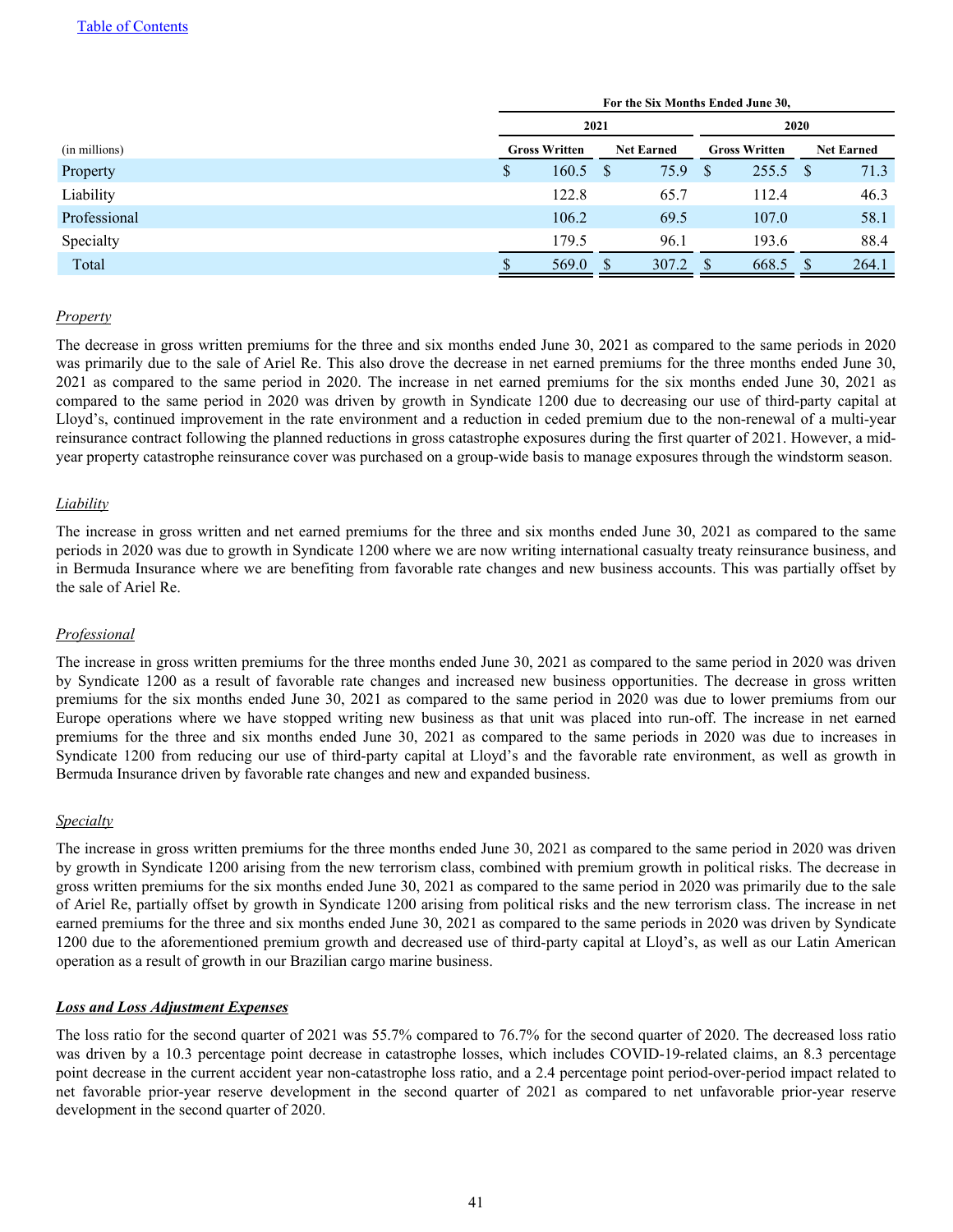The loss ratios for the six months ended June 30, 2021 and 2020 were 64.3% and 72.9%, respectively. The decreased loss ratio in the first six months of 2021 was driven by a 3.9 percentage point decrease in catastrophe losses, which includes COVID-19-related claims, a 3.7 percentage point decrease in the current accident year non-catastrophe loss ratio, and a 1.0 percentage point period-overperiod impact related to net favorable prior-year reserve development in the second quarter of 2021 as compared to net unfavorable prior-year reserve development in the second quarter of 2020.

The current accident year non-catastrophe loss ratios for the three and six months ended June 30, 2021 were 51.0% and 53.3%, respectively, compared to 59.3% and 57.0% for the three and six months ended June 30, 2020. The decreases in the ratios for the comparative three and six month periods are primarily due to rate improvements achieved over the last several quarters and a decrease in large loss activity in Syndicate 1200.

Net favorable prior-year reserve development was \$1.9 million for both the second quarter and first six months of 2021, primarily related to favorable development in property lines, including losses associated with prior year catastrophe losses, partially offset by unfavorable development in Argo Insurance Bermuda due to large claim movements and unfavorable development in Europe's surety business. Net unfavorable prior-year reserve development for the second quarter of 2020 was \$1.5 million and primarily related to unfavorable development in Europe's surety business. Net unfavorable prior-year reserve development for the first six months of 2020 was \$1.1 million and primarily related to unfavorable development in general liability and Europe's surety business, partially offset by favorable development in special property and specialty lines.

Catastrophe losses for the second quarter and first six months of 2021 were \$9.1 million and \$35.7 million, respectively, primarily due to Winter Storm Uri and COVID-19. Catastrophe losses for the second quarter and first six months of 2021 included \$4.6 million and \$9.0 million, respectively, associated with COVID-19, primarily resulting from contingency exposures. Catastrophe losses for the second quarter and first six months of 2020 were \$21.4 million and \$41.0 million, respectively, which included \$16.4 million and \$35.1 million, respectively, associated with COVID-19, primarily resulting from contingency and property exposures. The property losses relate to sub-limited affirmative business interruption coverage in certain International markets, as well as expected costs associated with potential litigation. The remaining catastrophe losses for the second quarter and first six months of 2020 were mainly attributable to storms in Europe and losses associated with civil unrest and social demonstrations, including riots in some locations, across the U.S.

## *Underwriting, Acquisition and Insurance Expenses*

The expense ratio for the three and six months ended June 30, 2021 were 39.4% and 40.4%, respectively, compared to 43.7% and 44.7% for the same periods in 2020. The improvements in the expense ratios were driven by growth in net earned premiums, which exceeded the growth in non-acquisition expenses and were coupled with reduced acquisition expense ratios primarily due to mix of business.

## *Run-off Lines*

The following table summarizes the results of operations for Run-off Lines:

|                                                  | <b>For the Three Months Ended</b><br><b>June 30,</b> |    |       | <b>For the Six Months Ended</b><br><b>June 30,</b> |       |    |       |  |  |
|--------------------------------------------------|------------------------------------------------------|----|-------|----------------------------------------------------|-------|----|-------|--|--|
| (in millions)                                    | 2021                                                 |    | 2020  |                                                    | 2021  |    | 2020  |  |  |
| Earned premiums                                  | 0.1                                                  | -S |       |                                                    | 0.3   | -S | 0.2   |  |  |
| Losses and loss adjustment expenses              | 1.2                                                  |    | 0.9   |                                                    | 2.6   |    | 0.7   |  |  |
| Underwriting, acquisition and insurance expenses |                                                      |    | 0.2   |                                                    | 0.3   |    | 1.1   |  |  |
| Underwriting loss                                | (1.1)                                                |    | (1.1) |                                                    | (2.6) |    | (1.6) |  |  |
| Net investment income                            | 1.1                                                  |    | 0.1   |                                                    | 1.9   |    | 1.3   |  |  |
| Interest expense                                 | (0.1)                                                |    | (0.3) |                                                    | (0.2) |    | (0.5) |  |  |
| Non-operating expenses                           |                                                      |    |       |                                                    | 1.4   |    |       |  |  |
| (Loss) income before income taxes                | (0.1)                                                |    | (1.3) |                                                    | 0.5   |    | (0.8) |  |  |

## *Losses and Loss Adjustment Expenses*

Losses and loss adjustment expenses for the three months ended June 30, 2021 and 2020 were the result of unfavorable loss reserve development on prior accident years in other run-off lines.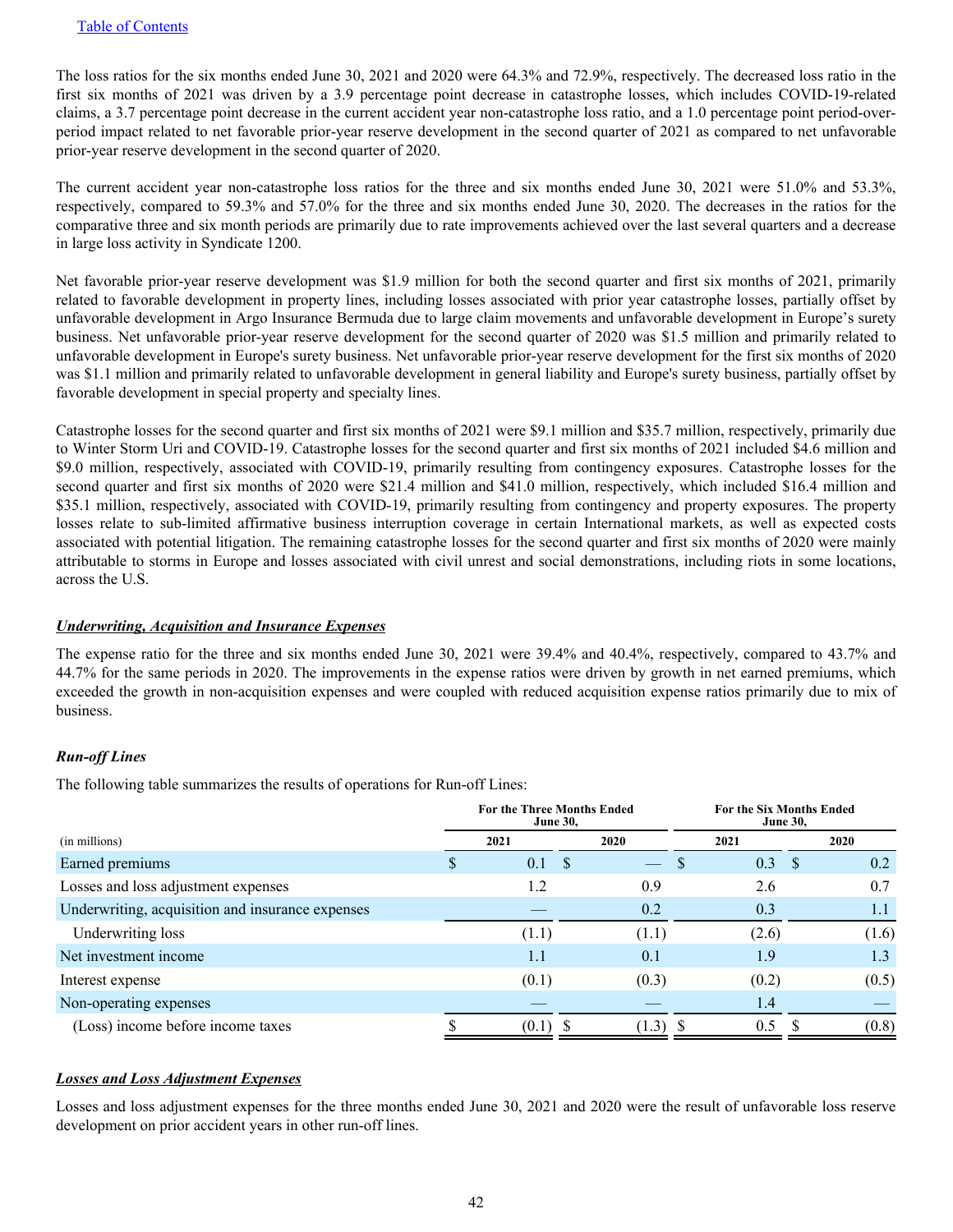## [Table of Contents](#page-1-0)

Losses and loss adjustment expenses for the six months ended June 30, 2021 and 2020 were the result of unfavorable loss reserve development on prior accident years in other run-off lines. The six months ended June 30, 2020 also included favorable loss reserve development on prior accident years in risk management workers compensation reserves.

The following table represents a rollforward of total gross and net reserves for the asbestos and environmental exposures in our Runoff Lines, along with the ending balances of all other reserves within Run-off Lines. Amounts in the net column are reduced by reinsurance recoverables.

|                                                           | For the Six Months Ended June 30, |         |  |            |      |         |  |            |  |  |  |
|-----------------------------------------------------------|-----------------------------------|---------|--|------------|------|---------|--|------------|--|--|--|
|                                                           |                                   | 2021    |  |            | 2020 |         |  |            |  |  |  |
| (in millions)                                             |                                   | Gross   |  | <b>Net</b> |      | Gross   |  | <b>Net</b> |  |  |  |
| Asbestos and environmental:                               |                                   |         |  |            |      |         |  |            |  |  |  |
| Loss reserves, beginning of the year                      | \$                                | 59.2 \$ |  | 50.6 \$    |      | 52.6 \$ |  | 43.8       |  |  |  |
| Incurred losses                                           |                                   | 1.2     |  | 1.2        |      | 0.5     |  | 0.5        |  |  |  |
| Losses paid                                               |                                   | (6.1)   |  | (5.2)      |      | (5.9)   |  | (4.6)      |  |  |  |
| Loss reserves - asbestos and environmental, end of period |                                   | 54.3    |  | 46.6       |      | 47.2    |  | 39.7       |  |  |  |
| Risk-management reserves                                  |                                   | 159.0   |  | 92.3       |      | 182.6   |  | 114.6      |  |  |  |
| Run-off reinsurance reserves                              |                                   |         |  |            |      | 0.5     |  | 0.5        |  |  |  |
| Other run-off lines                                       |                                   | 12.8    |  | 6.8        |      | 11.6    |  | 7.0        |  |  |  |
| Total loss reserves - Run-off Lines                       |                                   | 226.1   |  | 145.7      |      | 241.9   |  | 161.8      |  |  |  |

## *Underwriting, Acquisition and Insurance Expenses*

Underwriting, acquisition and insurance expenses for Run-off Lines consist primarily of administrative expenses. The decreases in underwriting expenses for the three and six months ended June 30, 2021, as compared to the same periods ended 2020, were primarily attributable to lower overhead expenses.

#### **Liquidity and Capital Resources**

#### *Cash Flows*

The primary sources of our cash flows are premiums, reinsurance recoveries, proceeds from sales and redemptions of investments and investment income. The primary cash outflows are claim payments, loss adjustment expenses, reinsurance costs, purchases of investments and operating expenses. Additional cash outflow occurs through payments of underwriting and acquisition costs such as commissions, taxes, payroll and general overhead expenses. Our management believes that cash receipts from premiums, proceeds from investment sales and redemptions and investment income are sufficient to cover cash outflows for at least the next twelve months. Should the need for additional cash arise, we believe we will have access to additional sources of liquidity.

Our liquidity and capital resources were not materially impacted by COVID-19 and related economic conditions during the first half of 2021.

On October 12, 2020, ArgoGlobal, the Lloyd's insurer and member of Argo Group, announced a reinsurance-to-close ("RITC") transaction with legacy specialist RiverStone. Upon completion of the transaction, RiverStone undertook an RITC of ArgoGlobal's Syndicate 1200 for 2017 and prior years with net technical provision of approximately \$250.0 million. The transaction received regulatory approval on February 1, 2021, with the RITC becoming effective on January 1, 2021, and had no impact on our consolidated results of operations.

Cash provided by operating activities can fluctuate due to timing differences in the collection of premiums and reinsurance recoveries and the payment of losses, expenses and outward reinsurance premiums. For the six months ended June 30, 2021, net cash used in operating activities was \$12.5 million. For the six months ended June 30, 2020, net cash used in operating activities was \$103.1 million. The decrease in net cash flows used in operating activities for the first half of 2021, as compared to the same period in 2020, was attributable to various fluctuations within our operating activities, and primarily related to the timing of reinsurance recoveries and premium cash receipts in the respective periods.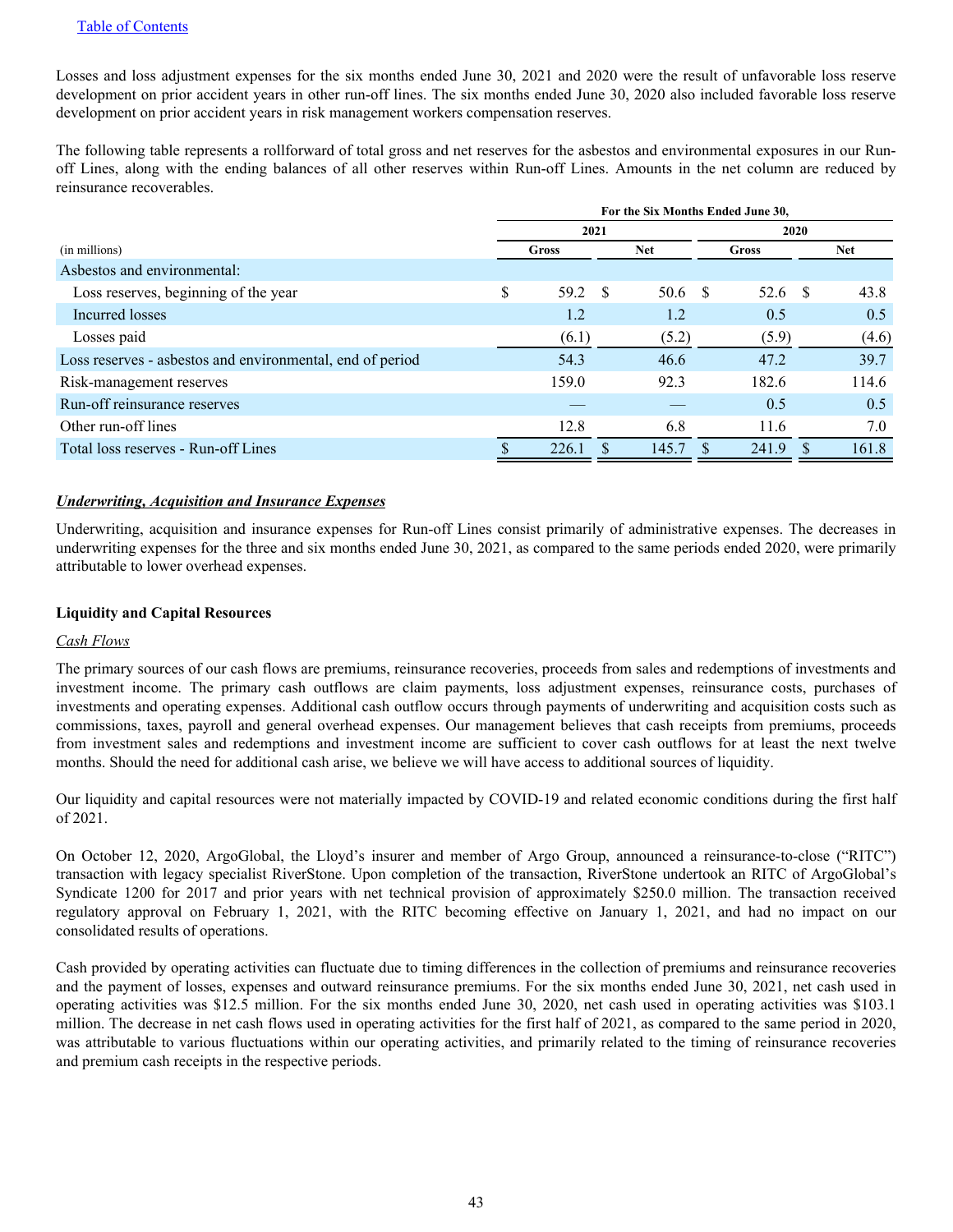For the six months ended June 30, 2021, net cash provided by investing activities was \$79.1 million. For the six months ended June 30, 2020, net cash provided by investing activities was \$175.8 million. The decrease in cash provided by investing was mainly the result of the decrease in the proceeds from sale of fixed maturities and short-term investments, partially offset by a decrease in cash used to purchase fixed maturities and an increase in the proceeds from maturities of fixed maturities. As of June 30, 2021, \$530.2 million of the investment portfolio was invested in short-term investments.

For the six months ended June 30, 2021 and 2020, net cash used in financing activities was \$26.4 million and \$20.3 million, respectively. During the six months ended June 30, 2021 and 2020, we did not repurchase any common shares. We paid cash dividends to our common shareholders totaling \$21.9 million and \$21.3 million during the six months ended June 30, 2021 and 2020, respectively. We paid cash dividends to our preferred shareholders totaling \$5.3 million during the six months ended June 30, 2021.

#### *Argo Common Shares and Dividends*

For the six months ended June 30, 2021, our Board of Directors declared quarterly cash dividends in the aggregate amount of \$0.62 per share. Cash dividends paid for the six months ended June 30, 2021 totaled \$21.9 million.

On August 6, 2021, our Board of Directors declared a quarterly cash dividend in the amount of \$0.31 on each share of common stock outstanding. The dividend will be paid on September 15, 2021 to our shareholders of record on August 31, 2021.

On May 3, 2016, our Board of Directors authorized the repurchase of up to \$150.0 million of our common shares ("2016 Repurchase Authorization"). The 2016 Repurchase Authorization superseded all the previous repurchase authorizations. The program allows the Company to repurchase its shares opportunistically from time to time when it believes that doing so would enhance long-term shareholder value. The repurchase authorization does not have a fixed expiration. Purchases may be effected through one or more open market transactions, privately negotiated transactions, transactions with financial institutions or a combination of the foregoing. Shares purchased are being held as treasury shares in accordance with the provisions of the Bermuda Companies Act 1981. As of June 30, 2021, availability under the 2016 Repurchase Authorization for future repurchases of our common shares was \$53.3 million.

#### *Preferred Stock Dividends*

For the six months ended June 30, 2021, our Board of Directors declared quarterly cash dividends in the aggregate amount of \$875.000 per share on our Series A Preference Shares. Cash dividends paid for the six months ended June 30, 2021 totaled \$5.3 million.

On August 6, 2021, our Board of Directors declared a quarterly cash dividend in the amount of \$437.500 per share on our Series A Preference Shares. Holders of Depositary Shares each representing a 1/1,000th interest in a share of Series A Preferred Stock will receive \$0.437500 per Depositary Share. The dividend will be paid on September 15, 2021 to our shareholders of record on August 31, 2021.

## *Revolving Credit Facility and Term Loan*

On November 2, 2018, each of Argo Group, Argo Group U.S., Inc., Argo International Holdings Limited, and Argo Underwriting Agency Limited (the "Borrowers") entered into a \$325 million credit agreement (the "Credit Agreement") with JPMorgan Chase Bank, N.A., as administrative agent. The Credit Agreement replaced the prior \$325 million Credit Agreement (the "Prior Agreement"), dated as of March 3, 2017. In addition, the Credit Agreement provided for a \$200 million revolving credit facility, and the commitments thereunder shall expire on November 2, 2023 unless extended in accordance with the terms of the Credit Agreement.

Borrowings under the Credit Agreement may be used for general corporate purposes, including working capital and permitted acquisitions, and each of the Borrowers have agreed to be jointly and severally liable for the obligations of the other Borrowers under the Credit Agreement.

The Credit Agreement contains customary events of default. If an event of default occurs and is continuing, the Borrowers could be required to repay all amounts outstanding under the Credit Agreement. Lenders holding at least a majority of the loans and commitments under the Credit Agreement could elect to accelerate the maturity of the loans and/or terminate the commitments under the Credit Agreement upon the occurrence and during the continuation of an event of default. No defaults or events of defaults have occurred as of the date of this filing.

Included in the Credit Agreement is a provision that allows up to \$200.0 million of the revolving credit facility to be used for letters of credit ("LOCs"), subject to availability. As of June 30, 2021, there were no borrowings outstanding and \$70.5 million in LOCs against the revolving credit facility.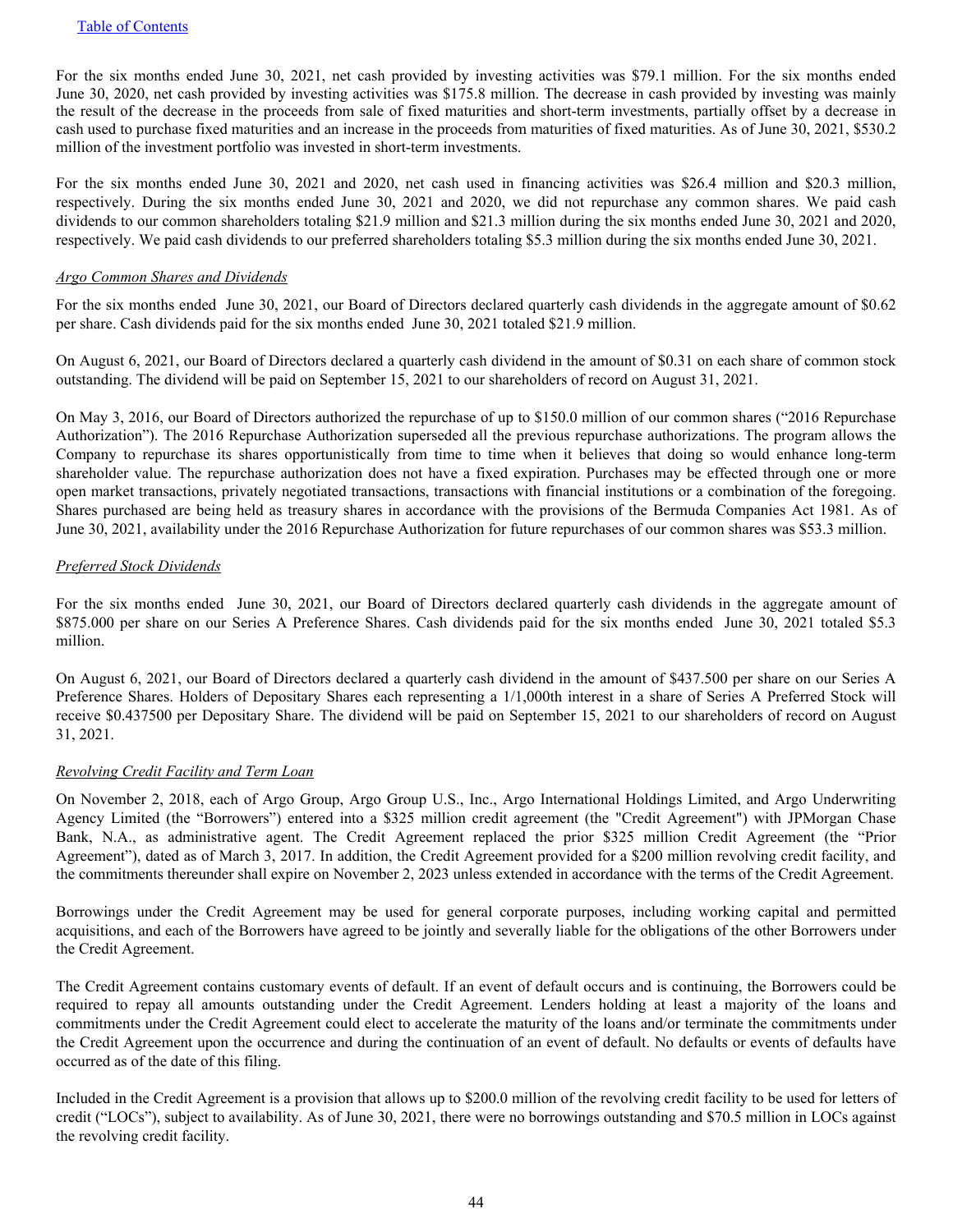# *Senior Notes*

In September 2012, Argo Group (the "Parent Guarantor"), through its subsidiary Argo Group US (the "Subsidiary Issuer"), issued \$143,750,000 aggregate principal amount of the Subsidiary Issuer's 6.5% Senior Notes due September 15, 2042 (the "Notes"). The Notes are unsecured and unsubordinated obligations of the Subsidiary Issuer and rank equally in right of payment with all of the Subsidiary Issuer's other unsecured and unsubordinated debt. The Notes are guaranteed on a full and unconditional senior unsecured basis by the Parent Guarantor. The Notes may be redeemed, for cash, in whole or in part, on or after September 15, 2017, at the Subsidiary Issuer's option, at any time and from time to time, prior to maturity at a redemption price equal to 100% of the principal amount of the Notes to be redeemed, plus accrued but unpaid interest on the principal amount being redeemed to, but not including, the redemption date.

In accordance with Article 10 of SEC Regulation S-X, we have elected to present condensed consolidating financial information in lieu of separate financial statements for the Subsidiary Issuer. The following tables present condensed consolidating financial information at June 30, 2021 and December 31, 2020 and for the six months ended June 30, 2021, of the Parent Guarantor and the Subsidiary Issuer. The Subsidiary Issuer is an indirect wholly-owned subsidiary of the Parent Guarantor. Investments in subsidiaries are accounted for by the Parent Guarantor under the equity method for purposes of the supplemental consolidating presentation. Earnings of subsidiaries are reflected in the Parent Guarantor's investment accounts and earnings.

The Parent Guarantor fully and unconditionally guarantees certain of the debt of the Subsidiary Issuer. Condensed consolidating financial information of the Subsidiary Issuer is presented on a consolidated basis and consists principally of the net assets and results of operations of operating insurance company subsidiaries.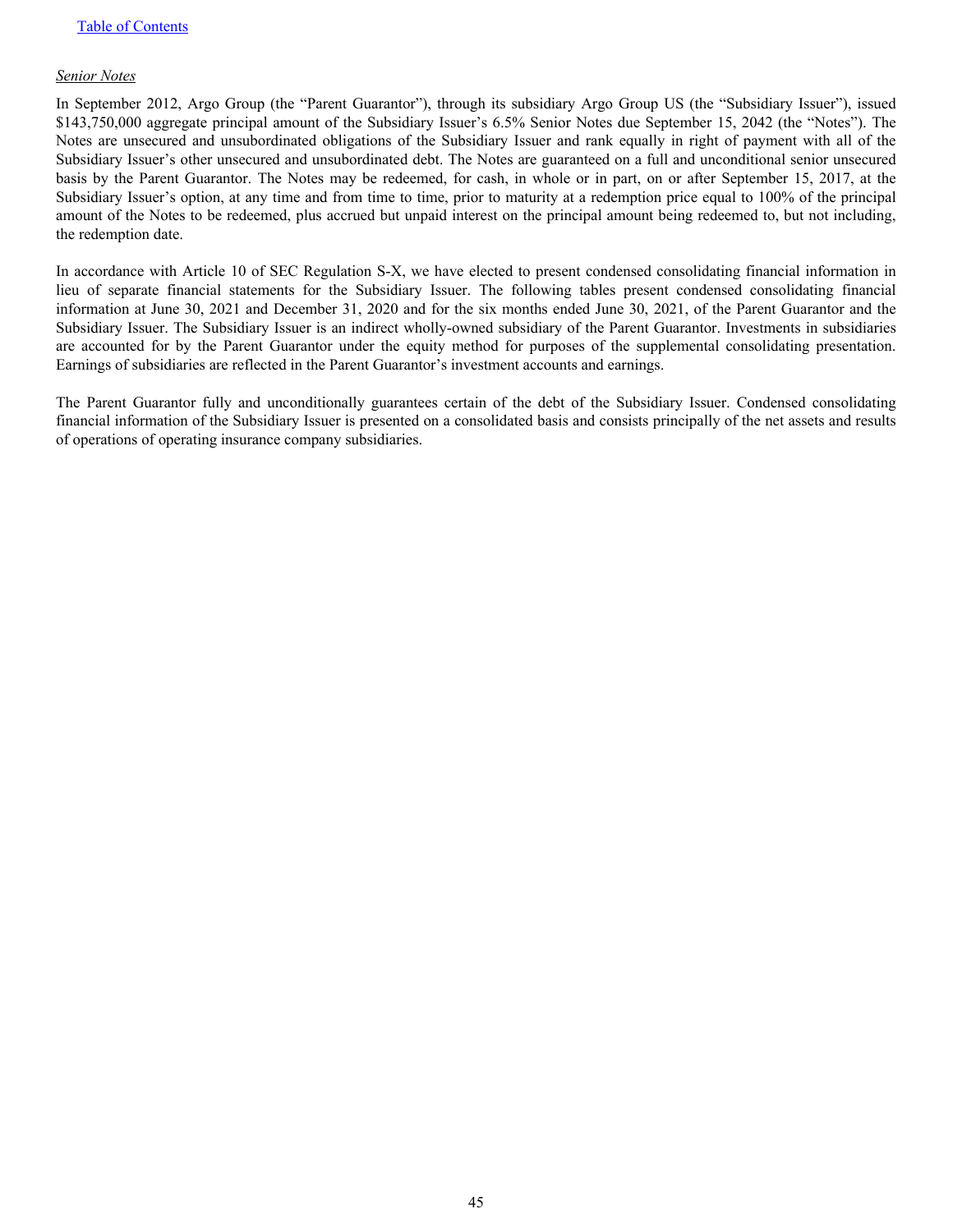# **CONDENSED CONSOLIDATING BALANCE SHEET JUNE 30, 2021** (in millions) (Unaudited)

|                                                        |      | Argo Group<br>International<br>Holdings, Ltd.<br>(Parent Guarantor) |              | Argo Group US, Inc.<br>and Subsidiaries<br>(Subsidiary Issuer) |               | <b>Other Subsidiaries</b><br>and Eliminations <sup>(1)</sup> |               | Consolidating<br>Adjustments <sup>(2)</sup> |             | <b>Total</b> |
|--------------------------------------------------------|------|---------------------------------------------------------------------|--------------|----------------------------------------------------------------|---------------|--------------------------------------------------------------|---------------|---------------------------------------------|-------------|--------------|
| <b>Assets</b>                                          |      |                                                                     |              |                                                                |               |                                                              |               |                                             |             |              |
| Investments                                            | \$   | 2.0                                                                 | \$           | 3,749.4                                                        | \$            | 1,434.5                                                      | \$            |                                             | \$          | 5,185.9      |
| Cash                                                   |      | 3.6                                                                 |              | 60.8                                                           |               | 126.3                                                        |               |                                             |             | 190.7        |
| Accrued investment income                              |      |                                                                     |              | 16.7                                                           |               | 4.1                                                          |               |                                             |             | 20.8         |
| Premiums receivable                                    |      |                                                                     |              | 287.3                                                          |               | 394.4                                                        |               |                                             |             | 681.7        |
| Reinsurance recoverables                               |      |                                                                     |              | 1,768.4                                                        |               | 1,091.5                                                      |               |                                             |             | 2,859.9      |
| Goodwill and other intangible assets, net              |      |                                                                     |              | 118.5                                                          |               | 89.3                                                         |               |                                             |             | 207.8        |
| Current income taxes receivable, net                   |      |                                                                     |              |                                                                |               |                                                              |               |                                             |             |              |
| Deferred tax assets, net                               |      |                                                                     |              | 0.1                                                            |               | 32.2                                                         |               |                                             |             | 32.3         |
| Deferred acquisition costs, net                        |      |                                                                     |              | 95.6                                                           |               | 72.6                                                         |               |                                             |             | 168.2        |
| Ceded unearned premiums                                |      |                                                                     |              | 363.4                                                          |               | 227.6                                                        |               |                                             |             | 591.0        |
| Operating lease right-of-use assets                    |      | 5.8                                                                 |              | 48.7                                                           |               | 24.3                                                         |               |                                             |             | 78.8         |
| Other assets                                           |      | 13.1                                                                |              | 126.0                                                          |               | 208.9                                                        |               |                                             |             | 348.0        |
| Assets held for sale                                   |      |                                                                     |              | 2.9                                                            |               | 0.3                                                          |               |                                             |             | 3.2          |
| Intercompany notes receivable                          |      |                                                                     |              | 95.1                                                           |               | (95.1)                                                       |               |                                             |             |              |
| Investments in subsidiaries                            |      | 1,951.4                                                             |              |                                                                |               |                                                              |               | (1,951.4)                                   |             |              |
| <b>Total assets</b>                                    | $\$$ | 1,975.9                                                             | $\sqrt{3}$   | 6,732.9                                                        | $\mathcal{S}$ | 3,610.9                                                      | $\sqrt{3}$    | $(1,951.4)$ \$                              |             | 10,368.3     |
| <b>Liabilities and Shareholders' Equity</b>            |      |                                                                     |              |                                                                |               |                                                              |               |                                             |             |              |
| Reserves for losses and loss adjustment<br>expenses    | \$   |                                                                     | $\mathbf S$  | 3.430.9                                                        | <sup>\$</sup> | 1,807.7                                                      | $\mathbf{s}$  |                                             | $\mathbf S$ | 5.238.6      |
| Unearned premiums                                      |      |                                                                     |              | 955.8                                                          |               | 517.9                                                        |               |                                             |             | 1,473.7      |
| Funds held and ceded reinsurance payable, net          |      |                                                                     |              | 506.6                                                          |               | 486.6                                                        |               |                                             |             | 993.2        |
| Debt                                                   |      | 28.4                                                                |              | 284.5                                                          |               | 145.7                                                        |               |                                             |             | 458.6        |
| Current income taxes payable, net                      |      |                                                                     |              | 16.3                                                           |               | (11.0)                                                       |               |                                             |             | 5.3          |
| Accrued underwriting expenses and other<br>liabilities |      | 3.1                                                                 |              | 114.2                                                          |               | 90.1                                                         |               |                                             |             | 207.4        |
| Operating lease liabilities                            |      | 5.8                                                                 |              | 57.0                                                           |               | 30.8                                                         |               |                                             |             | 93.6         |
| Due to (from) affiliates                               |      | 40.7                                                                |              | (0.8)                                                          |               | 0.8                                                          |               | (40.7)                                      |             |              |
| <b>Total liabilities</b>                               |      | 78.0                                                                |              | 5,364.5                                                        |               | 3,068.6                                                      |               | (40.7)                                      |             | 8,470.4      |
| Total shareholders' equity                             |      | 1,897.9                                                             |              | 1,368.4                                                        |               | 542.3                                                        |               | (1,910.7)                                   |             | 1,897.9      |
| Total liabilities and shareholders' equity             | \$   | 1,975.9                                                             | $\mathbb{S}$ | 6,732.9                                                        | $\mathbb{S}$  | 3,610.9                                                      | $\mathsf{\$}$ | $(1,951.4)$ \$                              |             | 10,368.3     |

(1) Includes all other subsidiaries of Argo Group International Holdings, Ltd. and all intercompany eliminations.

(2) Includes all Argo Group parent company eliminations.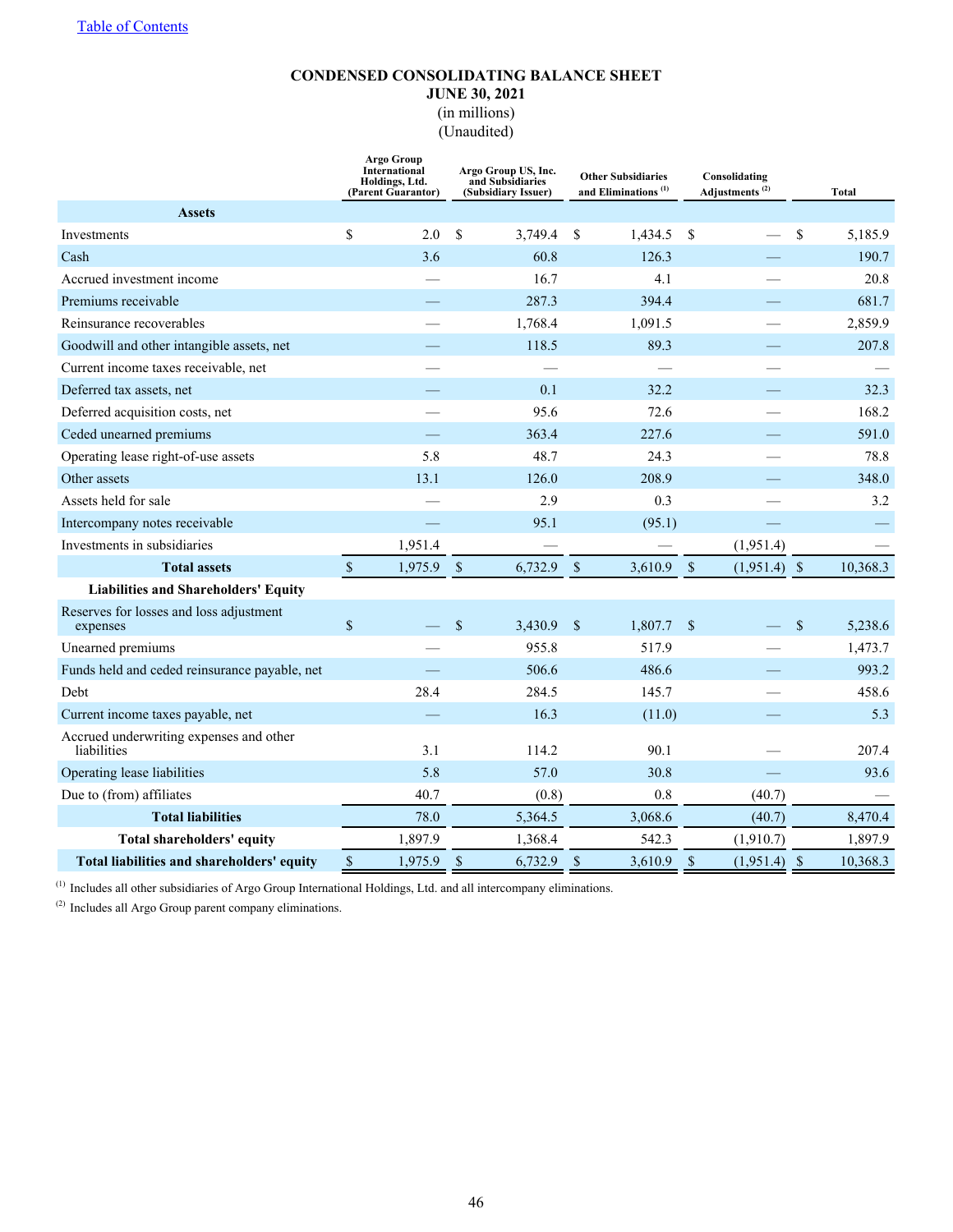# **CONDENSED CONSOLIDATING BALANCE SHEET DECEMBER 31, 2020**

(in millions)

|                                                        |                           | Argo Group<br><b>International</b><br>Holdings, Ltd.<br>(Parent Guarantor) | Argo Group US, Inc.<br>and Subsidiaries<br>(Subsidiary Issuer) |         |                    |         |               |                |                    |          | <b>Other Subsidiaries</b><br>and Eliminations <sup>(1)</sup> |  | Consolidating<br>Adjustments <sup>(2)</sup> |  |  |  |  | <b>Total</b> |
|--------------------------------------------------------|---------------------------|----------------------------------------------------------------------------|----------------------------------------------------------------|---------|--------------------|---------|---------------|----------------|--------------------|----------|--------------------------------------------------------------|--|---------------------------------------------|--|--|--|--|--------------|
| <b>Assets</b>                                          |                           |                                                                            |                                                                |         |                    |         |               |                |                    |          |                                                              |  |                                             |  |  |  |  |              |
| Investments                                            | \$                        | 0.6                                                                        | <sup>\$</sup>                                                  | 3,628.8 | \$                 | 1,626.4 | \$            |                | \$                 | 5,255.8  |                                                              |  |                                             |  |  |  |  |              |
| Cash                                                   |                           | 3.0                                                                        |                                                                | 17.4    |                    | 128.4   |               |                |                    | 148.8    |                                                              |  |                                             |  |  |  |  |              |
| Accrued investment income                              |                           |                                                                            |                                                                | 16.7    |                    | 5.1     |               |                |                    | 21.8     |                                                              |  |                                             |  |  |  |  |              |
| Premiums receivable                                    |                           |                                                                            |                                                                | 267.5   |                    | 412.3   |               |                |                    | 679.8    |                                                              |  |                                             |  |  |  |  |              |
| Reinsurance recoverables                               |                           |                                                                            |                                                                | 1,761.2 |                    | 1,247.8 |               |                |                    | 3,009.0  |                                                              |  |                                             |  |  |  |  |              |
| Goodwill and other intangible assets, net              |                           |                                                                            |                                                                | 118.5   |                    | 89.3    |               |                |                    | 207.8    |                                                              |  |                                             |  |  |  |  |              |
| Current income taxes receivable, net                   |                           |                                                                            |                                                                | (5.6)   |                    | 8.6     |               |                |                    | 3.0      |                                                              |  |                                             |  |  |  |  |              |
| Deferred tax assets, net                               |                           |                                                                            |                                                                | (4.6)   |                    | 21.3    |               |                |                    | 16.7     |                                                              |  |                                             |  |  |  |  |              |
| Deferred acquisition costs, net                        |                           |                                                                            |                                                                | 97.1    |                    | 66.5    |               |                |                    | 163.6    |                                                              |  |                                             |  |  |  |  |              |
| Ceded unearned premiums                                |                           |                                                                            |                                                                | 340.6   |                    | 234.5   |               |                |                    | 575.1    |                                                              |  |                                             |  |  |  |  |              |
| Operating lease right-of-use assets                    |                           | 6.2                                                                        |                                                                | 51.7    |                    | 24.1    |               |                |                    | 82.0     |                                                              |  |                                             |  |  |  |  |              |
| Other assets                                           |                           | 14.5                                                                       |                                                                | 153.5   |                    | 126.7   |               |                |                    | 294.7    |                                                              |  |                                             |  |  |  |  |              |
| Assets held for sale                                   |                           |                                                                            |                                                                | 7.4     |                    | 0.3     |               |                |                    | 7.7      |                                                              |  |                                             |  |  |  |  |              |
| Intercompany note receivable                           |                           |                                                                            |                                                                | 59.0    |                    | (59.0)  |               |                |                    |          |                                                              |  |                                             |  |  |  |  |              |
| Investments in subsidiaries                            |                           | 1,881.9                                                                    |                                                                |         |                    |         |               | (1,881.9)      |                    |          |                                                              |  |                                             |  |  |  |  |              |
| <b>Total assets</b>                                    | $\boldsymbol{\mathsf{S}}$ | 1,906.2                                                                    | $\sqrt{\frac{2}{5}}$                                           | 6,509.2 | $\mathbf{\hat{S}}$ | 3,932.3 | $\mathsf{\$}$ | (1,881.9)      | $\mathbf{\hat{s}}$ | 10,465.8 |                                                              |  |                                             |  |  |  |  |              |
| <b>Liabilities and Shareholders' Equity</b>            |                           |                                                                            |                                                                |         |                    |         |               |                |                    |          |                                                              |  |                                             |  |  |  |  |              |
| Reserves for losses and loss adjustment<br>expenses    | \$                        |                                                                            | $\mathbf S$                                                    | 3,348.7 | <sup>\$</sup>      | 2,057.3 | <sup>\$</sup> |                | \$                 | 5,406.0  |                                                              |  |                                             |  |  |  |  |              |
| Unearned premiums                                      |                           |                                                                            |                                                                | 951.2   |                    | 513.6   |               |                |                    | 1,464.8  |                                                              |  |                                             |  |  |  |  |              |
| Funds held and ceded reinsurance payable, net          |                           |                                                                            |                                                                | 489.0   |                    | 526.1   |               |                |                    | 1,015.1  |                                                              |  |                                             |  |  |  |  |              |
| Debt                                                   |                           | 28.4                                                                       |                                                                | 284.5   |                    | 145.8   |               |                |                    | 458.7    |                                                              |  |                                             |  |  |  |  |              |
| Accrued underwriting expenses and other<br>liabilities |                           | 6.3                                                                        |                                                                | 67.8    |                    | 93.5    |               |                |                    | 167.6    |                                                              |  |                                             |  |  |  |  |              |
| Operating lease liabilities                            |                           | 6.2                                                                        |                                                                | 60.4    |                    | 29.2    |               |                |                    | 95.8     |                                                              |  |                                             |  |  |  |  |              |
| Due to (from) affiliates                               |                           | 7.5                                                                        |                                                                | 0.9     |                    | (0.9)   |               | (7.5)          |                    |          |                                                              |  |                                             |  |  |  |  |              |
| <b>Total liabilities</b>                               |                           | 48.4                                                                       |                                                                | 5,202.5 |                    | 3,364.6 |               | (7.5)          |                    | 8,608.0  |                                                              |  |                                             |  |  |  |  |              |
| <b>Total shareholders' equity</b>                      |                           | 1,857.8                                                                    |                                                                | 1,306.7 |                    | 567.7   |               | (1,874.4)      |                    | 1,857.8  |                                                              |  |                                             |  |  |  |  |              |
| Total liabilities and shareholders' equity             | \$                        | 1,906.2                                                                    | \$                                                             | 6,509.2 | \$                 | 3,932.3 | $\mathsf{\$}$ | $(1,881.9)$ \$ |                    | 10,465.8 |                                                              |  |                                             |  |  |  |  |              |

(1) Includes all other subsidiaries of Argo Group International Holdings, Ltd. and all intercompany eliminations.

(2) Includes all Argo Group parent company eliminations.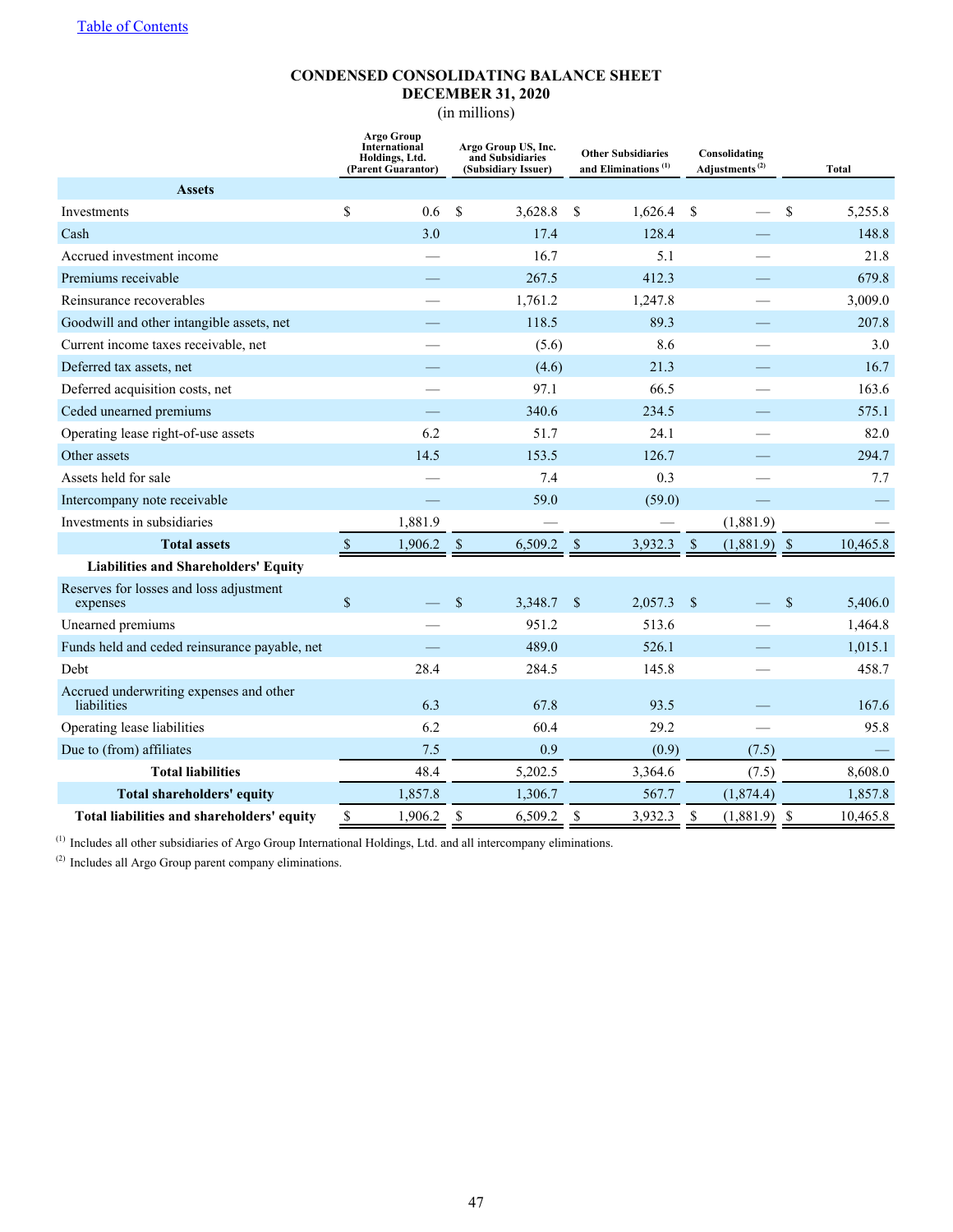# **CONDENSED CONSOLIDATING STATEMENT OF INCOME FOR THE SIX MONTHS ENDED JUNE 30, 2021**

#### (in millions) (Unaudited)

|                                                                | Argo Group<br><b>International</b><br><b>Holdings</b> , Ltd<br>(Parent Guarantor) | Argo Group US, Inc.<br>and Subsidiaries<br>(Subsidiary Issuer) |             | <b>Other Subsidiaries</b><br>and Eliminations (1) | Consolidating<br>Adjustments (2) |              |             |         |  | Total |
|----------------------------------------------------------------|-----------------------------------------------------------------------------------|----------------------------------------------------------------|-------------|---------------------------------------------------|----------------------------------|--------------|-------------|---------|--|-------|
| Premiums and other revenue:                                    |                                                                                   |                                                                |             |                                                   |                                  |              |             |         |  |       |
| Earned premiums                                                | \$                                                                                | \$<br>626.1                                                    | $\mathbf S$ | 310.3                                             | \$                               |              | \$          | 936.4   |  |       |
| Net investment income                                          |                                                                                   | 71.0                                                           |             | 26.1                                              |                                  |              |             | 97.1    |  |       |
| Net realized investment (losses) gains                         |                                                                                   | 26.2                                                           |             | 11.6                                              |                                  |              |             | 37.8    |  |       |
| Total revenue                                                  |                                                                                   | 723.3                                                          |             | 348.0                                             |                                  |              |             | 1,071.3 |  |       |
| Expenses:                                                      |                                                                                   |                                                                |             |                                                   |                                  |              |             |         |  |       |
| Losses and loss adjustment expenses                            |                                                                                   | 372.5                                                          |             | 206.7                                             |                                  |              |             | 579.2   |  |       |
| Underwriting, acquisition and insurance<br>expenses            | 0.8                                                                               | 228.1                                                          |             | 124.8                                             |                                  |              |             | 353.7   |  |       |
| Non-operating expenses                                         | 0.8                                                                               | 10.4                                                           |             | 1.5                                               |                                  |              |             | 12.7    |  |       |
| Interest expense                                               | 0.6                                                                               | 7.2                                                            |             | 3.0                                               |                                  |              |             | 10.8    |  |       |
| Fee and other expense (income), net                            |                                                                                   | (0.3)                                                          |             | (0.4)                                             |                                  |              |             | (0.7)   |  |       |
| Foreign currency exchange losses                               |                                                                                   |                                                                |             | 5.7                                               |                                  |              |             | 5.7     |  |       |
| Total expenses                                                 | 2.2                                                                               | 617.9                                                          |             | 341.3                                             |                                  |              |             | 961.4   |  |       |
| (Loss) income before income taxes                              | (2.2)                                                                             | 105.4                                                          |             | 6.7                                               |                                  |              |             | 109.9   |  |       |
| Provision (benefit) for income taxes                           |                                                                                   | 20.5                                                           |             | (10.2)                                            |                                  |              |             | 10.3    |  |       |
| Net (loss) income before equity in earnings of<br>subsidiaries | (2.2)                                                                             | 84.9                                                           |             | 16.9                                              |                                  |              |             | 99.6    |  |       |
| Equity in undistributed earnings of<br>subsidiaries            | 101.8                                                                             |                                                                |             |                                                   |                                  | (101.8)      |             |         |  |       |
| Net income (loss)                                              | 99.6<br>S                                                                         | \$<br>84.9                                                     | \$          | 16.9                                              | \$                               | $(101.8)$ \$ |             | 99.6    |  |       |
| Dividends on preferred shares                                  | $\mathbf S$<br>5.3                                                                | $\mathcal{S}$                                                  | \$          |                                                   |                                  |              | $\mathbf S$ | 5.3     |  |       |
| Net income (loss) attributable to common<br>shareholders       | \$<br>94.3                                                                        | <sup>\$</sup><br>84.9                                          | S           | 16.9                                              | \$                               | $(101.8)$ \$ |             | 94.3    |  |       |

(1) Includes all other subsidiaries of Argo Group International Holdings, Ltd. and all intercompany eliminations.

(2) Includes all Argo Group parent company eliminations.

#### **Recent Accounting Standards and Critical Accounting Estimates**

#### *New Accounting Standards*

The discussion of the adoption and pending adoption of recently issued accounting policies is included in Note 2, "Recently Issued Accounting Pronouncements," in the Notes to the Consolidated Financial Statements, included in Part I, Item 1 - "Consolidated Financial Statements (unaudited)."

#### *Critical Accounting Estimates*

Refer to "Critical Accounting Estimates" in the Company's Annual Report on Form 10-K for the year ended December 31, 2020 that Argo Group filed with the SEC on March 15, 2021 for information on accounting policies that we consider critical in preparing our consolidated financial statements. These policies include significant estimates made by management using information available at the time the estimates were made. However, these estimates could change materially if different information or assumptions were used.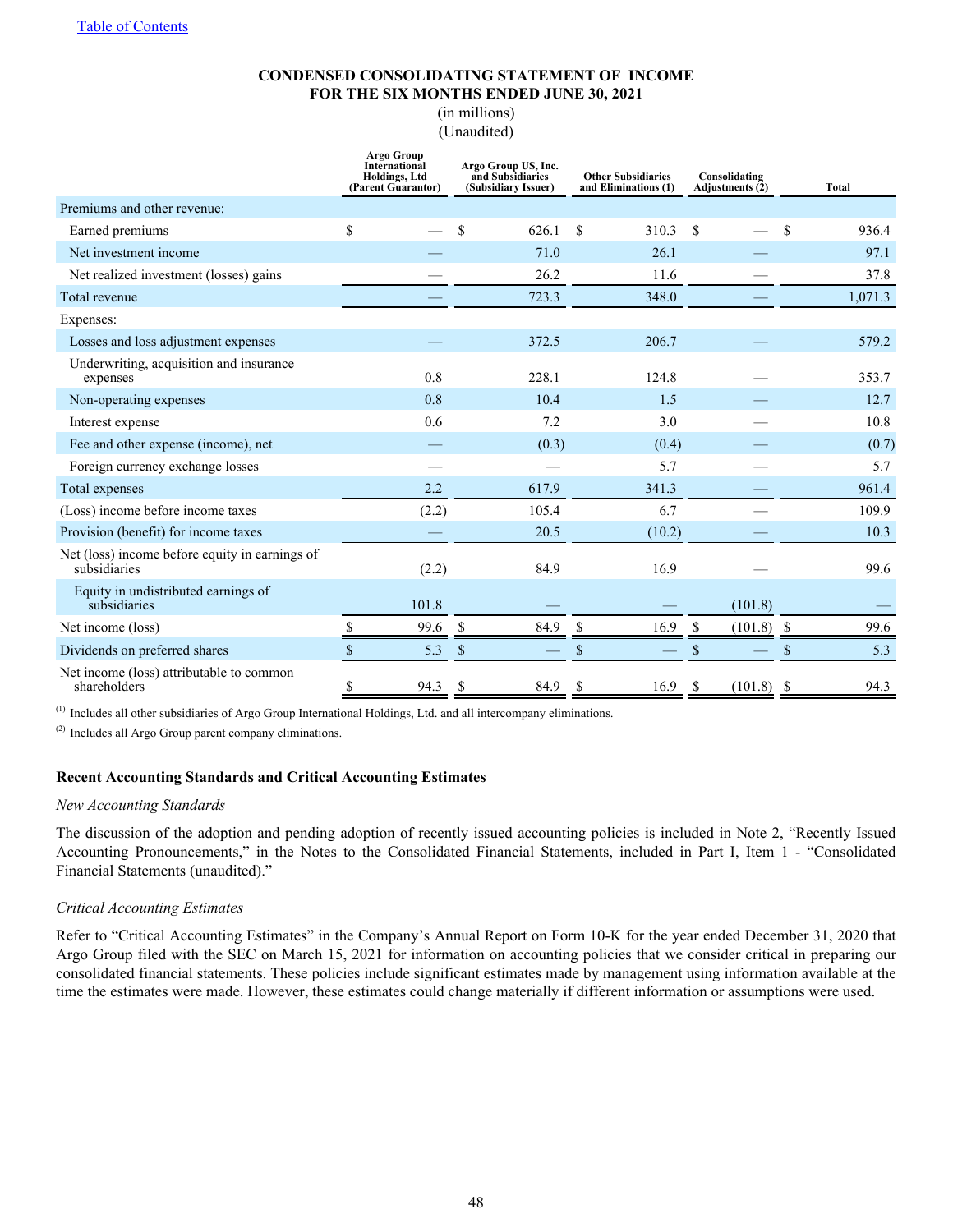## **Item 3. Quantitative and Qualitative Disclosures about Market Risk**

We believe that we are principally exposed to four types of market risk: interest rate risk, credit risk, equity price risk and foreign currency risk.

## *Interest Rate Risk*

Our primary market risk exposure is the exposure of our fixed maturity investment portfolio to interest rate risk and the changes in interest rates. Fluctuations in interest rates have a direct impact on the fair value of these securities. As interest rates rise, the fair value of our fixed maturity portfolio falls and the converse is also true. We manage interest rate risk through an active portfolio management strategy that involves the selection of investments with appropriate characteristics such as duration, yield, currency and liquidity that are tailored to the anticipated cash outflow characteristics of our liabilities. A significant portion of our investment portfolio matures each year, allowing for reinvestment at current market rates. The model duration of the assets comprising our fixed maturity investment portfolio was 3.09 years and 2.78 years at June 30, 2021 and December 31, 2020, respectively.

# *Credit Risk*

We have exposure to credit risk on losses recoverable from reinsurers and receivables from insureds. Our controls to mitigate this risk include limiting our exposure to any one counterparty, evaluating the financial strength of our reinsurers, generally requiring minimum credit ratings and in certain cases receiving collateral from our reinsurers and insureds.

We also have exposure to credit risk in our investment holdings. Our risk management strategy and investment policy attempts to mitigate this risk by primarily investing in debt instruments of high credit quality issuers, limiting credit concentration, monitoring the credit quality of issuers and counterparties and diversifying issuers. The weighted average rating of our fixed maturity investments was A+ with 91.6% and 91.4% rated investment grade or better (BBB- or higher) at June 30, 2021 and December 31, 2020, respectively.

We review our investments to identify and evaluate those that may have credit impairments on a quarterly basis, considering the historical performance of the security, available market information, and credit ratings, among other things. For fixed maturity securities, the review includes consideration of current ratings and actions of major rating agencies (Standard & Poor's, Moody's and Fitch). If a security has two ratings, the lower rating is used. If a security has three ratings, the middle rating is used. The following table reflects the credit quality of our fixed maturity portfolio at June 30, 2021: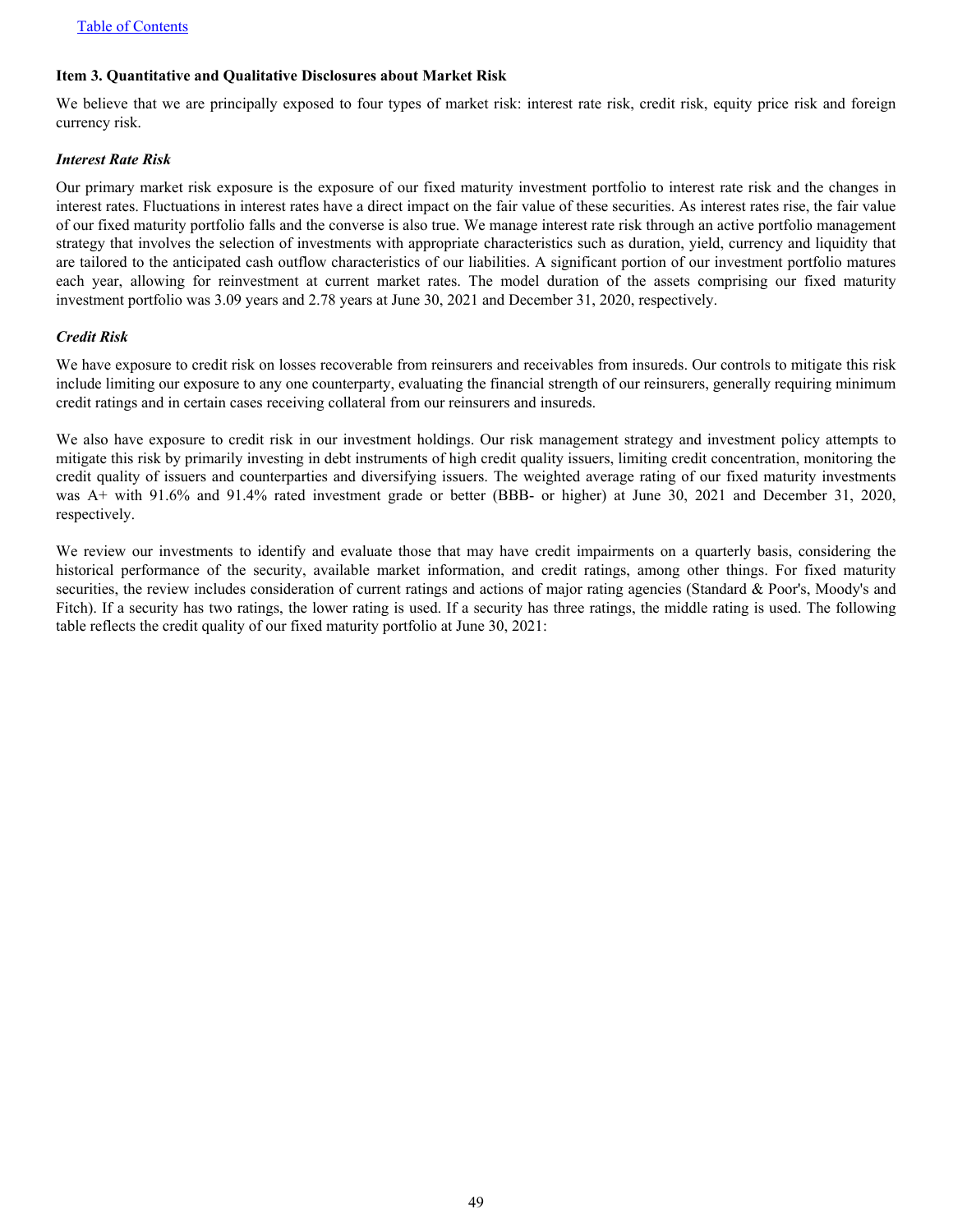## [Table of Contents](#page-1-0)

| <b>Other Fixed Maturities</b> | <b>Book Value</b> |     | <b>Fair Value</b> |
|-------------------------------|-------------------|-----|-------------------|
| AAA                           | \$<br>490.5       | S S | 500.9             |
| AA                            | 316.3             |     | 322.7             |
| $\mathbf{A}$                  | 789.6             |     | 810.2             |
| <b>BBB</b>                    | 763               |     | 782.9             |
| BB/B                          | 266               |     | 270               |
| CCC and Below                 | 31.1              |     | 25.3              |
| Unrated                       | 45.6              |     | 45.2              |
| <b>Other Fixed Maturities</b> | 2,702.1           |     | 2,757.2           |

| <b>Structured Securities</b> | <b>Book Value</b> |         | <b>Fair Value</b> |         |
|------------------------------|-------------------|---------|-------------------|---------|
| <b>AAA</b>                   | \$                | 1,125.4 | -\$               | 1,142.8 |
| AA                           |                   | 54.8    |                   | 58      |
| $\mathbf{A}$                 |                   | 55.5    |                   | 56.2    |
| <b>BBB</b>                   |                   | 35.4    |                   | 35.3    |
| BB/B                         |                   | 6.6     |                   | 6.8     |
| CCC and Below                |                   | 0.5     |                   | 0.6     |
| Unrated                      |                   | 0.9     |                   | 0.8     |
| <b>Structured Securities</b> |                   | 1,279.1 |                   | 1,300.5 |

| <b>Total Fixed Maturities</b> | <b>Book Value</b> |         | <b>Fair Value</b> |         |
|-------------------------------|-------------------|---------|-------------------|---------|
| AAA                           | \$                | 1,615.9 | - \$              | 1,643.7 |
| AA                            |                   | 371.1   |                   | 380.7   |
| $\mathbf{A}$                  |                   | 845.1   |                   | 866.4   |
| <b>BBB</b>                    |                   | 798.4   |                   | 818.2   |
| BB/B                          |                   | 272.6   |                   | 276.8   |
| CCC and Below                 |                   | 31.6    |                   | 25.9    |
| Unrated                       |                   | 46.5    |                   | 46      |
| <b>Total Fixed Maturities</b> |                   | 3,981.2 |                   | 4,057.7 |

Our portfolio also includes alternative investments with a carrying value at June 30, 2021 and December 31, 2020 of \$412.3 million and \$429.4 million (7.9% and 8.2% of total invested assets) respectively. We may invest in both long and short equities, corporate debt securities, currencies, real estate, commodities and derivatives. We attempt to mitigate our risk by selecting managers with extensive experience, proven track records and robust controls and processes. We also attempt to mitigate our risk by diversifying through multiple managers and different types of assets and asset classes.

# *Equity Price Risk*

We hold a diversified portfolio of equity securities with a fair value of \$185.7 million and \$176.7 million (3.6% and 3.4% of total invested assets) at June 30, 2021 and December 31, 2020, respectively. Our equity securities are exposed to equity price risk which is defined as the potential for loss in fair value due to a decline in equity prices. We believe the diversification of our equity securities among various industries, market segments and issuers, as well as the use of multiple outside investment managers, mitigates our exposure to equity price risk.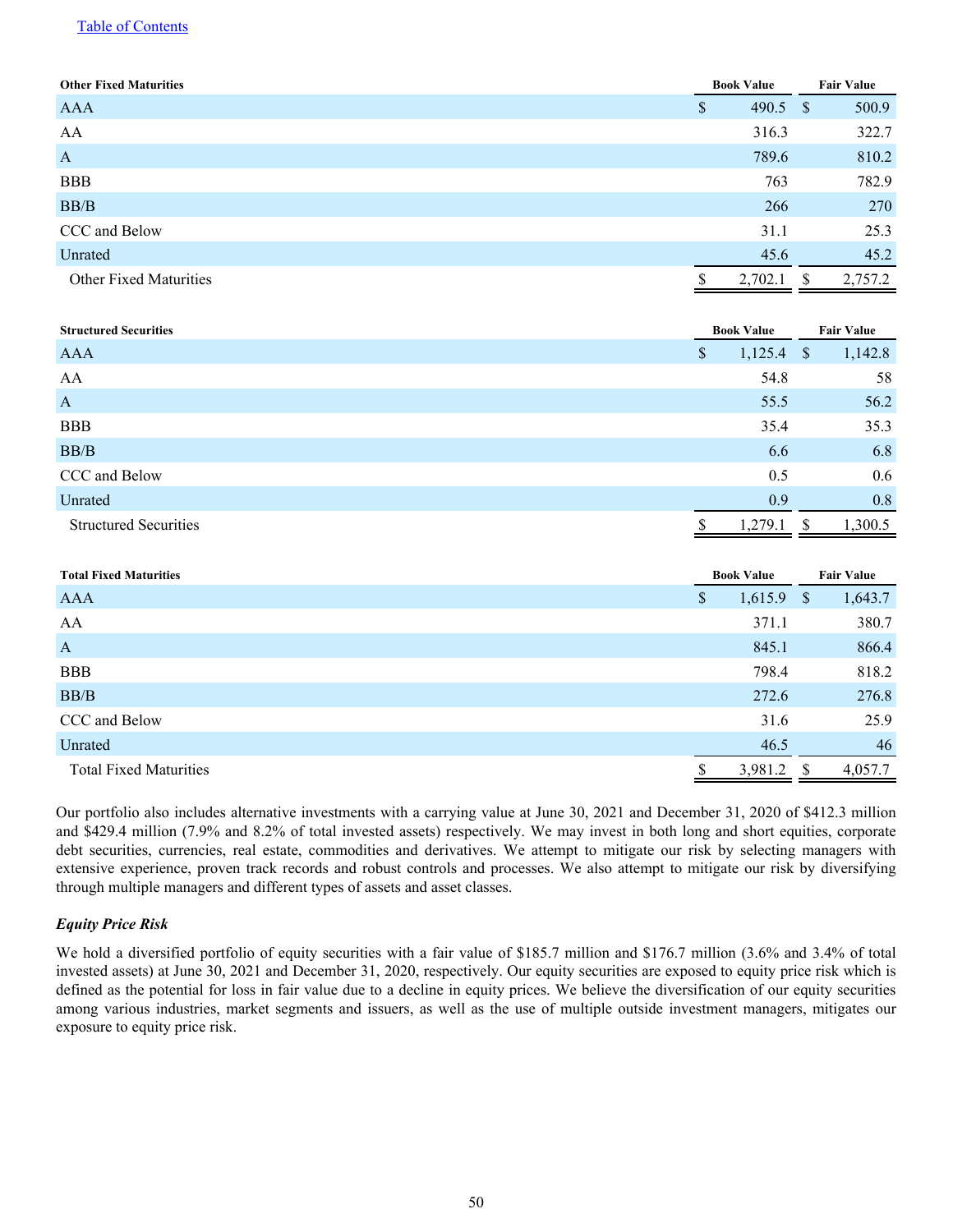## *Foreign Currency Risk*

We have exposure to foreign currency risk in our insurance contracts, invested assets and to a lesser extent, a portion of our debt. We attempt to manage our foreign currency risk by seeking to match our liabilities under insurance and reinsurance contracts that are payable in currencies other than the U.S. Dollar with cash and investments that are denominated in such currencies. We also use foreign exchange forward contracts to attempt to mitigate this risk. We recognized losses in the investment portfolio of \$4.4 million and \$5.7 million for the three and six months ended June 30, 2021 from movements in foreign currency rates. We recognized losses in the investment portfolio of \$8.7 million and \$6.2 million for the three and six months ended June 30, 2020 from movements in foreign currency rates. We recognized losses of \$3.6 million and \$6.9 million for the three and six months ended June 30, 2021 on our foreign currency forward contracts. We recognized losses of \$3.3 million and \$2.3 million for the three and six months ended June 30, 2020 on our foreign currency forward contracts.

#### **Item 4. Controls and Procedures**

Argo Group, under the supervision and with the participation of its management, including the Chief Executive Officer and the Chief Financial Officer, evaluated the effectiveness of the design and operation of our disclosure controls and procedures as of the end of the period covered by this report. Rule 13a-15(e) under the Securities Exchange Act of 1934, as amended ("Exchange Act"), defines "disclosure controls and procedures" as controls and procedures "designed to ensure that information required to be disclosed by the issuer in the reports it files or submits under the Exchange Act is recorded, processed, summarized and reported, within the time periods specified in the Commission's rules and forms." Based upon that evaluation, the Chief Executive Officer and Chief Financial Officer concluded that the disclosure controls and procedures were not effective as of December 31, 2020, and continue to be not effective as of June 30, 2021, because of the material weakness in internal control over financial reporting, as further described under "Remediation" below.

There were no changes in internal control over financial reporting made during the quarter ended June 30, 2021 that materially affected, or are reasonably likely to materially affect, our internal control over financial reporting, other than the remediation efforts described below.

#### *Remediation*

Please refer to Part II, Item 9A of our Annual Report on Form 10-K for the year ended December 31, 2020 filed with the SEC on March 15, 2021. for a description of our remediation plan to address the material weakness identified during our audit of internal controls for the year then ended. The weakness will not be considered remediated, until the applicable controls operate for a sufficient period of time and management has concluded, through testing, that these controls are operating effectively. We expect that the remediation of this material weakness will be completed prior to the end of 2021.

## **PART II. OTHER INFORMATION**

Throughout this Quarterly Report on Form 10-Q, unless the context otherwise requires, references to "Argo Group," "Argo," "we," "us," "our" or the "Company" mean Argo Group International Holdings, Ltd. and all of its subsidiaries, taken together as a whole.

#### **Item 1. Legal Proceedings**

#### *Other*

We and our subsidiaries are parties to legal actions from time to time, generally incidental to our and their business. While any litigation or arbitration proceedings include an element of uncertainty, management believes that the resolution of these matters will not materially affect our financial condition or results of operations.

#### **Item 1A. Risk Factors**

See "Part I, Item 1A—Risk Factors" of Argo Group's Annual Report on Form 10-K for the year ended December 31, 2020 for a detailed discussion of the additional risk factors affecting the Company.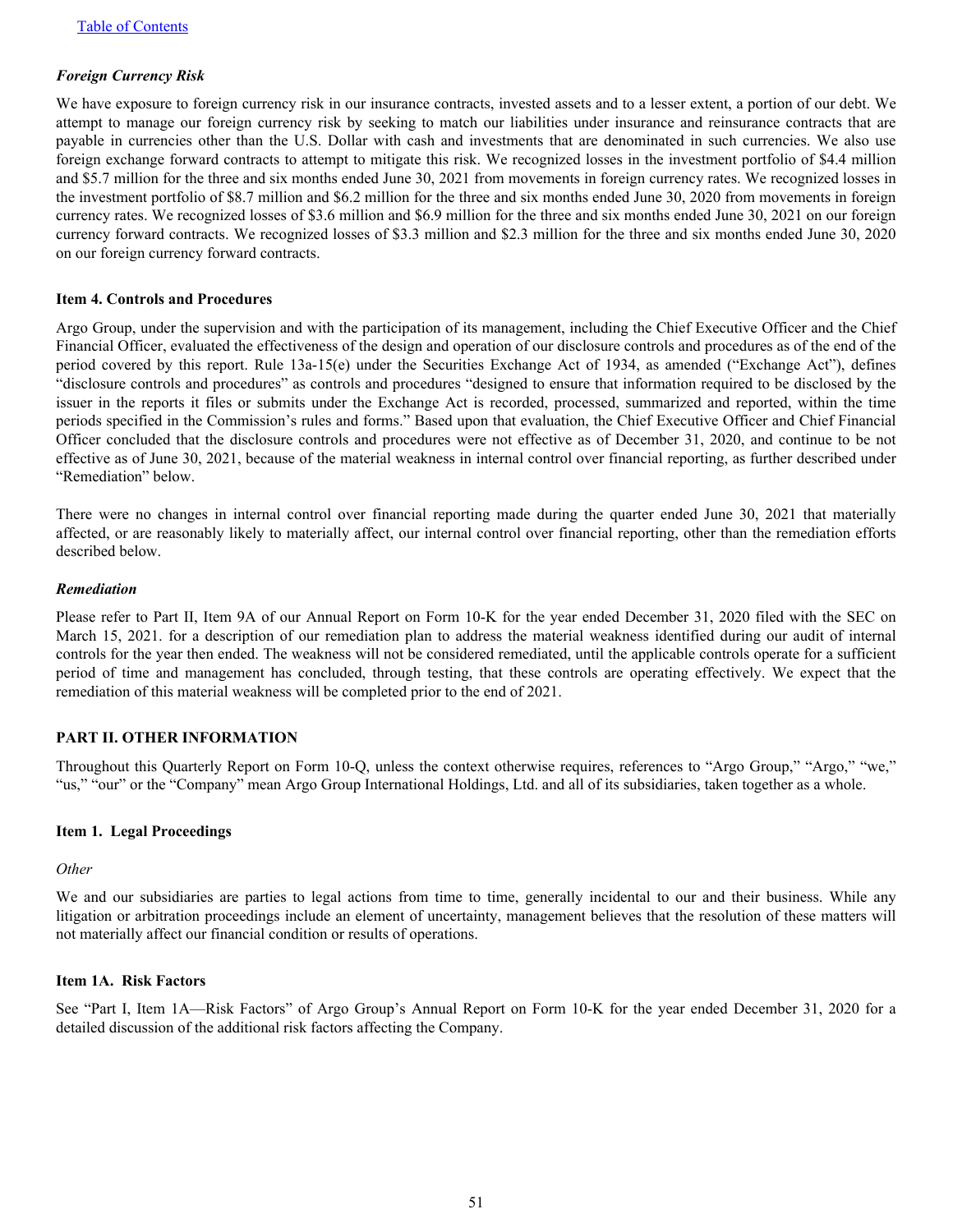## **Item 2. Unregistered Sales of Equity Securities and Use of Proceeds**

## **Issuer Purchase of Equity Securities**

On May 3, 2016, our Board of Directors authorized the repurchase of up to \$150.0 million of our common shares. The 2016 Repurchase Authorization supersedes all the previous Repurchase Authorizations.

From January 1, 2021 through June 30, 2021, we did not repurchase any of our common shares. Since the inception of the repurchase authorizations (including those purchased under the 2016 Repurchase Authorization) through June 30, 2021, we have repurchased 11,315,889 of our common shares at an average price of \$40.22 for a total cost of \$455.1 million. These shares are being held as treasury shares in accordance with the provisions of the Bermuda Companies Act 1981. As of June 30, 2021, availability under the 2016 Repurchase Authorization for future repurchases of our common shares was \$53.3 million.

Employees are allowed to surrender shares to settle the tax liability incurred upon the vesting or exercise of shares under our various employee equity compensation plans. For the three months ended June 30, 2021, we received 16,169 common shares, with an average price paid per share of \$51.20 that were surrendered by employees in payment for the minimum required withholding taxes. The following table provides information with respect to our common shares that were surrendered during the three months ended June 30, 2021. In the below table, these shares are included in columns (a) and (b), but excluded from columns (c) and (d). These shares do not reduce the number of shares that may yet be purchased under the repurchase plan.

| Period                         | Total Number of<br><b>Shares Surrendered</b><br>(a) | <b>Average Price Paid</b><br>per Share (b) | <b>Total Number of</b><br><b>Shares Purchased as</b><br><b>Part of Publicly</b><br>Announced Plan or<br>Program (c) | <b>Approximate Dollar</b><br><b>Value of Shares That</b><br><b>May Yet Be</b><br><b>Purchased Under the</b><br>Plan or Program (d) |            |  |
|--------------------------------|-----------------------------------------------------|--------------------------------------------|---------------------------------------------------------------------------------------------------------------------|------------------------------------------------------------------------------------------------------------------------------------|------------|--|
| April 1 through April 30, 2021 | 11,198                                              | 50.40                                      |                                                                                                                     | S                                                                                                                                  | 53,281,805 |  |
| May 1 through May 31, 2021     | 1,010                                               | 57.24                                      | $\overline{\phantom{a}}$                                                                                            |                                                                                                                                    | 53,281,805 |  |
| June 1 through June 30, 2021   | 3,961                                               | 51.94                                      |                                                                                                                     | - \$                                                                                                                               | 53,281,805 |  |
| Total                          | 16,169                                              |                                            |                                                                                                                     |                                                                                                                                    |            |  |

## **Item 3. Defaults Upon Senior Securities**

None.

## **Item 4. Mine Safety Disclosures**

Not applicable.

## **Item 5. Other Information**

None.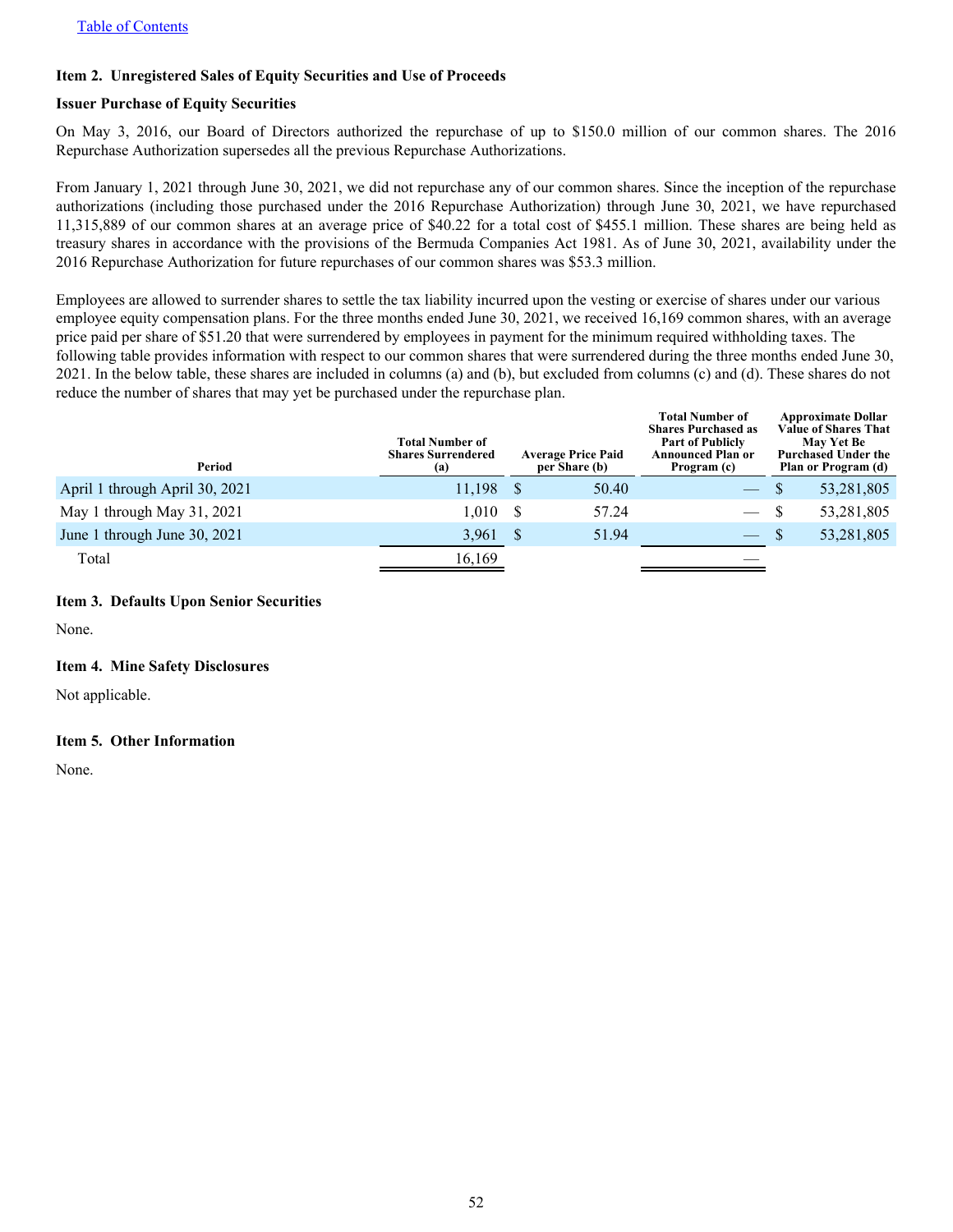# **Item 6. Exhibits**

A list of exhibits required to be filed as part of this report is set forth in the below Exhibit Index.

# **EXHIBIT INDEX**

| Exhibit<br><b>Number</b> | <b>Description</b>                                                                                                                                   |
|--------------------------|------------------------------------------------------------------------------------------------------------------------------------------------------|
| 10.1                     | Service Agreement between Argo Management Services Limited and Matt Harris, dated August 1, 2017                                                     |
| 31.1                     | Rule $13a - 14(a)/15d - 14(a)$ Certification of the Chief Executive Officer                                                                          |
| 31.2                     | Rule $13a - 14(a)/15d - 14(a)$ Certification of the Chief Financial Officer                                                                          |
| 32.1                     | Certification of Chief Executive Officer Pursuant to 18 U.S.C. Section 1350, as Adopted Pursuant to Section 906 of<br>the Sarbanes-Oxley Act of 2002 |
| 32.2                     | Certification of Chief Financial Officer Pursuant to 18 U.S.C. Section 1350, as Adopted Pursuant to Section 906 of<br>the Sarbanes-Oxley Act of 2002 |
| 101.INS                  | Inline XBRL Instance Document                                                                                                                        |
| 101.SCH                  | Inline XBRL Taxonomy Extension Schema Document                                                                                                       |
| 101.CAL                  | Inline XBRL Taxonomy Extension Calculation Linkbase Document                                                                                         |
| 101.DEF                  | Inline XBRL Taxonomy Extension Definition Linkbase Document                                                                                          |
| 101.LAB                  | Inline XBRL Taxonomy Extension Label Linkbase Document                                                                                               |
| 101.PRE                  | Inline XBRL Taxonomy Extension Presentation Linkbase Document                                                                                        |
| 104                      | Cover Page Interactive Data File (embedded within the Inline XBRL document).                                                                         |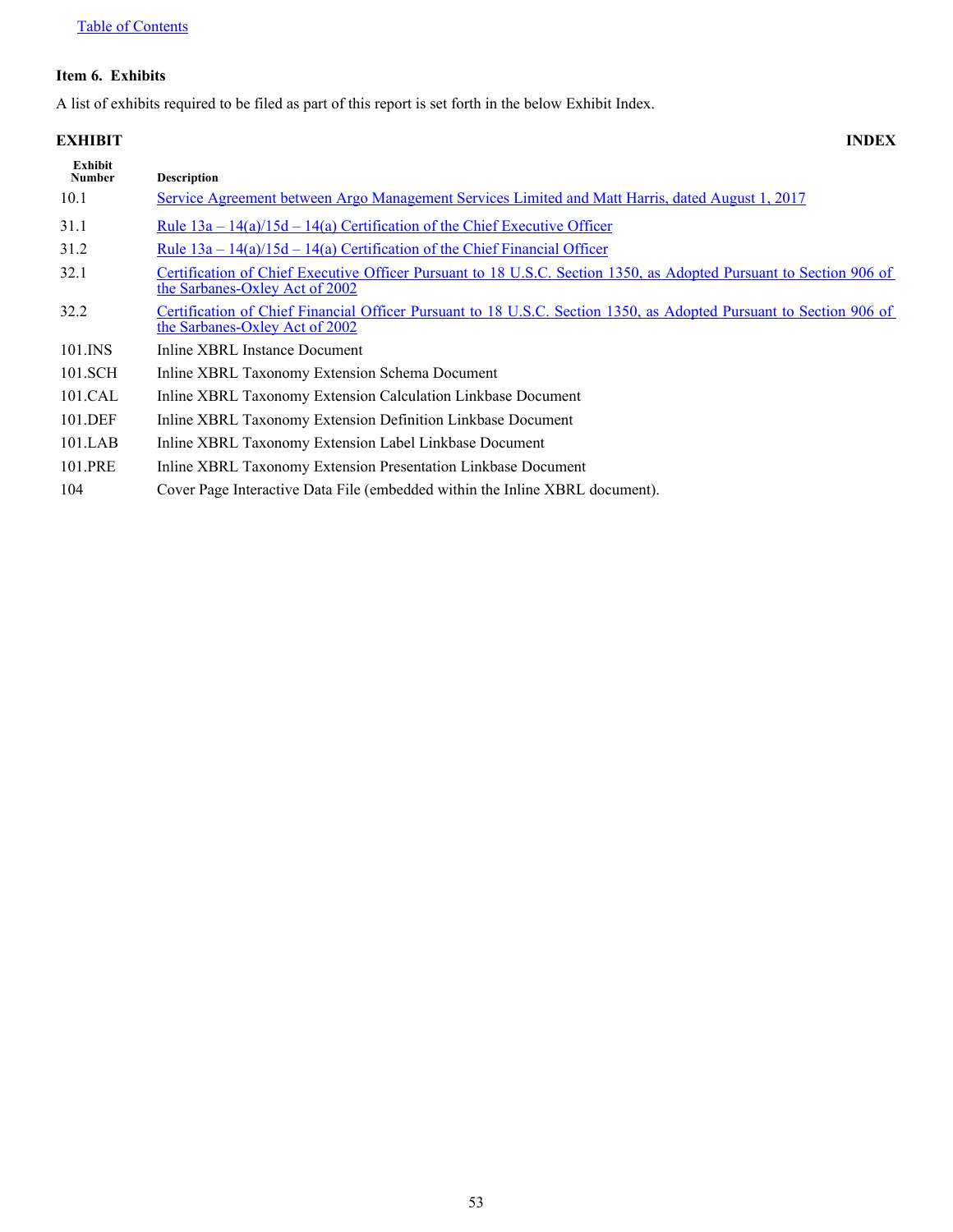[Table of Contents](#page-1-0)

## **SIGNATURES**

Pursuant to the requirements of the Securities Exchange Act of 1934, the registrant has duly caused this report to be signed on its behalf by the undersigned, thereunto duly authorized.

# **ARGO GROUP INTERNATIONAL HOLDINGS, LTD.**

August 6, 2021 By /s/ Kevin J. Rehnberg

Kevin J. Rehnberg President and Chief Executive Officer

August 6, 2021 By /s/ Scott Kirk

Scott Kirk Chief Financial Officer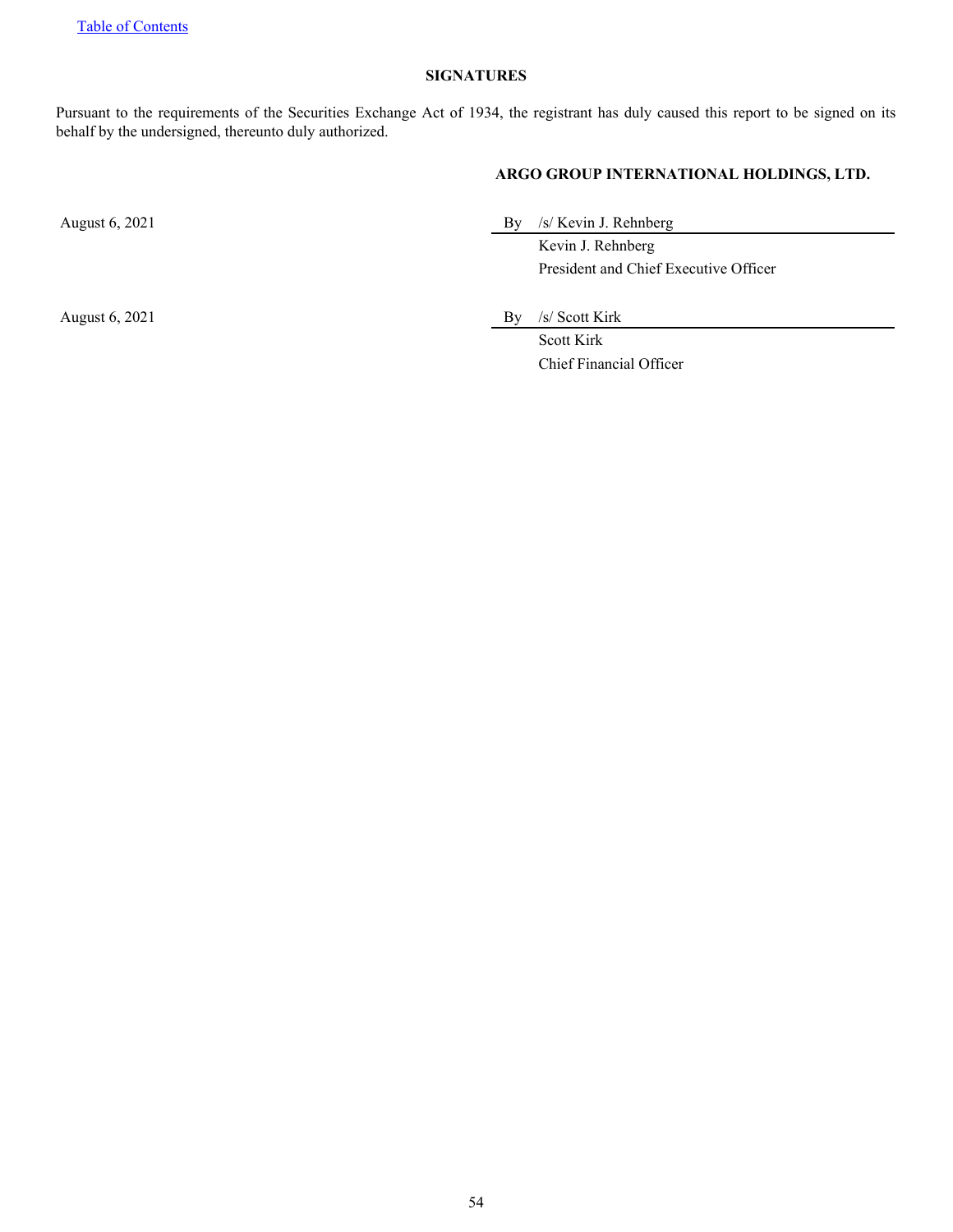

**DATED 1 AUGUST 2017**

# **(1) ARGO MANAGEMENT SERVICES LIMITED**

and

**(2) MATT HARRIS**

**EMPLOYMENT CONTRACT**

 $\overline{a}$ 

Argo Management Services Limited Exchequer Court, 33 St Mary Axe London, EC3A 8AA, UK

**T** +44 (0)20 7712 7600 **F** +44 (0)20 7712 7601 **W** www.argo-global.com

Registered in England and Wales Reg. No. 3795969. Registered Office is as above. Authorised and regulated by the Financial Services Authority.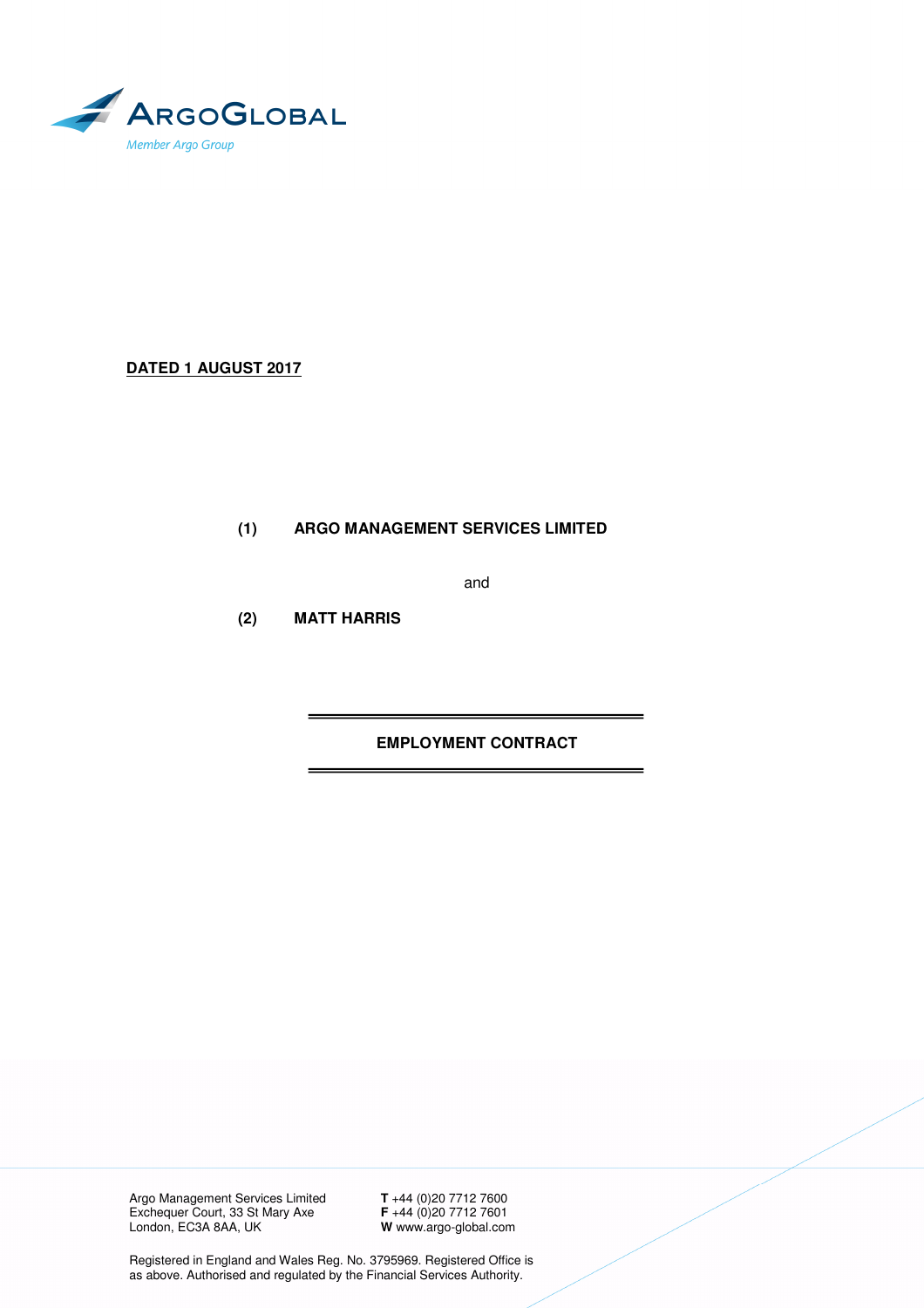# **INDEX**

| <b>Clauses</b> | Page No. |
|----------------|----------|
|                |          |
|                |          |
| <u>2. </u>     |          |
| 3.             |          |
| <u>4. </u>     |          |
| 5.             |          |
| 6.             |          |
| 7.             |          |
| 8 <sub>1</sub> |          |
| 9.             |          |
| 10.            |          |
|                |          |
| 12.            |          |
| 13.            |          |
| 14.            |          |
| 15.            |          |
| 16.            |          |
| 17.            |          |
| 18.            |          |
| 19.            |          |
| 20.            |          |
| 21.            |          |
| 22.            |          |
| 23.            |          |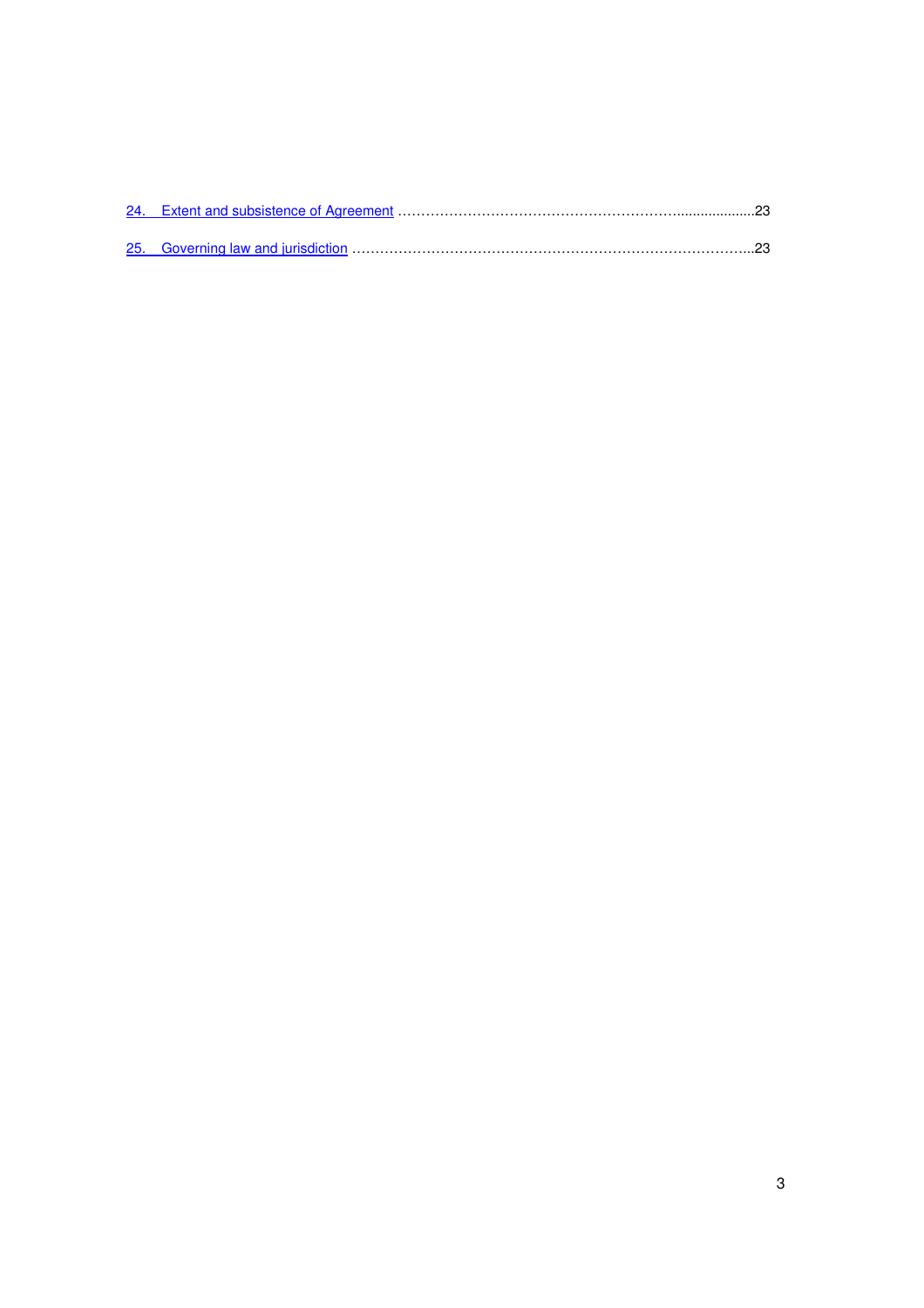# **EMPLOYMENT CONTRACT**

# **DATE: 1 August 2017**

# **PARTIES:**

- (1) Argo Management Services Limited, whose registered office is at Exchequer Court, 33 St Mary Axe, London, EC3A 8AA ("the Company"); and
- (2) Matt Harris of 4 Treasure Island, Sentosa Cove, Singapore 098343 ("the Executive").

## **OPERATIVE PROVISIONS**

## **1. Interpretation**

1.1 In this Agreement the following words and expressions shall have the following meanings:

**"Group Company"** means any company, which is the parent undertaking or a subsidiary undertaking of the Company or other subsidiary undertaking of the Company's parent undertaking from time to time where the expressions "**subsidiary undertaking**" and "**parent undertaking**" have the meanings given to them by section 1162 Companies Act 2006;

**"Termination Date"** means the date of the termination of the employment of the Executive hereunder, howsoever caused.

- 1.2 In this Agreement (unless the context otherwise requires):
	- (a) any reference to any statute or statutory provision shall be construed as including a reference to any modification, re-enactment or extension of such statute or statutory provision for the time being in force or to any subordinate legislation made under the same;
	- (b) any reference to a Clause is to a Clause of this Agreement;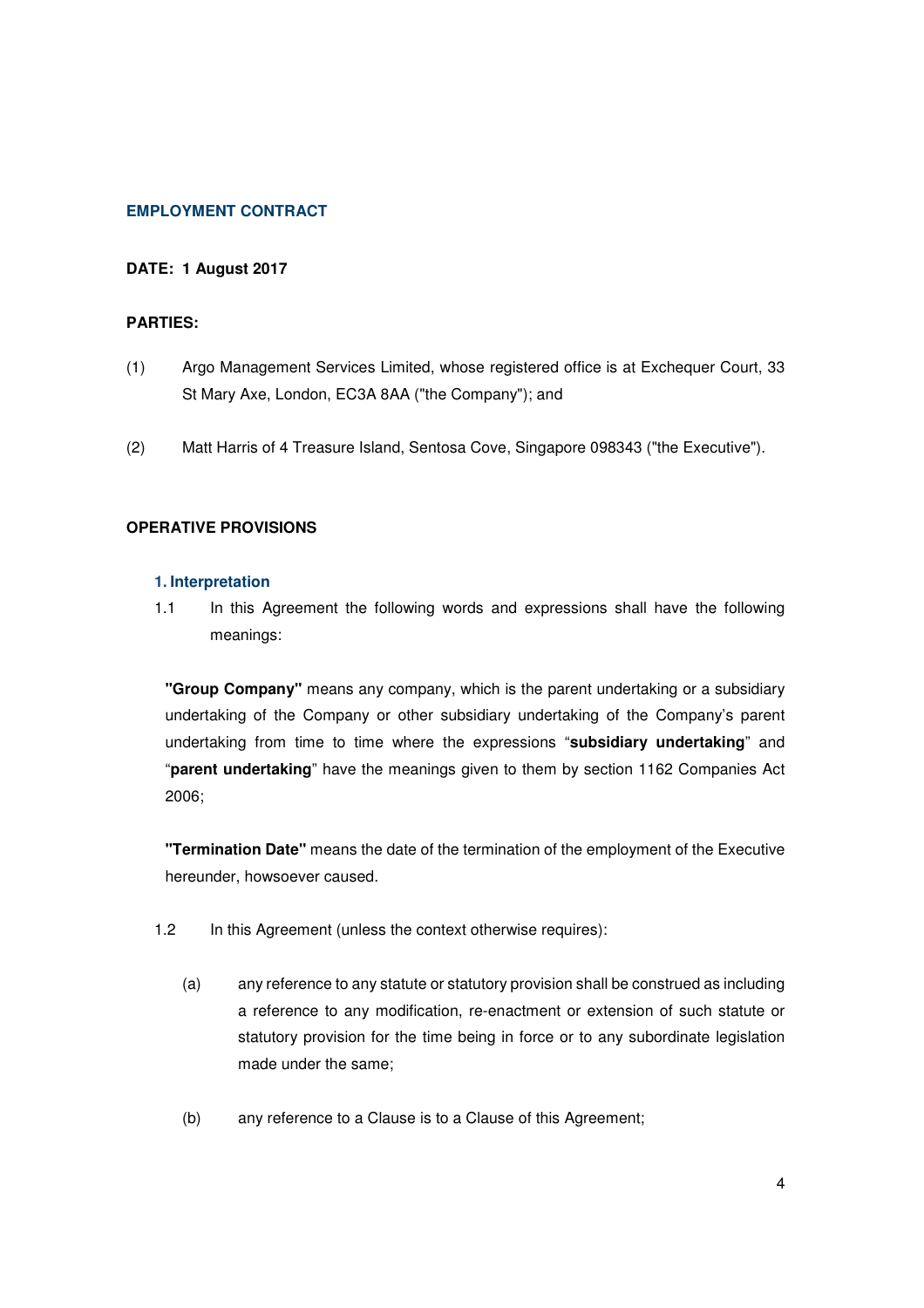(c) the expression "directly or indirectly" means (without prejudice to the generality of the expression) either alone or jointly with or on behalf of any other person, firm or body corporate and whether on his own account or in partnership with another or others or

as the holder of any interest in or as officer, employee or agent of or consultant to any other person, firm or body corporate.

1.3 The index and headings contained in this Agreement are for convenience only and do not form part of and shall not affect the construction of this Agreement or any part of it.

# **2. Appointment**

- 2.1 The Company hereby appoints the Executive and the Executive agrees to serve the Company as Head of Europe/Asia.
- 2.2 The Executive warrants that by virtue of entering into this Agreement he will not be in breach of any express or implied terms of any contract with or of any other obligation to any third party binding upon him.
- 2.3 The Executive warrants that he is entitled to work in the United Kingdom without any additional approvals and will notify the Company immediately if he ceases to be so entitled during his employment.
- 2.4 The Company will be entitled from time to time without any further consent from the Executive to second the Executive to the employment of any other Group Company without prejudice to the rights of the Executive under this Agreement or to the provisions of this Agreement or to transfer this Agreement to any other Group Company at any time and without prior notice to the Executive so that this Agreement shall have effect after the transfer as if originally made between the Executive and such Group Company.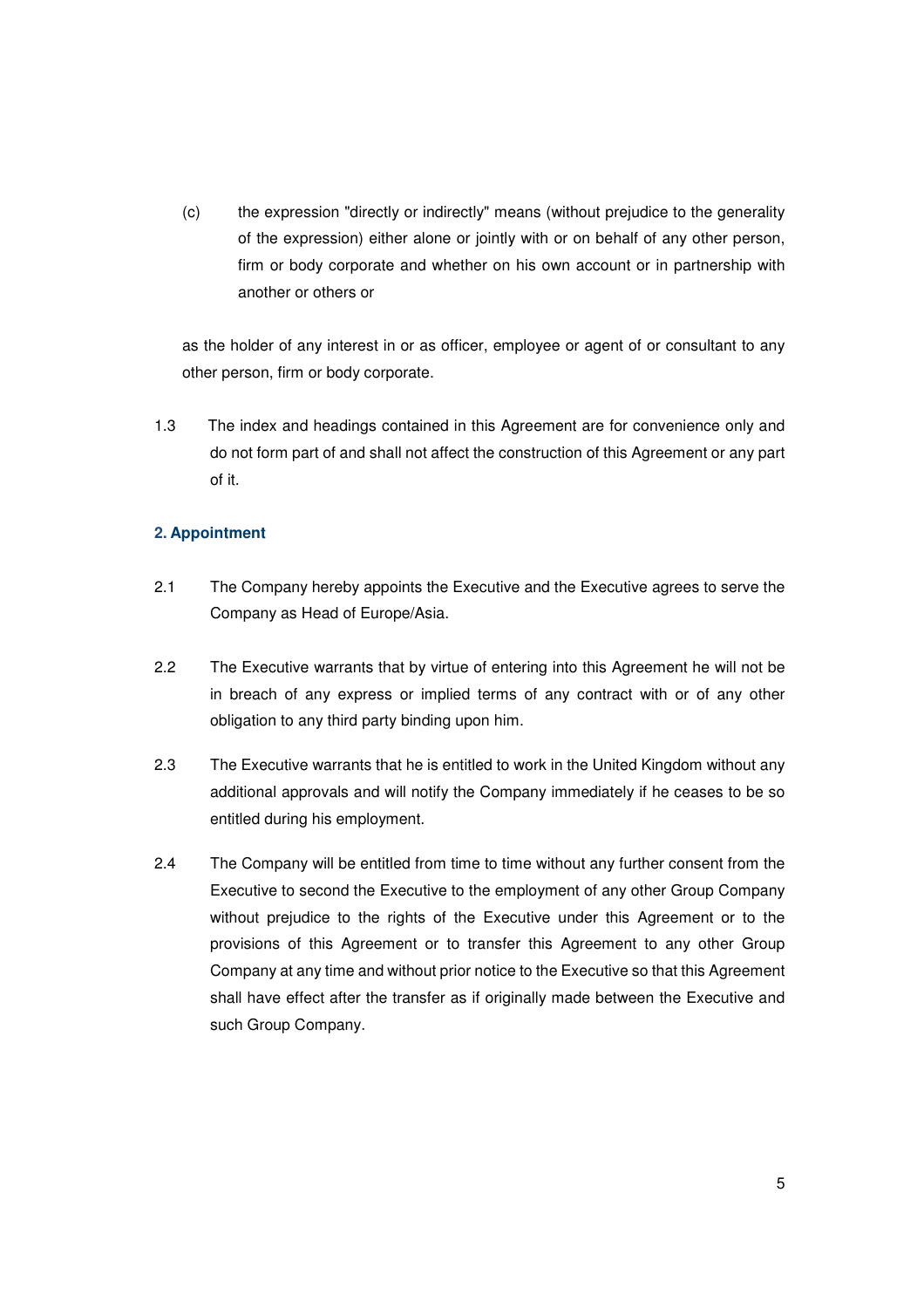# **3. Term and notice**

- 3.1 The Executive's employment is subject to a probationary period of 3 months, during which time his performance and conduct will be appraised and monitored. If his performance is not satisfactory the Company reserves the right to extend the probationary period or to terminate the Executive's employment by giving one month's notice. During the probationary period the Executive may terminate his employment by giving the Company one month's notice. On successful completion of the probationary period, the provisions of the rest of this Clause 3 and this Agreement will apply in respect of the termination of the Executive's employment.
- 3.2 Subject to the provisions of Clause 15, the employment of the Executive shall commence 1 August 2017, following which the employment shall continue unless and until terminated by either party giving the other not less than 6 months' notice.
- 3.3 The Company reserves the option in its absolute discretion to terminate the Executives' employment by paying him in lieu of notice. The payment shall be based solely on the Executive's basic salary under clause 5.1, without taking into account any bonus, profit commission, holiday pay, pension contributions or benefits in kind, and shall be subject to deductions for income tax and national insurance contributions as appropriate. The Executive will not, under any circumstances, have any right to a payment in lieu of notice unless the Company has made an election by written notice to make such a payment to the Executive.
- 3.4 The Executive's employment under this Agreement will commence on 1 August 2017. For the purposes of continuous employment in accordance with s.231(6) Employment Rights Act 1996, the Executive's continuous employment dates from 1 August 2017.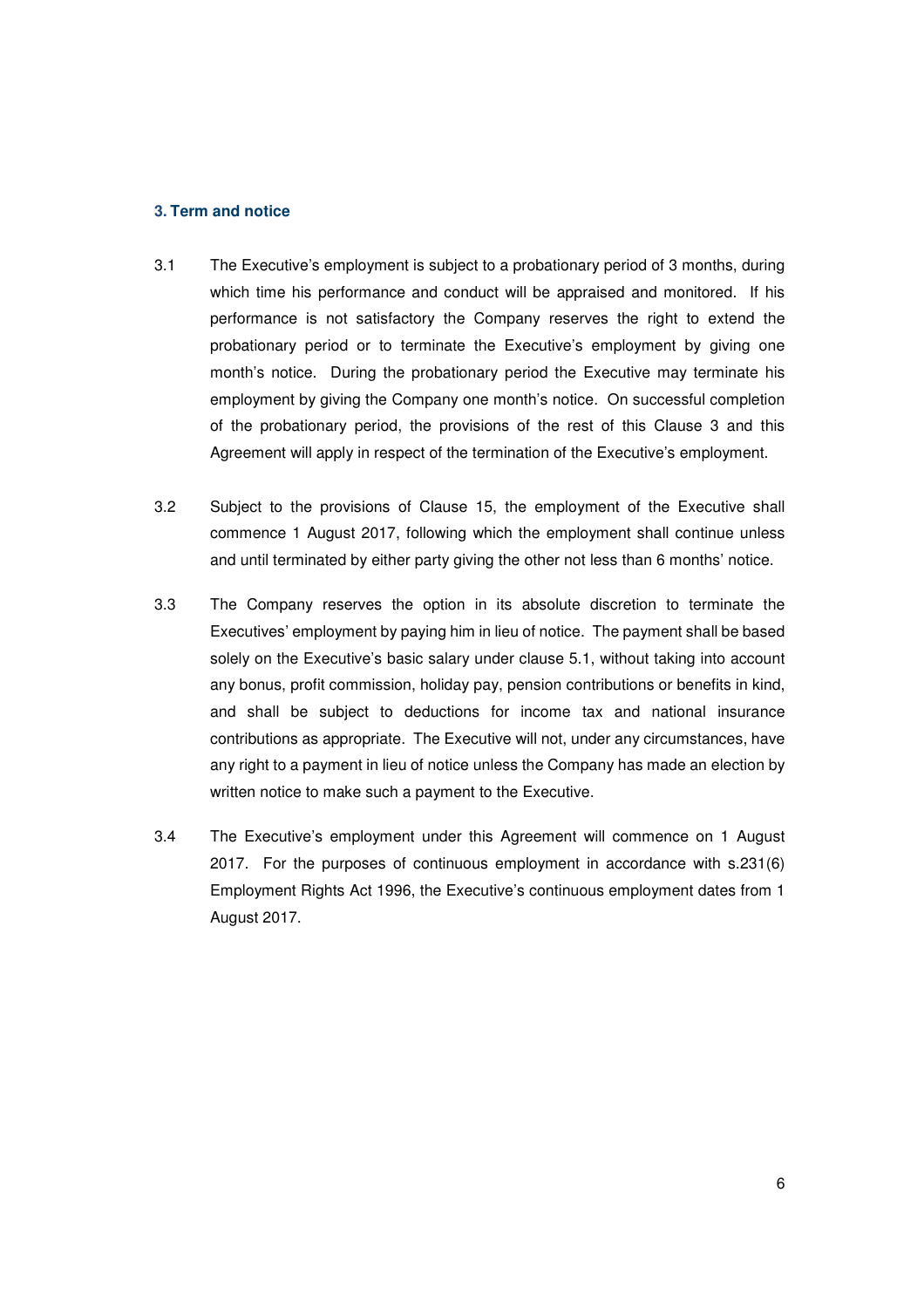# **4. Duties**

- 4.1 The Executive shall during the continuance of his employment:
- 4.1.1 exercise such powers and perform such duties in relation to the business of the Company or of any Group Company as may from time to time be vested in or assigned to him:
- 4.1.2 well and faithfully serve the Company and any relevant Group Companies to the best of his ability and carry out his duties in a proper and efficient manner and use his best endeavours to promote and maintain their interests and reputation;
- 4.1.3 unless prevented by sickness, injury or other incapacity or as otherwise agreed by the Company devote the whole of his time, attention and abilities on a full time basis, for such hours as may be necessary for the proper performance of his duties to the business affairs of the Company and any relevant Group Company for which he is required to perform duties.
- 4.2 In performance of his duties the Executive shall:
- 4.2.1 comply with the Company's normal hours of work and will also work any additional hours which are reasonably necessary to perform his duties. The Executive will not receive any further remuneration for any hours worked in addition to the normal working hours. Attached to this Agreement at Annex A is an opt-out agreement for the purposes of the Working Time Regulations 1998 ("the Regulations"). Although the Executive may be exempt from the Regulations, the effect of signing an opt-out would be to confirm that, until notice in accordance with the opt-out terms is given, employment under this Agreement will not be covered by the 48 hour per week maximum limit on working hours imposed by the Regulations. The Executive is hereby requested to sign the opt-out annexed to this Agreement at Annex A;
- 4.2.2 perform his duties at Exchequer Court, 33 St Mary Axe, London, EC3A 8AA or at such other location as the Company shall reasonably require, whether on a permanent or temporary basis;
- 4.2.3 travel to such places (whether inside or outside the United Kingdom) in such manner and on such occasions as the Company may from time to time reasonably require;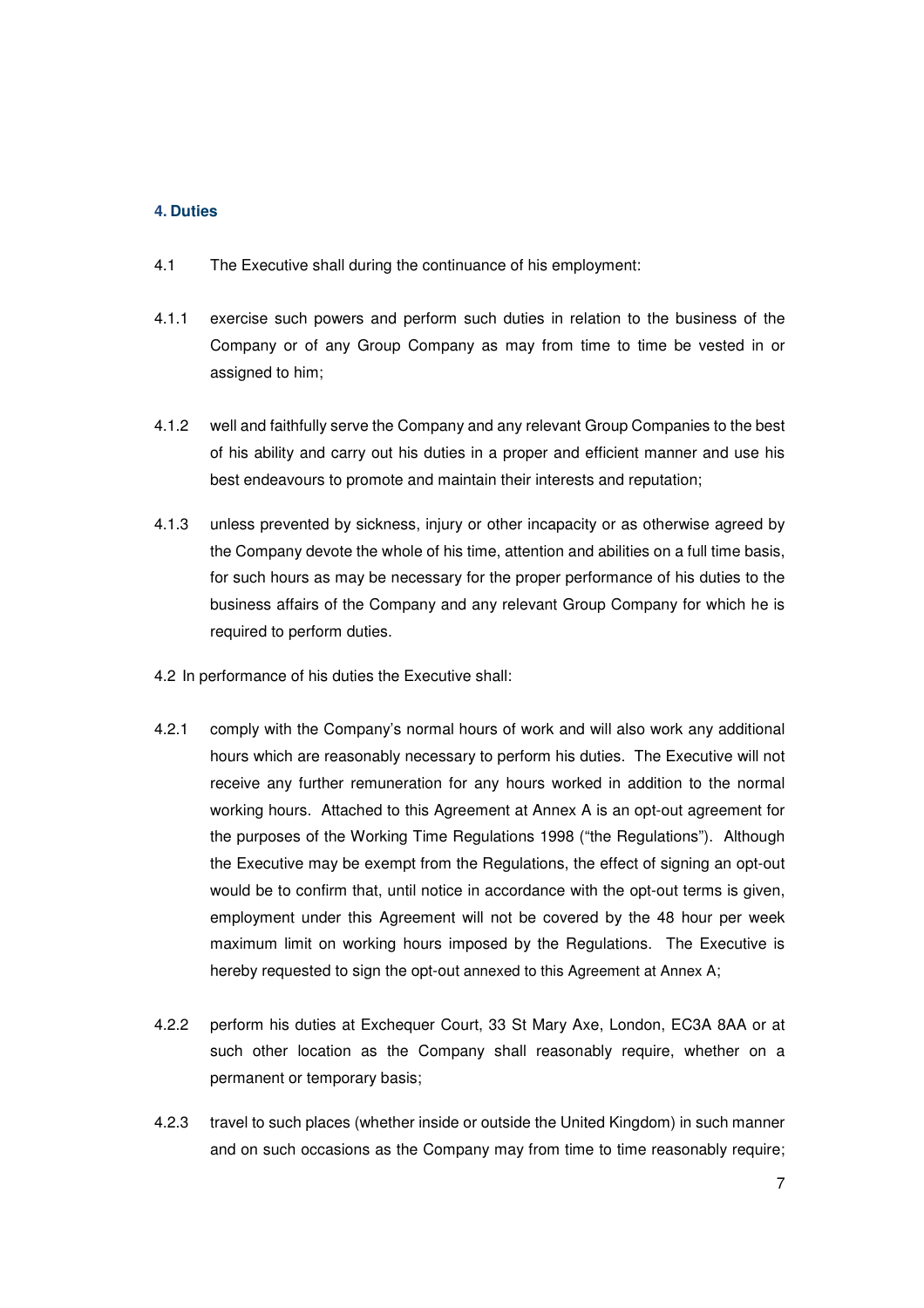and if so required by the Company, perform his duties hereunder jointly with such other person or persons as the Company may from time to time reasonably require.

4.3 For the avoidance of doubt, subject always to the Executive retaining the same or a similar level of responsibility, authority, remuneration and status, the Company may, in its absolute discretion, reasonably vary from time to time the functions and job title of the Executive.

# **5. Salary**

- 5.1 The Company shall pay to the Executive by way of remuneration for his services under this Agreement a basic salary of £375,000, which shall accrue from day to day and be payable in arrears by equal monthly instalments on or around the 24<sup>th</sup> of each month by credit transfer to your nominated bank or building society account. Where the Executive is only employed during part of a month the salary will be pro-rated.
- 5.2 Such salary shall be reviewed by the Company based on the Executive's month of hire with any adjustment being effective in the quarter during which the review took place, but without any commitment to increase.
- 5.3 The Company shall be entitled to deduct from any sums payable to the Executive (including salary) all sums from time to time owed to the Company or to any Group Company by the Executive howsoever arising and the Executive expressly agrees to such deductions, pursuant to Part II of the Employment Rights Act 1996.

## **6. Sign on Bonus**

- 6.1 You will receive a sign on bonus of £60,000 which will be paid in the first payroll following the end of the probationary period referenced in Section 3.1. The payment will be made subject to the requirement that on the Payment Date you must still be employed by the Company, not be serving notice of termination of your employment (whether given by you or the Company), or be under any disciplinary proceedings.
- 6.2 The net sign on bonus amount (after deductions for tax and national insurance) will be fully repayable should your employment with the Company end or should you have given notice before you have completed 12 months service.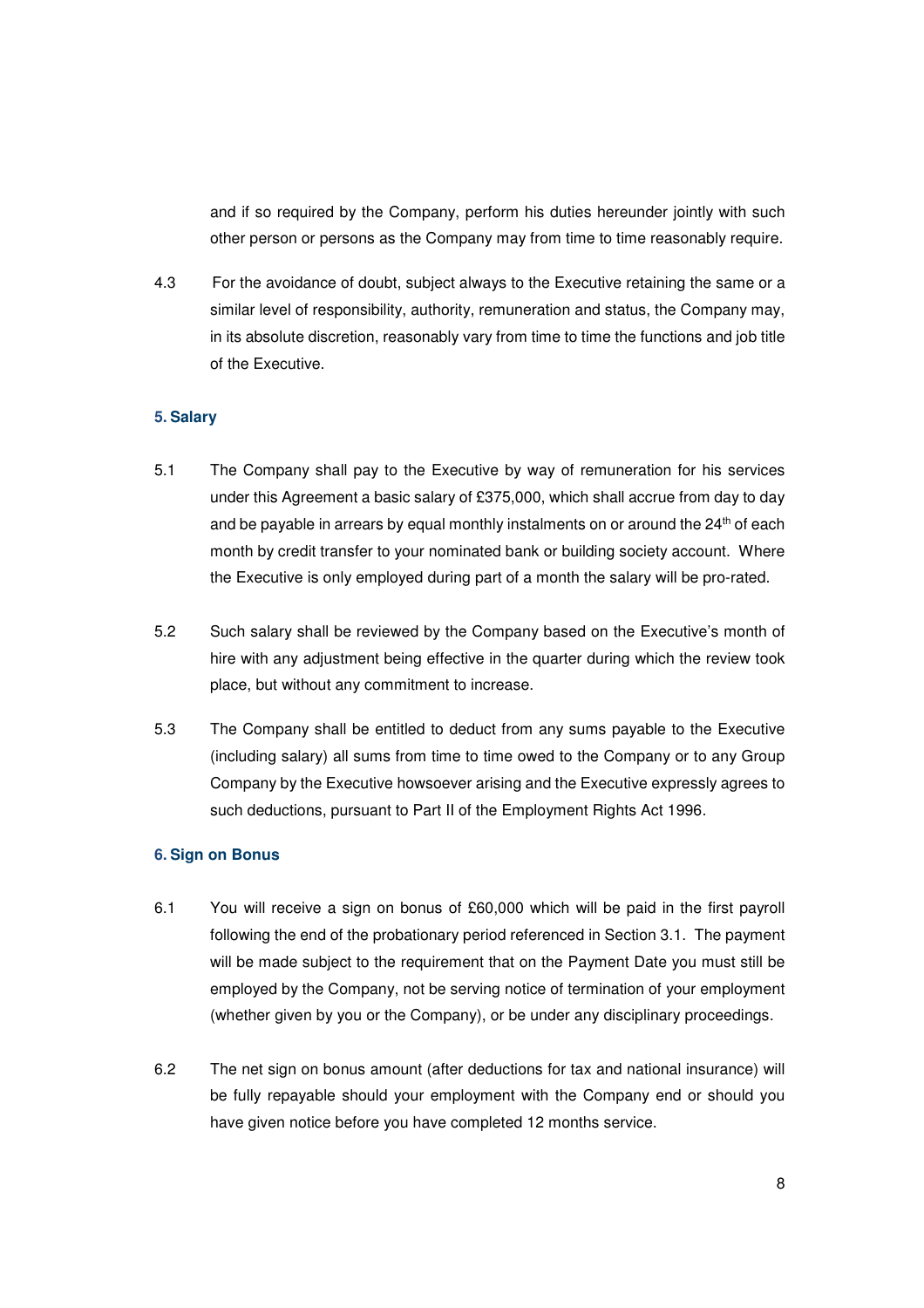# **7. Expenses**

The Company shall reimburse the Executive all reasonable travelling, hotel, entertainment and other out of pocket expenses properly incurred by him in or about the performance of his duties under this Agreement subject to his compliance with the Company's then current guidelines, if any, relating to expenses and to the production of receipts, vouchers or other supporting documents.

## **8. Profit Sharing Plan**

- 8.1 At the absolute discretion of the Company the Executive may during the continuance of his employment, in addition to the basic salary payable to him pursuant to Clause 5.1, be allowed to participate in such bonus schemes as the Company may operate for employees of comparable status from time to time, subject to the rules of any such schemes from time to time. Any bonus shall not form part of the Executive's contractual remuneration under this agreement. If the Company makes a bonus payment to the Executive in respect of a particular financial year of the Company it shall not be obliged to make subsequent bonus payments to him in respect of subsequent financial years of the Company. Your profit sharing target is 50% of your annual base salary. Your profit share award will be calculated on a pro rata basis according to your start date. For the avoidance of doubt, if your start date is after 1 October, you will not be eligible to participate in the profit sharing scheme in your year of joining.
- 8.2 The Company may alter the terms of bonus targets or withdraw them altogether at any time without prior notice.
- 8.3 The Executive will have no right to a bonus or time-apportioned bonus if his employment terminates for any reason or he is under notice of termination (whether given by the Executive or the Company) at or prior to the date when a bonus might otherwise have been payable.
- 8.4 Any bonus payable in accordance with this clause 8 shall not be pensionable.

## 8.5 **Solvency II – Personal Hedging Strategies**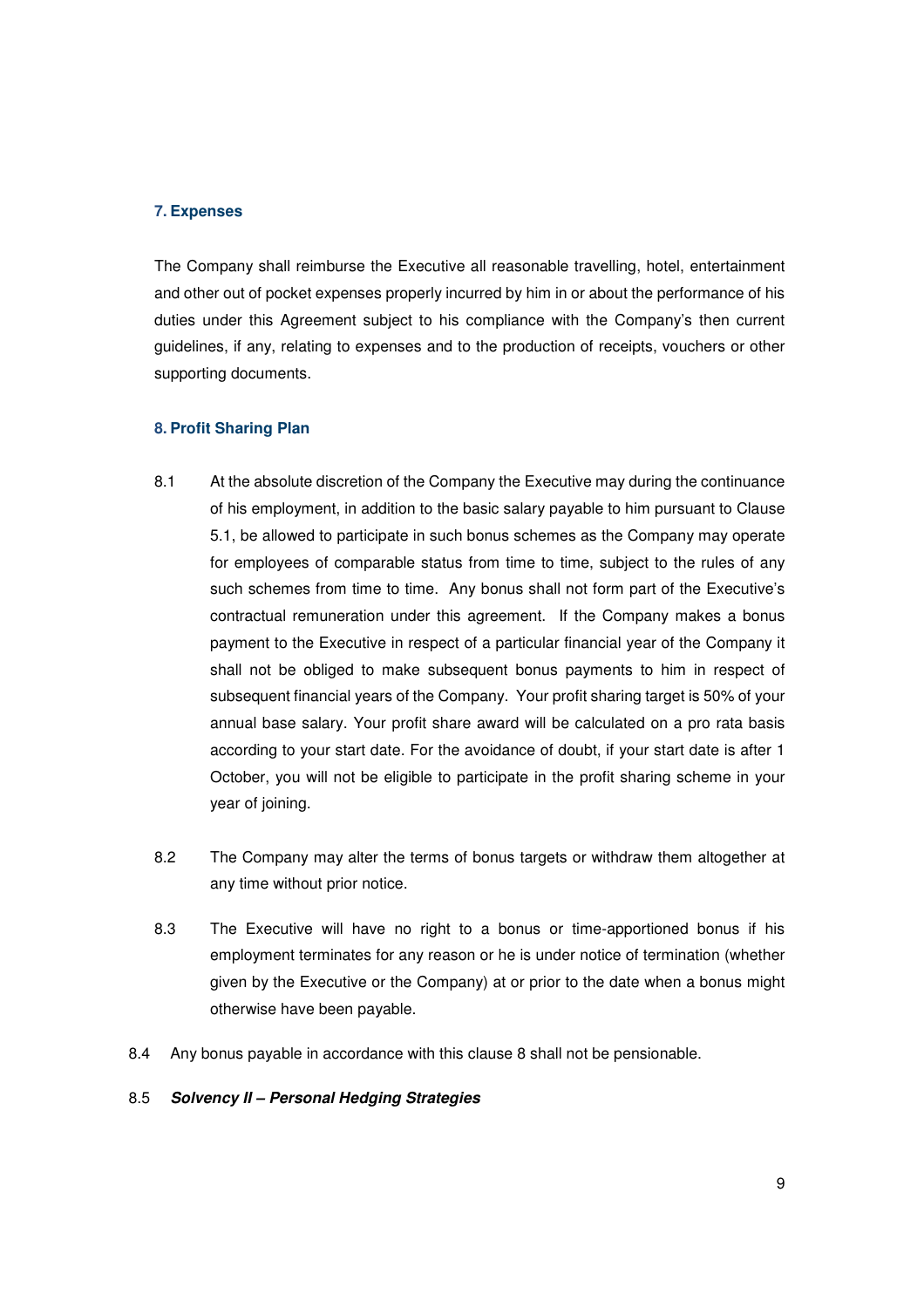You agree that you will not use personal hedging strategies or remuneration or liabilityrelated contracts of insurance to undermine the risk alignment effects embedded in your remuneration arrangements.

"Personal hedging strategies" means: entering into an arrangement with a third party under which the third party will make payments, directly or indirectly, to that person that are linked to or commensurate with the amounts by which the person's remuneration is subject to reductions.

# **9. Share Schemes**

- 9.1 At the absolute discretion of the Company, the Executive may be allowed to participate in such share schemes as the Company may operate for employees of comparable status, subject to the rules of such schemes from time to time and upon such terms as the Company may from time to time determine. In any such share scheme, no shares, securities, option or rights to acquire the same shall vest or accrue after notice of termination has been given by either party including where the Executive is on garden leave.
- 9.2 The Executive shall have no claim against the Company or any Group Company in connection with the termination of his employment in relation to the provision of any written agreement which has the effect of requiring the Executive to sell or give up shares, securities, option or rights to acquire the same and/or which causes any such option or rights to lapse or reduce in value.
- 9.3 The Executive's target participation in the Long Term Incentive Plan ("LTI Plan") £180,000 subject to the terms and conditions of the LTI Plan in place at time of payment.

## **10. Pensions, health and medical insurance**

10.1 The Executive shall during his employment, subject to the insurer in each case accepting the Executive for cover under the relevant policy and at normal rates, be entitled to participate in any: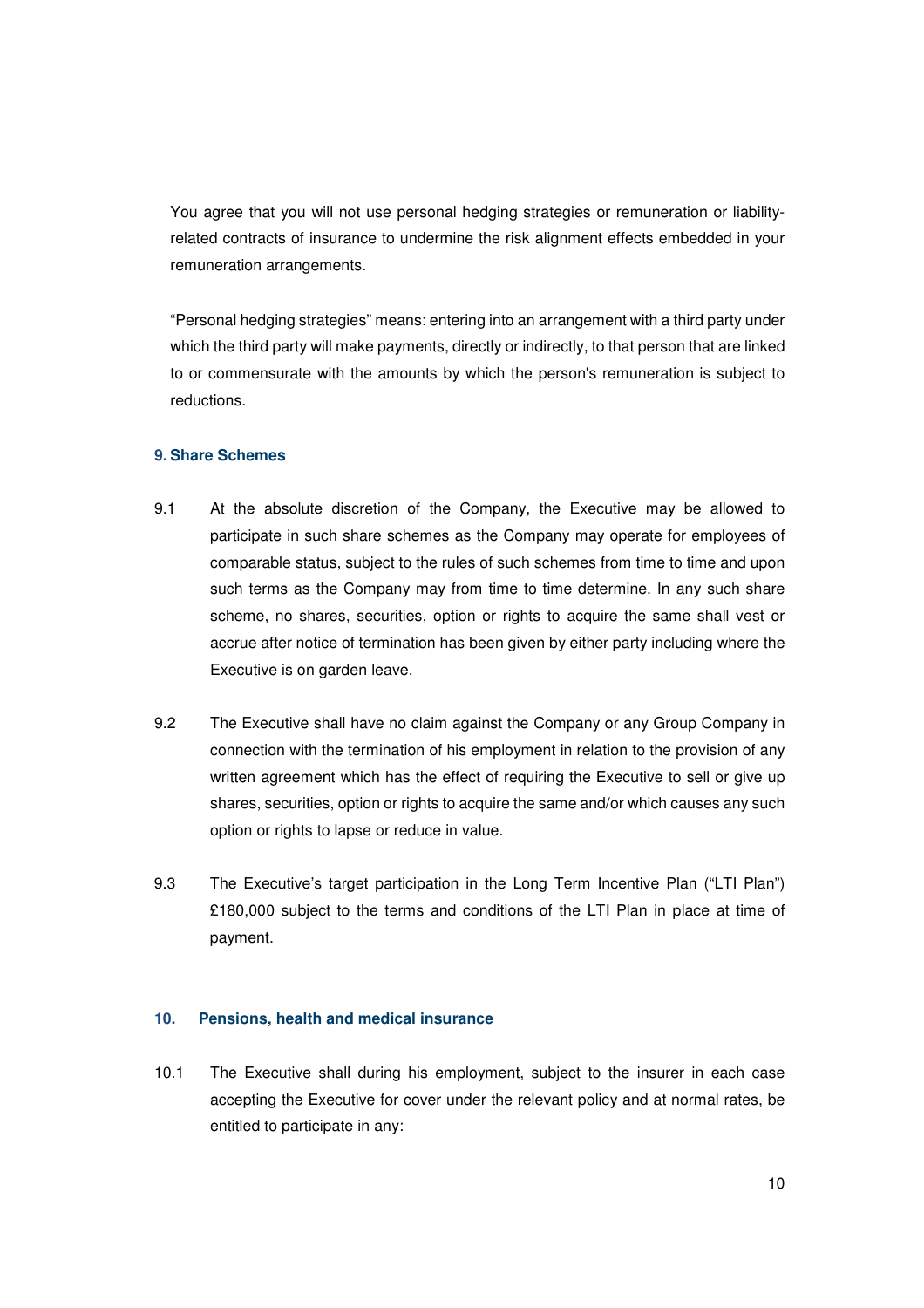- 10.1.1 permanent health insurance scheme;
- 10.1.2 arrangements for private medical treatment or medical health insurance;
- 10.1.3 life insurance scheme; and
- 10.1.4 critical illness insurance scheme;
- 10.2 operated from time to time by or for the Company for the benefit of employees of the Company or any Group Company of equivalent status to the Executive, subject to any applicable rules and conditions and subject to the Company's right to substitute other schemes for such schemes or amend the scale, and level of benefits provided under such schemes provided that any such change or substitution provides a comparable level of coverage. The Executive understands and accepts that it is the decision of the insurer whether benefits are to be paid under any of the schemes or policies referred to in this clause and the Company shall have no liability or responsibility for any decision that is made by the insurer. For the avoidance of doubt, the Company shall not be liable to make any payments unless it has received appropriate payments from the insurer.
- 10.3 During his employment hereunder the Company shall each month pay into such personal pension plan of the Executive as he shall direct an amount calculated (and accruing on a daily basis) at an annual rate equivalent of fifteen (15) per cent of the Executive's salary for the time being payable under clause 5.1.
- 10.4 No contracting out certificate is in force in relation to this employment.

# **11. Illness**

- 11.1 The Executive shall in the event of illness or other incapacity beyond his control as a result of which he is unable to perform his duties remain entitled to receive his salary in full for any continuous period of six months or an aggregate period of six months' absence in any consecutive twelve month period subject to:
- 11.1.1 compliance with the Company's procedures relating to sickness notification, statutory sick pay and self-certification to cover absence from work due to sickness or other incapacity and to the provision of medical certificates and/or (at the Company's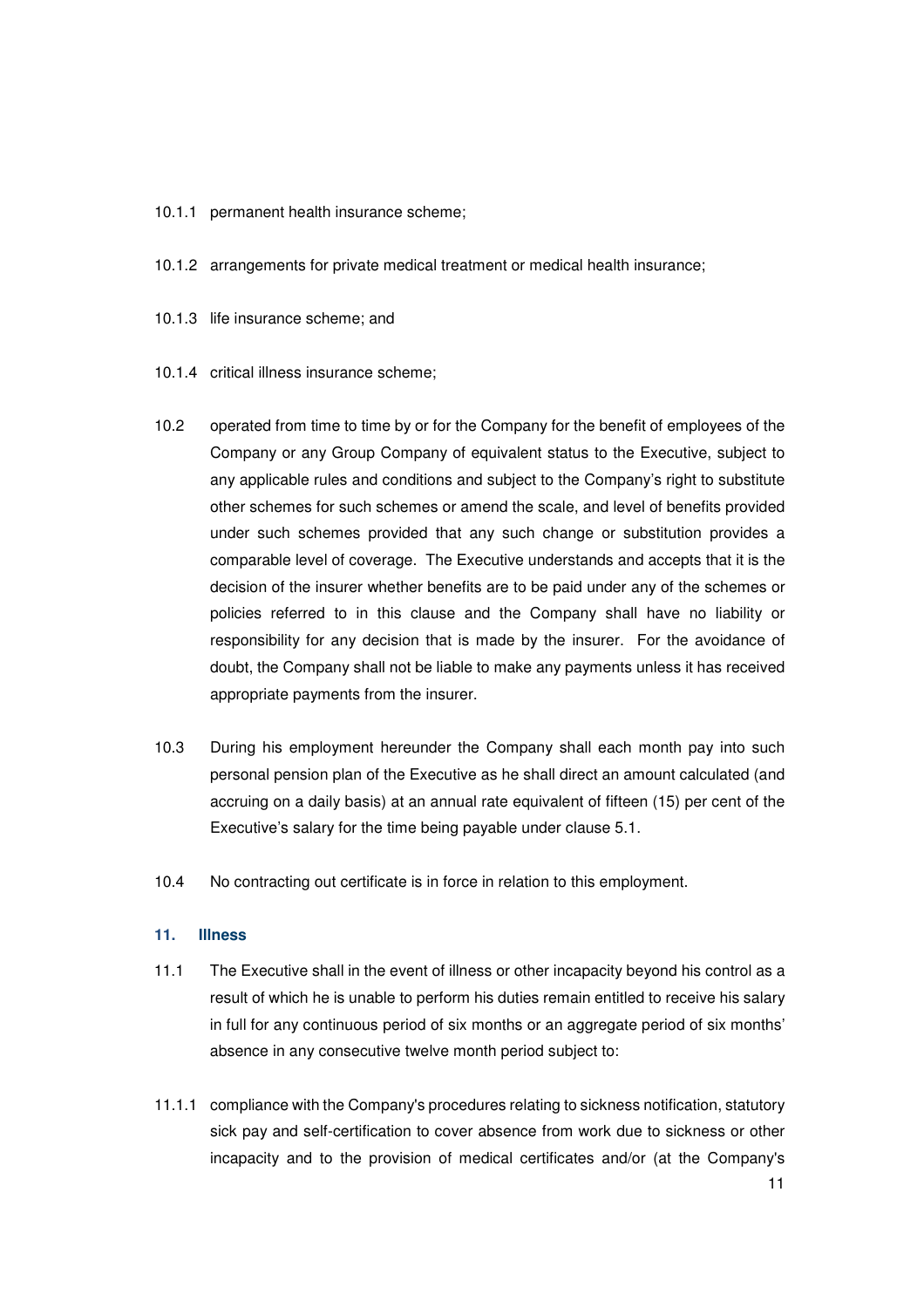discretion) undergoing a medical examination by a doctor appointed by the Company. The Executive shall co-operate in ensuring the prompt delivery of such report to the Company subject to disclosure to the Executive or his General Practitioner and authorise his own medical practitioner to supply all such information as may be required by that doctor and, if so requested by the Company, authorise his medical practitioner to disclose to the Company his opinion of the Executive's state of health;

- 11.1.2 a deduction (at the Company's discretion) from his salary of an amount or amounts equal to any statutory sick pay or social security benefits to which the Executive is entitled;
- 11.1.3 a deduction (at the Company's discretion) from his salary of an amount or amounts equal to any payment made to the Executive under any health insurance arrangements effected from time to time by the Company and/or any Group Company on his behalf.
- 11.2 If the Executive is away from work due to illness or injury for a consecutive period of 40 working days, the Company may appoint another person or persons to perform the Executive's duties until he returns to work.
- 11.3 The Executive hereby covenants with the Company on behalf of himself/herself and his personal representatives at all times fully and effectively to comply with the terms of any insurance policy taken out by the Company or any Group Company on his life or in respect of his position as a director and/or officer of the Company and further undertakes to co-operate fully and assist the Company or the relevant Group Company in relation to any claim(s) made or to be made in connection with such insurance policy (including without limitation submitting to a medical examination) notwithstanding that this Agreement has been terminated or has come to an end.
- 11.4 If the Executive is unable to perform his duties under this Agreement as a result of ill health, accident or injury caused by a third party in respect of which damages may be recoverable, the Executive shall immediately inform the Company of this fact and all relevant particulars. The Executive shall (if requested to do so by the Company) pursue a claim against the third party for damages and shall notify the Company of any settlement, award or judgment. He shall, upon request from the Company, pay the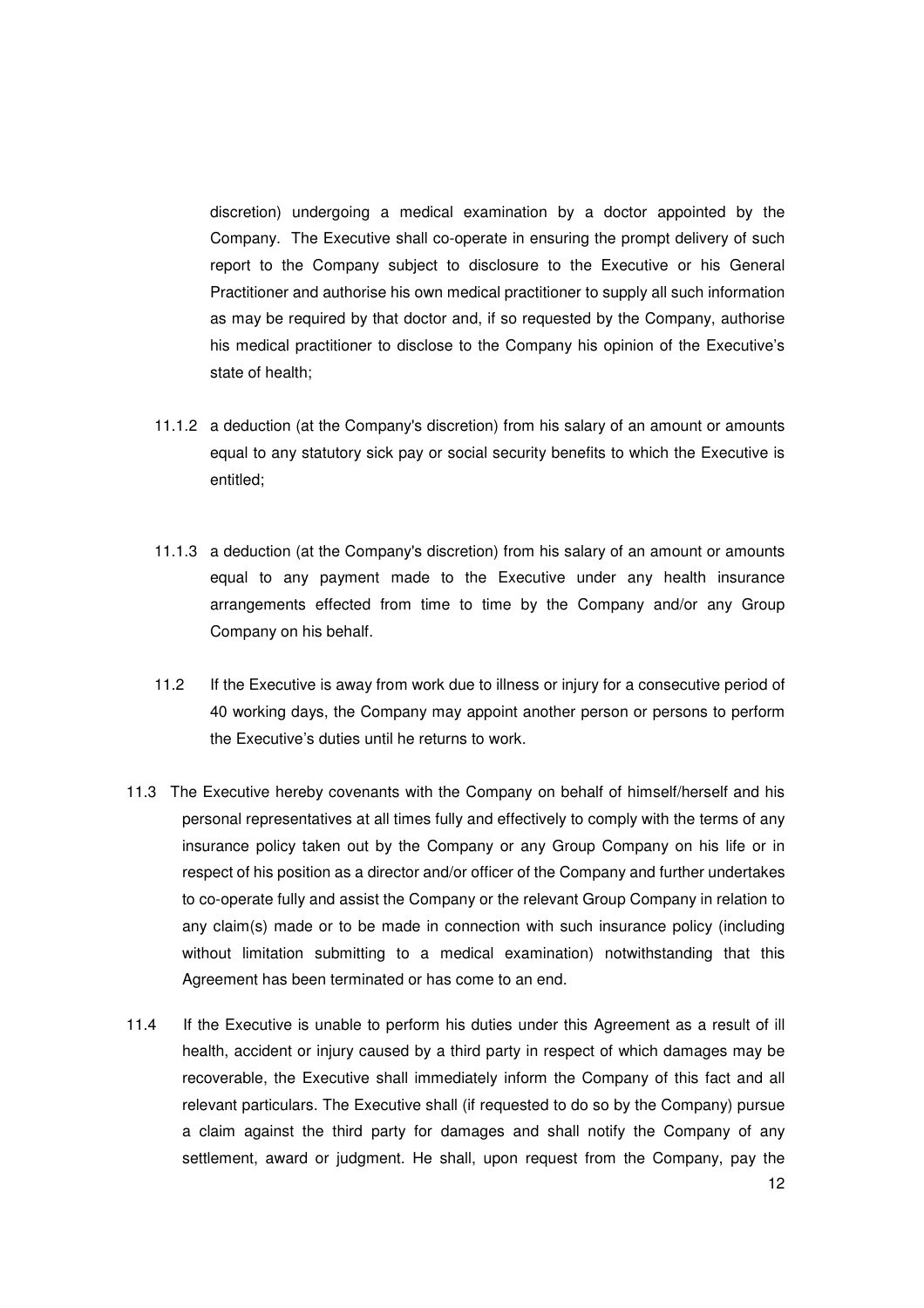Company that part of any damages or compensation recovered by him which relates to loss of earnings for the period during which he was unable to perform his duties under this Agreement less any cost borne by him in connection with the recovery of the damages and compensation provided that the payment to the Company will not exceed the total remuneration paid to him by the Company in respect of the period during which he was unable to perform his duties.

11.5 If the incapacity referred to in clause 11.2 continues for more than six months or for more than 120 working days (whether consecutive or in aggregate) in any continuous period of twelve months, then provided that such action does not prejudice the effect of any Group permanent health insurance scheme, the Company may either terminate this Agreement forthwith by written notice.

## **12. Holidays**

- 12.1 The Executive shall be entitled to 25 working days' holiday (in addition to the normal bank and other public holidays and accruing on a weekly basis) in each calendar year commencing on 1 January in each year (of which not more than 15 working days may be taken consecutively) to be taken at such times as the Company shall consider most convenient having regard to the requirements of the Company's business.
- 12.2 Save with the prior written consent of the Company, untaken holiday entitlement for any one calendar year may not be carried forward to any subsequent year. No payment shall be made for any unused holiday entitlement.
- 12.3 The Company reserves the right, at its absolute discretion, to require the Executive to take any outstanding holiday during any notice period or to make payment in lieu thereof on termination as set out in clause 12.4 below.
- 12.4 On termination of the Executive's employment (howsoever occasioned), if the Executive has taken more or less than his annual holiday entitlement an appropriate adjustment shall be made to any payment of salary or benefits from the Company to the Executive at the rate of 1/260th of the Executive's gross basic salary as set out in clause 5.1 subject to deductions of tax and national insurance per holiday day.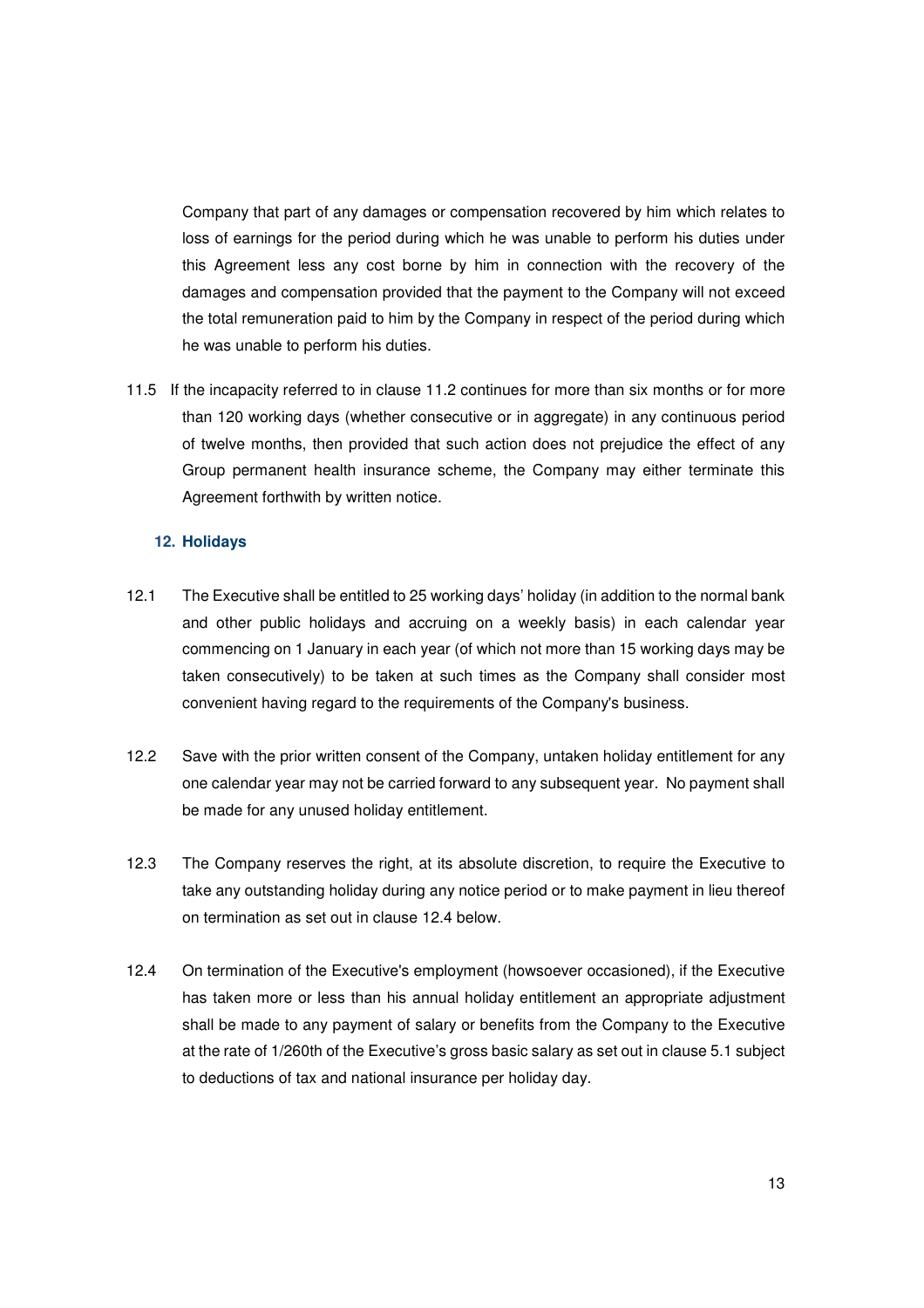#### **13. Other business interests**

- 13.1 The Executive shall not during the continuance of his employment (whether during or outside working hours) without the prior consent in writing of the Company, be directly or indirectly engaged, concerned or interested in any business, profession or occupation other than the Company provided that nothing in this Clause 14 shall prohibit the Executive from being interested as a director or the holder of not more than ten per cent of any class of stock, shares or debentures or other securities in any company or as the Company from time to time agrees in writing such agreement not to be unreasonably withheld or withdrawn so long as such interests of the Executive or any of them shall not prejudice the business interests of the Company or of any Group Company and for so long as the Executive shall during his employment comply with the provisions of this Clause 14.
- 13.2 The Executive shall not during the continuance of his employment (except with the prior written consent of the Company) introduce to any other person firm or company business of any kind which could appropriately be dealt with by the Company or any Group Company and/or have any financial interest in or derive any financial benefit from the contracts made by the Company or any other Group Company with any third party.

# **14. Confidential and business information**

- 14.1 In addition to and without prejudice to the Executive's common law obligations to keep information secret, the Executive shall not (except for the purpose of performing his duties hereunder or unless ordered to do so by a court) during his employment or after its termination directly or indirectly use, disclose or communicate Confidential Information and he shall use his best endeavours to prevent the improper use, disclosure or communication of Confidential Information, which for these purposes means:
- 14.1.1 any information of a confidential nature (whether private or secret information including information relating to corporate strategy, business development plans, intellectual property, business contacts, names and addresses of actual and potential customers and their requirements, terms of business with such customers and potential customers, annual budgets, management accounts and other financial information) of the Company or any Group Company or of any client or prospective client of the Company or of any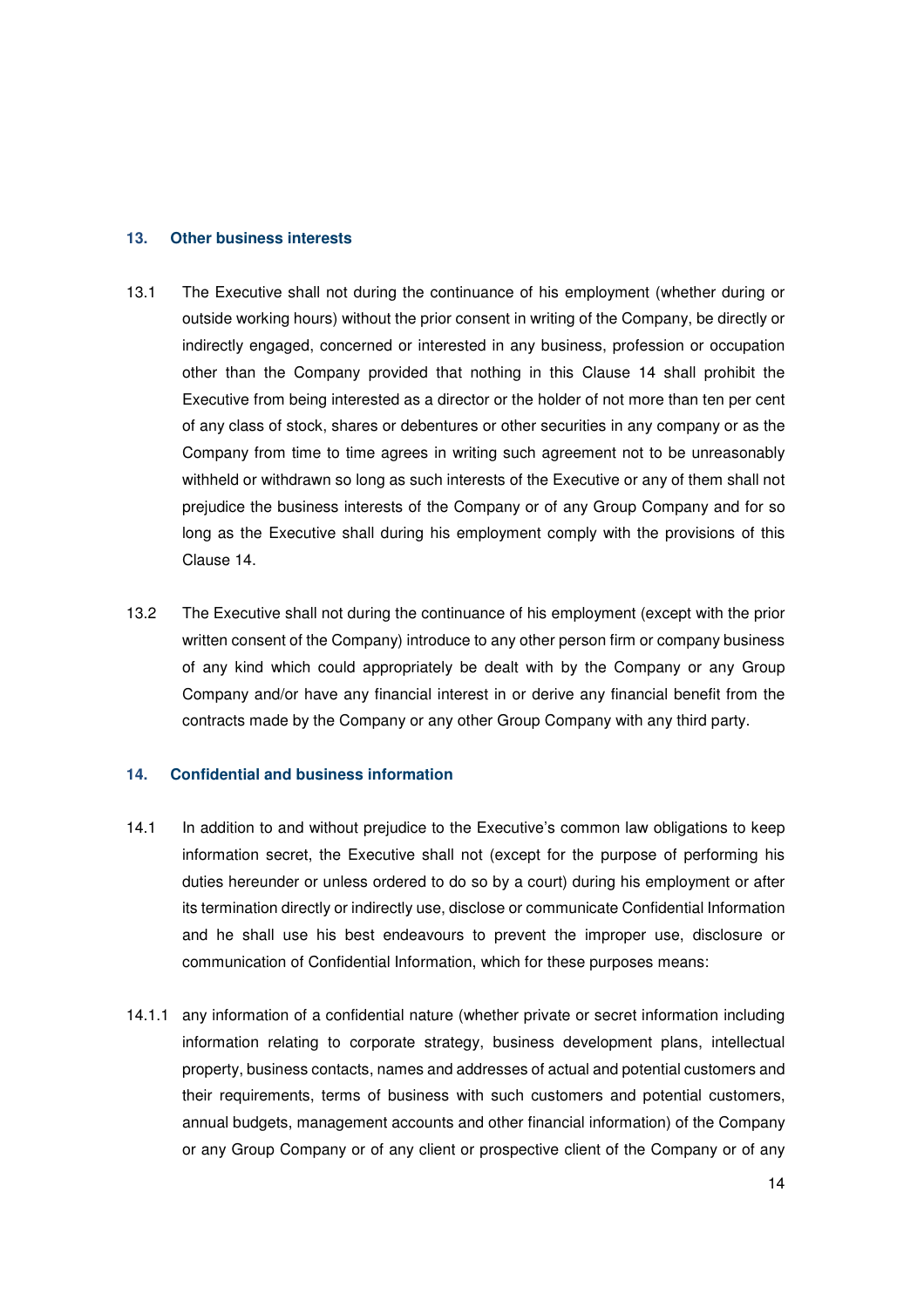Group Company or of any person or entity which shall have disclosed information to any member of the Company or any Group Company; and/or

- 14.1.2 any confidential report or research undertaken by or for the Company or any Group Company before or during the course of his employment; and/or
- 14.1.3 information so designated by the Company or any Group Company or which to the Executive's knowledge has been supplied to the Company or any Group Company subject to any obligation of confidentiality.
- 14.2 The restrictions contained in this Clause 14 shall cease to apply with respect to any information, confidential report or research which comes into the public domain otherwise that through an unauthorised disclosure by the Executive or a third party. This clause is not intended to exclude or restrict the Executive's right to make a protected disclosure under the Public Interest Disclosure Act 1998 if the Executive reasonably believes a harmful or illegal activity is being undertaken. In such a case, the Executive should refer to the Company's Whistle Blowing Policy, which can be found in the Employee Handbook.
- 14.3 By signing this Agreement the Executive consents:
- 14.3.1 to the Company holding and processing any information about him which he may provide to the Company or which it may acquire as a result of his employment providing such use is in accordance with the Data Protection Act 1998;
- 14.3.2 to the Company holding and processing any "sensitive personal data" (as defined in the Data Protection Act 1998) relating to him (including, for example, information relating to his health or racial or ethnic origin); and
- 14.3.3 to the transfer of all or any part of the information that the Company holds relating to him outside the European Economic Area.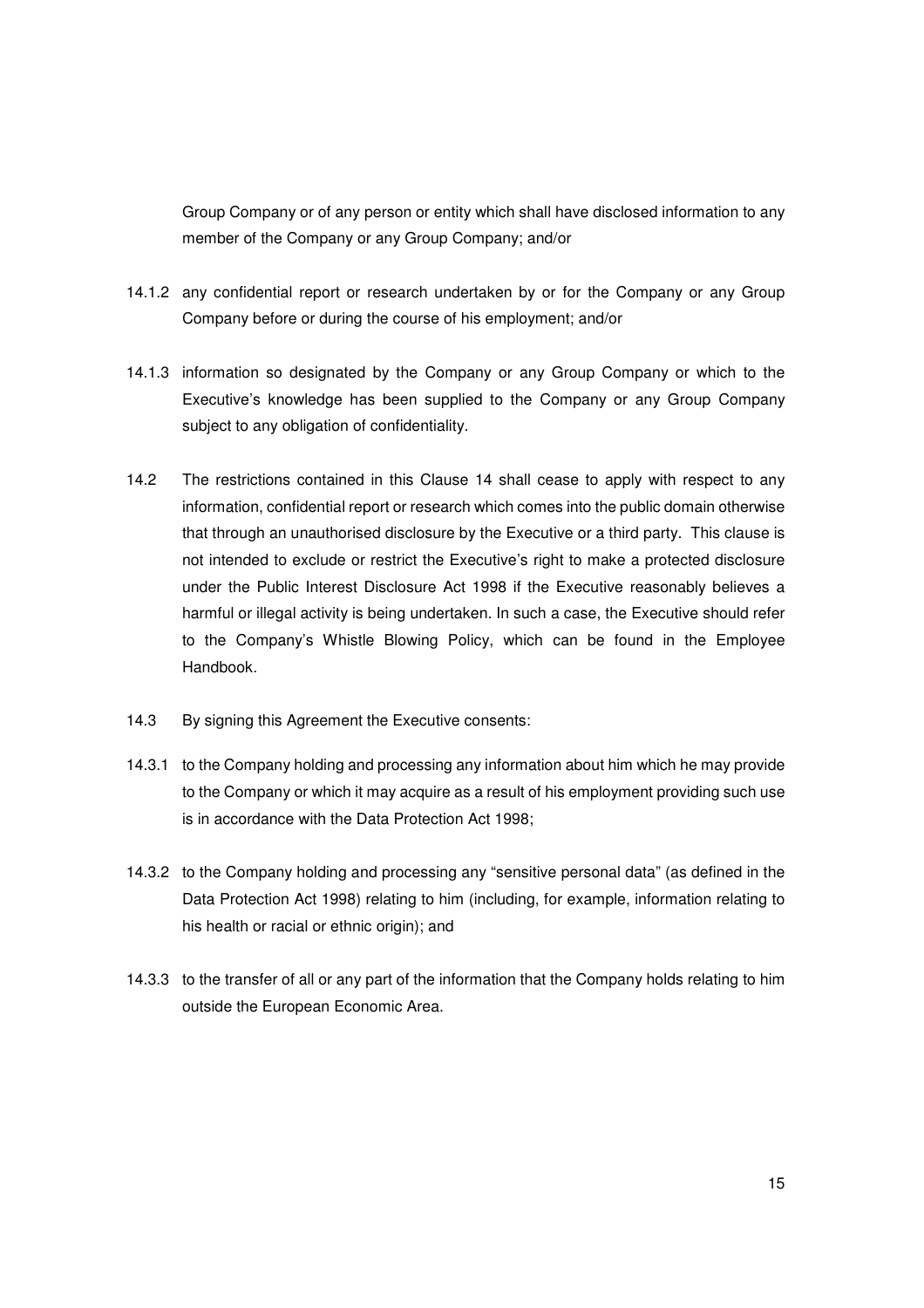## **15. Non competition**

- 15.1 For the purposes of this Clause the following expressions shall have the following meanings:
	- (a) "Relevant Employee" means:

any senior employee or consultant to the Company or any Group Company with whom the Executive has been personally involved or any director, employee or consultant of the Company or any Group Company who at any time during the 12 months immediately prior to the Termination Date was employed by the Company or any Group Company in a senior managerial, senior sales or technical position or who was in a position from which he had access to confidential information of the Company or any Group Company to a material extent and with whom the Executive has had dealings;

(b) "Relevant Customer" means a person, firm or company:

who at any time during the twelve months prior to the Termination Date was a customer of the Company or any Group Company (whether or not services were actually provided during such period) with whom the Executive had material contact or about whom he became aware or informed in the course of his employment or intermediary of such customer with whom the Executive had material contact or about whom he became aware or informed in the course of his employment or to whom at the Termination Date the Executive on behalf of the Company or any Group Company was actively and directly seeking to supply services in either case for the purpose of a Relevant Business;

(c) "Relevant Business" means:

a syndicate, managing agency at Lloyd's or insurance company;

(d) "Restricted Goods and/or Services" means:

any services with the provision of which the Executive was materially concerned on behalf of the Company and/or any Group Company during the period of twelve months immediately prior to the Termination Date; and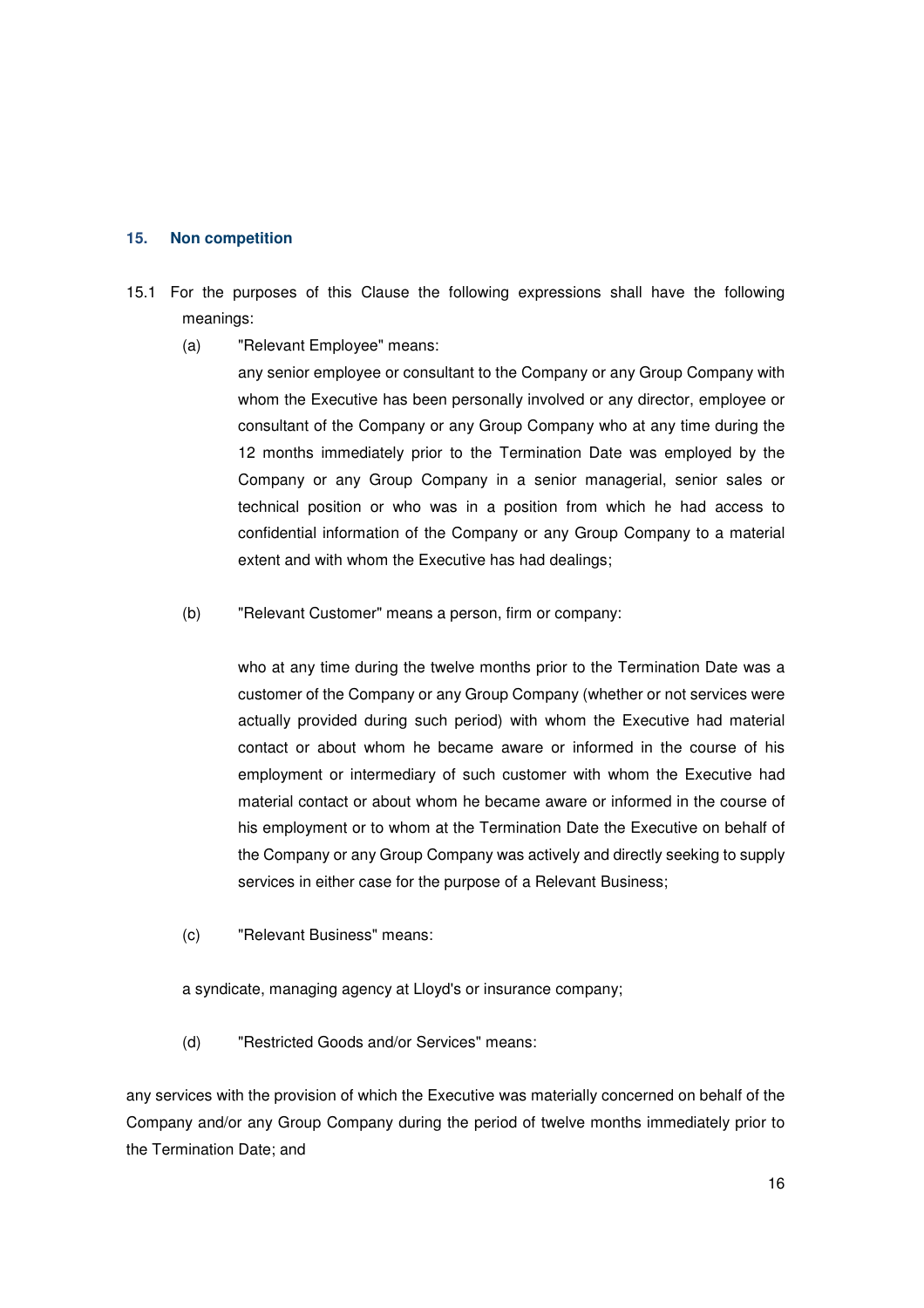(e) "Restricted Period" means:

the period of 12 months following the date of termination of this employment.

- 15.2 In order to safeguard the legitimate business interests of the Company and any Group Company and particularly the goodwill of the Company and any Group Company in connection with its clients, suppliers and employees the Executive hereby undertakes with the Company (for itself and as trustee for each Group Company) that, he will not directly or indirectly (without the prior consent in writing of the Company), during the Restricted Period:
	- (a) entice or solicit or endeavour to entice or solicit away from the Company or any Group Company any Relevant Employee;
	- (b) in competition with the Company or any Group Company supply or seek to supply Restricted Goods and/or Services to any Relevant Customer;
- 5.1 The Executive shall not (except with the prior written consent of the Company) at any time after the termination of his employment represent himself/herself to be connected with or interested in the business of or employed by the Company or any Group Company or use for any purpose the name or style of the Company or any Group Company or any name or style capable of confusion therewith or likely to cause an assumption of association with the Company or any Group Company.
	- 15.3 The Executive acknowledges that the provisions of this clause 14 are fair and reasonable and necessary to protect the goodwill and interests of the Company and any Group Company and shall constitute separate and severable undertakings given for the benefit of each of the Company and each Group Company and may be enforced by the Company on behalf of any Group Company. The Executive further acknowledges that damages may not be an adequate remedy in respect of a breach of clause 14.2 and accordingly that injunctive relief or other equitable remedies may be sought and obtained by the Company acting on its behalf and/or on behalf of any Group Companies.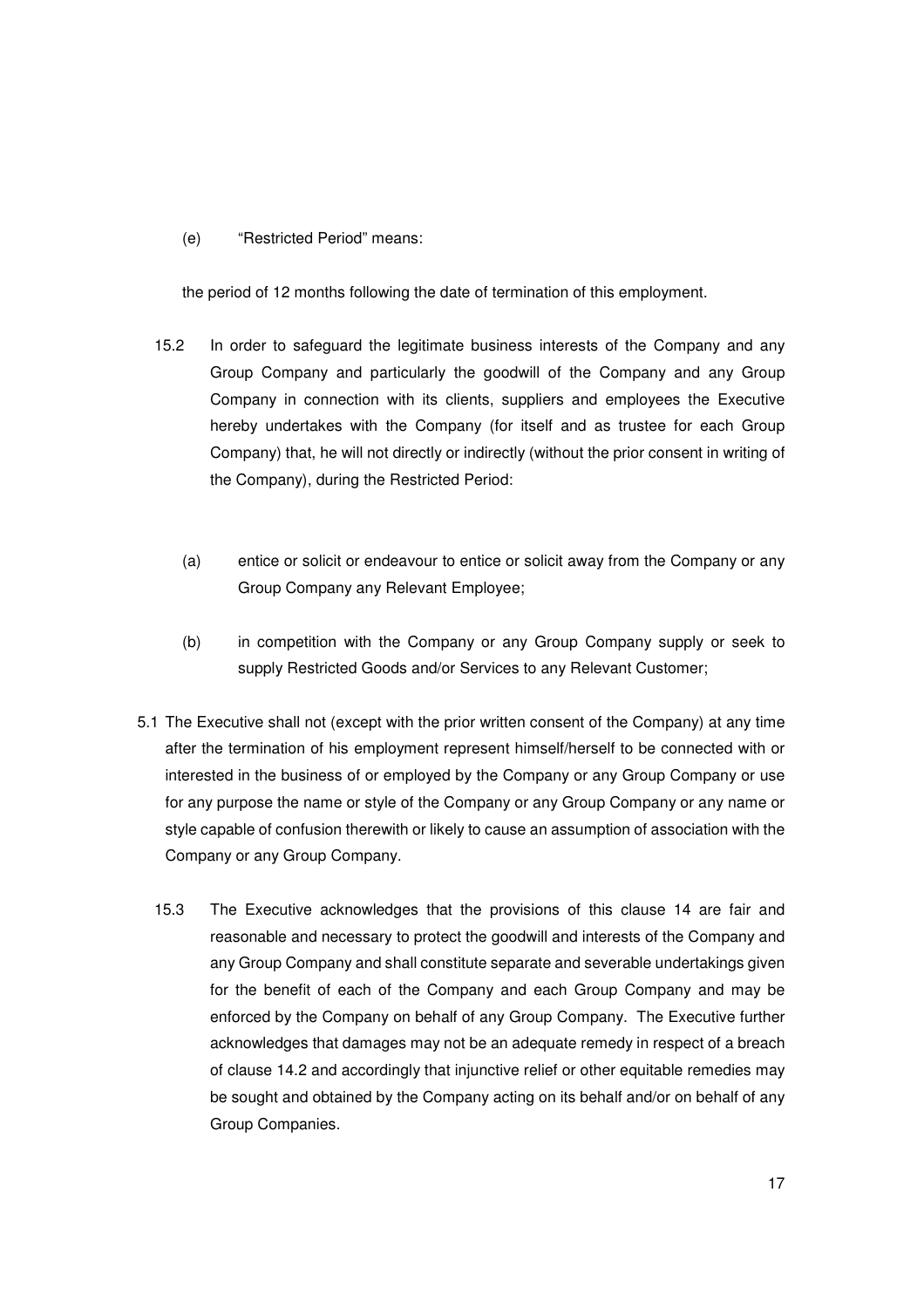- 15.4 If any of the restrictions or obligations contained in this clause 14 is found to be invalid as going beyond what is reasonable for the protection of the goodwill and interest of the Company and any Group Company this will not affect the validity or enforceability of any of the other restrictions or obligations. Further if any of the restrictions shall be adjudged to be void or ineffective for whatever reason but would be judged valid and effective if part of the wording thereof was deleted they shall apply with such modifications as may be necessary to make them valid and effective.
- 15.5 The Executive agrees that the Company may enforce the covenants (or any of them) set out in clause 14.2 after it has exercised its right to place the Executive on garden leave, but time spent on garden leave will be deducted from the Restricted Period. Provisions relating to garden leave are set out in clause 16.2 below, the Employee Handbook and on the Company Intranet.
- 15.6 The Executive agrees that in the event of him receiving from any person, company, business entity or other organisation an offer of employment or engagement either during the continuance of this Agreement or during the continuance in force of any of the restrictions set out in this clause 14, he will forthwith provide to such person, company, business entity or other organisation making the offer of employment or engagement a full and accurate copy of this Agreement signed by the parties hereto and will notify the Company of such offer of employment or engagement.
- 15.7 The Executive agrees that if he becomes aware of any employees that are considering leaving the Company, or if he is approached by another employee or other employees to discuss leaving the Company, that he will report these events to Human Resources forthwith.

## **16. Termination and Suspension**

16.1 Notwithstanding clause 3, the employment of the Executive may be terminated by the Company without notice or payment in lieu of notice if the Executive is guilty of gross misconduct or commits any serious or (having been given notice in writing) persistent breach of any of his obligations to the Company or any Group Company (whether under this Agreement or otherwise). The following is a non-exhaustive list of circumstances in which the Company may terminate the Executive's employment without notice or payment in lieu of notice: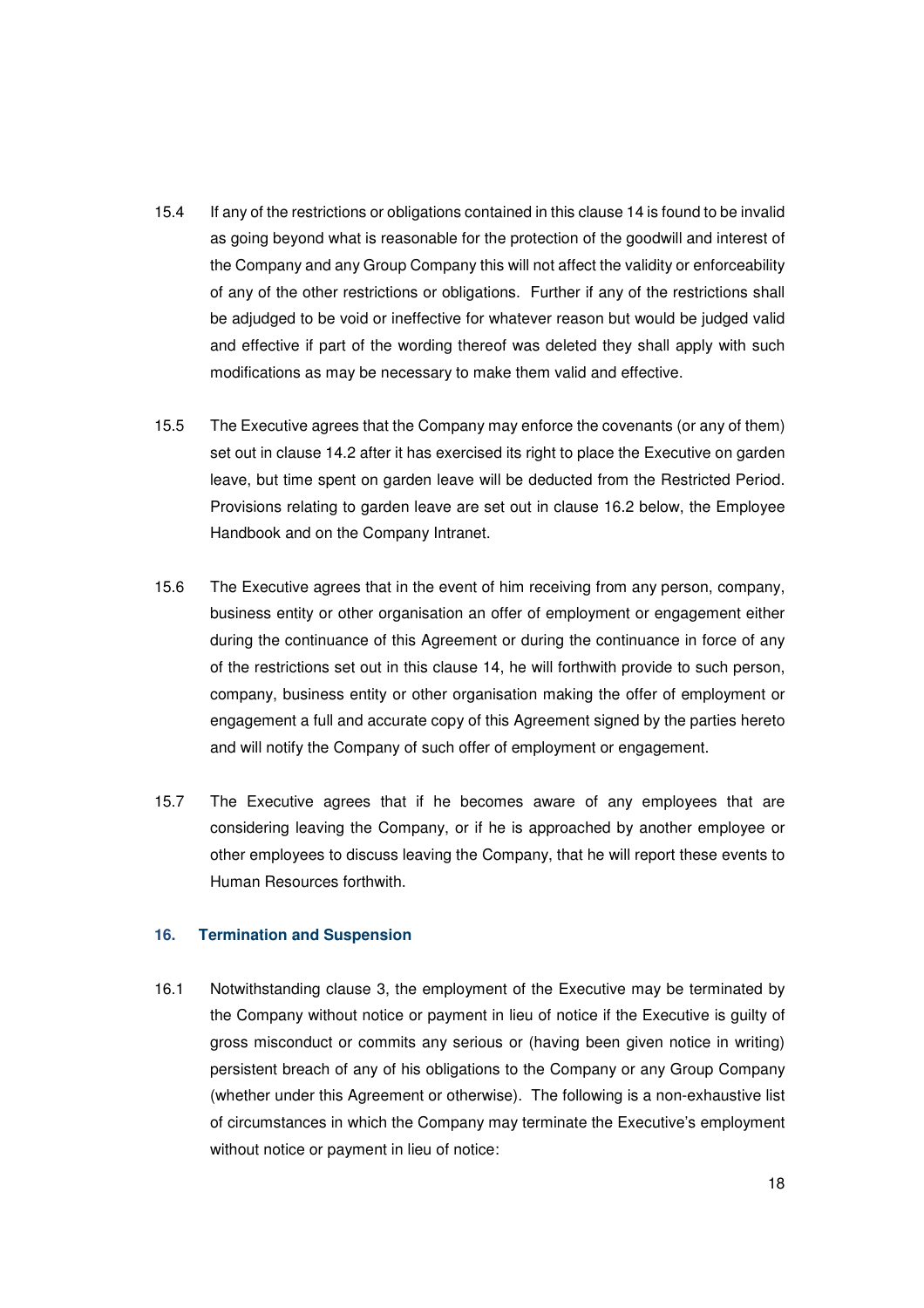- 16.1.1 the Executive refuses or neglects to comply with any reasonable lawful acts or directions given to him by the Company;
- 16.1.2 the Executive is guilty of dishonesty or is convicted of any criminal offence by a court of competent jurisdiction (other than a minor motoring offence for which a fine or other non-custodial penalty is imposed) whether in connection with his employment or not;
- 16.1.3 the Executive is unable to perform his duties hereunder through illness or other incapacity (including, but not limited to, where the Executive becomes of unsound mind or a patient for the purpose of any statute relating to mental health) for any continuous period of 6 months or an aggregate period exceeding 6 months in any period of twelve months;
- 16.1.4 the Executive fails or ceases to meet the requirements of any regulatory body whose consent is required to enable him to undertake all or any of his duties under this Agreement or is guilty of serious breach of the rules and regulations of such regulatory body or of any compliance manual of the Company or any Group Company;
- 16.1.5 the Executive is guilty of a serious breach of any rules issued by the Company from time to time regarding its electronic communications systems;
- 16.1.6 the Executive is adjudged bankrupt or enters into any composition or arrangement with or for the benefit of his creditors including a voluntary arrangement under the Insolvency Act 1986;
- 16.1.7 the Executive is convicted of an offence under the Criminal Justice Act 1993 or under any other present or future statutory enactment or regulation relating to insider dealing;
- 16.1.8 the Executive becomes prohibited by law or is disqualified or is liable to be disqualified from being a director or becomes of unsound mind or a patient under any statute relating to mental health;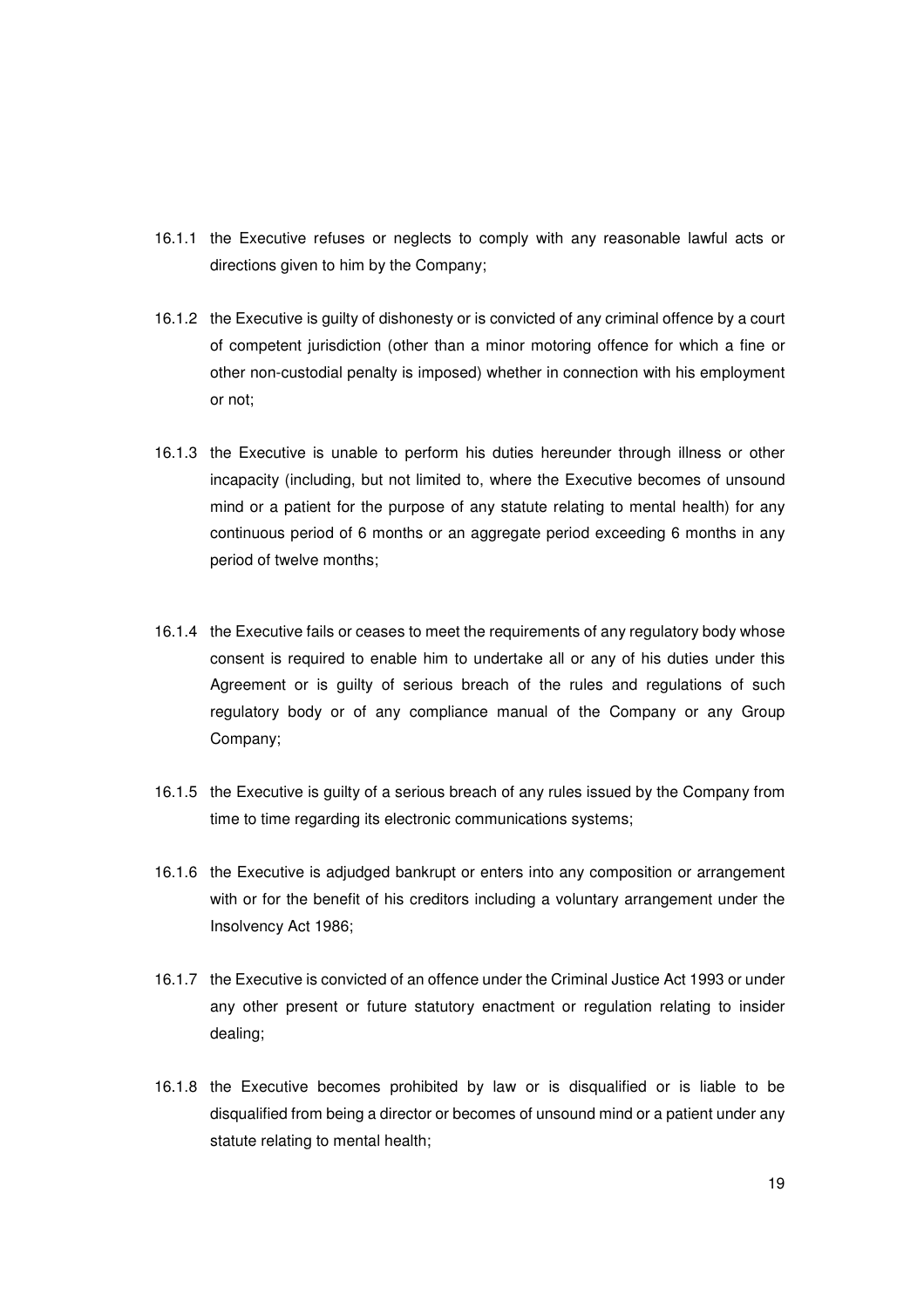- 16.1.9 the Executive resigns as a director of the Company other than at the request of the Company where the Executive is currently a director of the Company;
- 16.1.10 the Executive is required to vacate his office as a director of the Company where the Executive is currently a director of the Company and/or any Group Company for whom he performs executive duties by virtue of any provision of the Articles of Association of the Company or any Group Company;
- 16.1.11 the Executive commits and serious or persistent breach of any of the terms, conditions or stipulations contained in this Agreement;
- 16.1.12 the Executive is guilty of any serious negligence or gross misconduct in connection with or affecting the business or affairs of the Company or any Group Company for which he is required to perform duties; or
- 16.1.13 the Executive is guilty of conduct which is likely to bring himself/herself or the Company or any Group Company into disrepute.
- 16.2 The Company may suspend the Executive from his employment on full salary and benefits at any time for a reasonable period to investigate any matter in which the Executive is implicated or involved (whether directly or indirectly). During this time the Company may exclude the Executive from all or any premises of the Company or any Group Company and require the Executive to refrain from any contact with directors, employees, consultants, partners, officers, customers, clients, agents or suppliers of the Company or any Group Company (except as necessary in connection with any such investigation) during any period in which the Company is carrying out their investigation. During such suspension the Executive will continue to be bound by all of his obligations under this Agreement insofar as they are compatible with him being suspended, including his duties of good faith and fidelity.
- 16.3 The Company shall not be liable for breach of any of its obligations hereunder including, without limitation, its obligations as set out in Clauses 2 and 3 if either:
- 16.3.1 the members of the Company in general meeting vote that the Executive be removed from office as a director of the Company; or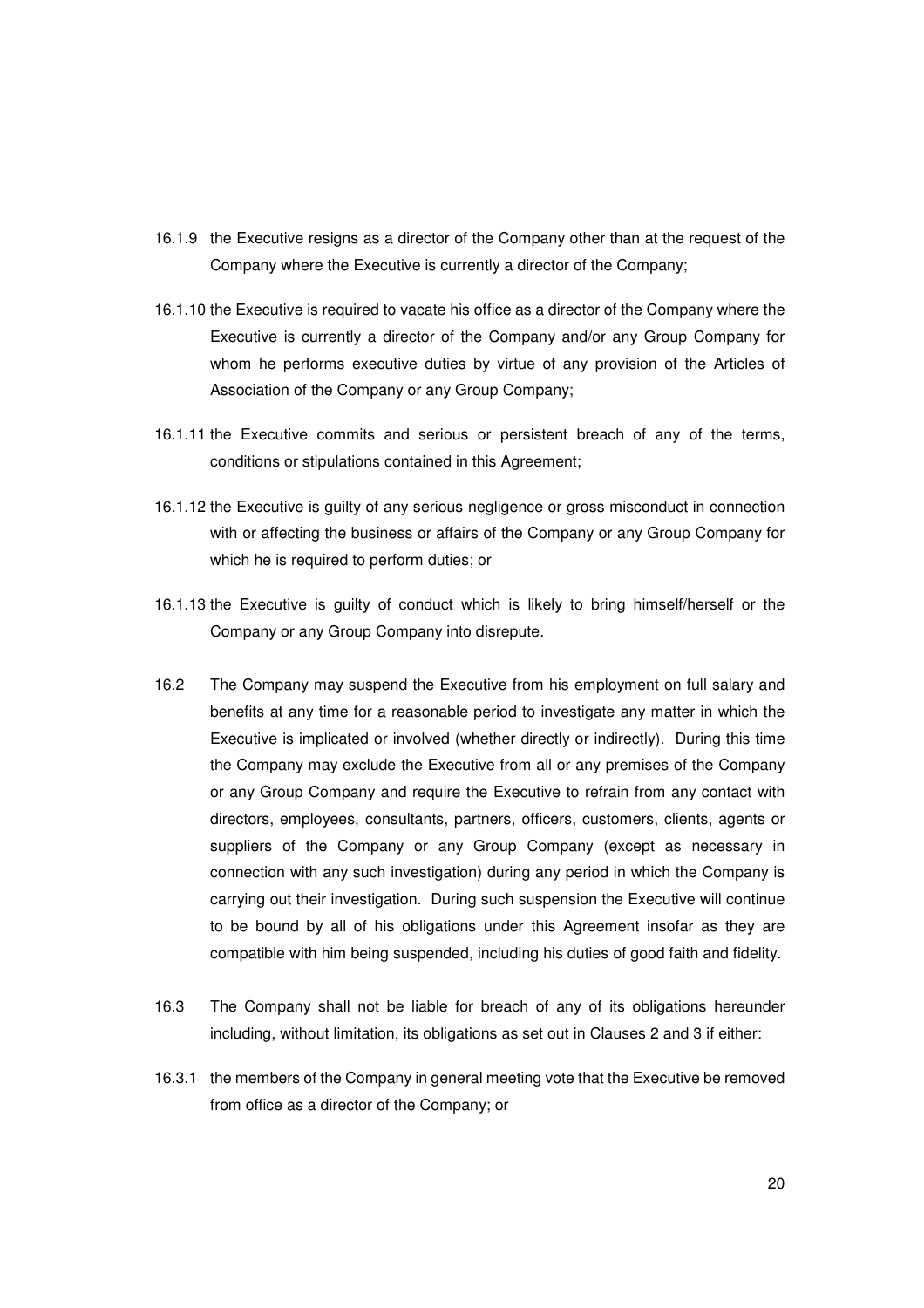- 16.3.2 the Executive, upon retiring as a director by rotation pursuant to the Articles of Association of the Company, is not re-elected by members of the Company in general meeting.
- 16.4 The termination of the Executive's employment hereunder for whatsoever reason shall not affect those terms of this Agreement, which are expressed to have effect after such termination and shall be without prejudice to any accrued rights or remedies of the parties.

## **17. Events on Termination**

- 17.1 On the termination of the Executive's employment, or at any other time in accordance with instructions given to him by the Company, the Executive will immediately return to the Company all equipment, correspondence, records, specifications, software, models, notes, reports, documents and other information and any copies thereof, including, without limitation, aural, visual or electronic form or on any magnetic or optical disk or memory and wherever located and any other property belonging to the Company (including but not limited to the Company car keys, credit cards, keys and passes and any mobile phone, blackberry, home computer or lap-top which the Company has provided the Executive with for the performance of his duties under this Agreement) which are in the Executive's possession or under his control.
- 17.2 After notice of termination has been given by either party or if the Executive seeks to resign without notice or by giving shorter notice than is required under Clause 3, provided that the Company continues to pay the Executive his basic salary, and to provide all contractual benefits until his employment terminates in accordance with the terms of this Agreement, the Company has absolute discretion for all or part of the notice period:
- 17.2.1 to exclude the Executive from such of the premises and IT and telecommunications systems of the Company and/or Group Company as the Company may direct;
- 17.2.2 to instruct him not to communicate with suppliers, customers, employees, agents or representatives of the Company or Group Company.
- 17.2.3 not to provide any work to or vest any powers in the Executive.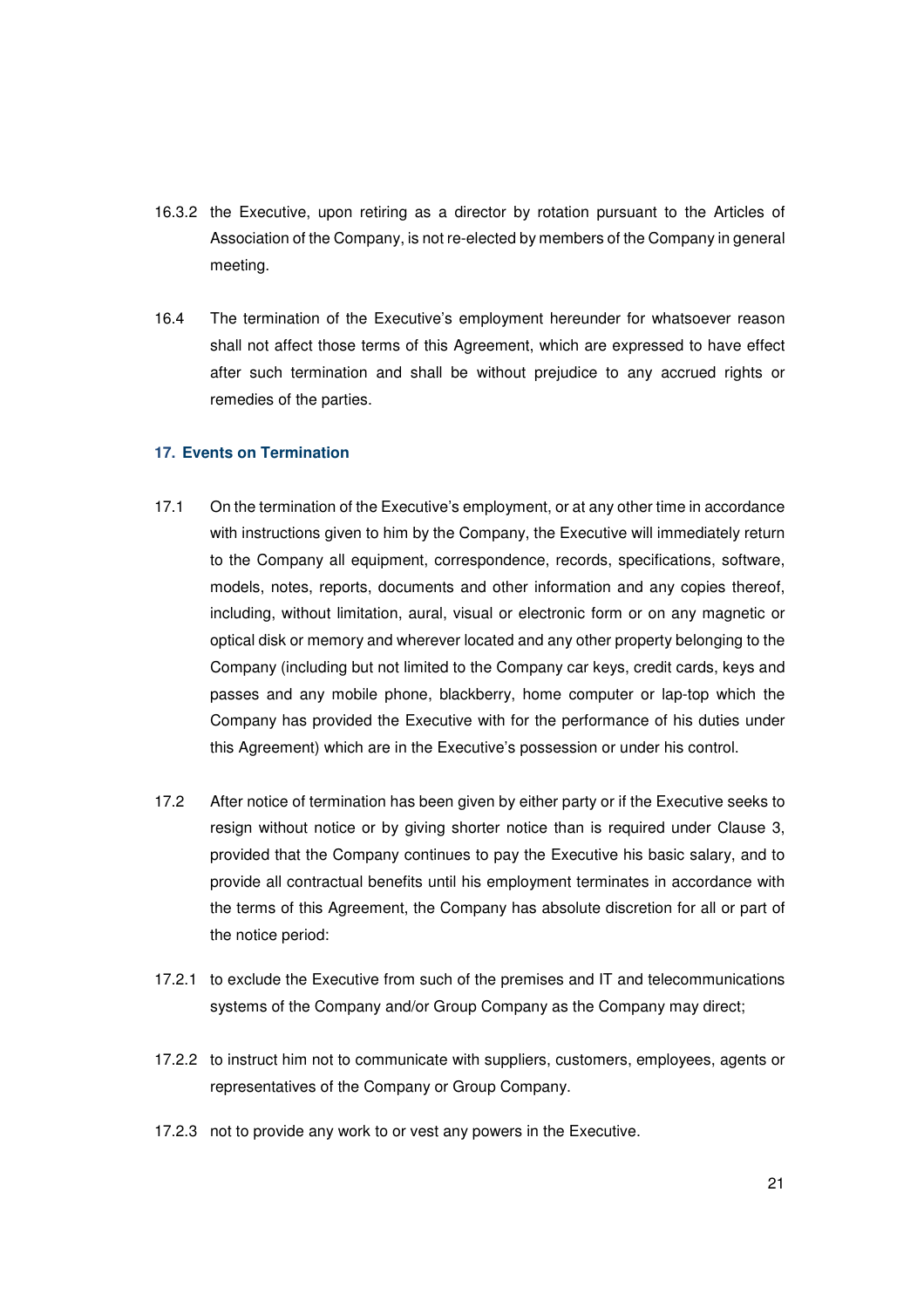17.2.4 (except during any periods taken as holiday in the usual way) to require the Executive to ensure that he can be contacted during each working day and comply with any written requests to contact a specified employee of the Company.

Any accrued but unused holiday entitlement shall be deemed to be taken during any period of garden leave.

## **18. Resignation of offices**

The Executive shall immediately upon the earlier of termination of his employment or notice of termination being served by either party in accordance with this Agreement give written notice resigning forthwith as a director or trustee or from any other office he may hold from time to time with the Company and/or any Group Company or arising from his engagement by the Company and/or any Group Company without any further compensation.

#### **19. Grievance and disciplinary procedures**

- 19.1 If the Executive wishes to seek redress of any grievance relating to his employment (other than one relating to a disciplinary decision) he shall apply to the Human Resources Manager and refer to the Company's grievance procedures.
- 19.2 If the Executive wishes to seek redress of any grievance relating to a disciplinary decision he shall refer such grievance to the Company's chairman.
- 19.3 The Company's disciplinary and grievance procedures from time to time in force shall apply to the Executive but shall not form part of his contract of employment.

### **20. Inventions and improvements**

22 20.1 It shall be part of the normal duties of the Executive at all times to consider in what manner and by what new methods any devices, goods, products, services, processes, equipment or systems of the Company and each Group Company might be improved and/or extended and/or promoted and promptly to give to the Company full details of any invention, discovery, design, improvement or other matter or work whatsoever (the "Inventions") which he may from time to time make or discover during his employment and to further the interests of the Company and/or any Group Company with regard thereto. The Executive hereby acknowledges and agrees that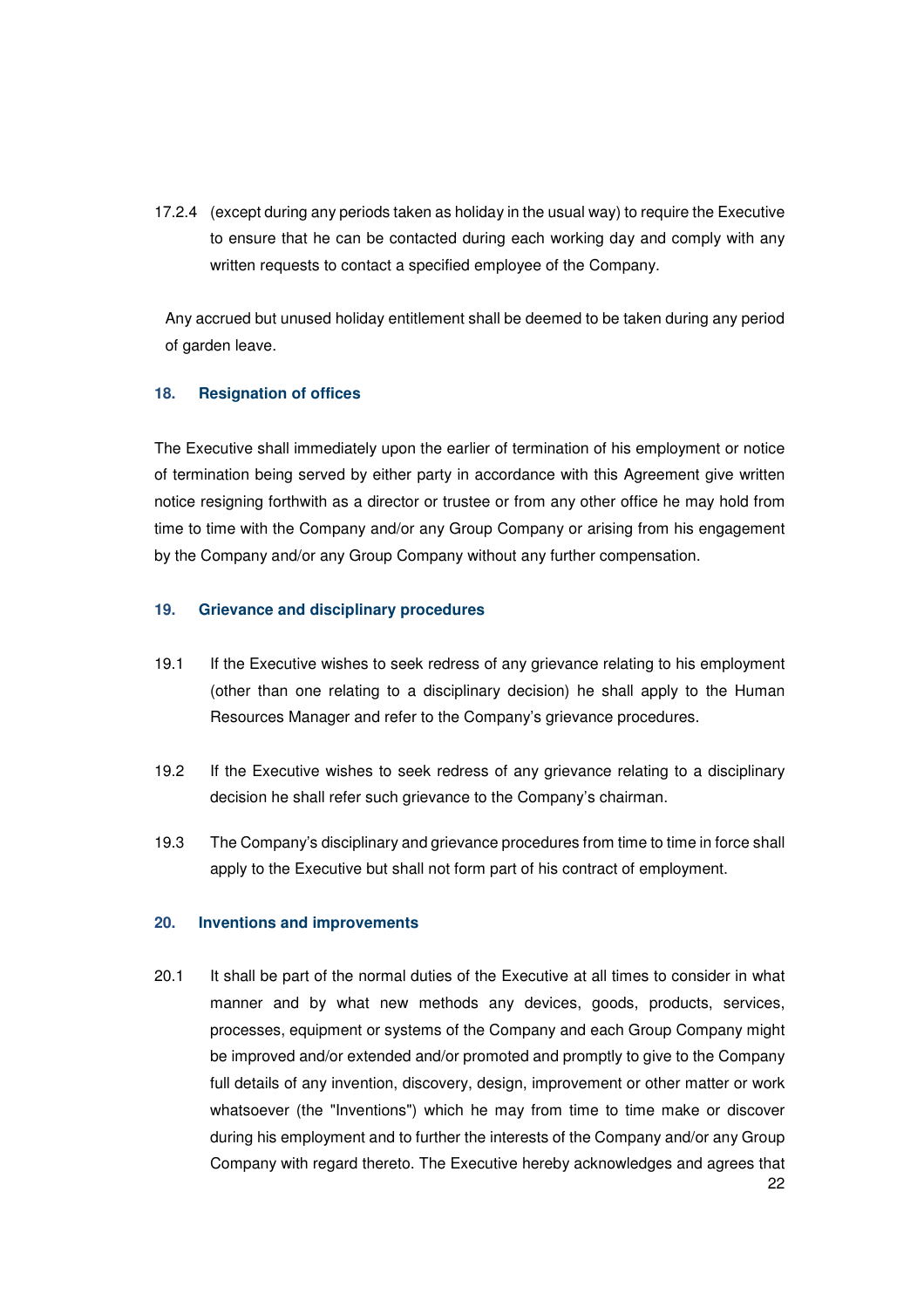the sole ownership of the Inventions and all proprietary rights therein discovered or made by him (whether alone or jointly with others) at any time during his engagement hereunder shall (subject to any contrary provisions of the Patents Act 1977 and the Copyright, Designs and Patents Act 1988 and to any rights of a joint inventor thereof) belong free of charge and exclusively to the Company or as it may direct.

- 20.2 All records, documents, papers (including all copies and summaries thereof) and copyright protected works made or acquired by the Executive in the course of his employment and all worldwide copyright and design rights in all the Inventions, shall be and remain the property of the Company.
- 20.3 For the avoidance of doubt the Executive irrevocably and unconditionally waives all rights granted by Chapter IV of Part I of the Copyright, Designs and Patents Act 1988 that vests in the Executive the authorship of any copyright works in respect of the Inventions by the Executive in the course of his employment with the Company or any Group Company including without limitation the right to be identified as the author of any such works and the right not to have any such works subjected to derogatory treatment.
- 20.4 The Executive hereby agrees (at any time during his employment or thereafter and at the Company's expense) to do all such acts and things (including without limitation making application for letters patent) as the Company may reasonably request to vest effectually any Invention (whether owned by the Company in accordance with Clause 20.1 or owned by the Executive) and any protection as to ownership or use (in any part of the world) of the same in the Company or in any Group Company or as it may direct, jointly if necessary with any joint inventor thereof, and the Executive hereby irrevocably appoints the Company for the purposes aforesaid to be his attorney in his name and on his behalf to execute and do any such documents acts and things aforesaid.
- 20.5 The Executive shall not knowingly do or omit to do anything which will or may have the result of imperilling any such protection aforesaid or any application thereof.

## **21. General**

21.1 No failure or delay by either party in exercising any right, power or privilege under this Agreement shall operate as a waiver thereof nor shall any single or partial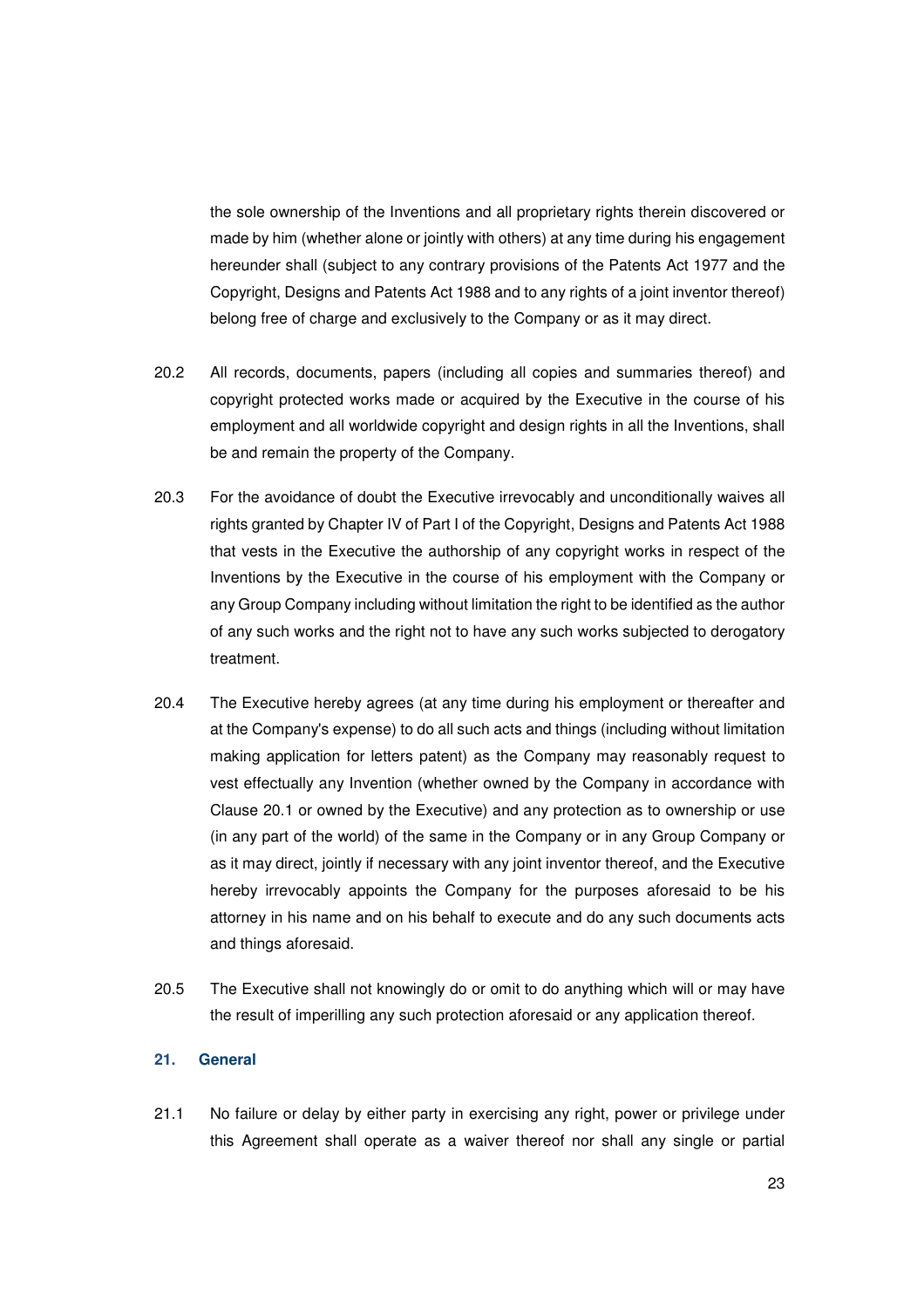exercise by either party of any right, power or privilege hereunder preclude any further exercise thereof or the exercise of any other right, power or privilege.

- 21.2 The Executive hereby irrevocably and by way of security appoints the Company and each Group Company now or in the future existing to be his attorney and in his name and on his behalf and as his act and deed to sign, execute and do all acts, things and documents which he is obliged to execute and do under the provisions of this Agreement (and in particular, but without limitation, Clauses 18 and 20) and the Executive hereby agrees forthwith on the request of the Company to ratify and confirm all such acts, things and documents signed, executed or done in pursuance of this power.
- 21.3 There are no collective agreements, which affect the terms and conditions of the employment of the Executive hereunder.
- 21.4 The Executive is required, as a condition of his employment, to observe all Company policies and procedures as advised to him by the Company from time to time. These policies and procedures are summarised in the Employee Handbook, and set out in full on the Company's Intranet.
- 21.5 This Agreement may only be modified by the written agreement of the parties.
- 21.6 The Executive cannot assign this Agreement to anyone else.
- 21.7 If either party agrees to waive their rights under a provision of this Agreement, that waiver will only be effective if it is in writing and it is signed by the relevant party. A party's agreement to waive any breach of any term or condition of this Agreement will not be regarded as a waiver of any subsequent breach of the same term of condition or a different term or condition.

# **22. Reconstruction or amalgamation**

If this Agreement is terminated because of the liquidation of the Company for the purpose of amalgamation or reconstruction and the Executive is offered employment with such amalgamated or reconstructed company on terms no less favourable in all material respects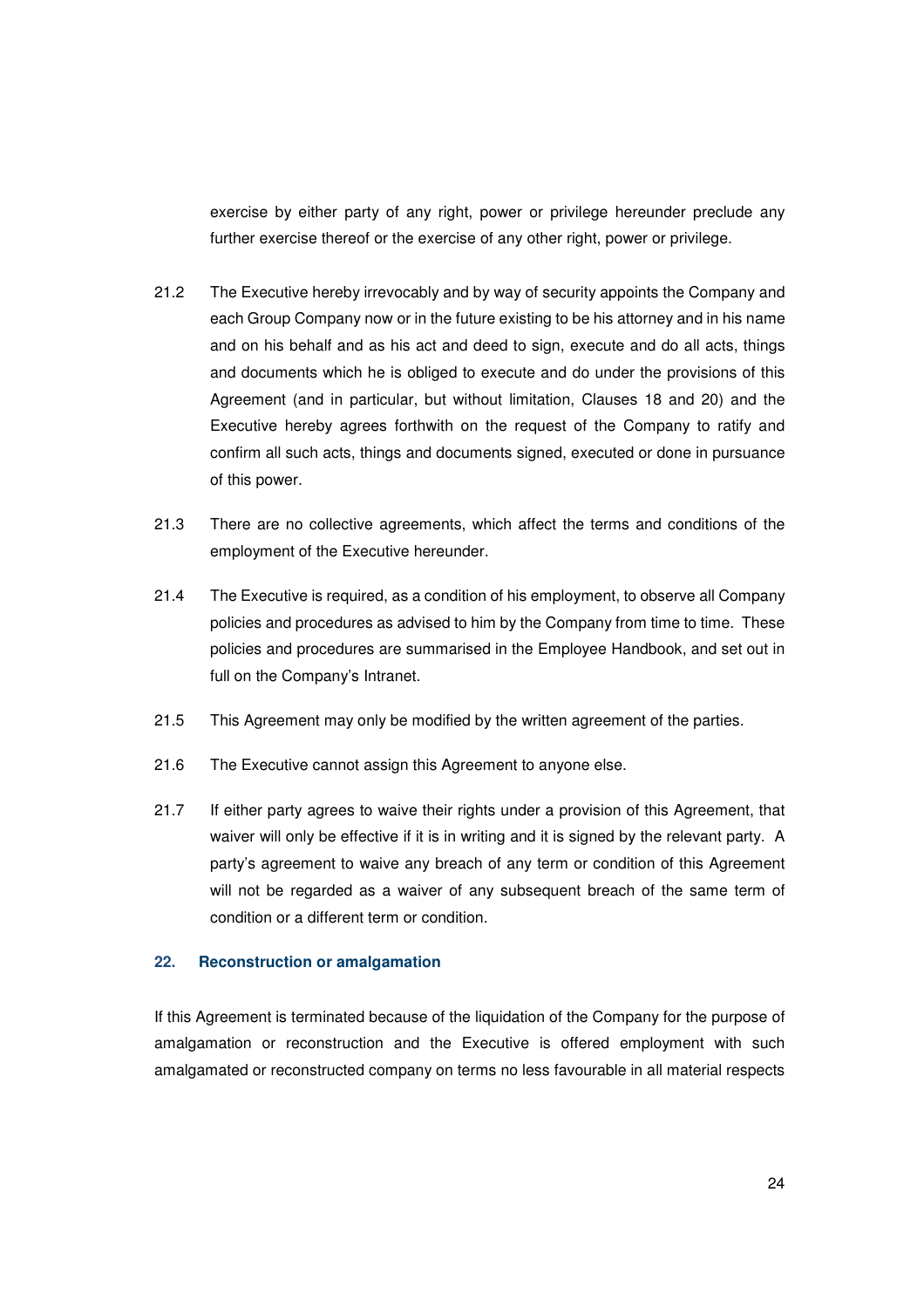than the terms of this Agreement the Executive shall have no claim against the Company in respect of such termination.

# **23. Notices**

23.1 Any notice or communication given or required under this Agreement may be served by personal delivery or by leaving the same at or by sending the same through the post addressed in the case of the Company to its registered office from time to time and in the case of the Executive to his aforesaid address or to the address provided from time to time by the Executive to the Company for the purposes of its employment records.

Any notice sent by post shall be deemed to have been served 48 hours after the time of posting by first class mail and service thereof shall be sufficiently proved by proving that the notice was duly despatched through the post in a pre-paid envelope addressed as aforesaid.

## **24. Extent and subsistence of Agreement**

This Agreement supersedes all other agreements other than those expressly referred to in this Agreement between the Company or any Group Company and the Executive relating to the employment of the Executive (which shall be deemed to have been terminated by mutual consent). The Executive acknowledges and warrants to the Company that he is not entering into this Agreement in reliance upon any representation not expressly set out herein.

# **25. Governing law and jurisdiction**

This Agreement shall be governed by and construed in accordance with English law and the parties agree to submit to the exclusive jurisdiction of the English Courts as regards any claim, dispute or matter arising out of or relating to this Agreement.

**IN WITNESS** whereof a duly authorised representative of the Company has executed this Agreement and the Executive has executed this Agreement as his Deed on the date of this Agreement.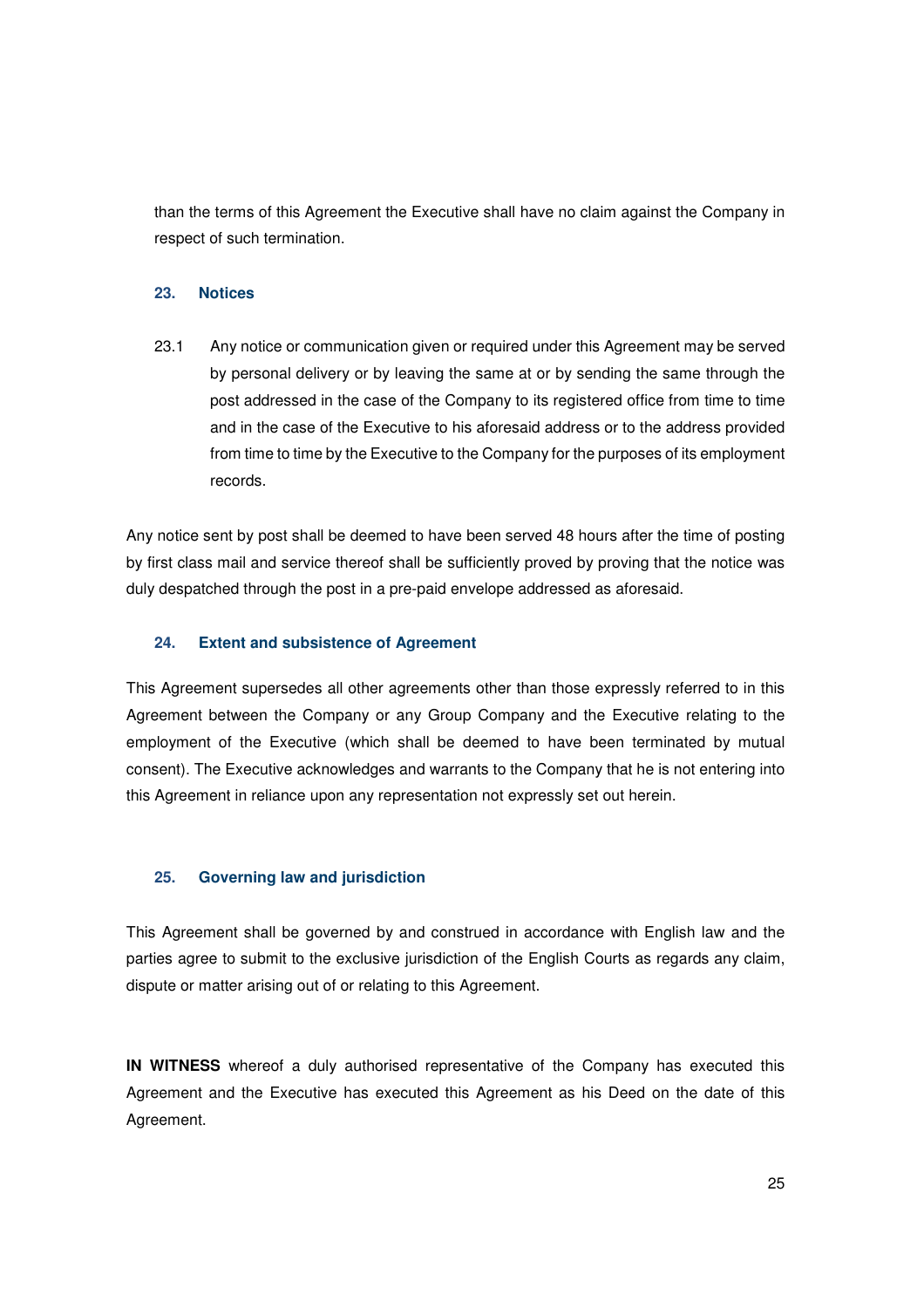| Signed as a deed <b>Jose Hernandez</b>        |  |
|-----------------------------------------------|--|
| (Head of International)                       |  |
| on behalf of Argo Management Services Limited |  |
| in the presence of:                           |  |
|                                               |  |

| Address: |  |
|----------|--|
|          |  |
|          |  |

| Signed as a deed by Matt Harris |  |
|---------------------------------|--|
| (Head of Europe/Asia)           |  |
| in the presence of:             |  |
| Mithoee nama                    |  |

| <i>Address:</i> |  |
|-----------------|--|
|                 |  |
|                 |  |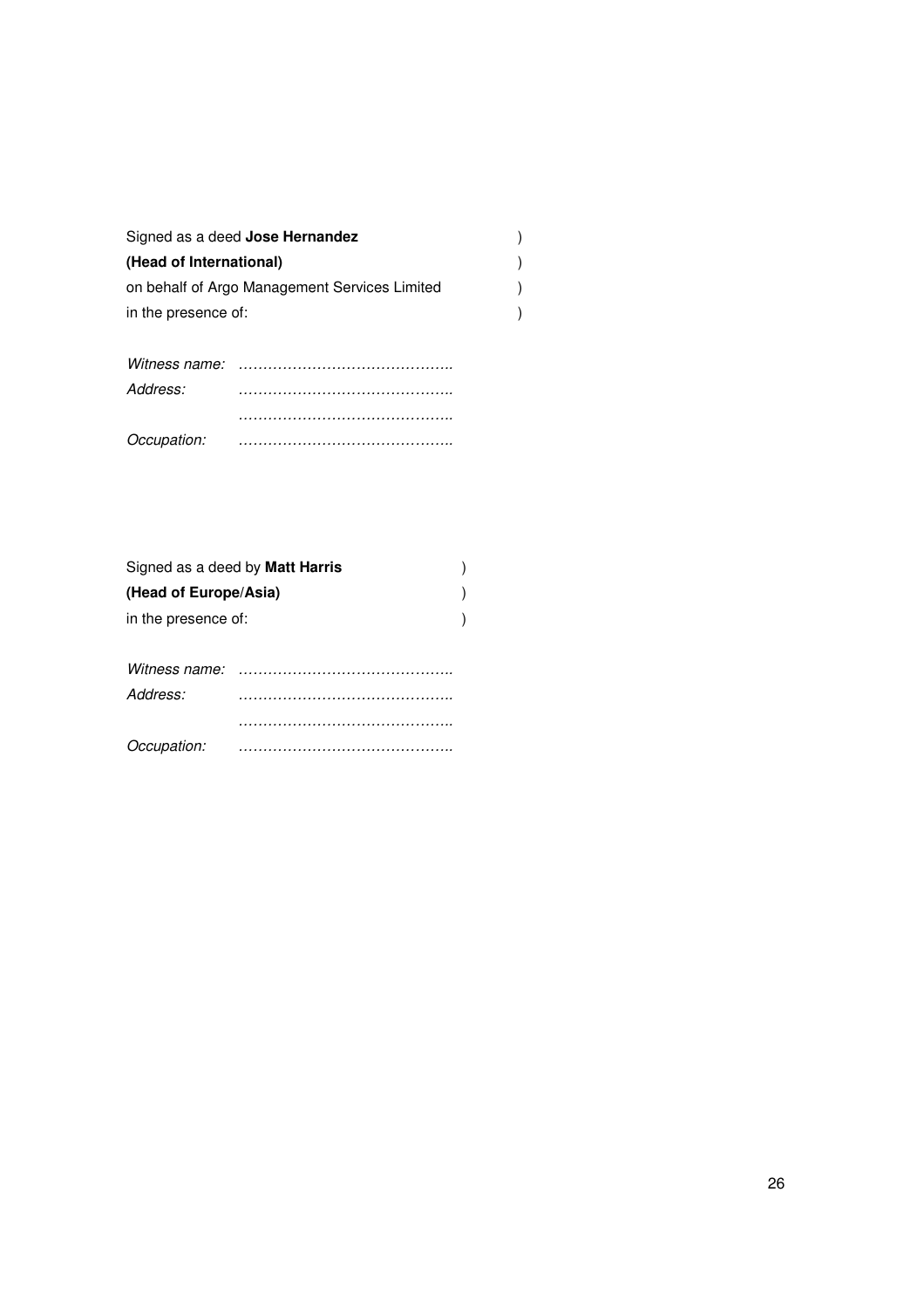## **ANNEX A**

## **The Working Time Regulations 1998**

To: Argo Management Services Ltd Exchequer Court 33 St Mary Axe London EC3A 8AA

I understand that, amongst other matters, the Working Time Regulations 1998 (the "Regulations") provide that a worker's working time should not exceed on average 48 hours for each 7 days over a 17 week reference period. I hereby agree that, in accordance with Regulation 4 of the Regulations, the limit on working time of an average of 48 hours for each 7 days over a 17 week reference period shall not apply to me unless and until I shall give at least 3 months' written notice to the Company

Signed ………………………………..

Dated ………………………………..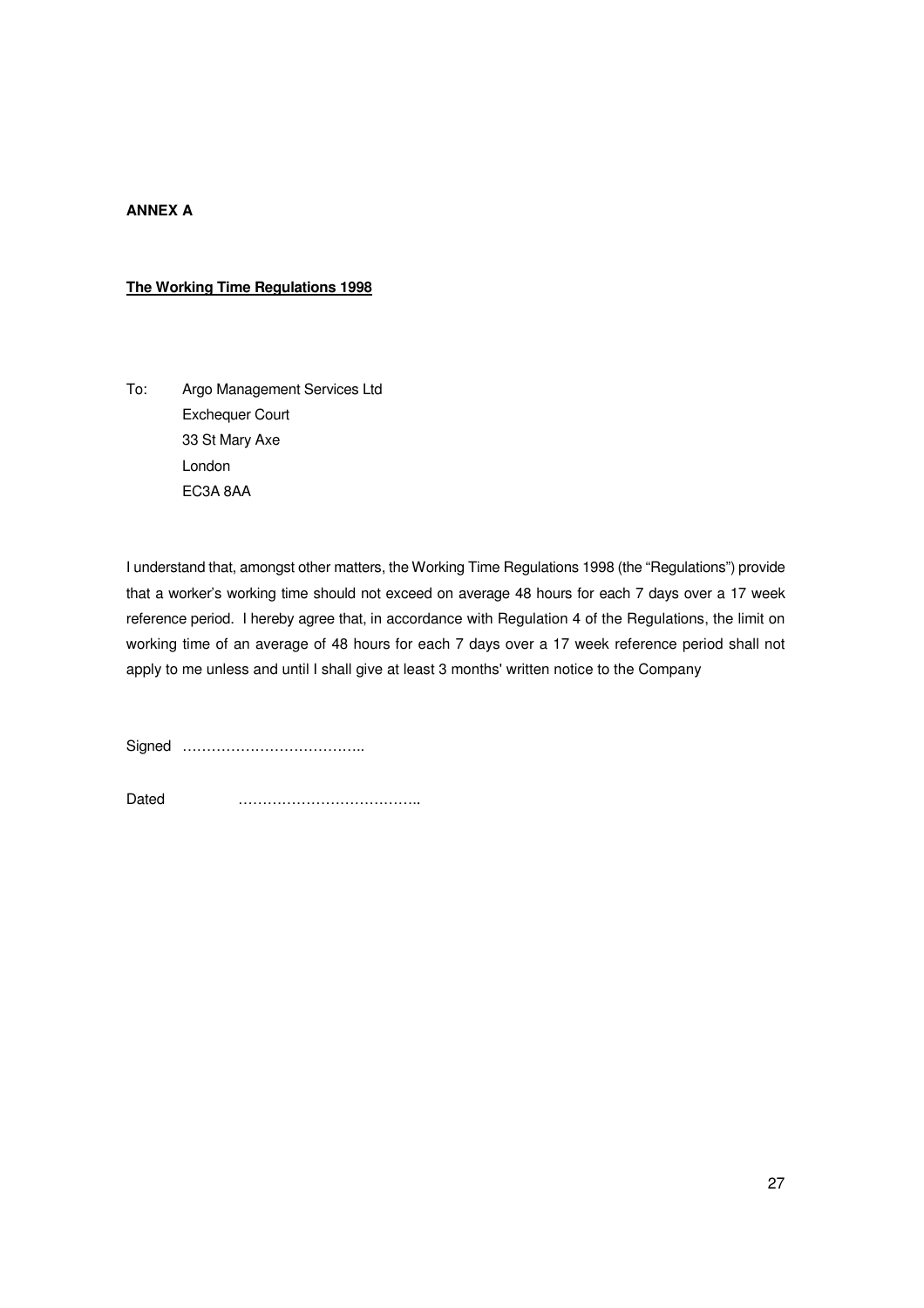## **Rule 13a-14(a)/15d-14(a) Certification of the Chief Executive Officer**

- I, Kevin J. Rehnberg, President and Chief Executive Officer of Argo Group International Holdings, Ltd., certify that:
- 1. I have reviewed this Quarterly Report on Form 10-Q of Argo Group International Holdings, Ltd.;
- 2. Based on my knowledge, this report does not contain any untrue statement of a material fact or omit to state a material fact necessary to make the statements made, in light of the circumstances under which such statements were made, not misleading with respect to the period covered by this report;
- 3. Based on my knowledge, the financial statements, and other financial information included in this report, fairly present in all material respects the financial condition, results of operations and cash flows of the registrant as of, and for, the periods presented in this report;
- 4. The registrant's other certifying officer and I are responsible for establishing and maintaining disclosure controls and procedures (as defined in Exchange Act Rules 13a-15(e) and 15d-15(e)) and internal control over financial reporting (as defined in Exchange Act Rules 13a-15(f) and 15d-15(f)) for the registrant and have:
	- a. Designed such disclosure controls and procedures, or caused such disclosure controls and procedures to be designed under our supervision, to ensure that material information relating to the registrant, including its consolidated subsidiaries, is made known to us by others within those entities, particularly during the period in which this report is being prepared;
	- b. Designed such internal control over financial reporting, or caused such internal control over financial reporting to be designed under our supervision, to provide reasonable assurance regarding the reliability of financial reporting and the preparation of financial statements for external purposes in accordance with generally accepted accounting principles;
	- c. Evaluated the effectiveness of the registrant's disclosure controls and procedures and presented in this report our conclusions about the effectiveness of the disclosure controls and procedures, as of the end of the period covered by this report based on such evaluation; and
	- d. Disclosed in this report any change in the registrant's internal control over financial reporting that occurred during the registrant's most recent fiscal quarter that has materially affected, or is reasonably likely to materially affect, the registrant's internal control over financial reporting; and
- 5. The registrant's other certifying officer and I have disclosed, based on our most recent evaluation of internal control over financial reporting, to the registrant's auditors and the audit committee of the registrant's board of directors (or persons performing the equivalent functions):
	- a. All significant deficiencies and material weaknesses in the design or operation of internal control over financial reporting which are reasonably likely to adversely affect the registrant's ability to record, process, summarize and report financial information; and
	- b. Any fraud, whether or not material, that involves management or other employees who have a significant role in the registrant's internal control over financial reporting.

Date: August 6, 2021 /s/ Kevin J. Rehnberg

Kevin J. Rehnberg President and Chief Executive Officer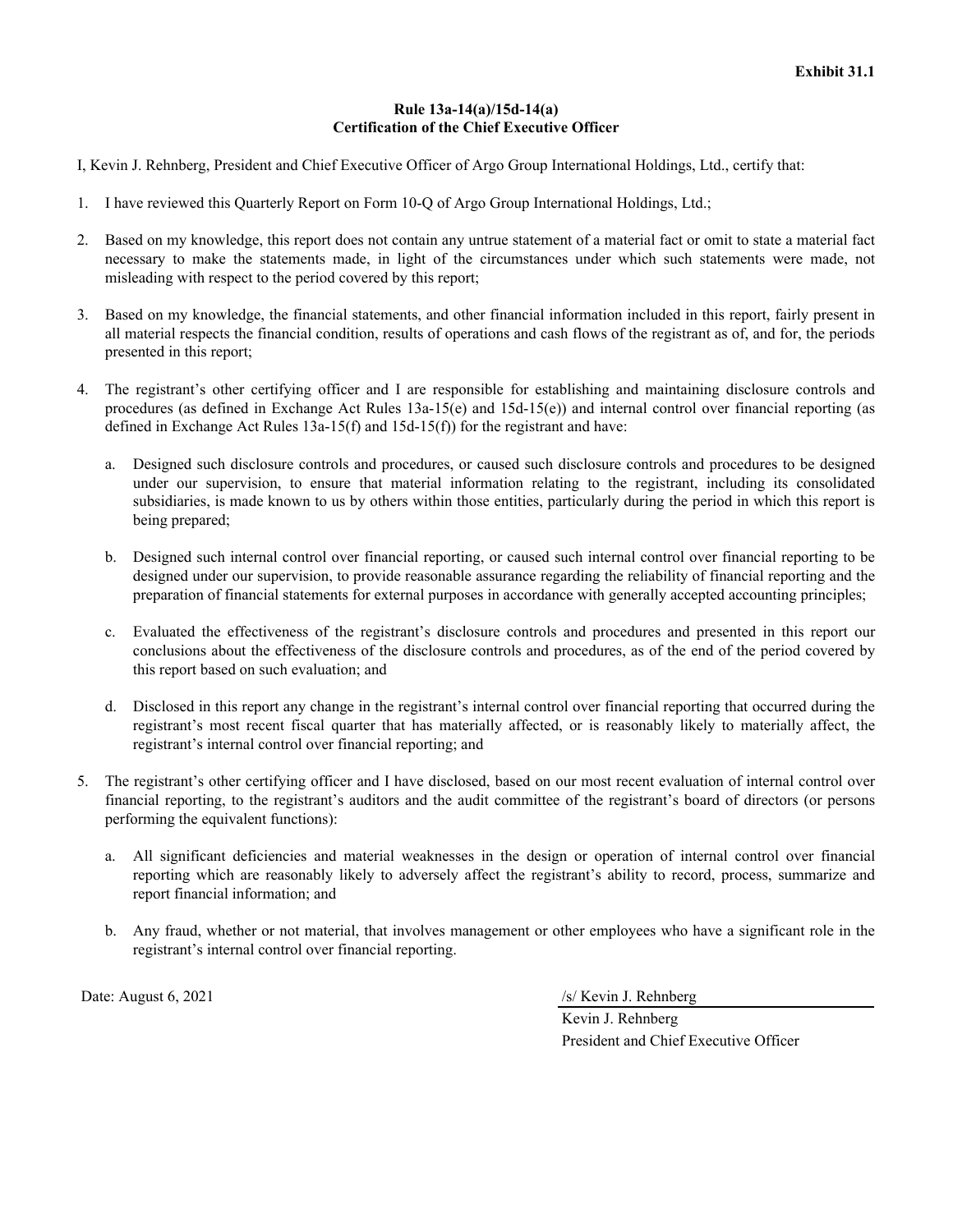#### **Rule 13a-14(a)/15d-14(a) Certification of the Chief Financial Officer**

- I, Scott Kirk, Chief Financial Officer of Argo Group International Holdings, Ltd., certify that:
- 1. I have reviewed this Quarterly Report on Form 10-Q of Argo Group International Holdings, Ltd.;
- 2. Based on my knowledge, this report does not contain any untrue statement of a material fact or omit to state a material fact necessary to make the statements made, in light of the circumstances under which such statements were made, not misleading with respect to the period covered by this report;
- 3. Based on my knowledge, the financial statements, and other financial information included in this report, fairly present in all material respects the financial condition, results of operations and cash flows of the registrant as of, and for, the periods presented in this report;
- 4. The registrant's other certifying officer and I are responsible for establishing and maintaining disclosure controls and procedures (as defined in Exchange Act Rules 13a-15(e) and 15d-15(e)) and internal control over financial reporting (as defined in Exchange Act Rules 13a-15(f) and 15d-15(f)) for the registrant and have:
	- a. Designed such disclosure controls and procedures, or caused such disclosure controls and procedures to be designed under our supervision, to ensure that material information relating to the registrant, including its consolidated subsidiaries, is made known to us by others within those entities, particularly during the period in which this report is being prepared;
	- b. Designed such internal control over financial reporting, or caused such internal control over financial reporting to be designed under our supervision, to provide reasonable assurance regarding the reliability of financial reporting and the preparation of financial statements for external purposes in accordance with generally accepted accounting principles;
	- c. Evaluated the effectiveness of the registrant's disclosure controls and procedures and presented in this report our conclusions about the effectiveness of the disclosure controls and procedures, as of the end of the period covered by this report based on such evaluation; and
	- d. Disclosed in this report any change in the registrant's internal control over financial reporting that occurred during the registrant's most recent fiscal quarter that has materially affected, or is reasonably likely to materially affect, the registrant's internal control over financial reporting; and
- 5. The registrant's other certifying officer and I have disclosed, based on our most recent evaluation of internal control over financial reporting, to the registrant's auditors and the audit committee of the registrant's board of directors (or persons performing the equivalent functions):
	- a. All significant deficiencies and material weaknesses in the design or operation of internal control over financial reporting which are reasonably likely to adversely affect the registrant's ability to record, process, summarize and report financial information; and
	- b. Any fraud, whether or not material, that involves management or other employees who have a significant role in the registrant's internal control over financial reporting.

Date: August 6, 2021 /s/ Scott Kirk

Scott Kirk Chief Financial Officer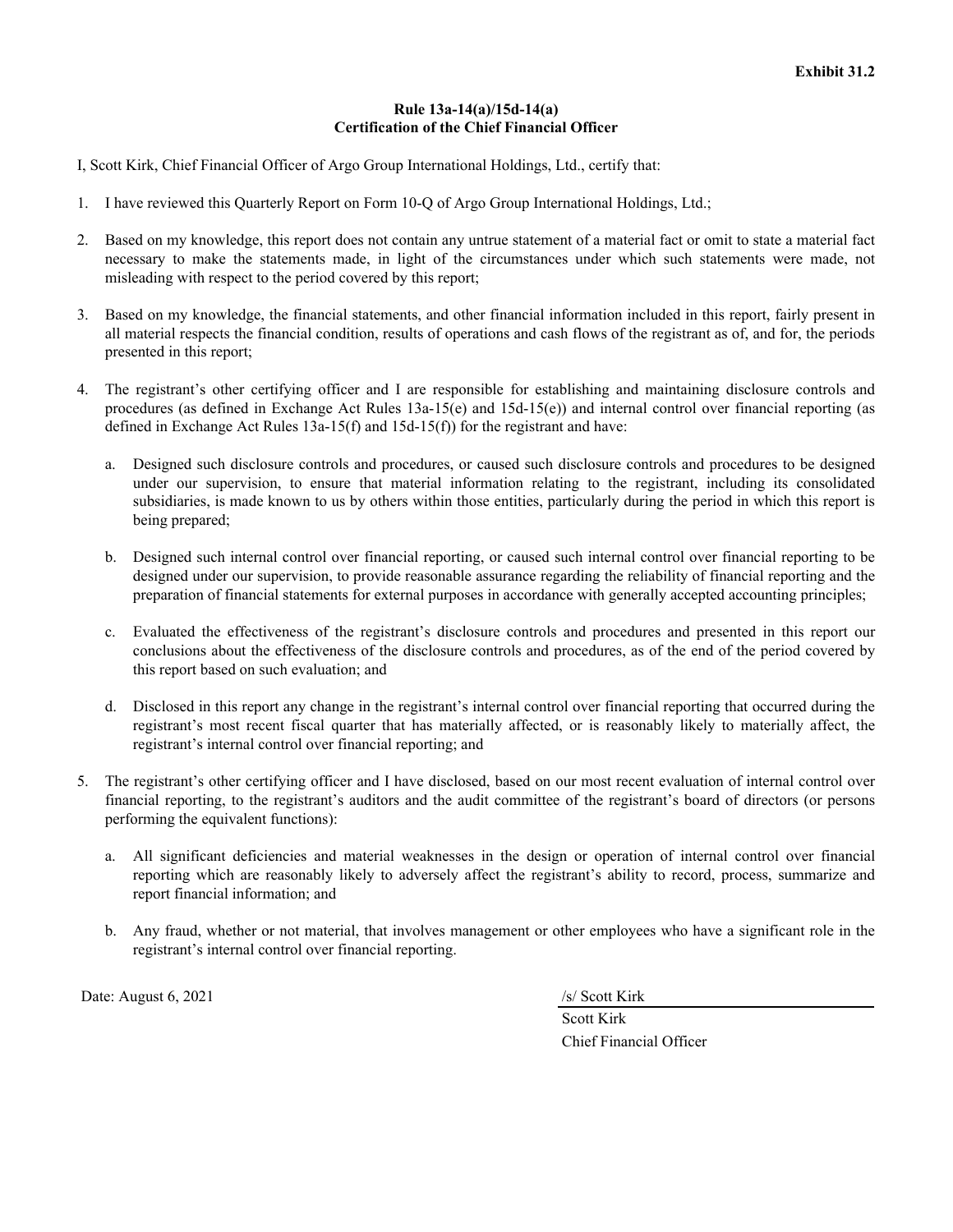### **Certification of CEO Pursuant to 18 U.S.C. Section 1350, as Adopted Pursuant to Section 906 of the Sarbanes-Oxley Act of 2002**

In connection with the Quarterly Report on Form 10-Q of Argo Group International Holdings, Ltd. (the "Company") for the quarterly period ended June 30, 2021 as filed with the Securities and Exchange Commission on the date hereof (the "Report"), Kevin J. Rehnberg, as President and Chief Executive Officer of the Company, hereby certifies, pursuant to 18 U.S.C. §1350, as adopted pursuant to §906 of the Sarbanes-Oxley Act of 2002, that, to the best of his knowledge:

- 1. The Report fully complies with the requirements of Section 13(a) or 15(d) of the Securities Exchange Act of 1934, as amended; and
- 2. The information contained in the Report fairly presents, in all material respects, the financial condition and results of operations of the Company.

**\* \* \***

Certified this 6th day of August 2021 /s/ Kevin J. Rehnberg

Kevin J. Rehnberg President and Chief Executive Officer